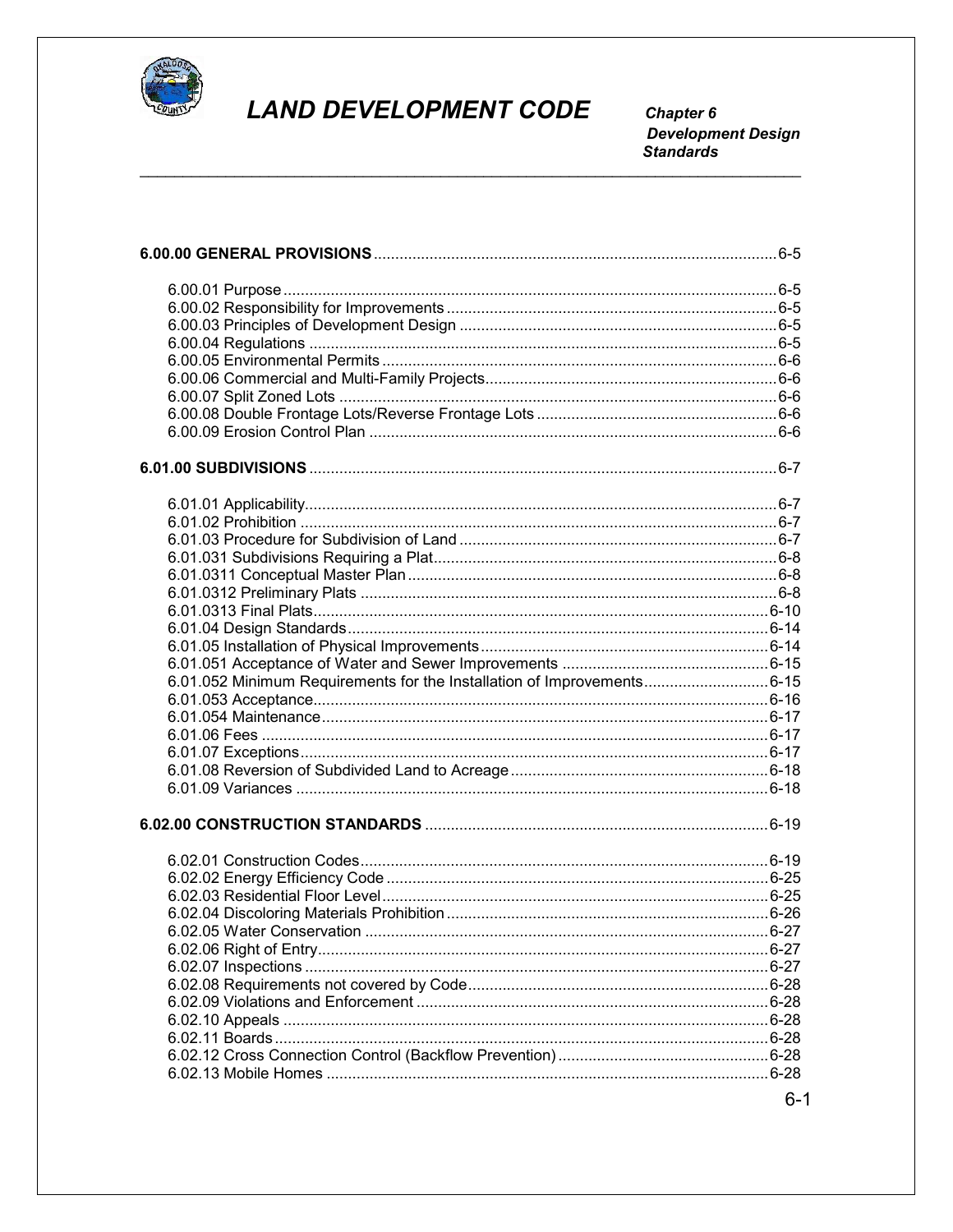

**Chapter 6<br>Development Design<br>Standards** 

| 6.03.04 Connection of a Street or Driveway to a Public Roadway/Right of Way 6-29   |  |
|------------------------------------------------------------------------------------|--|
| 6.03.05 Connection of a Street or Driveway to a Private Roadway/Right of Way6-29   |  |
|                                                                                    |  |
|                                                                                    |  |
|                                                                                    |  |
|                                                                                    |  |
|                                                                                    |  |
|                                                                                    |  |
|                                                                                    |  |
|                                                                                    |  |
|                                                                                    |  |
|                                                                                    |  |
|                                                                                    |  |
|                                                                                    |  |
|                                                                                    |  |
|                                                                                    |  |
|                                                                                    |  |
|                                                                                    |  |
|                                                                                    |  |
|                                                                                    |  |
|                                                                                    |  |
|                                                                                    |  |
|                                                                                    |  |
|                                                                                    |  |
|                                                                                    |  |
|                                                                                    |  |
|                                                                                    |  |
|                                                                                    |  |
| 6.05.032 Relocation, Removal, and Replacement of Protected Trees6-46               |  |
|                                                                                    |  |
|                                                                                    |  |
|                                                                                    |  |
|                                                                                    |  |
|                                                                                    |  |
| 6.05.071 Between Residential, Non-Residential Districts and Incompatible Uses 6-50 |  |
|                                                                                    |  |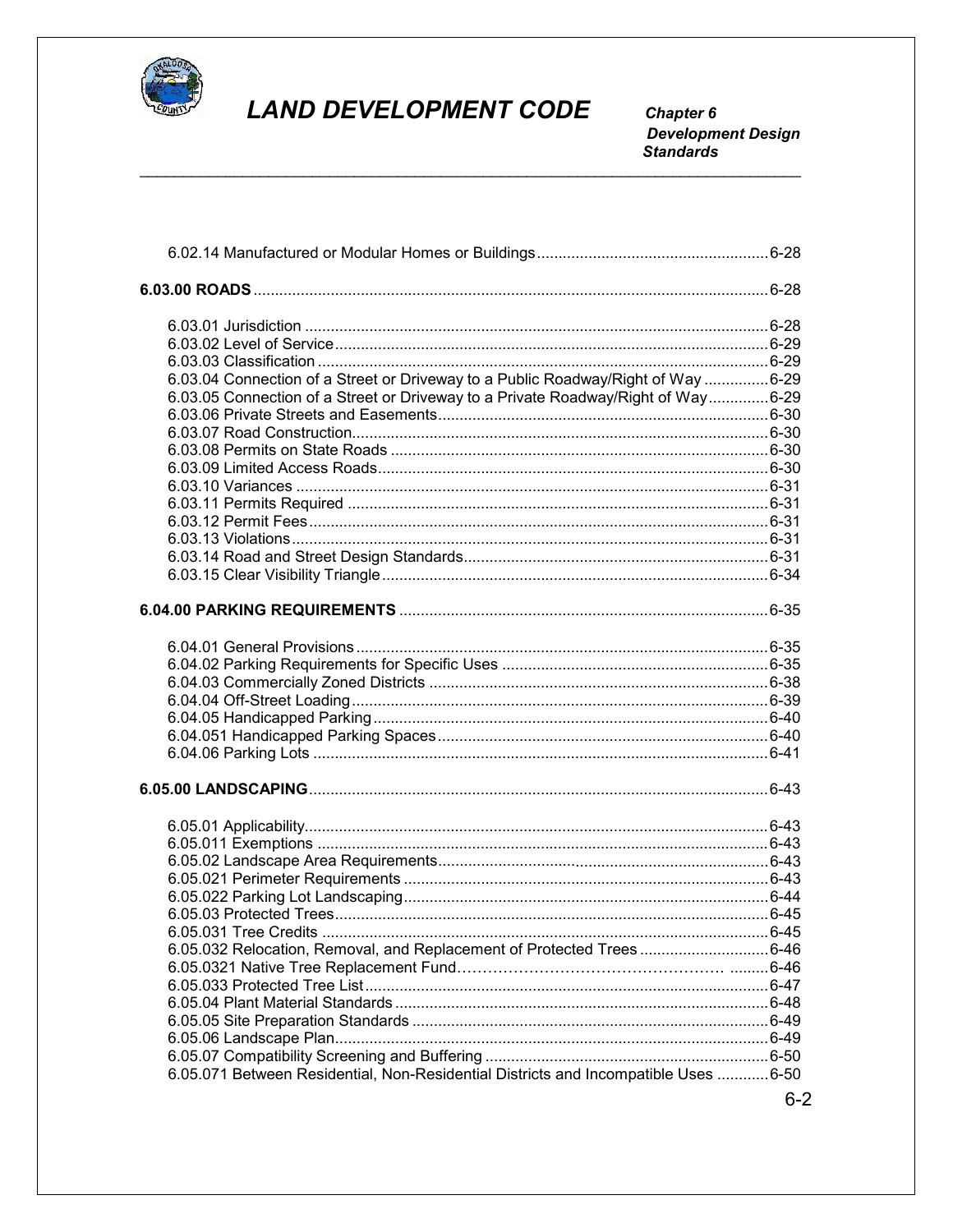

**Chapter 6<br>Development Design<br>Standards** 

| 6.06.04 Stormwater Management Facility Performance Objectives 6-59 |  |
|--------------------------------------------------------------------|--|
|                                                                    |  |
|                                                                    |  |
|                                                                    |  |
|                                                                    |  |
|                                                                    |  |
|                                                                    |  |
|                                                                    |  |
|                                                                    |  |
|                                                                    |  |
|                                                                    |  |
|                                                                    |  |
|                                                                    |  |
|                                                                    |  |
|                                                                    |  |
|                                                                    |  |
|                                                                    |  |
|                                                                    |  |
|                                                                    |  |
|                                                                    |  |
|                                                                    |  |
|                                                                    |  |
|                                                                    |  |
|                                                                    |  |
|                                                                    |  |
|                                                                    |  |
|                                                                    |  |
|                                                                    |  |
|                                                                    |  |
|                                                                    |  |
|                                                                    |  |
|                                                                    |  |
|                                                                    |  |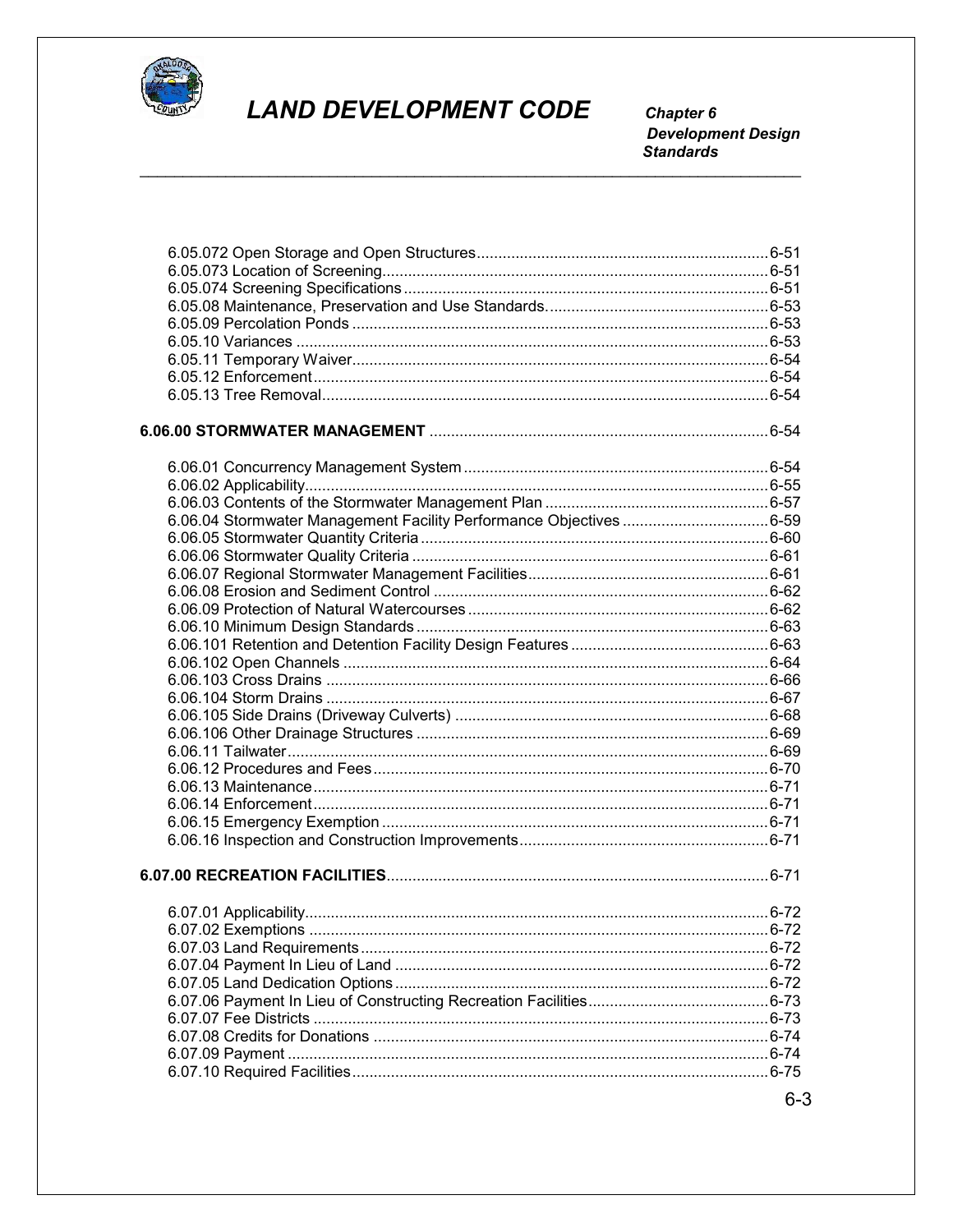

Chapter 6<br>Development Design<br>Standards

| 6.09.02 Developments of 50 or Greater Multi-Family Residential Units 6-78            |  |
|--------------------------------------------------------------------------------------|--|
| 6.09.03 Non-Residential Developments of Less Than 50,000 Square Feet6-79             |  |
| 6.09.04 Non-Residential Developments of 50,000 to 200,000 Square Feet6-79            |  |
| 6.09.05 Non-Residential Developments Greater than 200,000 Square Feet6-79            |  |
|                                                                                      |  |
|                                                                                      |  |
|                                                                                      |  |
|                                                                                      |  |
|                                                                                      |  |
|                                                                                      |  |
|                                                                                      |  |
|                                                                                      |  |
|                                                                                      |  |
| 6.10.09 Grandfathering and vesting of previously approved mines and borrow pits 6-93 |  |
|                                                                                      |  |
|                                                                                      |  |
|                                                                                      |  |
|                                                                                      |  |
|                                                                                      |  |
|                                                                                      |  |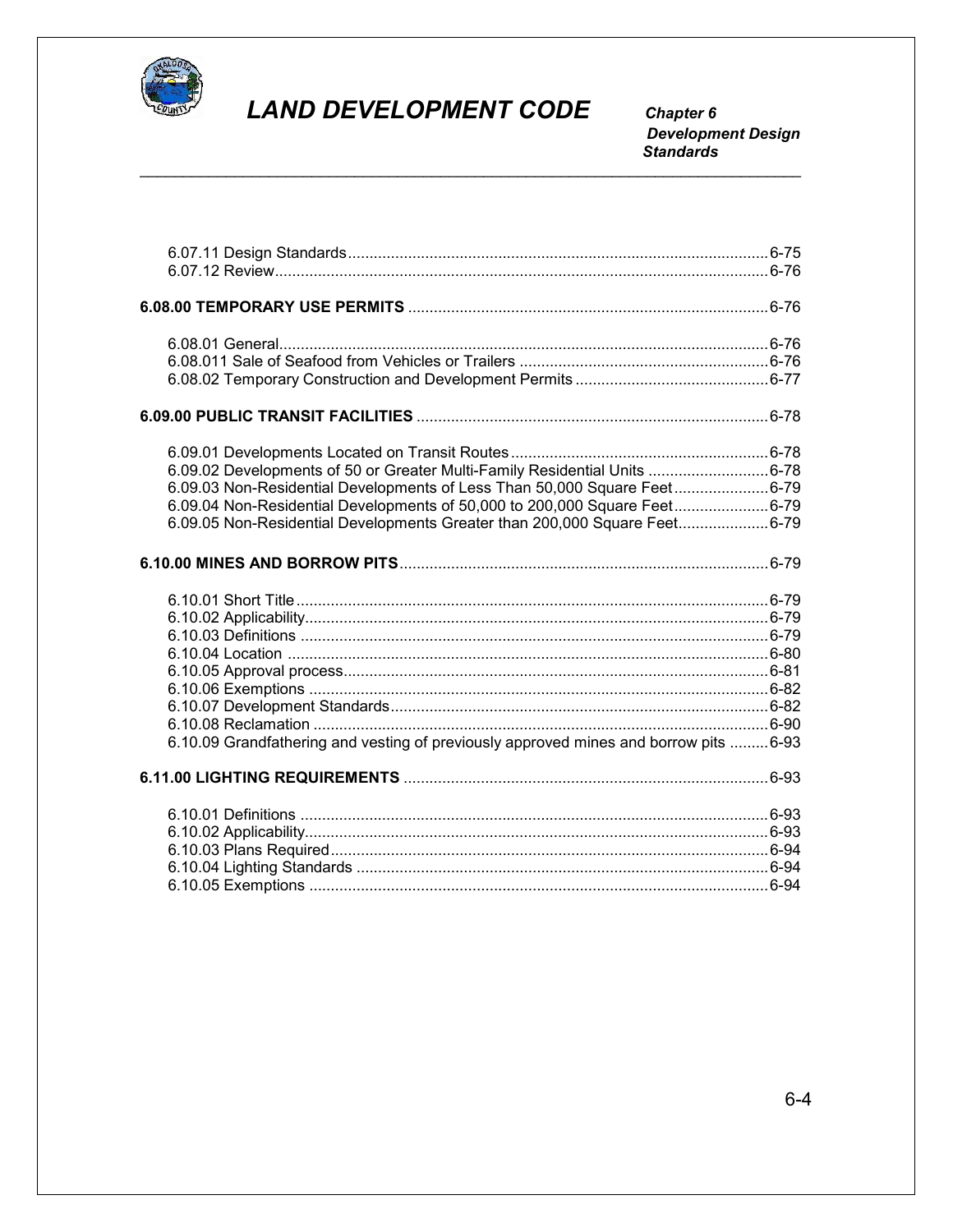

 *Development Design Standards* \_\_\_\_\_\_\_\_\_\_\_\_\_\_\_\_\_\_\_\_\_\_\_\_\_\_\_\_\_\_\_\_\_\_\_\_\_\_\_\_\_\_\_\_\_\_\_\_\_\_\_\_\_\_\_\_\_\_\_\_\_\_\_\_\_\_\_\_\_\_\_\_\_\_\_\_\_

#### **CHAPTER 6 DEVELOPMENT DESIGN STANDARDS**

#### **6.00.00 GENERAL PROVISIONS.**

**6.00.01 Purpose:** The purpose of this chapter is to provide development design and improvement standards applicable to all development activity within the County consistent with the other chapters of this Code and the adopted Comprehensive Plan.

**6.00.02 Responsibility For Improvements:** All improvements required by this chapter shall be designed, installed, and paid for by the developer.

**6.00.03 Principles of Development Design:** The provisions of this article are intended to ensure functional and attractive development. Development design shall first take into account the protection of natural resources as prescribed in Chapter 5 of this code. All development shall be designed to avoid unnecessary impervious surface cover; to provide adequate access to lots and sites; and to avoid adverse effects of shadow, glare, noise, odor, traffic, drainage, and utilities on surrounding properties.

**6.00.04 Regulations:** The regulations set by this ordinance within each district shall be minimum regulations and shall apply uniformly to each class or kind of structure or land, except as herein after provided:

- 1. No building, structure, or land shall hereafter be used or occupied and no building or structure or part thereof shall hereafter be erected, constructed, reconstructed, moved or structurally altered except in conformity with all of the regulations herein specified for the district in which it is located.
	- a. No building or other structure shall hereafter be erected or altered;
	- b. To exceed the height or bulk;
	- c. To accommodate or house a greater number of families;
	- d. To occupy a greater percentage of lot area;
	- e. To have narrower or smaller rear yards, front yards, side yards, or other open spaces than herein required; or in any manner contrary to the provisions of this ordinance.
- 2. Parking, loading, landscaping, and drainage may be located in setbacks when designed, constructed and maintained in accordance with this ordinance.
- 3. No existing yard or lot shall be reduced in dimension or area below the minimum requirements set forth herein. Yards or lots created after the effective date of this ordinance shall meet at least the minimum requirements established by this ordinance.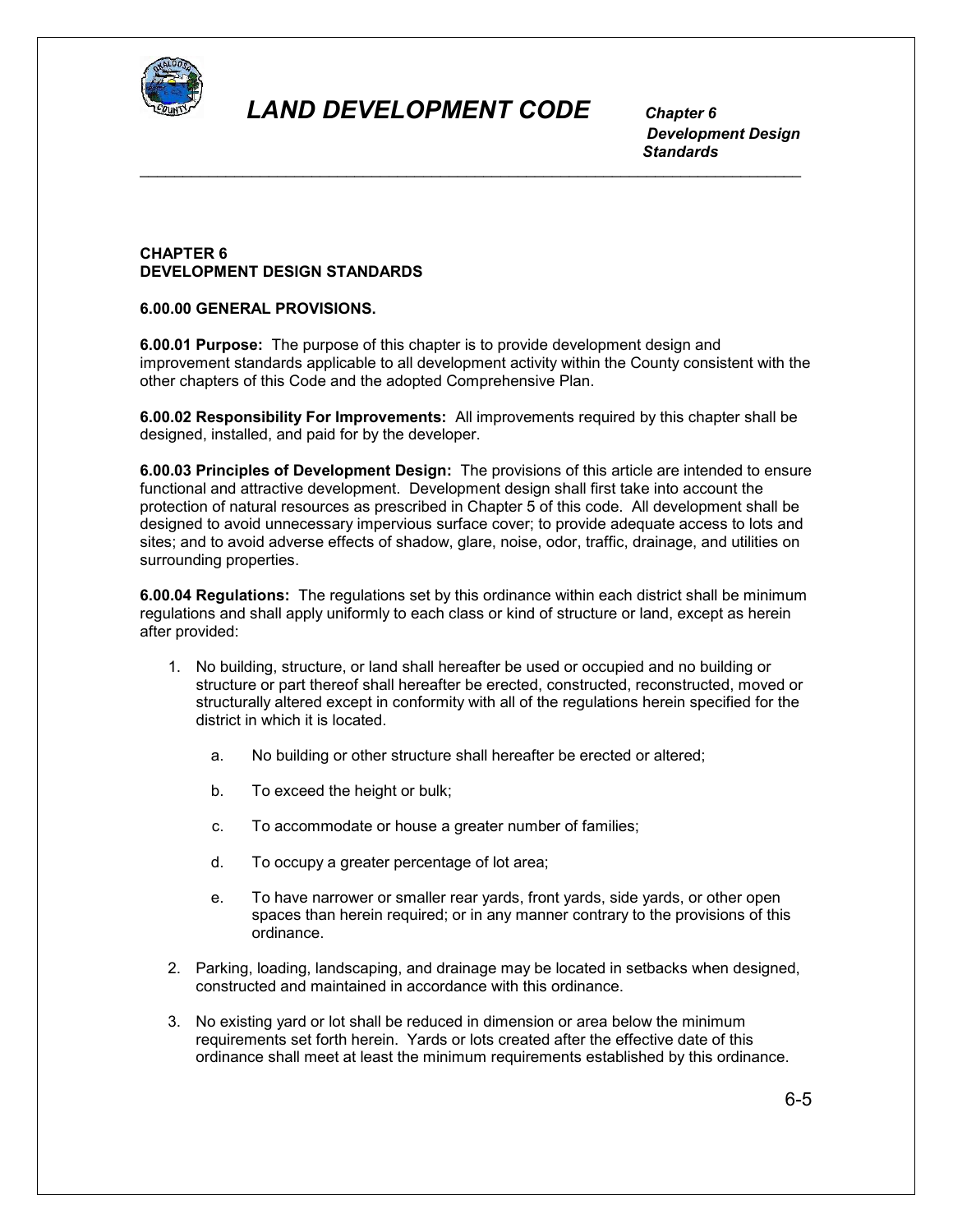

 *Development Design Standards*

4. Attachment of Accessory Buildings to Principal Buildings: When an accessory building is attached to the principal building by a breezeway, passageway, or similar means it shall comply with the yard requirements of the principal building to which it is attached, as well as all applicable building codes.

\_\_\_\_\_\_\_\_\_\_\_\_\_\_\_\_\_\_\_\_\_\_\_\_\_\_\_\_\_\_\_\_\_\_\_\_\_\_\_\_\_\_\_\_\_\_\_\_\_\_\_\_\_\_\_\_\_\_\_\_\_\_\_\_\_\_\_\_\_\_\_\_\_\_\_\_\_

- 5. Exceptions to Height Regulations: The height limitations contained in the Schedule of Dimensional Requirements do not apply to spires, belfries, cupolas, water tanks, ventilators, chimneys, or other appurtenances usually required to be placed above the roof level and not intended for human occupancy.
- 6. Structures to Have Access: Every building hereafter erected or moved shall be on a lot adjacent to a street or easement as specified in this ordinance, and all structures shall be so located as to provide safe and convenient access for servicing, fire protection, and required off-street parking.
- 7. Travel Trailers, Campers and Motorhomes: Travel trailers, campers and motorhomes shall not be used as a dwelling unit in residential districts.

**6.00.05 Environmental Permits:** Environmental permits required by F.D.E.P, the U.S. Corps of Engineers, and any other agencies exercising jurisdiction, together with any required submerged lands leases, must be submitted to the County prior to the issuance of county permits and before land development activity occurs.

**6.00.06 Commercial and Multi-Family Projects:** The developer shall file a completed application for concurrency and development permit review. The application must be supported by a site plan, landscape plan, stormwater management plan, traffic analysis, location map, concurrency form for water and wastewater disposal or on-site disposal system, solid waste disposal, and plan approval for fire protection. No development activity shall occur prior to receiving plan approval and a development order. Projects shall be reviewed as either major or minor developments as defined in this ordinance.

Commercial projects, except projects of area wide impact (projects one hundred thousand (100,000) square feet or greater), require approval by Okaloosa County Growth Management, Public Works, Water and Sewer Departments, fire district, and all other concerned local, state and federal agencies.

**6.00.07 Split Zoned Lots**: Non-Residential zoned lots containing some portion of residential zoning may be used for commercial development provided the residential portion is limited in use to landscaping or stormwater facilities. No commercial development activity or access way shall be permitted.

**6.00.08 Double Frontage Lots/Reverse Frontage Lots:** Non-residential uses located on lots or parcels with reverse or double frontages established after the adoption of this ordinance shall limit principal access to the commercial frontage and shall not have principal access onto a minor or residential street.

**6.00.09 Erosion Control Plan:** Proposed temporary and permanent erosion and sediment control plans shall be submitted with each application for construction plan approval. These plans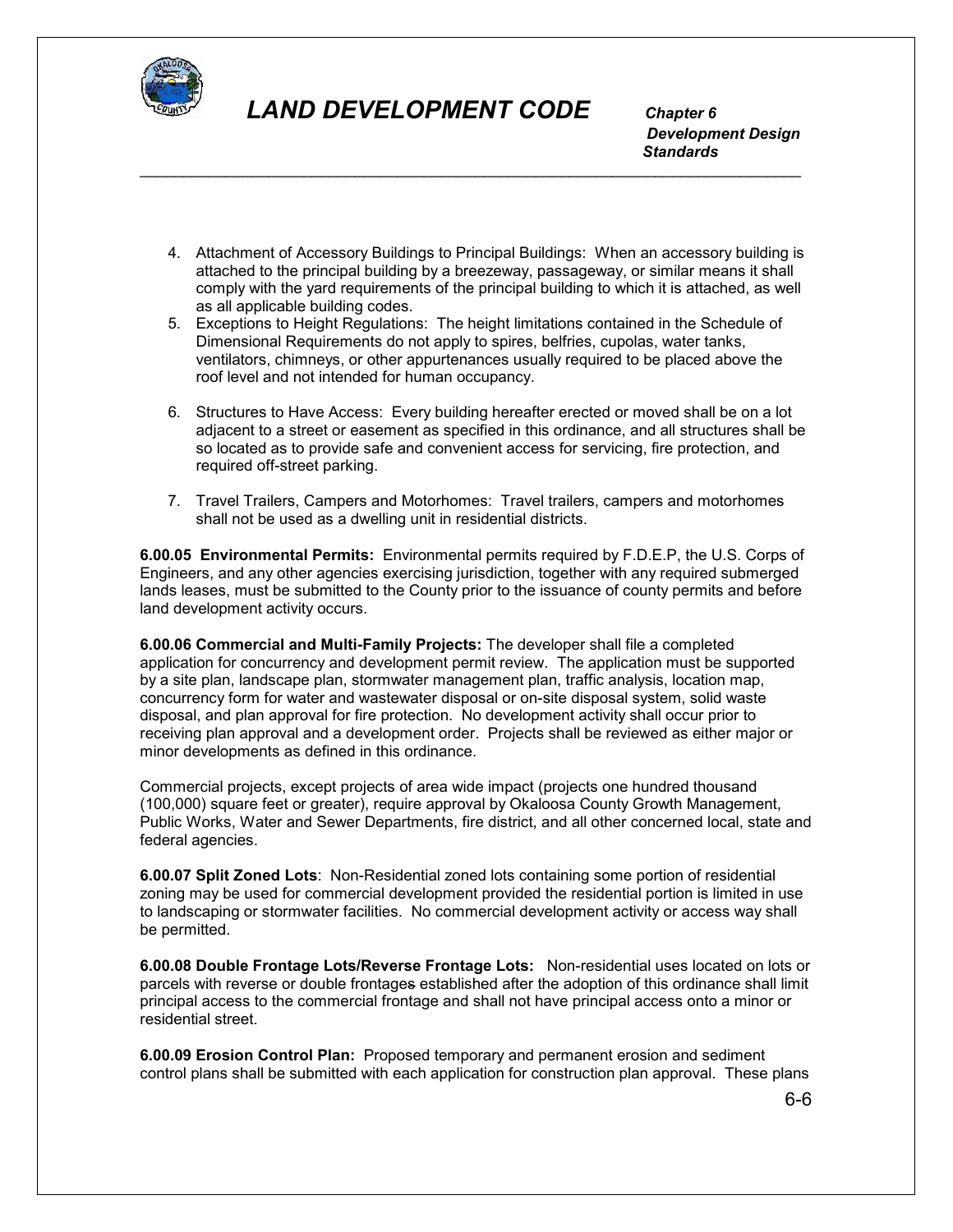

 *Development Design Standards* \_\_\_\_\_\_\_\_\_\_\_\_\_\_\_\_\_\_\_\_\_\_\_\_\_\_\_\_\_\_\_\_\_\_\_\_\_\_\_\_\_\_\_\_\_\_\_\_\_\_\_\_\_\_\_\_\_\_\_\_\_\_\_\_\_\_\_\_\_\_\_\_\_\_\_\_\_

shall specify in detail the erosion and sedimentation control measures to be used during all phases of clearing, grading, filling, site construction, and permanent development, and accurately describe their proposed operation. In addition, these plans shall be in accordance with the County Engineer's guidance or the latest applicable specifications and recommendations as contained in the Florida Department of Environmental Protection's (FDEP's) publication, "The Florida Stormwater, Erosion and Sedimentation Control Inspector's Manual" latest edition. Copies of this publication can be obtained from FDEP. All erosion control plans will be reviewed and approved by the Public Works Department except for single family and duplex dwellings. No clearing, grading, excavating, filling, or other disturbance of the natural terrain shall occur until County-approved erosion and sedimentation control measures have been installed, except those operations needed to implement these measures. All erosion and sedimentation control measures shall be maintained throughout the length of construction activity.

#### **6.01.00 SUBDIVISIONS.**

The purpose of this section is to provide that land to be subdivided shall be of such character that it can be used safely for building purposes without danger to health or peril from fire, flood, or other hazards. Adverse impacts to functioning natural systems shall be minimized or prohibited pursuant to regulations in this chapter. Land shall not be subdivided until available public facilities and improvements exist or adequate provisions have been made for stormwater, erosion control, water, sewage, and capital improvements such as transportation facilities, parks, and other public improvements consistent with other chapters of this ordinance and with the Comprehensive Plan, Ordinance 91-1, as amended.

**6.01.01 Applicability:** This chapter shall apply to subdivisions, Planned Unit Developments (PUDs), and other projects which may be platted pursuant to Chapter 177, F.S.

**6.01.02 Prohibition:** No person shall subdivide land within the County, or commence construction of any building on such land prior to the approval and recording of a final plat or, in the case of a two (2) lot division of land, a recorded boundary survey, in accordance with the provisions thereof; nor shall any person construct or build any building on any land not legally surveyed and set aside by plat or boundary survey as a building site.

**6.01.03 Procedure for Subdivision of Land:** Except as provided by Section 6.01.07, no person shall divide any parcel of property into three or more parcels, any one of which is less than one (1) acre in size without complying with the provisions of this ordinance and Chapter 177 F.S. Any person found to be in non-compliance of this ordinance shall be subject to the penalties specified in Chapter 12. Subdivisions of land into greater than one (1) acre lots or parcels are exempt from platting, but are not exempt from concurrency, access design requirements and other applicable provisions of this ordinance. All parcels or lots created under this provision shall have access to public owned and maintained roads, or shall comply with paragraph 2. below.

1. Exemptions: Where developments and subdivisions of lands were commenced and substantial costs had been incurred, where construction had begun, and where such developments or subdivisions had met all the policies and conditions for such developments and were not in violation of County land development ordinances existing prior to adoption of this ordinance, but may not meet all the conditions contained herein,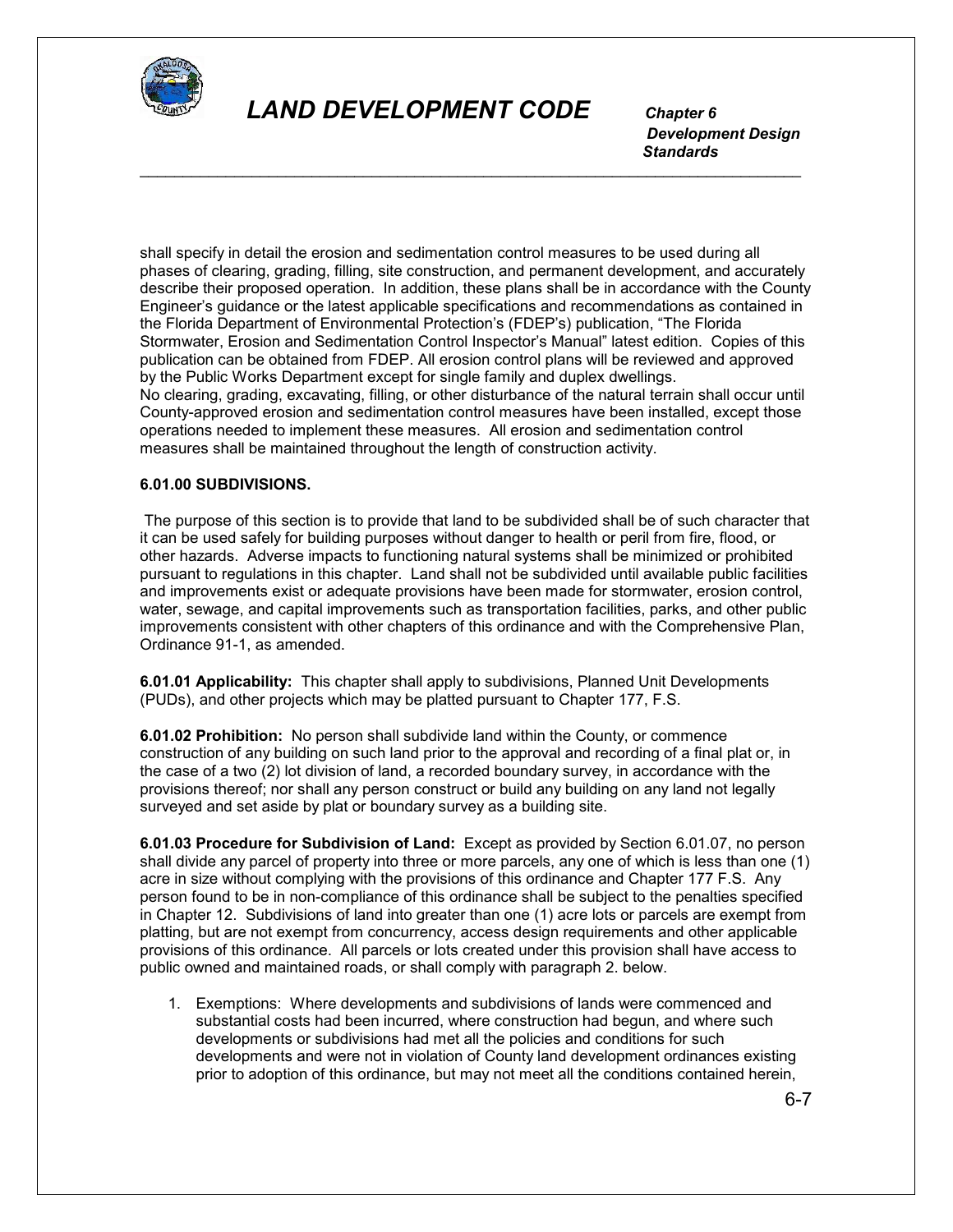

 *Development Design Standards*

such developments or subdivisions, whether platted or unplatted shall be allowed to continue as planned until completion.

\_\_\_\_\_\_\_\_\_\_\_\_\_\_\_\_\_\_\_\_\_\_\_\_\_\_\_\_\_\_\_\_\_\_\_\_\_\_\_\_\_\_\_\_\_\_\_\_\_\_\_\_\_\_\_\_\_\_\_\_\_\_\_\_\_\_\_\_\_\_\_\_\_\_\_\_\_

2. Any deed or conveyance of title to any lots or parcels that front on any private streets shall contain the following language, "Ingress and egress to the property described herein is by private road(s). Such roads have not been accepted by Okaloosa County and will not be maintained by the County unless they meet County standards and are officially accepted into the county maintenance system. Maintenance and repair are the sole responsibility of the property owners/homeowners association or the Municipal Service Benefit Unit, whichever is applicable. This notice shall be included in any future conveyance as long as this condition exists. By acceptance of this deed, grantee hereby acknowledges and accepts this condition."

#### **6.01.031 Subdivisions Requiring a Plat:**

**6.01.0311 Conceptual Master Plan:** A subdivision master plan shall be on file for phased developments to ensure adequate traffic circulation, access, stormwater management and public facilities. The Master Plan should depict phase lines, internal roadways, external access, preliminary lot layout and proposed amenities.

#### **6.01.0312 Preliminary Plats:**

- 1. Preliminary plat and/or site plan approval by the Planning Commission: Any person desiring to divide land into three (3) or more lots or parcels not exempt from platting shall first file the necessary items with the Growth Management Department for review of the project as required by this ordinance for approval.
- 2. Preliminary Plat Requirements: The developer shall submit to the Growth Management Department the appropriate number of copies of the preliminary plat drawings in accordance with the Technical Review Committee Submittal Requirements. The Growth Management Department shall send copies to all appropriate County departments and other local agencies for review and approval. More specifically, the preliminary plat shall include:
	- a. The name of the subdivision, PUD or condominium along with a brief description of the location by Section, Township, Range, County and State;
	- b. A legal description of the property being subdivided;
	- c. North arrow and graphic scale, and date of drawing;
	- d. The proposed layout of the subdivision, PUD or condominium including:
		- i. All lot lines with dimensions, in feet;
		- ii. Lots and blocks in numerical order;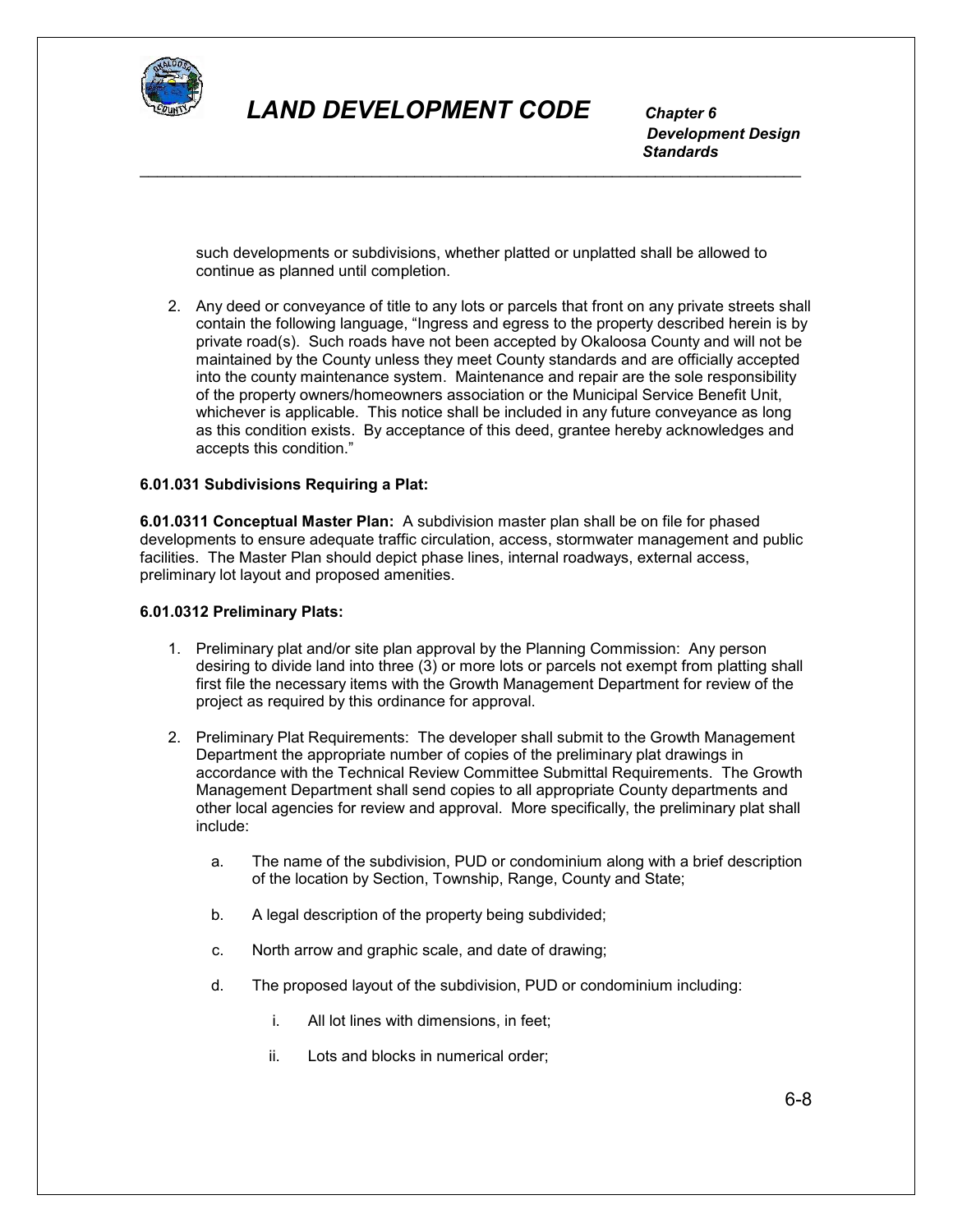

 *Development Design Standards* \_\_\_\_\_\_\_\_\_\_\_\_\_\_\_\_\_\_\_\_\_\_\_\_\_\_\_\_\_\_\_\_\_\_\_\_\_\_\_\_\_\_\_\_\_\_\_\_\_\_\_\_\_\_\_\_\_\_\_\_\_\_\_\_\_\_\_\_\_\_\_\_\_\_\_\_\_

- iii. Streets and alley lines;
- iv. The location, width and purpose of all easements and rights-of-way, including aviation easements and maintenance easements for subdivisions, condominiums, and planned unit developments.
- e. The approximate Mean High Water Line as per Chapter 177 F.S.: This information shall include subdivision or development name, name of the owner(s) or developer(s), name(s) of surveyor and engineer.
- f. All areas located within a flood hazard zone or within an airport noise zone.
- g. Sites, if any, to be reserved or dedicated for parks, playgrounds or other public use along with ownership and maintenance entity information.
- h. Sites, if any, for multi-family dwellings, shopping centers, churches, industry or other nonpublic uses exclusive of single family dwellings.
- i. Typical building setback lines (front, side and rear), as required in the zoning district.
- j. Site data including number of residential lots, typical lot size and areas in parks, etc.
- k. Adjacent land uses and zoning designations.
- l. Preliminary location of stormwater management areas and conveyances, adequate to accommodate all subdivision land development activities.
- m. An eleven (11) inch by seventeen (17) inch copy for presentation purposes.
- 3. Accompanying the preliminary plat shall be a general location map showing the relationship of the proposed subdivision to existing community facilities which serve or influence it.
- 4. Where the preliminary plat submitted covers only a part of the total contiguous property under the subdivider's ownership, a sketch of the prospective future street system of the unsubdivided part shall be required, if not shown on previously approved conceptual plan or plans for the entire property. The roadway system of the unplatted portion shall be planned to coordinate and connect with the roadway system of the platted portion.
- 5. Approval Process for Preliminary Plat:
	- a. Construction Drawings: The developer shall submit to the Growth Management Department three (3) copies of the final construction drawings conforming to the requirements set forth in this ordinance including specifications for landscaping, water and sewer improvements, stormwater management, drainage, temporary and permanent erosion control, streets, minimum required floor elevations for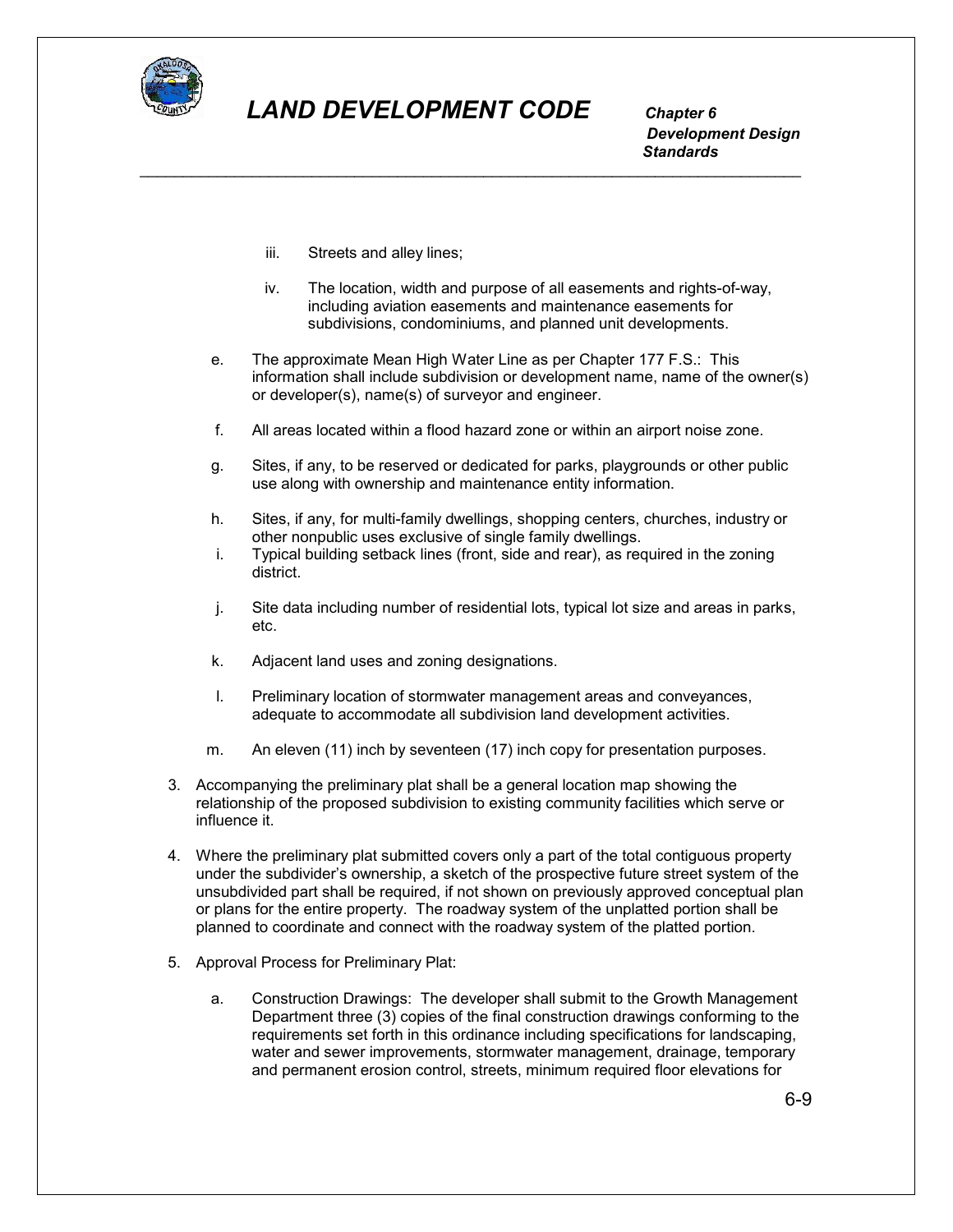

 *Development Design Standards* \_\_\_\_\_\_\_\_\_\_\_\_\_\_\_\_\_\_\_\_\_\_\_\_\_\_\_\_\_\_\_\_\_\_\_\_\_\_\_\_\_\_\_\_\_\_\_\_\_\_\_\_\_\_\_\_\_\_\_\_\_\_\_\_\_\_\_\_\_\_\_\_\_\_\_\_\_

> each lot and flood zone information required for each lot and other improvements. Final drawings and specifications shall be prepared by and bear the signature and raised seal of an engineer as defined in Chapter 471 F.S. The Growth Management Department shall send drawings to all appropriate County departments and other appropriate local agencies for review and approval. One copy of the approved drawing will be returned to the developer.

- b. Other Approvals: Where applicable, approvals by the County Public Works Department, F.D.E.P., U.S. Army Corps of Engineers, U.S. EPA, and other concerned agencies may also be required.
- c. Prior to the examination of the preliminary plat, the Planning Commission shall be furnished with reports from the Public Works Department, appropriate fire department, Water and Sewer or appropriate provider, Emergency Services (911 Address Coordinator,) the Growth Management review staff, and the Technical Review Committee to the effect that the plat does or does not conform to the comprehensive plan, the provisions of this chapter, and with sound principles and practices of planning and engineering and with such other items that may affect health, safety and welfare. The Planning Commission at a public meeting will recommend to the governing body to either approve, approve with conditions, disapprove or table for future action the request for approval by the applicant. In the event the proposed subdivision is disapproved the applicant must resubmit the plans as a new application indicating substantial differences from the original design.
- d. When, after examination, the Planning Commission finds that the aforementioned requirements have been met, the preliminary plat may be approved. If the preliminary plat is denied, the Planning Commission shall provide in writing the reasons for denial.

#### **6.01.0313 Final Plats**

- 1. Approval of Final Plat by the Planning Commission and Board of County Commissioners: The final plat shall conform substantially to the preliminary plat and shall depict thereon all information required by subsection 6.01.0312, and additionally, must satisfy B below. The final plat shall conform fully to the requirements of Chapter 177, F.S., and contain only that portion of the approved preliminary plat which is proposed to record and develop. Such portion shall conform to all requirements of this chapter. The final plat shall be submitted within two (2) years of the date of the approval of the preliminary plat. If more than two (2) years has elapsed following the approval of the preliminary plat, the preliminary plat shall be resubmitted to the Planning Commission for their review and approval prior to submission of the final plat.
- 2. Final Plat Requirements: The developer shall submit to the Growth Management Department the original mylar after all reviews and revisions or other reproducible drawing of the final plat as prescribed by Chapter 177, F.S., duly signed as required. Review copies of the final can be submitted for comment on bond paper. The developer shall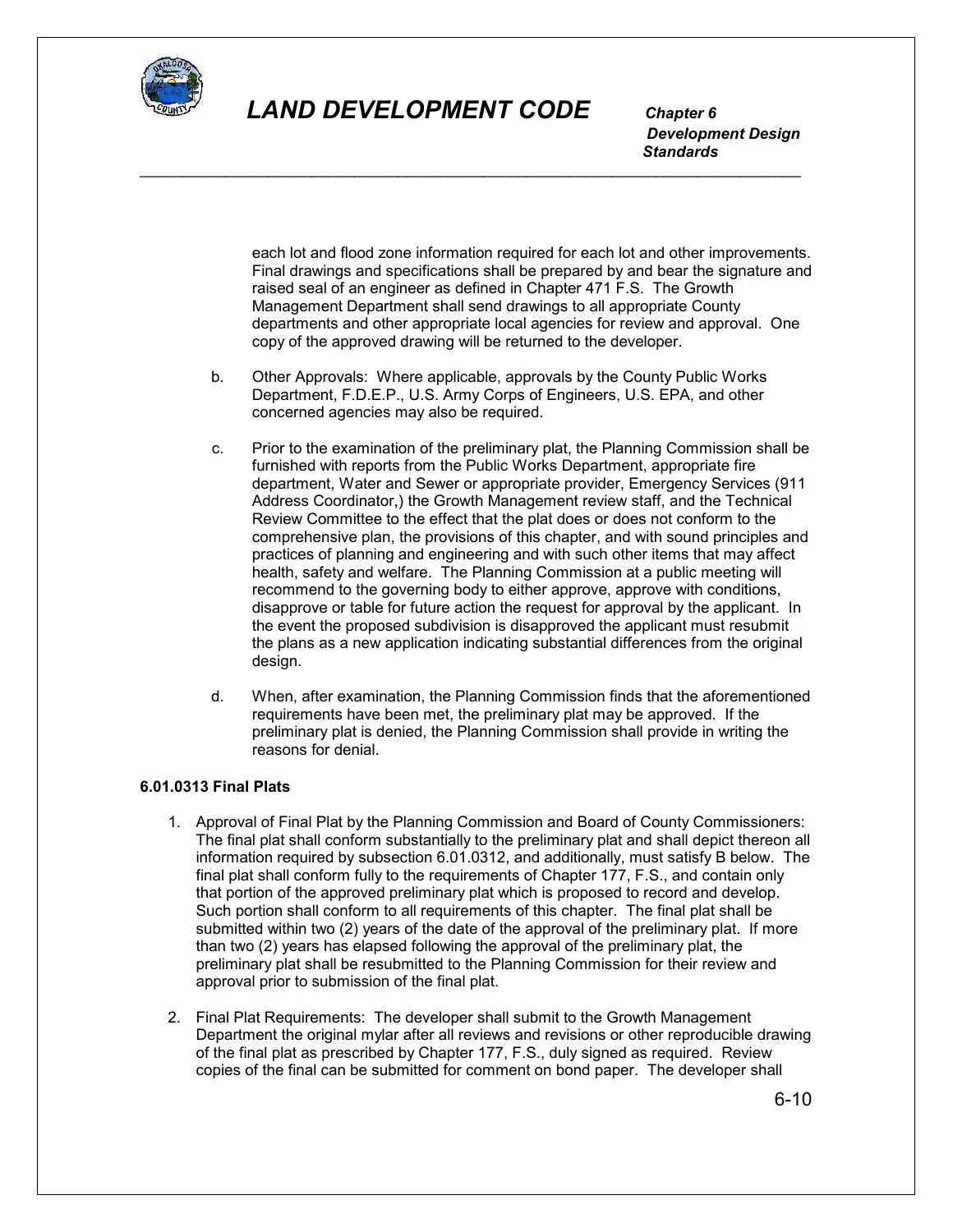

 *Development Design Standards* \_\_\_\_\_\_\_\_\_\_\_\_\_\_\_\_\_\_\_\_\_\_\_\_\_\_\_\_\_\_\_\_\_\_\_\_\_\_\_\_\_\_\_\_\_\_\_\_\_\_\_\_\_\_\_\_\_\_\_\_\_\_\_\_\_\_\_\_\_\_\_\_\_\_\_\_\_

also submit four (4) copies, size twenty-four (24) inches by thirty-six (36) of the final plat. The Growth Management Department shall send copies to all appropriate County departments and at the discretion of the Growth Management Department other appropriate local agencies for review and approval. More specifically, the final plat shall conform to Chapter 177.091, F.S. Plats Made for Recording.

- a. If a government survey corner is used to conduct the survey for the plat, a copy of the corner record shall be resubmitted along with the plat for approval;
- b. The plat boundary shall be field tied to the nearest Section Line whose corners are shown and described on the plat.
- c. The plat shall be tied to State Plane Coordinates:

#### State Plane Coordinate Data Requirements

State Plane Coordinate (North American Datum 1983/90 or subsequent NGS adjustments) in U.S. survey feet shall be stated on the final plat mylar submitted for recording. State Plane Coordinates for at least two boundary corners of the proposed plat must be shown. These coordinates shall be derived from field measurements in conformity with Chapter 472 and F.A.C. Rule 61G17-6.0051(2) which references 61G17-6.003(1). Further subsections in  $61G17-6.003$  which apply are  $(1)(a)$ ,  $(b)$ , and  $(e)$ .

#### Example of Coordinate Notation

The intended use of these coordinates is for GIS base mapping purposes. The geodetic control relied upon for these values was \_\_\_\_\_\_\_\_\_\_\_\_\_\_\_\_\_\_\_\_\_.

(Okaloosa County High Precision Network, Published USGS Control Points, Department of Environmental Protection, Coastal Construction Control Monuments, etc.)

| <b>Point</b> | <b>Northing</b> | <b>Easting</b> | <b>Description</b>        |
|--------------|-----------------|----------------|---------------------------|
|              | 633525.705      | 1322456.256    | PRM @ NEC Lot 1, Block A  |
| 2            | 633858.231      | 1333457.358    | PRM @ NEC Lot 15, Block B |
| 3            | 633775.235      | 1322899.213    | PRM @ SWC Lot 16, Block E |

Note: 1. Point number would be noted graphically next to the PRM. 2. Please use your professional judgment on coordinate notation; this is for

reference only.

d. Digital Plat Submittal: If computer aided drafting is used in the preparation of the subdivision plat, please submit one digital copy of each plat in "\*.dwg" format on a CD. The digital submittal of the drawing shall include: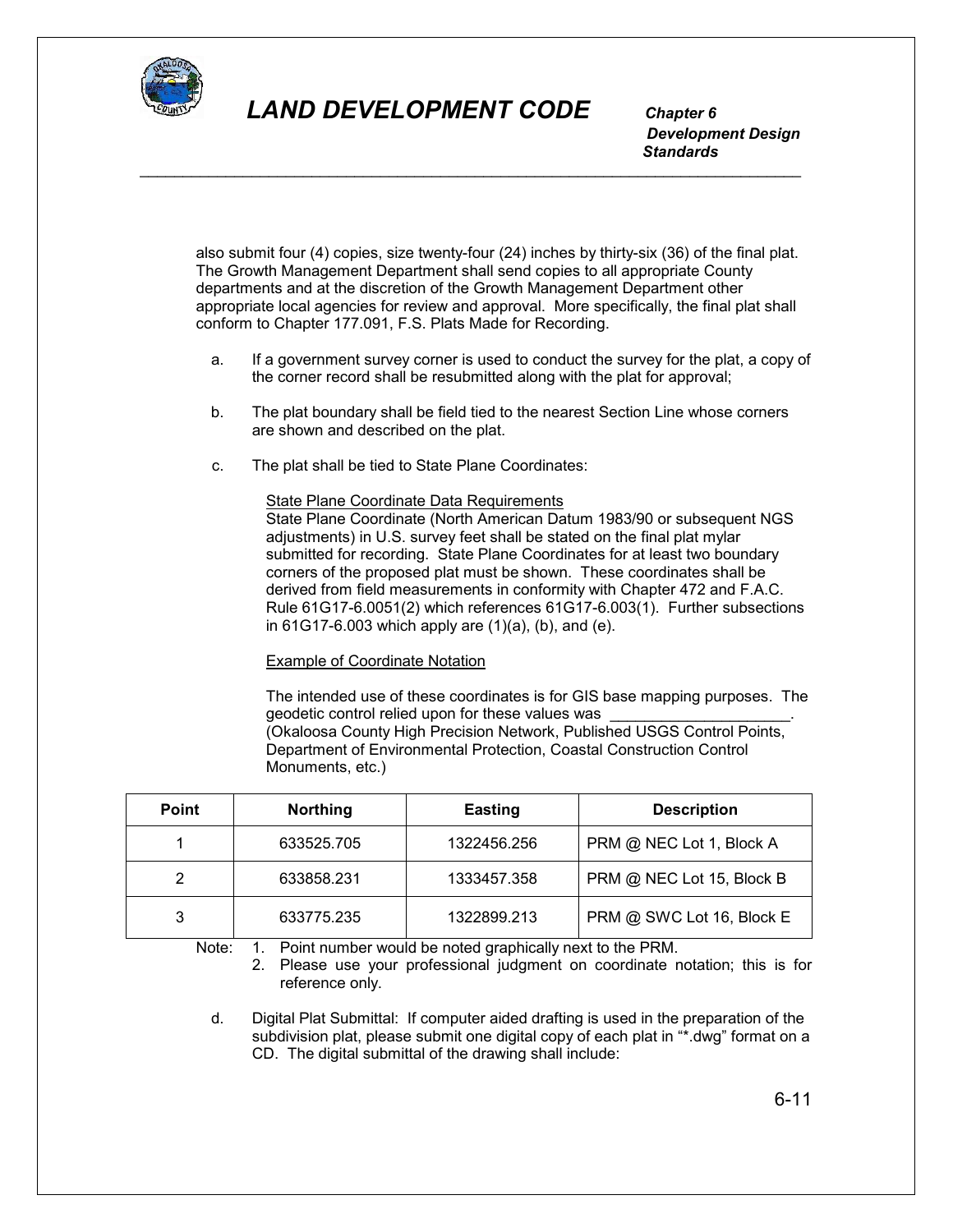

 *Development Design Standards* \_\_\_\_\_\_\_\_\_\_\_\_\_\_\_\_\_\_\_\_\_\_\_\_\_\_\_\_\_\_\_\_\_\_\_\_\_\_\_\_\_\_\_\_\_\_\_\_\_\_\_\_\_\_\_\_\_\_\_\_\_\_\_\_\_\_\_\_\_\_\_\_\_\_\_\_\_

- i. Boundary lines, lot lines and road centerlines on a layer named "plat".
- ii. Lot numbers, road names, bearings and distances on a layer named "text".
- iii. Jurisdictional wetland line on a layer named "wetland".
- iv. Easements shall be included on a layer named "easements".
- v. Parks or common areas shall be included on a layer named "parks".
- e. There shall be no other data or layers in the file that are frozen, turned off or locked. This must be one seamless file of the entire area being platted, i.e. not split up on sheets as it may have been on the mylar, no borders, nothing but the above enumerated data.
- f. The following statement shall be placed upon all plats submitted for approval: "The Okaloosa County Board of County Commissioners has not accepted any roads, easements, parks or drainage structures or easements shown on this plat other than utility easements and utility structures. These improvements will not be accepted by the Board unless and until the provisions of Section 6.01.052 and 6.01.053 of the Okaloosa County Land Development Code have been completed and complied with."
- g. The apparent shoreline or meant high water line as defined in Chapter 177, Part II, Coastal Mapping, F.S.
- h. Sites, if any, to be reserved or dedicated for parks, playgrounds or other public use along with ownership and maintenance entity information, as created by the plat submitted for recording or information submitted to the surveyor by result of a title search.
- i. The location of stormwater management areas and conveyances, adequate to accommodate all subdivision land development activities, as created by the plat submitted for recording or information submitted to the surveyor by result of a title search.
- j. The plat shall include in a prominent place the following statement: "NOTICE: There may be additional restrictions that are not recorded on this plat that may be found in the public records of this County."
- k. Title certification.
- l. Approval of the plat by the Planning Commission and the Board of County Commissioners.
- m. Tax Collector's signature.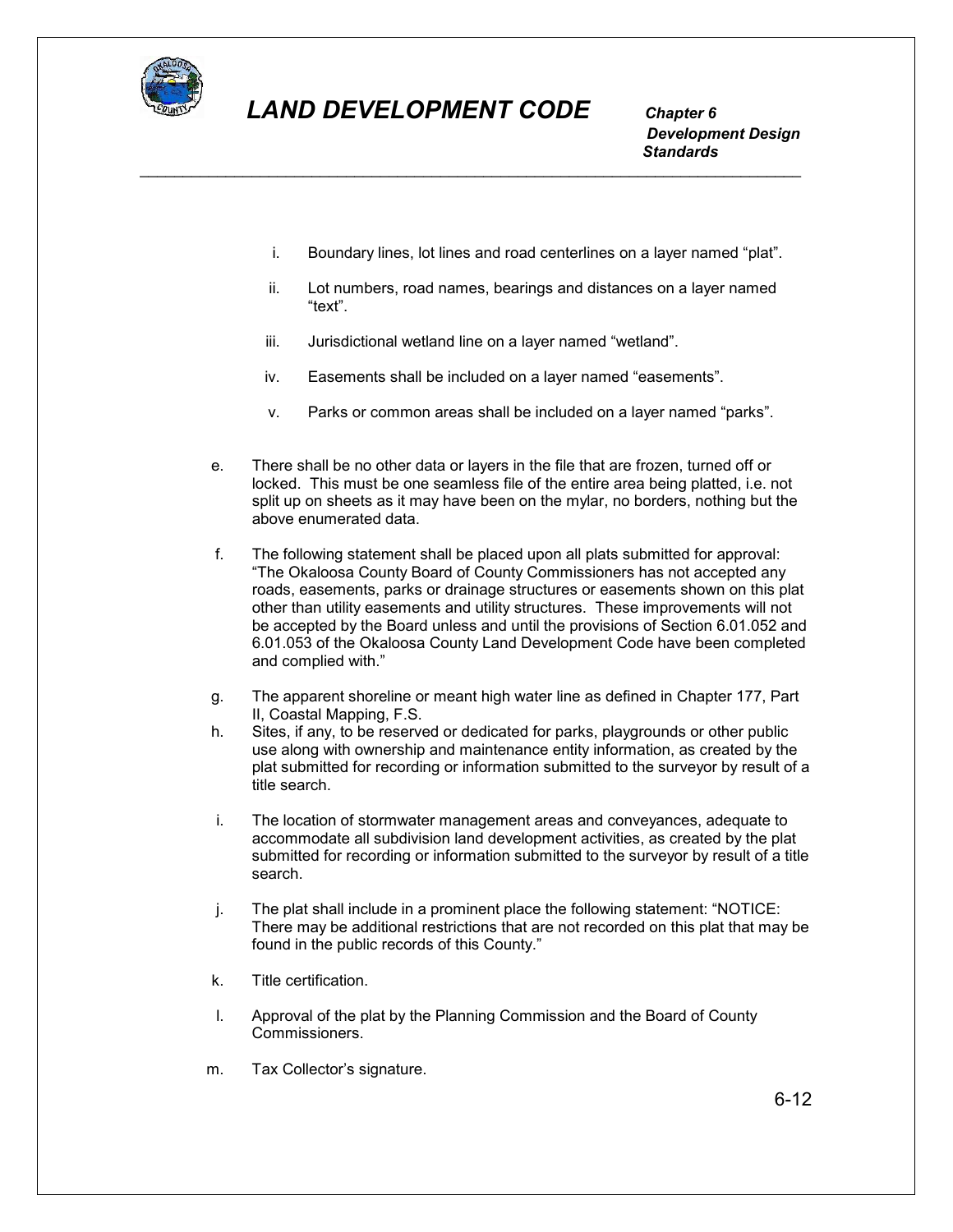

 *Development Design Standards* \_\_\_\_\_\_\_\_\_\_\_\_\_\_\_\_\_\_\_\_\_\_\_\_\_\_\_\_\_\_\_\_\_\_\_\_\_\_\_\_\_\_\_\_\_\_\_\_\_\_\_\_\_\_\_\_\_\_\_\_\_\_\_\_\_\_\_\_\_\_\_\_\_\_\_\_\_

- n. County Engineer's signature.
- o. County Surveyor's signature per Chapter 177.081 F.S.
- p. An eleven (11) inch by seventeen (17) inch copy for filing purposes.
- 3. Four (4) copies of the final plat as well as an eleven (11) inch by seventeen (17) inch copy shall be submitted to the Growth Management Department prior to the established deadline in order to be reviewed by the Technical Review Committee and Planning Commission. Before granting final approval to the plat, the Planning Commission shall receive reports from the Growth Management review staff, the County Engineer, the appropriate fire department, water and sewer provider, and EMS. Failure of the Planning Commission to approve or disapprove the final plat within thirty (30) days after submission to the Planning Commission, unless there is a lack of a quorum or the developer or his agent requests the project to be tabled, shall be deemed approval of the final plat, subject to final approval by the Board of County Commissioners.
- 4. Recording Plats: Upon approval and signing of the plat by the Planning Commission, the Growth Management Department will present the plat to the Board of County Commissioners for approval and signatures. The plat will then be submitted to the Clerk of Court for recording. Before any final plat can be approved by the County Commission, the requirements of Section 6.01.05 shall be completed. The provisions of Section 6.01.053 shall be complied with if roads, parks, stormwater management facilities, drainage structures or easements are dedicated to the County. The project must enter the eighteen (18) month warranty period in conjunction with acceptance of the plat by the Board of County Commissioners. Approval of the final plat by the Board of County Commissioners shall be granted upon finding that the developer(s) have complied with applicable laws and provisions of this code. Furthermore, no building permits may be issued until the plat has been recorded.
- 5. All improvements shall be completed by the developer(s) and approved by the County prior to final plat approval or the issuance of any Certificate of Occupancy. Should minimal improvements remain outstanding, with a value no greater than 10% of the total construction costs, at the time of final inspection, a bond for a value no greater than ten percent (10%) of the total project infrastructure construction cost, as agreed upon by the County Engineer, may be provided to the Okaloosa County Board of County Commissioners so long as the outstanding work is not determined to be a critical element of the infrastructure. Critical elements shall be determined by the County Engineer and include, but are not limited to, roadway, water distribution, sanitary sewer, stormwater drainage, and erosion control elements. For developments where the infrastructure is to remain the responsibility of a private entity upon completion, a cash escrow account equal in value to double the outstanding work, but no more than ten percent (10%) of the total construction cost, may be established as long as the remaining work is not a critical element of the infrastructure as determined by the County Engineer. The ten percent (10 %) value threshold for private infrastructure is the value of the work remaining, not the value of the cash escrow.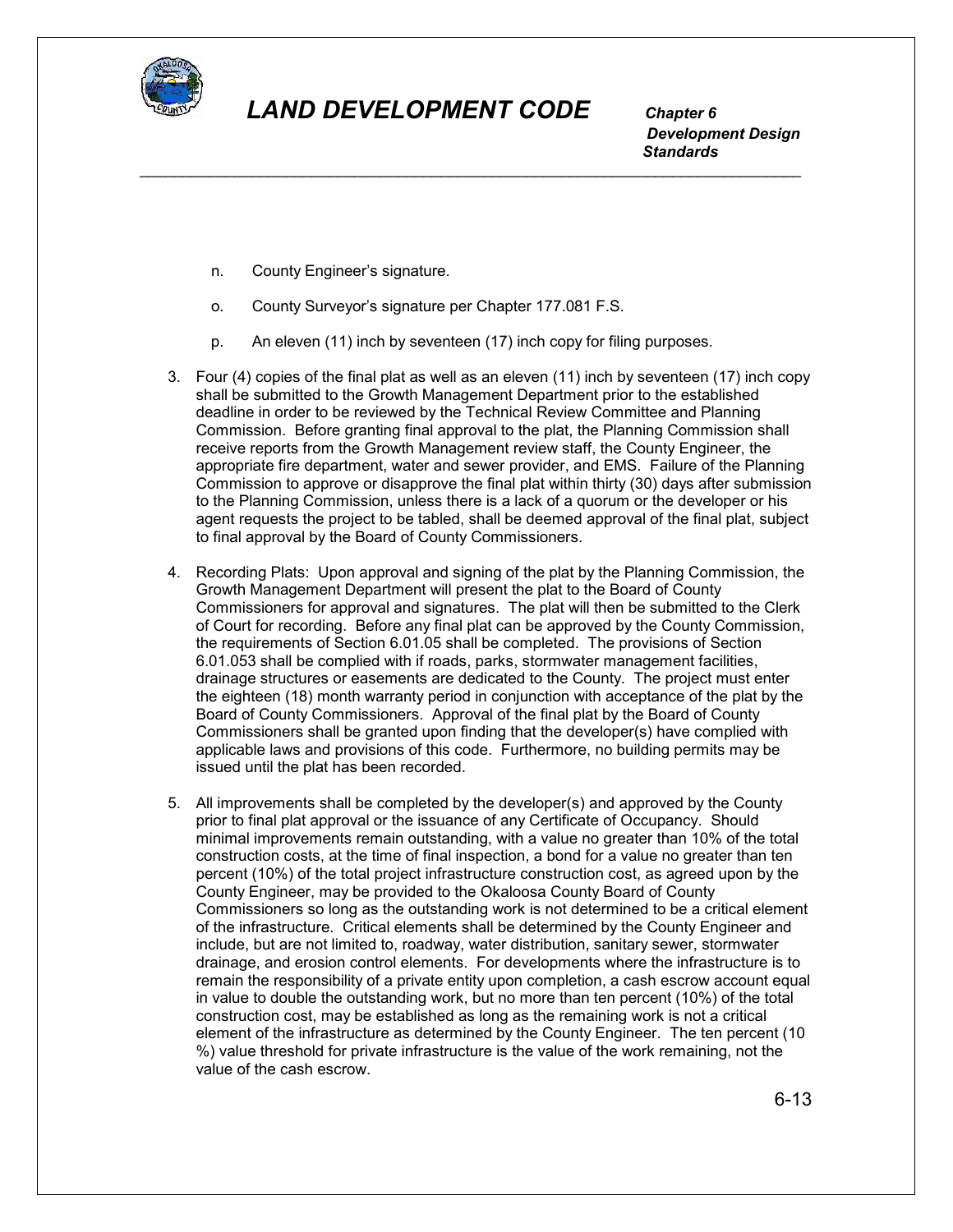

 *Development Design Standards* \_\_\_\_\_\_\_\_\_\_\_\_\_\_\_\_\_\_\_\_\_\_\_\_\_\_\_\_\_\_\_\_\_\_\_\_\_\_\_\_\_\_\_\_\_\_\_\_\_\_\_\_\_\_\_\_\_\_\_\_\_\_\_\_\_\_\_\_\_\_\_\_\_\_\_\_\_

6. No Certificate of Occupancy for a building shall be issued until all subdivision improvements are installed and approved by the County.

**6.01.04 Design Standards:** General: Subdividers should make every effort to conform to the natural topography and features of the tract in improving the tract, and in establishing the size and shape of blocks and lots. The subdivider should also take steps to ensure the preservation of the land. Lot sizes and zoning districts are specified in Chapter 2. Okaloosa County relies upon Florida licensed architects, engineers, surveyors, and landscape architects in accordance with Florida Statutes and their expertise in their particular profession for the design, supervision of construction and certification of stormwater management facilities, drainage, roads, and landscaping, and the preparation of plats and other documents required by this ordinance.

- 1. Private Streets and Easements: Reference Section 6.03.04.
- 2. Blocks and Lots:
	- a. Residential blocks shall not be more than one thousand five hundred (1,500) feet in length.
	- b. Blocks shall have sufficient width to provide for two (2) tiers of lots except when prevented by unique topographic or natural conditions.
	- c. Lot dimensions and shapes will conform to the requirements of this ordinance. Lot sizes for private water and/or sewage systems shall be as required by the County Health Department or other permitting agencies.
- 3. Roads and Streets: Reference Section 6.03.00.
- 4. Sidewalks: All Developments requiring new road construction for public dedication with a density of four (4) dwelling units per acre or greater shall be required to install bikeways and/or sidewalks. This may be accomplished with the installation of signage, striping of roadways, widening of roadways, installation of sidewalks, wheelchair ramps at intersection points. (Comprehensive Plan, Policy 8.A.3.3.) Sidewalks shall be provided only on one side of the street where topography or required conservation areas limit their construction and use.

**6.01.05 Installation of Physical Improvements:** Before any plat can be approved and before any lot can be sold in the proposed subdivision; the following shall be satisfactorily completed:

1. The developer shall secure all necessary permits and install all improvements as shown on the approved construction drawings and certified by the developer's engineer. Temporary stabilization of roadside swales and other swales where permanent stabilization is not practicable shall be acceptable until completion of adjacent structures at which time permanent stabilization shall be established.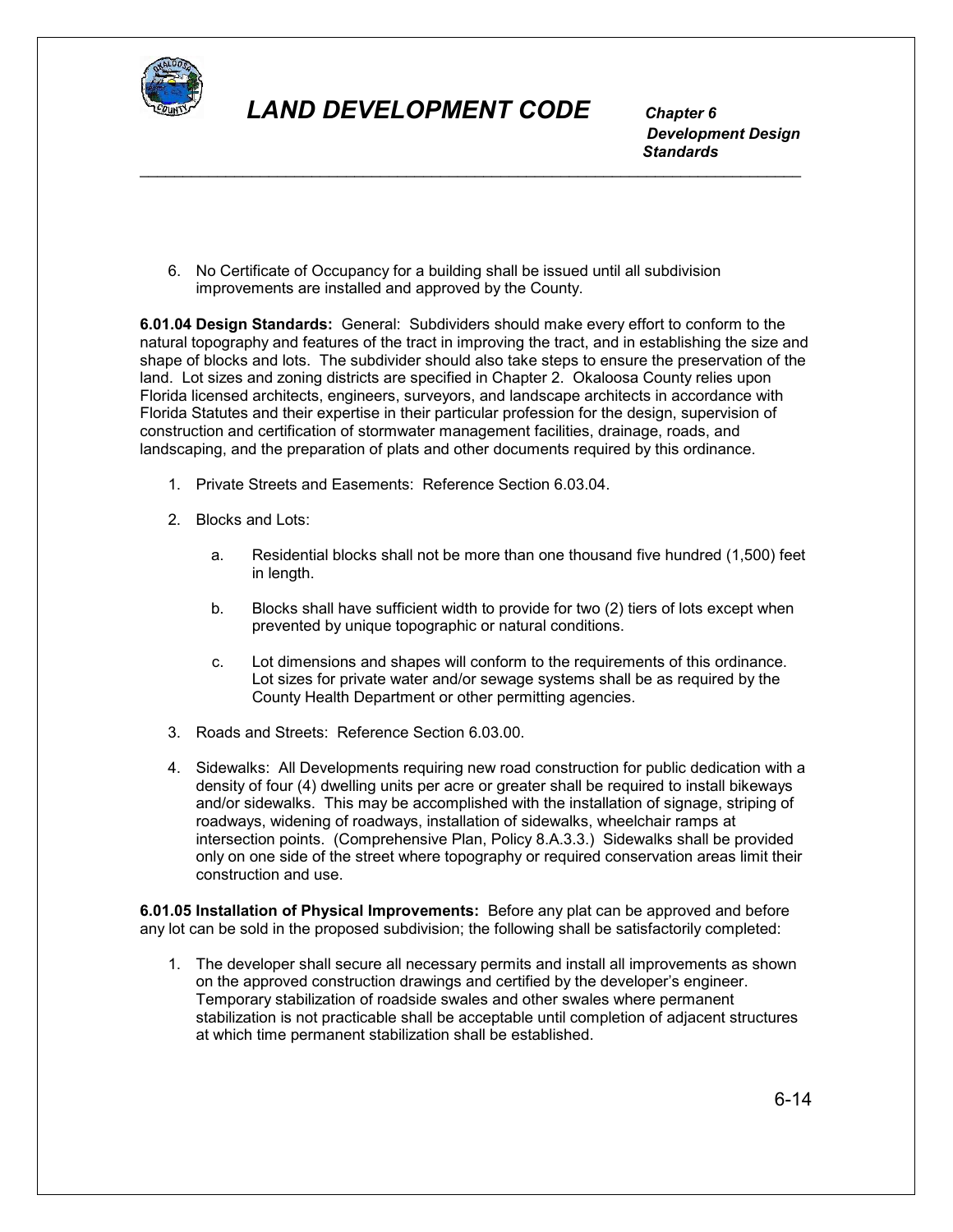

 *Development Design Standards*

2. The developer shall ensure that all appropriate erosion control measures as required by the County Engineer are installed and maintained throughout the length of project development.

\_\_\_\_\_\_\_\_\_\_\_\_\_\_\_\_\_\_\_\_\_\_\_\_\_\_\_\_\_\_\_\_\_\_\_\_\_\_\_\_\_\_\_\_\_\_\_\_\_\_\_\_\_\_\_\_\_\_\_\_\_\_\_\_\_\_\_\_\_\_\_\_\_\_\_\_\_

**6.01.051 Acceptance of Water and Sewer Improvements:** Upon completion of all water and sewer system improvements in compliance with the Florida Administrative Code and Okaloosa County and after the acceptance of all improvements by Okaloosa County, building permits may be issued.

**6.01.052 Minimum Requirements for the Installation of Improvements:** All improvements and construction activities required under these regulations shall take place according to plans approved by the County Engineer and appropriate water and sewer provider. The plans submitted to the County Engineer shall bear the signature of a Florida licensed professional engineer responsible for the project as defined in Chapter 471 F.S. If construction does not commence within one year of the date of the fully executed Development Order approval, then the project shall be re-submitted for approval.

- 1. Road Construction: Reference Section 6.03.05.
- 2. Stormwater Management Facilities, Drainage and Landscaping: Reference Sections 6.05.00 and 6.06.00 and others.
- 3. Utilities: Plans shall be submitted and approved by the County Water and Sewer Department, or appropriate provider, and comply with Chapter 4. Reference Ordinance No. 86-14. All utilities, including television cable, telephone, and electrical systems shall be installed underground in any new development with a density of four (4) dwelling units per acre and new road construction.
- 4. Easements: An exclusive easement for stormwater management facilities, drainage and utilities, centered on rear or side lot lines where facilities or utilities exist or are planned, will be required by Okaloosa County, and shall be twenty (20) feet wide, or as determined by the County Engineer. Easements of greater width may be required along lot lines or across lots, wherever necessary, for the extension of water or sewer lines, or other utilities. No fences or other structures will be allowed in easements dedicated for public purposes or which are part of a stormwater conveyance system, or maintained by the County, unless authorized by the Public Works Department and other affected utility providers.
	- a. Stormwater management and drainage easements will be provided for the drainage of stormwater; these easements will be no less than twenty (20) feet in width. In the case of open channels and ditches, the drainage easement shall include maintenance access consisting of a cleared and unobstructed area having a side slope no steeper than 1:15 and encompassing a width of fifteen (15) feet to lie wholly along one side of the ditch. If required, adequate conveyance of subdivision rear yard swale areas to a master stormwater system shall be established during subdivision construction activity and documented through lot development by grading plans.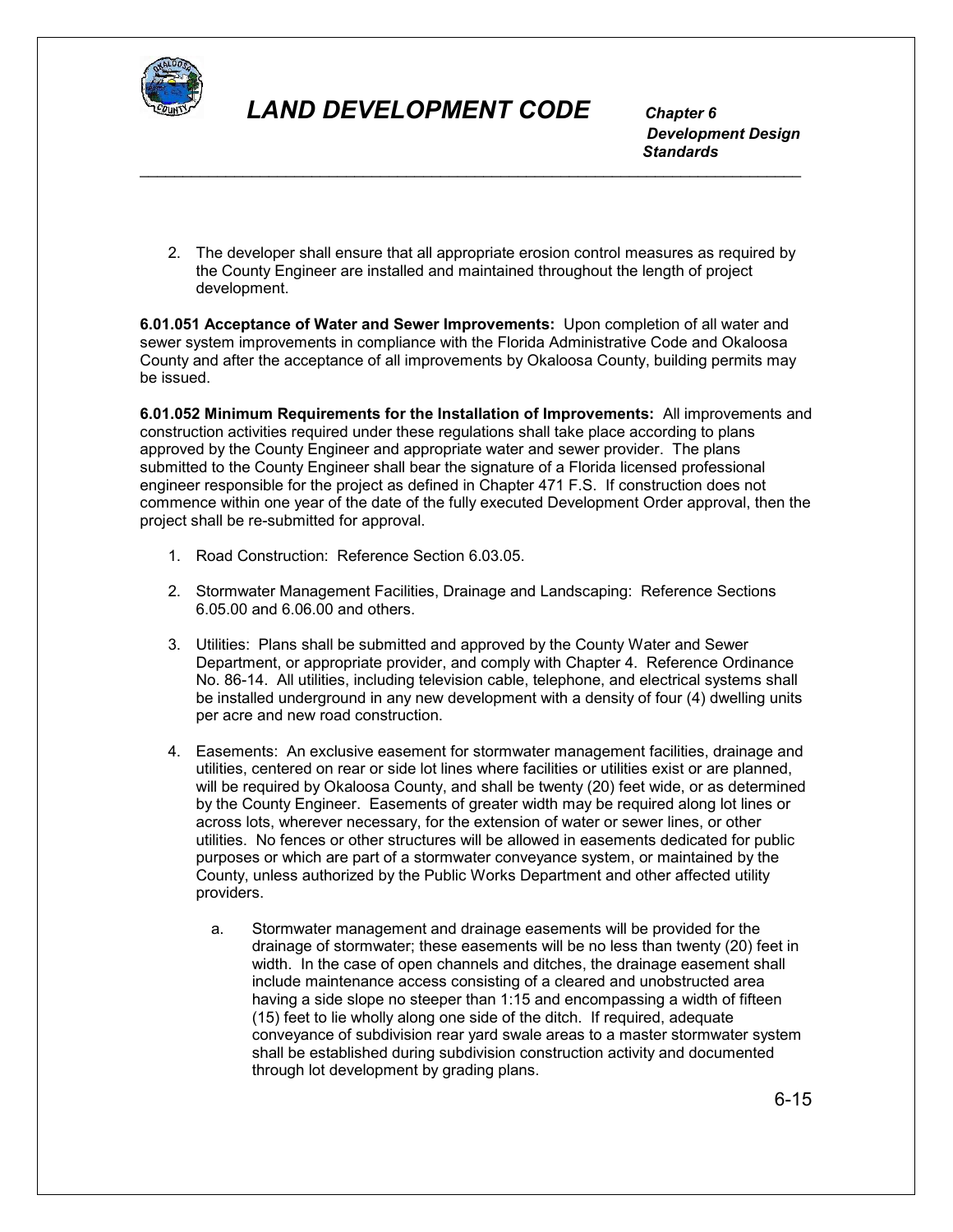

 *Development Design Standards* \_\_\_\_\_\_\_\_\_\_\_\_\_\_\_\_\_\_\_\_\_\_\_\_\_\_\_\_\_\_\_\_\_\_\_\_\_\_\_\_\_\_\_\_\_\_\_\_\_\_\_\_\_\_\_\_\_\_\_\_\_\_\_\_\_\_\_\_\_\_\_\_\_\_\_\_\_

- 5. Construction and Inspection of Improvements:
	- a. Prior to the commencement of development activities, copies of required permits for stormwater management, wetland activities, driveway connections, and water and sewer systems from all appropriate local, state, and federal agencies must be submitted to the County.
	- b. Inspection of the following phases of construction shall be conducted and certified by the engineer of record.
		- i. Erosion control installation;
		- ii. Stabilized grade;
		- iii. Curbs, sidewalks and concrete work;
		- iv. Subgrade;
		- v. Roadway base;
		- vi. Surface course;
		- vii. Drainage structures and systems;<br>viii. Landscaping;
		- Landscaping;
		- ix. Signage; and
		- x. Reference Section 6.06.06 for inspection prior to work commencing.
	- c. The County Engineer or Water and Sewer Engineer shall have the authority to reject materials or suspend work when not in conformity with approved plans and specifications.
	- d. Final Inspection: The engineer of record shall provide a certification that all construction has been substantially completed in accordance with approved plans and specifications as well as signed and sealed As-Built plans. Any deviations from the approved plans will be indicated and explained. Those deviations which result in changes to the function of the system will require further review and approval. Testing documentation shall also be provided to the County Engineer. This will not preclude the County Engineer from inspecting any and all aspects of construction. When all work including installation of all stormwater management and drainage facilities and conveyances has been completed, and all required certifications and As-Built drawings have been submitted, the County Engineer shall inspect the work and shall either approve it or notify the applicant in writing in what respects there has been a failure to comply with the requirements of the approved construction plans. The water and sewer engineer will be responsible for inspecting water and sewer facilities. Any portion of the work which does not comply shall be promptly corrected by the applicant or the applicant will be subject to the penalty provisions of Chapter 12 of this ordinance.

**6.01.053 Acceptance:** Acceptance of physical improvements that are dedicated to the public is subject to the condition precedent that all physical improvements be maintained in acceptable condition for a period of at least eighteen (18) months after acceptance. The developer shall furnish to the County a minimum twenty-four (24) months maintenance bond, letter of credit or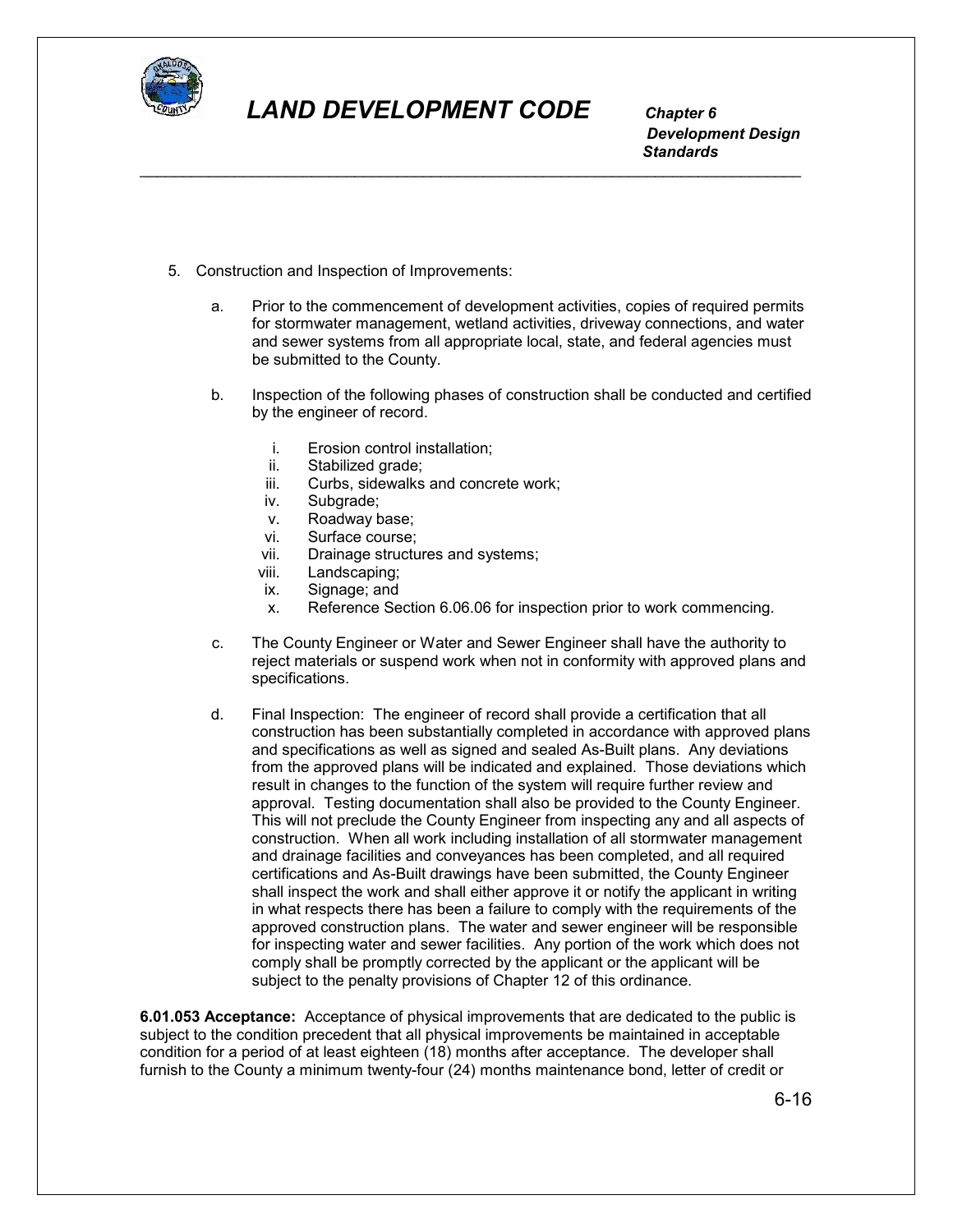

 *Development Design Standards*

other method of guarantee. The County will re-inspect the project after twelve (12) months have elapsed and will identify to the developer unacceptable conditions. If the unacceptable conditions have not been satisfactorily corrected after the expiration of eighteen (18) months the entire bond will be called in by the County to apply to corrections for the project. Should other unacceptable conditions appear prior to the expiration of the eighteen (18) month period they will be brought to the attention of the developer for correction in a reasonable period of time. Unused sums of the bond will be returned to the developer after the County has determined that any defective conditions have been corrected. If the amount of the bond is not sufficient to cover the cost of the corrections, the developer will be billed for the additional cost and if payment is not made within thirty (30) days after receipt of the billing the County may file a lien against any or all of the properties involved.

\_\_\_\_\_\_\_\_\_\_\_\_\_\_\_\_\_\_\_\_\_\_\_\_\_\_\_\_\_\_\_\_\_\_\_\_\_\_\_\_\_\_\_\_\_\_\_\_\_\_\_\_\_\_\_\_\_\_\_\_\_\_\_\_\_\_\_\_\_\_\_\_\_\_\_\_\_

**6.01.054 Maintenance:** Maintenance of roadways and related stormwater management facilities shall be by a single entity.

**6.01.06 Fees:** Reference Chapter 12 of this ordinance.

**6.01.07 Exceptions:** The following exceptions to compliance with the platting requirements of this ordinance shall be strictly construed, and should any requirement for the granting of the exception be held illegal or invalid, then the exception shall be null and void in its entirety and compliance will be required with the remaining provisions of this ordinance:

- 1. Roads: Reference Section 6.03.00 of this ordinance.
- 2. Inheritance: Any divisions of land directly from inheritance either by testate or intestate, shall be exempted from the provisions of this ordinance, provided that such division is not accomplished through recorded plats.
- 3. Deed of Gift: Provided the property is controlled or owned by the grantor prior to the adoption of this ordinance, any deed of gift for any one parcel of land within twelve (12) month period given without valuable consideration to any member of the donor's immediate family supported by an Affidavit of Compliance with this section shall be exempted from the Platting provisions of this ordinance. However, any subsequent division shall not be exempted, except in compliance herewith. The size of the parcel of land shall meet the minimum required for the zoning district of that parcel, except in agricultural districts the minimum size shall be one acre.
- 4. The deed or other instrument of conveyance shall contain the following words: "This deed is in accordance with the provisions of Section 6.01.07 Deed of Gift of Okaloosa County Ordinance No. 91-1 and the grantee agrees that the parcel of land described herein shall not be deeded or conveyed by other instrument to another party or parties for a period of two (2) years from the date of the original conveyance."
- 5. Minor Divisions of Lands: Larger parcels shall not be required to subdivide if each parcel being created is at least one (1) acre in area and no new public street or alley is being proposed. Each parcel shall also have a minimum of fifty (50) feet frontage on publicly maintained road. Parcels created which front on roads identified as Protected Roadways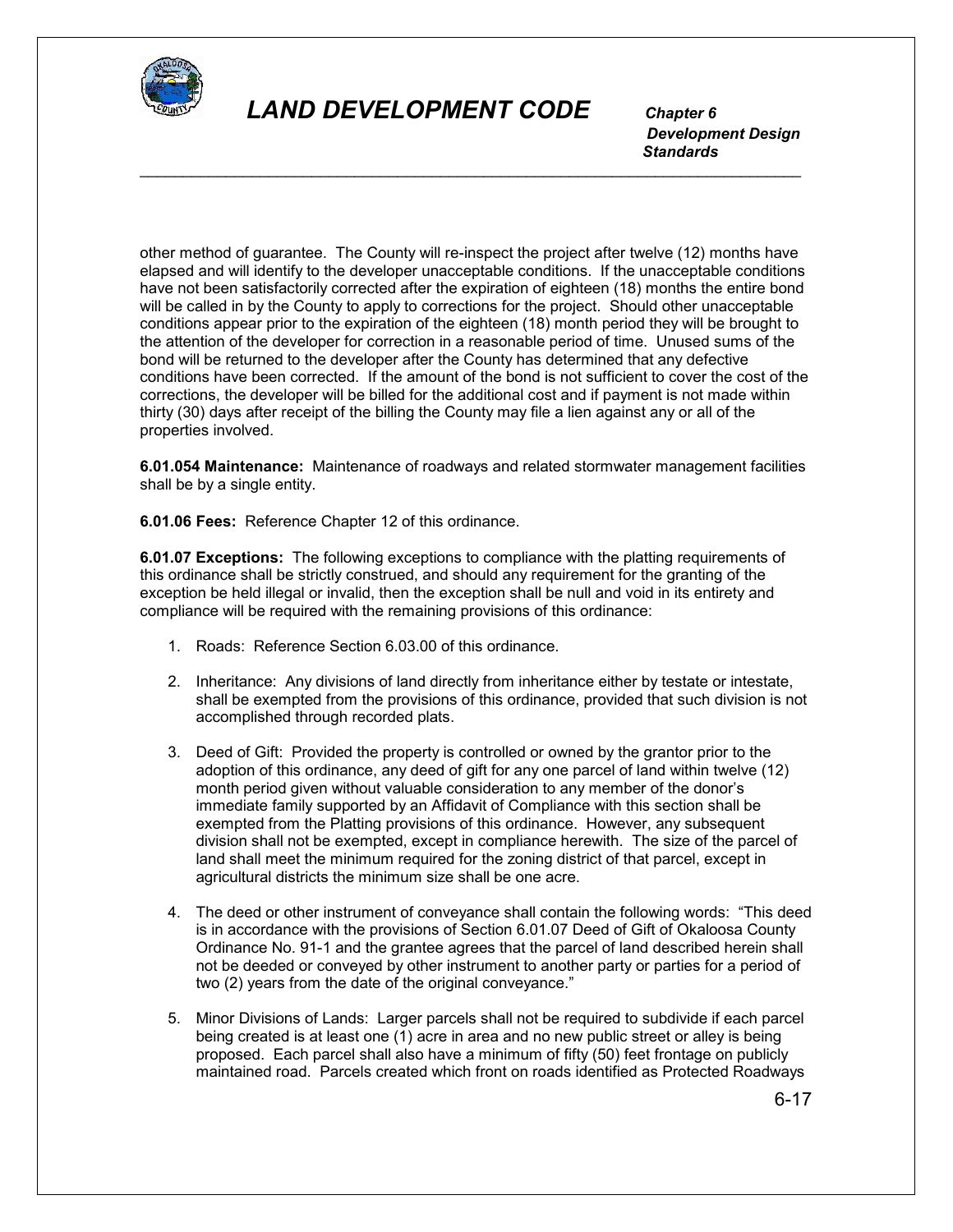

 *Development Design Standards*

shall have a minimum frontage of two hundred ten (210) feet. Lot size and dimensions shall meet the requirements for the zoning district in which the land is located. Where the size and dimensions do not meet the requirements, the owner shall obtain rezoning before dividing and conveying the title to any parcel.

6. A request for a minor division of land shall be submitted by application to the Growth Management Department with an application fee as provided for in Chapter 12 of this ordinance. In addition, the proposed minor division of land must meet all concurrency requirements as set forth in this ordinance. No more than ten (10) lots may be created per parent parcel.

\_\_\_\_\_\_\_\_\_\_\_\_\_\_\_\_\_\_\_\_\_\_\_\_\_\_\_\_\_\_\_\_\_\_\_\_\_\_\_\_\_\_\_\_\_\_\_\_\_\_\_\_\_\_\_\_\_\_\_\_\_\_\_\_\_\_\_\_\_\_\_\_\_\_\_\_\_

- 7. Minor Lot Splits: any property, regardless of size, may be further subdivided or split subject to the minimum requirements specified herein. All minor lot splits shall be verified and approved by the Department of Growth Management based on forms and information required by county staff. A minor lot split shall not be allowed in any platted recorded subdivision which was recorded after March 11, 1974 provided, however, that such a lot split may be allowed as a special exception to be granted by the Board of Adjustment. Minimum requirements are as follows.
	- a. The property being created (split off) must meet all dimensional requirements of the zoning within which it is located.
	- b. All property created must front upon an existing public or private road, and shall not necessitate a need for any new road or drainage improvements. In no case shall the minimum road frontage for any lot be less than twenty (20) feet.
	- c. There shall be no more than three (3) lots created, including the "parent parcel" on any subdivided property.
	- d. All newly created lots must be recorded by deed or other legal instrument in the Official Records of Okaloosa County.

**6.01.08 Reversion of Subdivided Land to Acreage:** The reversion of subdivided land to acreage shall meet the requirements of Chapter 177, F.S.

**6.01.09 Variances:** Where strict adherence to the provisions of this ordinance would cause an unnecessary hardship due to topographical or other conditions peculiar to the site, the Board of Adjustment may authorize a variance as to lot size or minimum dimensional requirements at the time of project approval. Such a variance shall apply only to the requirements directly affecting the particular hardship, and shall not be detrimental to the intent of this ordinance. Any request for a variance shall be submitted in writing to the Board at a public hearing after recommendation has been received from the Public Works Department.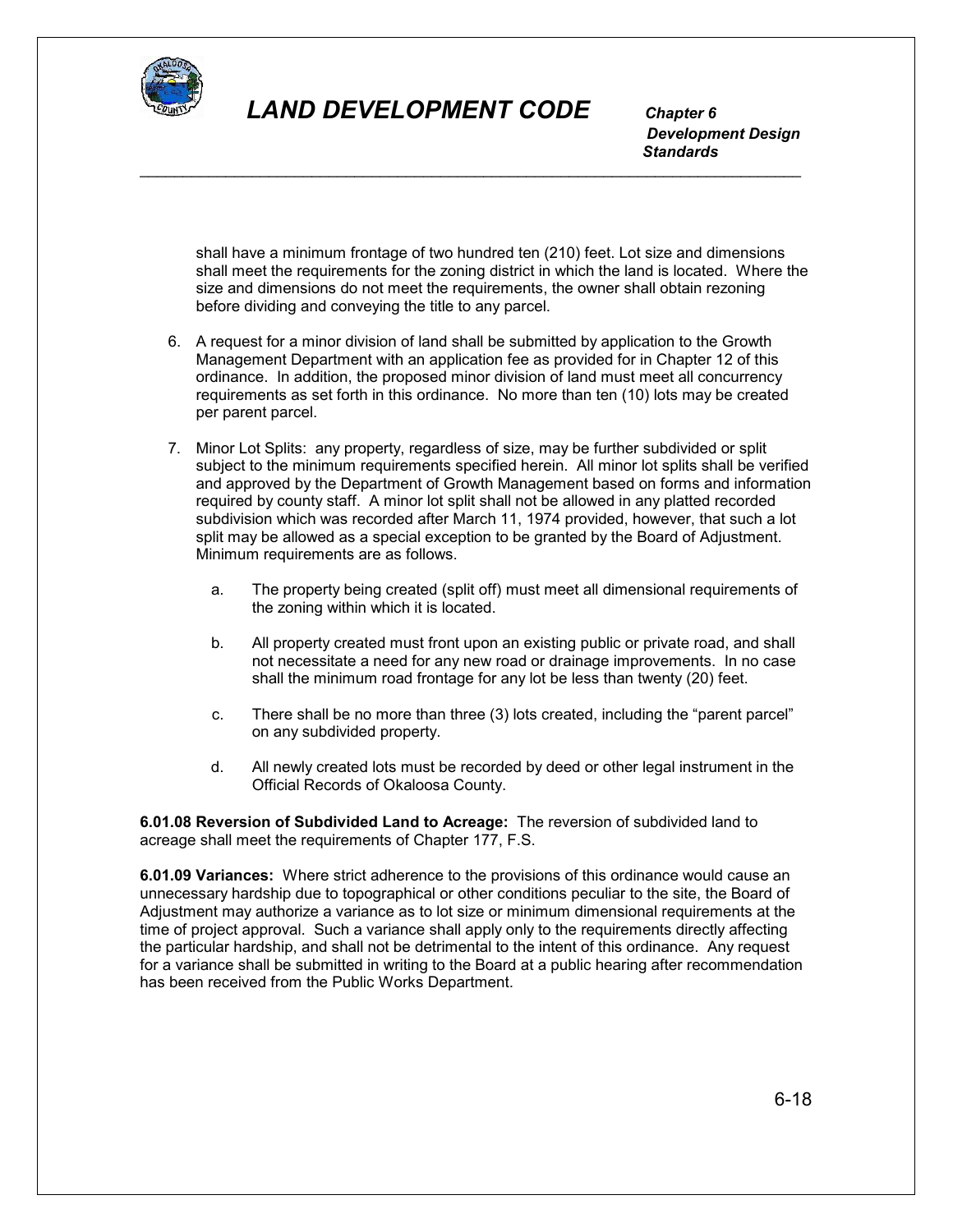

 *Development Design Standards* \_\_\_\_\_\_\_\_\_\_\_\_\_\_\_\_\_\_\_\_\_\_\_\_\_\_\_\_\_\_\_\_\_\_\_\_\_\_\_\_\_\_\_\_\_\_\_\_\_\_\_\_\_\_\_\_\_\_\_\_\_\_\_\_\_\_\_\_\_\_\_\_\_\_\_\_\_

#### **6.02.00 CONSTRUCTION STANDARDS.**

**6.02.01 Construction Codes:** The following specific codes and subsequent amendments thereto are hereby adopted to be the minimum standards to be complied with in the construction of any improvements in Okaloosa County, Florida:

Permitee will be responsible for the compliance of all codes and ordinances adopted by local, state and federal agencies.

- 1. The Building Code shall be the current edition of the Standard Building Code, including the appendix.
- 2. Florida Accessibility Code shall be the current edition of the Florida Accessibility Code for Building Construction.
- 3. The Energy Efficiency Code shall be the current edition of the Florida Energy Efficiency Code for Building Construction.
- 4. The Electrical Code shall be the current edition of the National Electric Code.
- 5. The Plumbing Code shall be the current edition of the Standard Plumbing Code.
- 6. The Mechanical Code shall be the current edition of the Standard Mechanical Code, and the Sheet Metal and Air Conditioning Contractors National Association.
- 7. The Gas Code shall be the current edition of the Standard Gas Code.
- 8. The Swimming Pool Code shall be the current edition of the Standard Swimming Pool Code.
- 9. The Irrigation and Lawn Sprinkler Code shall be the current edition of the Florida Irrigation Society Standards.
- 10. Coastal Construction Code: Coastal Construction Control Line: Development and Building Permits are required. Applications for structures located seaward of the control line shall be presented by the Growth Management Department to the governing body for final approval or disapproval. The FDEP CCCL permit is required as part of the site plan application.
	- a. The requirements of this Coastal Code shall apply to the following types of construction in the Coastal Building Zone under the jurisdiction of Okaloosa County, Florida.
		- i. The new construction of, or substantial improvement to major structures, and minor structures as defined herein.
		- ii. Construction which would change or otherwise have the potential for substantial impact on coastal zones (i.e. excavation, grading, paving).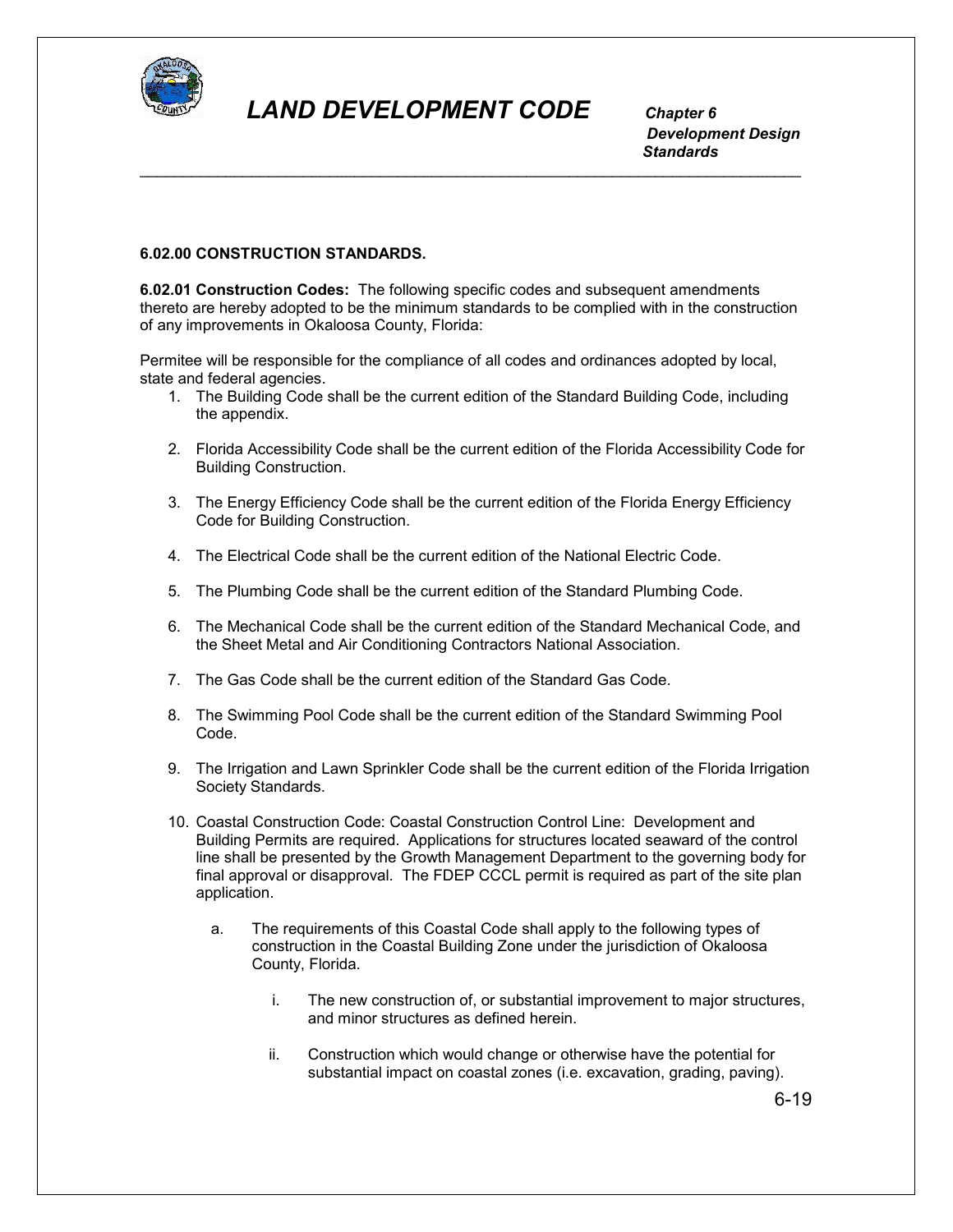

 *Development Design Standards* \_\_\_\_\_\_\_\_\_\_\_\_\_\_\_\_\_\_\_\_\_\_\_\_\_\_\_\_\_\_\_\_\_\_\_\_\_\_\_\_\_\_\_\_\_\_\_\_\_\_\_\_\_\_\_\_\_\_\_\_\_\_\_\_\_\_\_\_\_\_\_\_\_\_\_\_\_

- iii. Construction located partially within the coastal building zone.
- iv. Reconstruction, redevelopment or repair of a damaged structure from any cause which meets the definition of substantial improvement as defined herein.
- b. Exceptions: The requirements of the coastal code shall not apply to the following:
	- i. Minor work in the nature of normal beach cleanup and debris removal.
	- ii. Structures in existence prior to the effective date of the code, except for substantial improvements as defined herein.
	- iii. Construction extending seaward of the seasonal high-water line is regulated by the provisions of Section 161.041, F.S. (i.e. groins, jetties, moles, breakwaters, seawalls, piers, revetments, beach nourishment, inlet dredging, etc.).
	- iv. Construction of non-habitable major structures as defined herein, except for the requirements of paragraph J.7.
	- v. Construction of minor structures as defined herein, except for the requirements of paragraph J.8.
	- vi. Construction for improvement of a major structure to comply with existing state or local health, sanitary, or safety code specifications which are solely necessary to assure safe living conditions.
- c. Application for Permits: Applications for building permits for construction in the coastal building zone are required to be certified by an architect or professional engineer as defined in Chapter 471 F.S. Such certifications shall state that the design plans and specifications for the construction are in compliance with this ordinance and applicable state and federal laws. Upon completion of the project the architect or engineer shall certify that the construction has been completed in accordance with this ordinance and consistent with applicable FDEP and USCOE permits, including FEMA elevation requirements.
- d. Definitions:
	- i. Major Structure includes but is not limited to residential buildings including mobile homes, commercial, institutional, industrial, and other construction having the potential for substantial impact on coastal zones.
	- ii. Minor Structure includes but is not limited to pile-supported, elevated dune and beach walkover structures; beach access ramps and walkways; stairways; pile supported elevated viewing platforms, gazebos,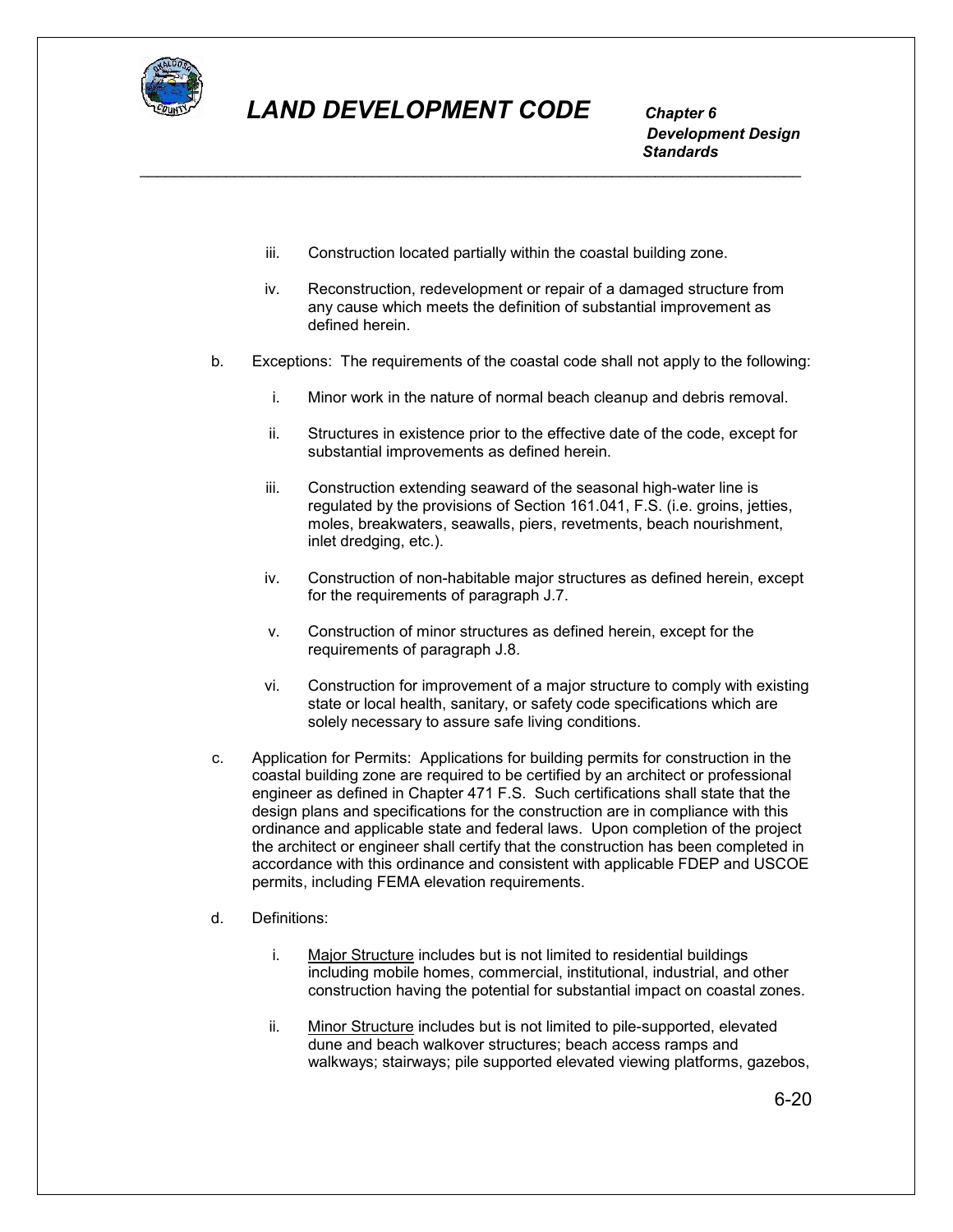

 *Development Design Standards* \_\_\_\_\_\_\_\_\_\_\_\_\_\_\_\_\_\_\_\_\_\_\_\_\_\_\_\_\_\_\_\_\_\_\_\_\_\_\_\_\_\_\_\_\_\_\_\_\_\_\_\_\_\_\_\_\_\_\_\_\_\_\_\_\_\_\_\_\_\_\_\_\_\_\_\_\_

> and boardwalks; lifeguards support stands; public and private boathouses; sidewalks, driveways, parking areas, shuffleboards courts, tennis courts, handball courts, racquetball courts, and other uncovered paved areas, earth retaining walls; sand fences, privacy fences, ornamental walls, ornamental garden structures, aviaries, and other ornamental construction.

- iii. Nonhabitable Major Structure includes but is not limited to swimming pools; parking garages; pipelines; piers; canals, lakes, ditches, drainage structures, and other water retention structures; water and sewage treatment plants; electrical power plants, transmission and distribution lines, transformer pads, vaults, and substations
- iv. Substantial Improvement means any repair, reconstruction, or improvement of a structure, the cost of which equals or exceeds a cumulative total of fifty (50) percent of the market value of the structure either
	- 1) Before the repair or improvement has started, or;
	- 2) If the structure has been damaged and is being restored to its original condition before the damage occurred.

For the purpose of this definition, "substantial improvement" is considered to occur when the first alteration of any wall, ceiling, floor, or other structural part of the building commences, whether or not that alteration affects the external dimensions of the structure. The term does not, however, include any projects for improvement of structure to comply with existing state or local health, sanitary, or safety code specifications which are solely necessary to assure safe living conditions.

- e. Structural Requirements for Major Structures:
	- i. Design and Construction: Major structures, except for mobile homes, shall be designed and constructed in accordance with Section 1606 of the Standard Building Code Current Edition using a fastest-mile wind velocity of one hundred ten (110) miles per hour. Major structures, except mobile homes, shall also comply with the applicable standards for construction found elsewhere in the Standard Building Code Current Edition.
	- ii. Mobile Homes: Mobile Homes shall conform to the Federal Mobile Home Construction and Safety Standards or the Uniform Standards Code ANSI A119.1, pursuant to Section 320.823, Florida Statutes, as well as the requirements of subsection (c).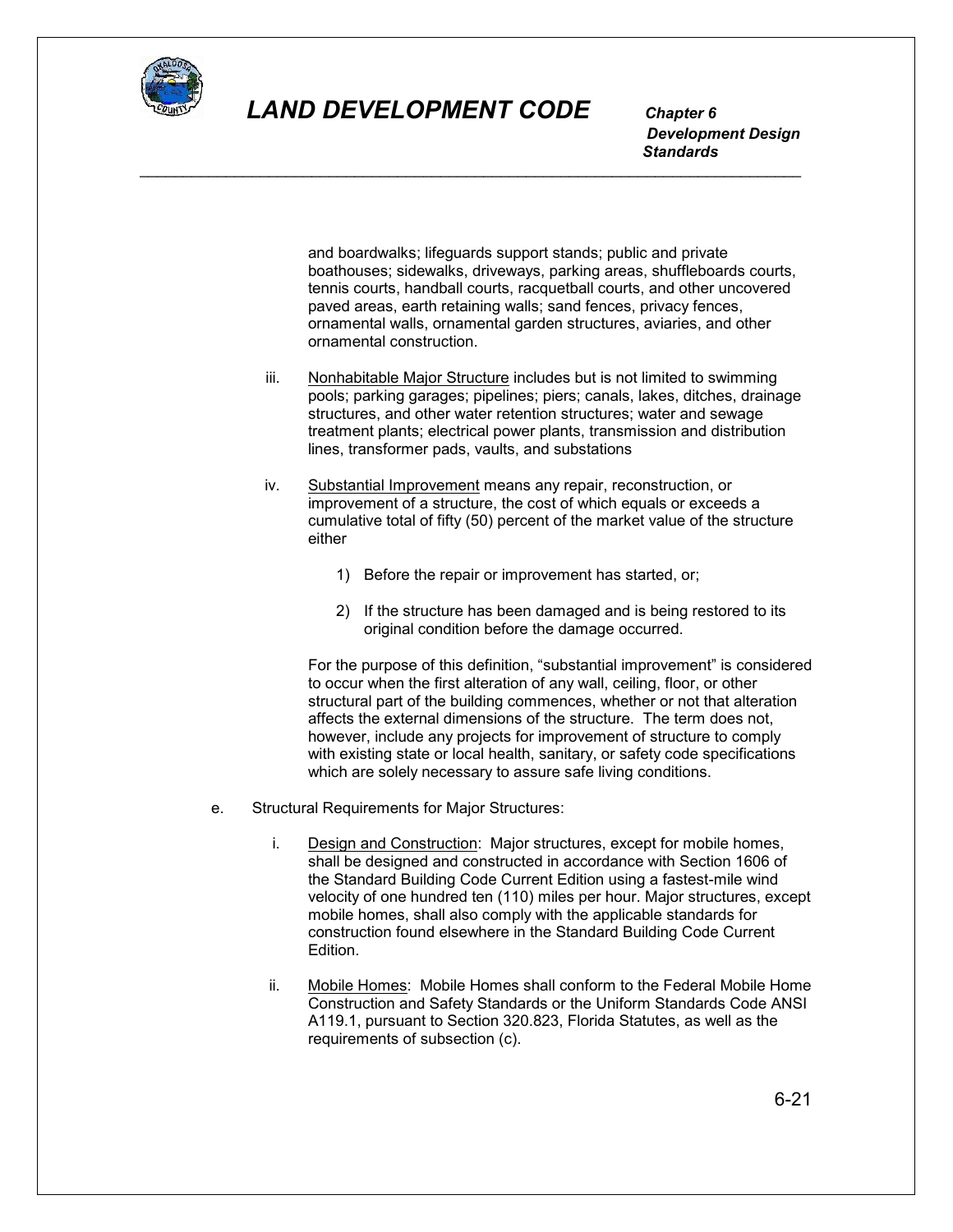

 *Development Design Standards* \_\_\_\_\_\_\_\_\_\_\_\_\_\_\_\_\_\_\_\_\_\_\_\_\_\_\_\_\_\_\_\_\_\_\_\_\_\_\_\_\_\_\_\_\_\_\_\_\_\_\_\_\_\_\_\_\_\_\_\_\_\_\_\_\_\_\_\_\_\_\_\_\_\_\_\_\_

- iii. Elevation, Flood proofing, and Siting: All major structures shall be designed constructed and located in compliance with the National Flood Insurance Regulations as found in 44 CFR Parts 59 through 77, or in this ordinance.
- f. Design Conditions:
	- i. Velocity Pressure: Major structures, except mobile homes, shall be designed in accordance with the requirements of Section 1606 of the Standard Building Code Current Edition using a minimum fastest mile wind velocity of one hundred ten (110) mph.
	- ii. Foundation: The elevation of the soil surface to be used in the design of foundations, calculation of pile reactions and bearing capacities shall not be greater than that which would result from the erosion reasonably anticipated as a result of design storm conditions. Foundation design and construction of a major structure shall consider all anticipated loads acting simultaneously with live and dead loads. Erosion computations for foundation design shall account for all vertical and lateral erosion and scour producing forces, including localized scour due to the presence of structural components. Foundation design and construction shall provide for adequate bearing capacity taking into consideration the type of soil present and the anticipated loss of soil above the design grade as a result of localized scour. Erosion computations are not required landward of coastal construction control lines established or updated since June 30, 1980. Upon request, F.D.E.P. may provide information as to those areas within coastal building zones where erosion and scour of a 100-year storm event is applicable.
	- iii. Wave Forces: Calculations for wave forces resulting from design storm conditions on building foundations and superstructures may be based upon the minimum criteria and methods prescribed in the Naval Facilities Engineering Command Design Manual, NAVFAC DM-26, U.S. Department of Navy; Shore Protection Manual. U.S. Army Corps of Engineers; U.S. Department of the Army Coastal Engineering Research Technical Papers and Reports; the Technical and Design Memoranda of the Division of Beaches and Shores, F.D.E.P; or other professionally recognized methodologies which produce equivalent design criteria.
	- iv. Hydrostatic Loads: Calculations for hydrostatic loads shall consider the maximum water pressure resulting from a fully peaked, breaking wave superimposed upon the storm surge with dynamic wave setup. Both free and hydrostatic loads shall be considered. Hydrostatic loads which are confined shall be determined by using the maximum elevation to which the confined water would freely rise if unconfined. Vertical hydrostatic loads shall be considered both upward and downward on horizontal or inclined surfaces of major structures (i.e. floors, slabs, roofs, walls). Lateral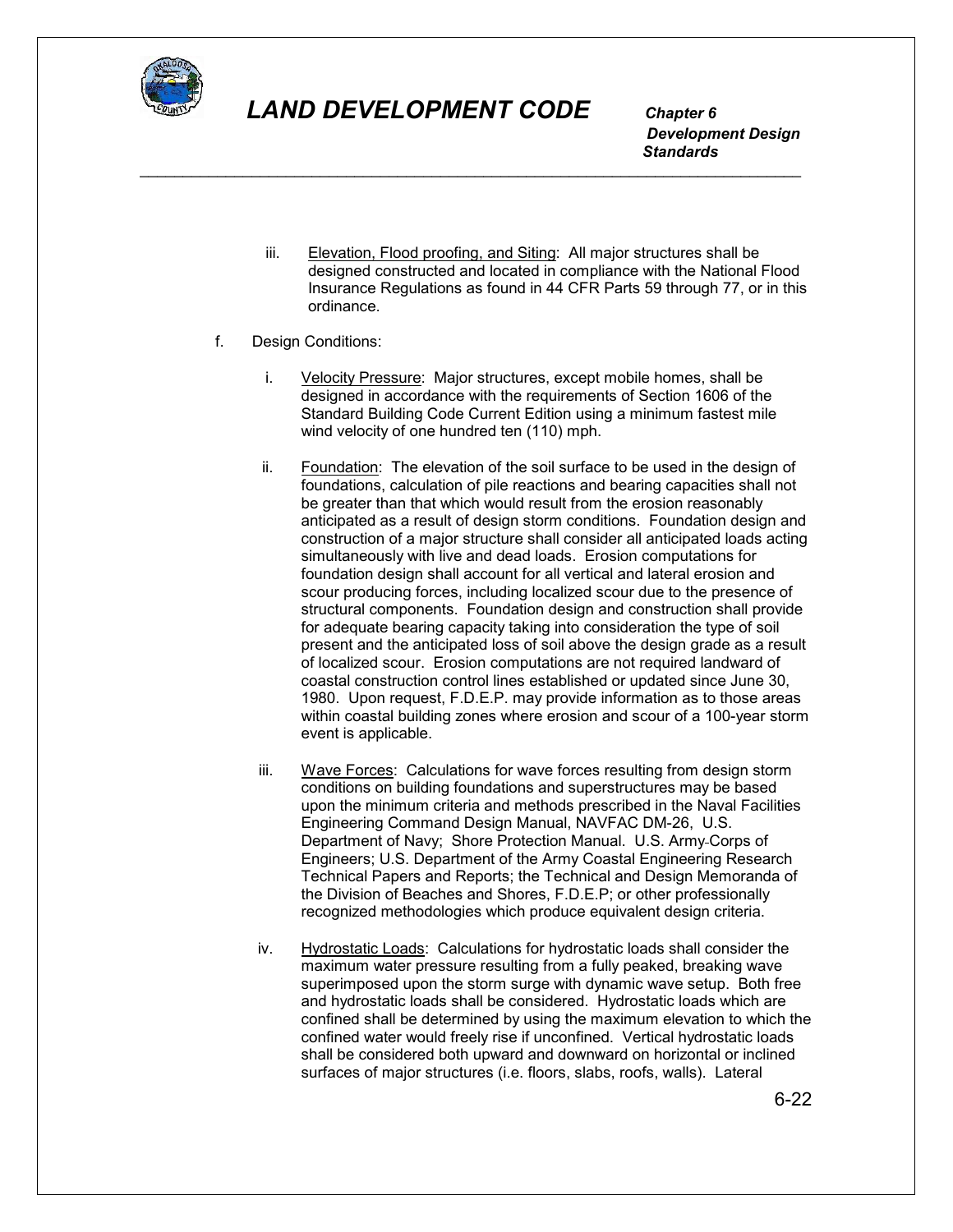

\_\_\_\_\_\_\_\_\_\_\_\_\_\_\_\_\_\_\_\_\_\_\_\_\_\_\_\_\_\_\_\_\_\_\_\_\_\_\_\_\_\_\_\_\_\_\_\_\_\_\_\_\_\_\_\_\_\_\_\_\_\_\_\_\_\_\_\_\_\_\_\_\_\_\_\_\_

 *Development Design Standards*

> hydrostatic loads shall be considered as forces acting horizontally above and below grade on vertical or inclined surfaces. Hydrostatic loads on irregular or curved geometric surfaces shall be determined by considering the separate vertical and horizontal components acting simultaneously under the distribution of the hydrostatic pressures.

- v. Hydrodynamic Loads: Hydrodynamic loads shall consider the maximum water pressures resulting from the motion of the water mass associated with the design storm. Full intensity loading shall be applied on all structural surfaces above the design grade which would affect the flow velocities.
- g. Structural Requirements for Nonhabitable Major Structures: Nonhabitable major structures shall meet the specific structural requirements of Paragraph I.5.a., and shall be designed to produce the minimum adverse impact on the beach and dune system and shall comply with the applicable standards of construction found in the Standard Building Code. All sewage treatment and public water supply systems shall be flood-proofed to prevent infiltration of surface water anticipated under design storm conditions. Underground utilities excluding pad transformers and vaults, shall be flood-proofed to prevent infiltration of surface water expected under design storm conditions or shall otherwise be designed to function when submerged under such storm conditions.
- h. Structural Requirements for Minor Structures: Minor structures need not meet the specific structural requirements of Paragraph I.5, except that they shall be designed to produce the minimum adverse impact on the beach dune system and shall comply with the applicable standards found in the Standard Building Code.
- i. Location of Construction: Construction, except for elevated walkways, lifeguard support stands, piers, beach access ramps, and coastal or shore protection structures, shall be located a sufficient distance landward of the beach to permit natural shoreline fluctuations and to preserve dune stability. Construction, including excavation, may occur to the extent that the natural storm buffering and protection capability of the dune is not diminished.
- 11. The Standard Code for the Elimination or Repair of Unsafe Buildings: This code shall apply to all unsafe buildings or structures, as herein defined, and shall apply equally to new and existing conditions.
	- a. Alterations, Repairs or Rehabilitation Work:
		- i. Alterations, repairs or rehabilitation work may be made to any existing building without requiring the building to comply with all the requirements of the Standard Building Code and other codes in this ordinance provided that the alteration, repair or rehabilitation work conforms to the requirements of the Standard Building Code and other codes in this ordinance for new construction. The Building Official shall determine the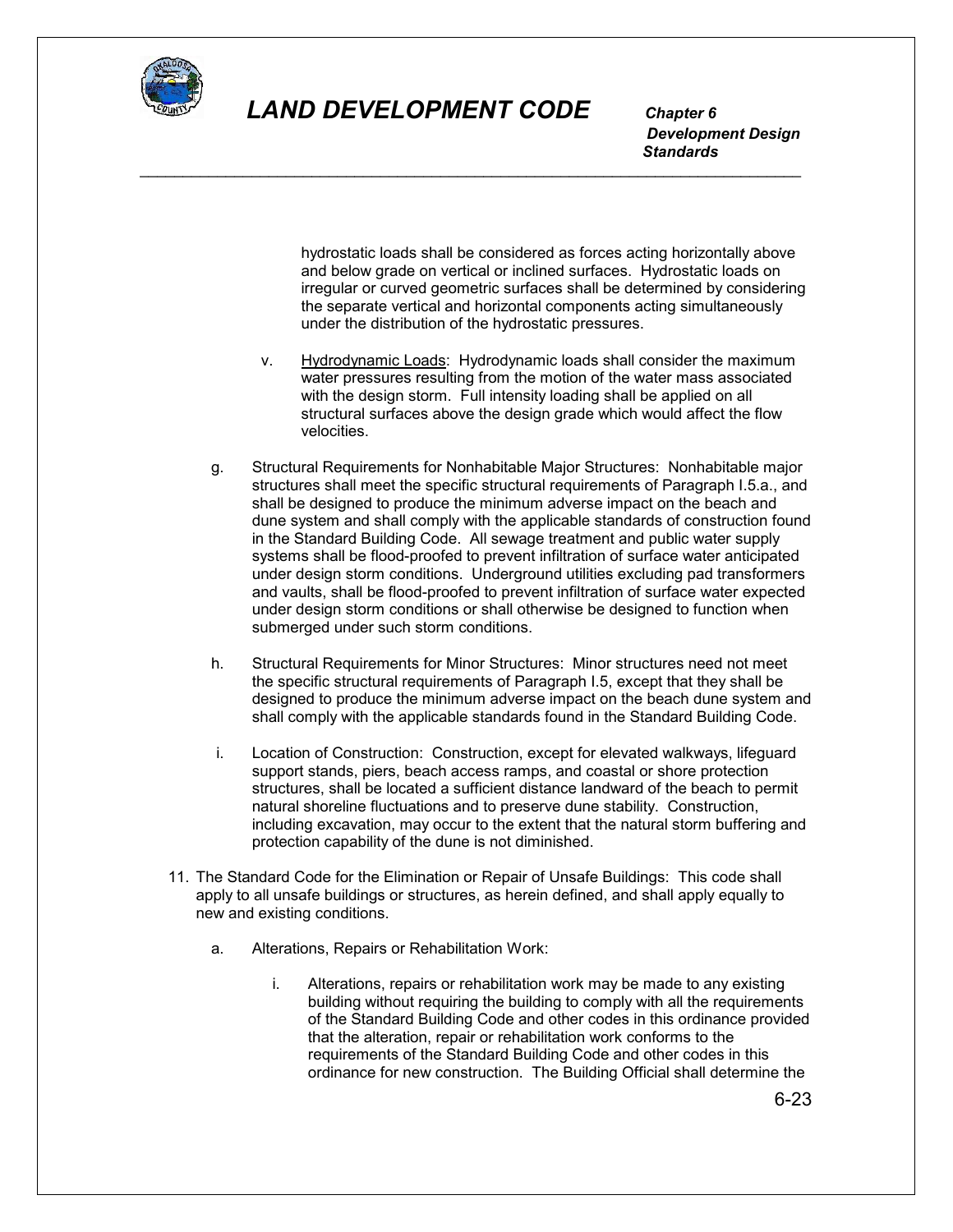

\_\_\_\_\_\_\_\_\_\_\_\_\_\_\_\_\_\_\_\_\_\_\_\_\_\_\_\_\_\_\_\_\_\_\_\_\_\_\_\_\_\_\_\_\_\_\_\_\_\_\_\_\_\_\_\_\_\_\_\_\_\_\_\_\_\_\_\_\_\_\_\_\_\_\_\_\_

 *Development Design Standards*

> extent to which the existing building shall be made to conform to the requirements of the codes in this ordinance for new construction.

- ii. Alterations, repairs or rehabilitation work shall not cause an existing building to become unsafe as defined in Paragraph J.4.
- iii. If the occupancy classification of an existing building is changed, the building shall be made to conform to the intent of the codes in this ordinance for the new occupancy classification as established by the Building Official.
- iv. Repairs and alterations, not covered by the preceding paragraphs of this section, restoring a building to its condition previous to damage or deterioration, or altering it in conformity with the provisions of this code or in such manner as will not extend or increase an existing non-conformity or hazard, may be made with the same kind of materials as those of which the building is constructed; but not more than twenty-five (25) percent of the roof covering of a building shall be replaced in any period of twelve (12) months unless the entire roof covering is made to conform with the requirements of the Standard Building Code for new buildings.
- b. Special Historic Buildings: The provisions of this code relating to the construction alteration, repair, enlargement, restoration, relocation or moving buildings or structures identified and classified by the state or local jurisdiction as Historic Buildings when such buildings or structures are judged by the Building Official to be safe and in the public interest of health, safety and welfare regarding any proposed construction, alteration, repair, enlargement, restoration, relocation or moving of buildings within fire districts. The applicant must submit complete architectural and engineering plans and specifications bearing the seal of a registered professional engineer or architect.
- c. Maintenance: All buildings or structures, both existing and new, and all parts thereof, shall be maintained in a safe and sanitary condition. All devices or safeguards which are required by the codes in this ordinance in a building when erected, altered or repaired, shall be maintained in good working order. The owner, or his designated agent, shall be responsible for the maintenance of buildings and structures.
- d. Unsafe Building: Any building or structure that has any of the following conditions, such that the life, health, property or safety of the general public or its occupant are endangered:
	- i. Whenever any means of egress or portion thereof is not of adequate size or is not arranged to provide a safe path of travel in case of fire or panic.
	- ii. Whenever any means of egress or portion thereof, such as but not limited to, fire doors, closing devices, fire resistive ratings, are in disrepair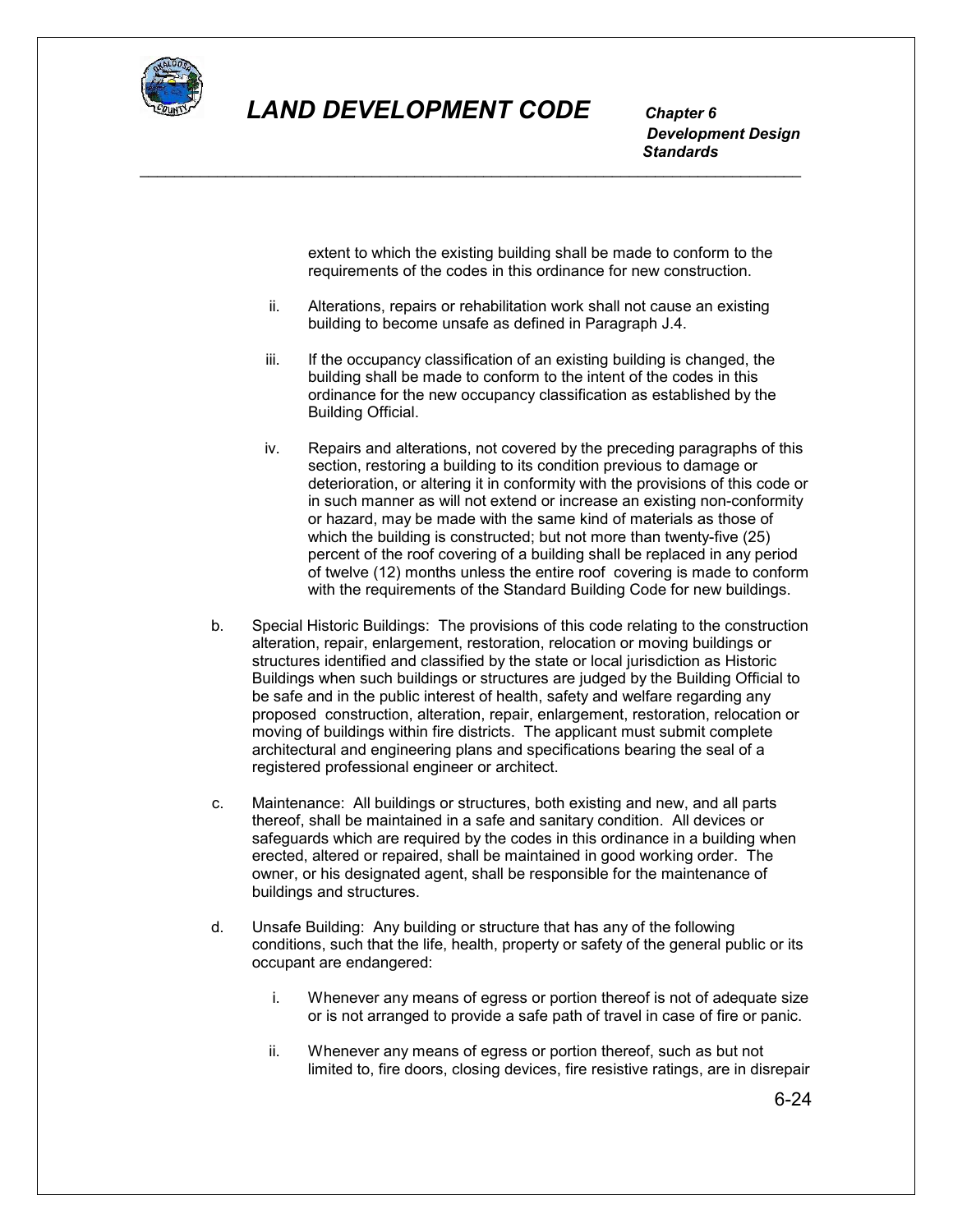

\_\_\_\_\_\_\_\_\_\_\_\_\_\_\_\_\_\_\_\_\_\_\_\_\_\_\_\_\_\_\_\_\_\_\_\_\_\_\_\_\_\_\_\_\_\_\_\_\_\_\_\_\_\_\_\_\_\_\_\_\_\_\_\_\_\_\_\_\_\_\_\_\_\_\_\_\_

 *Development Design Standards*

> or in a dilapidated or non-working conditions such that the means of egress could be rendered unsafe in case of fire or panic.

- iii. Whenever the stress in any material, member or portion thereof, due to all imposed loads including dead load exceeds the working stresses allowed in the Standard Building Code for new buildings.
- iv. Whenever a building, structure or portion thereof has been damaged by fire, flood, earthquake, wind or other cause to the extent that the structural integrity of the buildings or structures is less than it was prior to the damage and is less than the minimum requirement established by the Standard Building Code for new buildings.
- v. Whenever any exterior appendages or portion of a building or structure is not securely fastened, attached or anchored such that it is capable of resisting wind, seismic or similar loads as required by the Standard Building Code for new buildings.
- vi. Whenever for any reason a building, structure or portion thereof is manifestly unsafe or unsanitary for the purpose for which it is being used.
- vii. Whenever any building, structure or portion thereof as a result of decay, deterioration or dilapidation is likely to fully or partially collapse.
- viii. Whenever any building, structure or portion thereof has been constructed or maintained in violation of a specific requirement of this ordinance or state law.
- ix. Whenever any building, structure or portion thereof is in such a condition as to constitute a public nuisance.
- x. Whenever any building, structure or portion thereof is unsafe, unsanitary or not provided with adequate egress, or which constitutes a fire hazard, or is otherwise dangerous to human life, or, which in relation to existing use, constitutes a hazard to safety or health by reason of inadequate maintenance, dilapidation, obsolescence or abandonment.

**6.02.02 Energy Efficiency Code:** Provisions for energy efficiency in buildings shall be in accordance with state rules.

**6.02.03 Residential Floor Level:** In Flood Zone X areas of minimum flooding, no residential dwelling shall be constructed with the lowest floor elevation (excluding basements and nonhabitable garages) not less than one (1) foot above the average actual crown or center line of the lowest elevation of the road abutting the subject property. Exemptions to this requirement may occur only where an undue hardship due to the terrain of the land exists and is supported by technical data provided by the applicant, or stormwater management improvements are provided,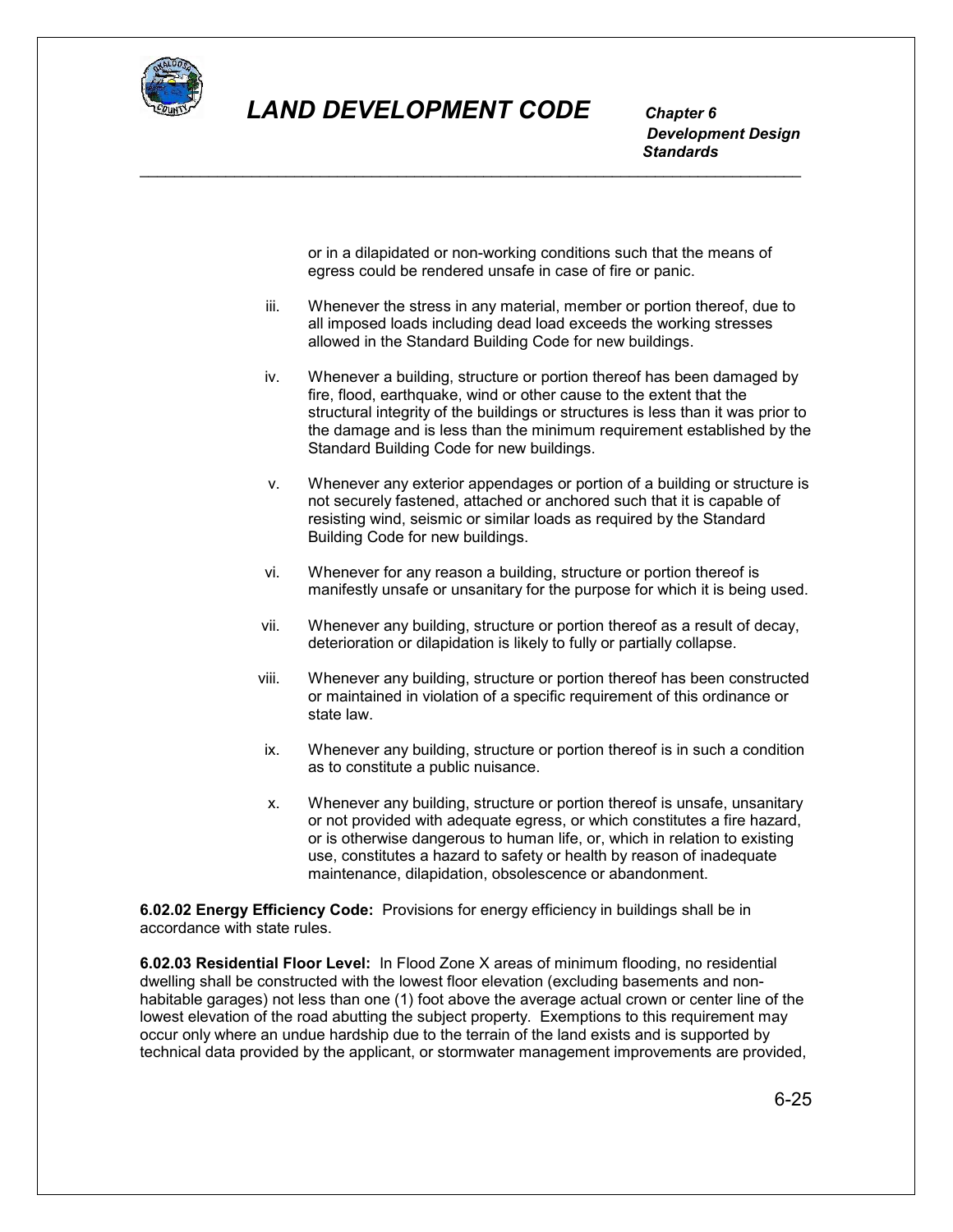

 *Development Design Standards*

and the improvements are approved by the County Engineer. The following criteria will be used in granting the exemptions:

\_\_\_\_\_\_\_\_\_\_\_\_\_\_\_\_\_\_\_\_\_\_\_\_\_\_\_\_\_\_\_\_\_\_\_\_\_\_\_\_\_\_\_\_\_\_\_\_\_\_\_\_\_\_\_\_\_\_\_\_\_\_\_\_\_\_\_\_\_\_\_\_\_\_\_\_\_

- 1. The natural ground elevation adjacent to the back wall is equal to or greater than two (2) feet below the crown of the road abutting the subject property and there will be positive drainage to the back of the lot to convey runoff away from the lot without the potential for backup or flooding of the lot. or
- 2. There will be adverse impact from stormwater runoff to and from adjacent properties if the required minimum elevation is used. or
- 3. The front building placement is equal to or greater than 150' from the roadway and the proposed finished floor elevation is at least one foot (1') above the existing ground elevation and there will be positive drainage from the lot without the potential for backup or flooding of the lot.

When A, AE, V or VE flood zones encroach on the property the elevation shall be from the NGVD 1929 Datum.

Reference Chapter 5 for other floor elevation regulations. Compliance with the exemption criteria above does not provide for an exemption from the criteria set forth in the applicable water and sewer ordinance for any site location.

**6.02.04 Discoloring Materials Prohibition:** It is the intent of Okaloosa County to restrict the use of discoloring materials on public beaches and the sedimentation of public waters by construction materials. As such, the following restrictions apply:

- 1. For the areas south of U.S. Highway 98 in the Okaloosa County, and including all of Okaloosa Island discoloring materials (red and yellow clay, unclean sand and similar materials containing discoloring particles) are PROHIBITED.
- 2. All other areas within six-hundred (600) yards of Choctawhatchee Bay, Santa Rosa Sound, and estuaries, bayous and tidal waters of the County not included in A. above, this material may be used only if prior approval is obtained from the County and approved protective measures are used which would insure that no environmental or physical damage will occur to the waters of the County.
- 3. Any firm, person or corporation violating the provisions of this ordinance shall be guilty of a misdemeanor of the second degree, punishable as provided in Section 125.69, F.S. Each day any violation of this ordinance shall continue shall constitute a separate offense.
- 4. Acceptable material shall be as determined by the Building Official or his authorized representative.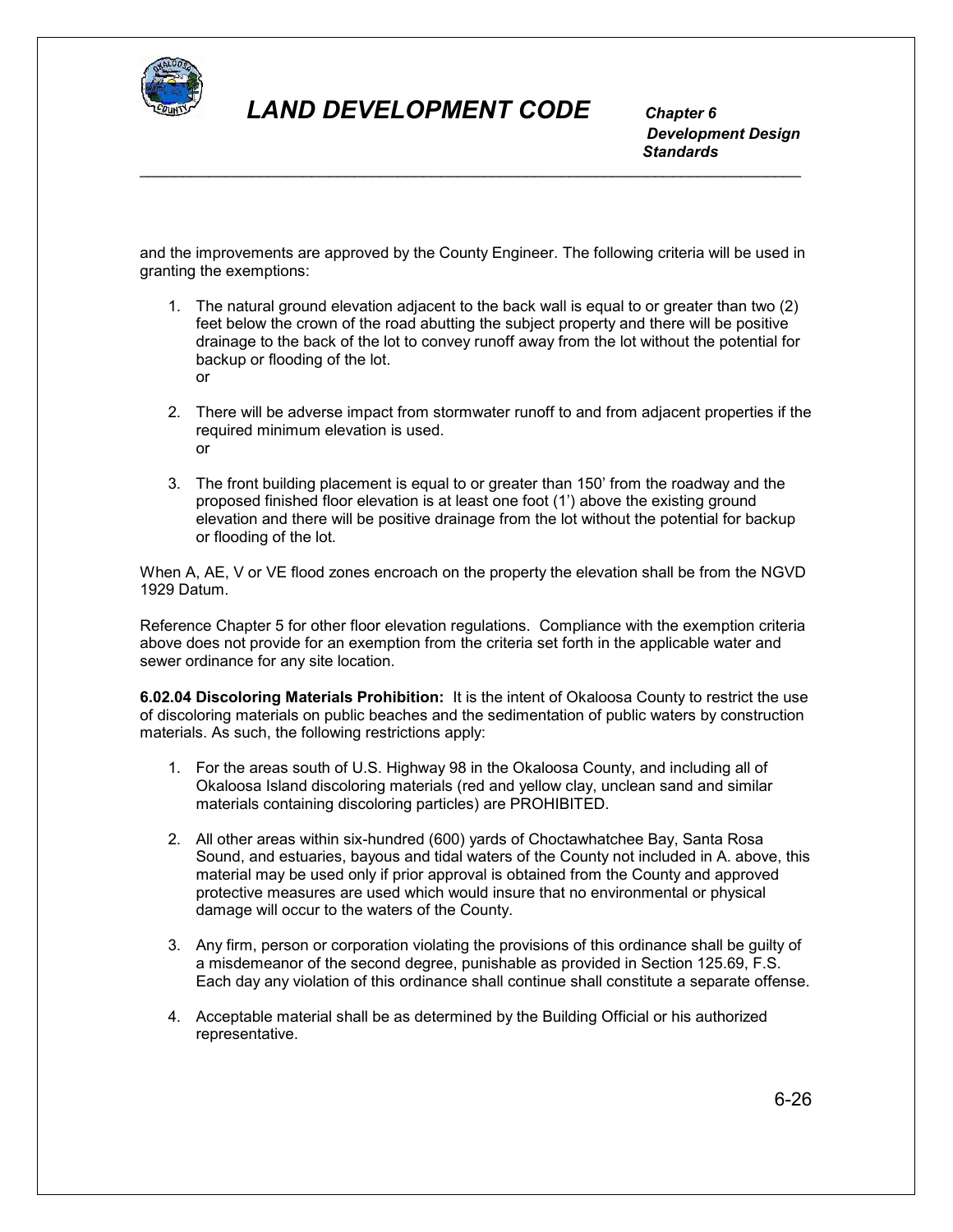

 *Development Design Standards*

**6.02.05 Water Conservation:** Reference Chapter 406 Standard Plumbing Code 1994. After the effective date of this ordinance, no new building shall be constructed which:

\_\_\_\_\_\_\_\_\_\_\_\_\_\_\_\_\_\_\_\_\_\_\_\_\_\_\_\_\_\_\_\_\_\_\_\_\_\_\_\_\_\_\_\_\_\_\_\_\_\_\_\_\_\_\_\_\_\_\_\_\_\_\_\_\_\_\_\_\_\_\_\_\_\_\_\_\_

- 1. Employs a tank-type water closet having a tank capacity in excess of three and one-half (3 1/2) gallons of water, or employs a shower head or faucet that allows a flow of more than an average of three (3) gallons of water per minute at sixty (60) pounds of pressure per square inch.
- 2. The requirements of this section apply to an addition to or a renovation of an existing building only if the cost of the addition or renovation exceeds twenty-five (25) percent of the value of the existing building and compliance with the requirements of this section will not require substantial modification of the existing plumbing system.
- 3. In satisfaction of the requirements of this section, the installation of tank-type water closets having a tank capacity in excess of three and one-half (3 1/2) gallons shall be permitted if such water closets are equipped with a device which reduces average water consumption to no more than three and one-half (3 1/2) gallons per flush.

#### **6.02.06 Right of Entry:**

- 1. The Building Official or an authorized representative bearing proper credentials and identification shall be admitted with permission from proper authorities to all properties for the purpose of determining compliance with this ordinance. The procurement of a building permit shall constitute permission for inspection of those areas under construction during reasonable working hours.
- 2. When entering a building, structure or premise that is occupied, the Building Official shall first identify himself, present proper credentials and request entry. If the building, structure or premise is unoccupied, he shall first make a reasonable effort to locate the owner or other persons having charge of the building and request entry. If entry is refused, the Building Official or an authorized representative shall have recourse to every remedy provided by law to secure entry.
- 3. Interference with a Building Official or an authorized representative in the legal performance of his duties pursuant to this ordinance shall constitute a misdemeanor and shall be punishable as provided by Section 125.69, F.S.

**6.02.07 Inspections:** The Building Official, the fire official and other authorized representatives are hereby authorized to make such inspections and take such actions as may be required to enforce the provisions of this ordinance. Reference Section 6.01.051 for other inspections.

**6.02.08 Requirements not covered by Code:** Any requirement necessary for the strength or stability of any existing or proposed building or structure, or for the safety or health of the occupants thereof, not specifically covered by this ordinance, shall be determined by the Building Official.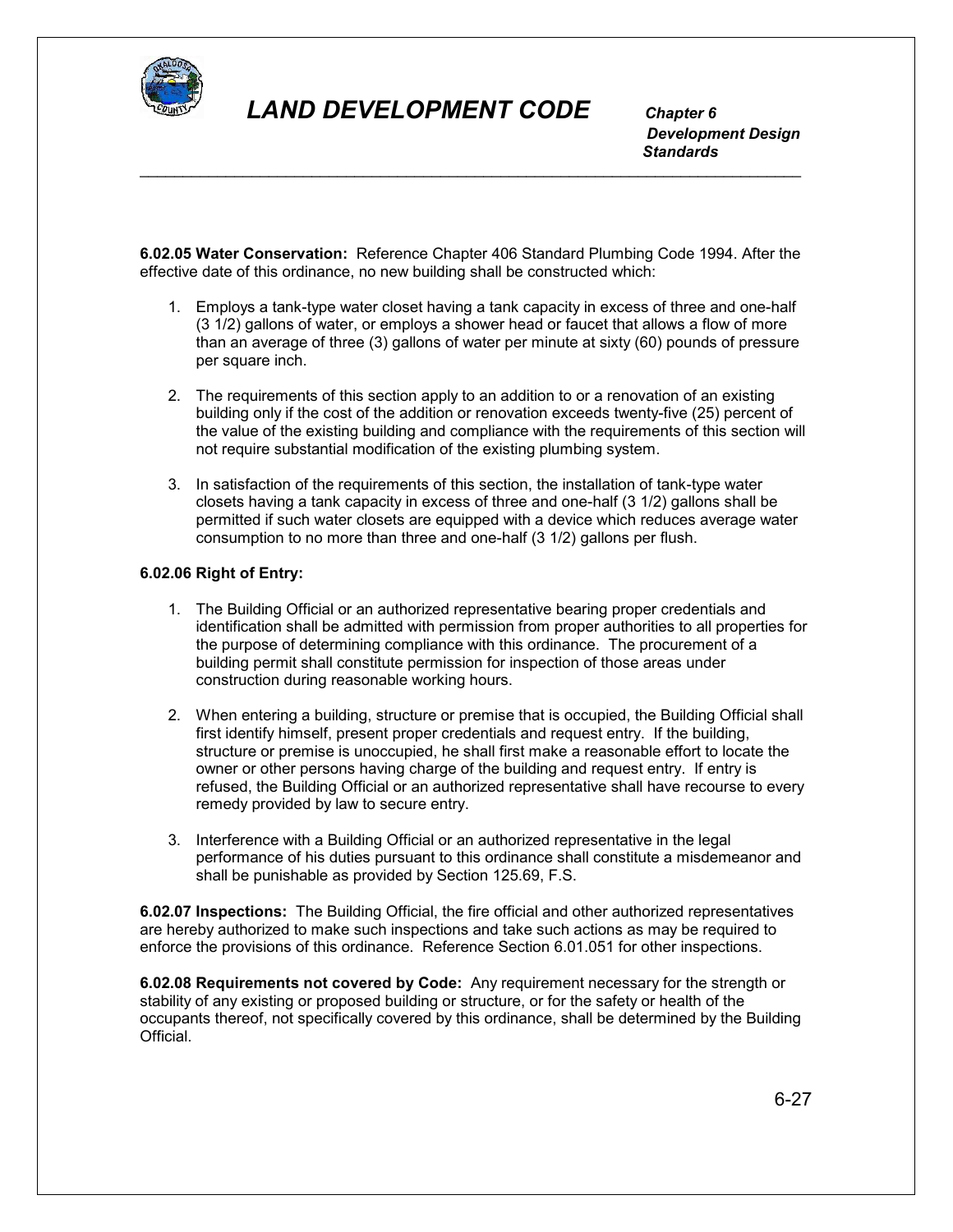

 *Development Design Standards*

**6.02.09 Violations and Enforcement:** Reference Chapter 11 for violations and enforcement and the Code Enforcement Board.

\_\_\_\_\_\_\_\_\_\_\_\_\_\_\_\_\_\_\_\_\_\_\_\_\_\_\_\_\_\_\_\_\_\_\_\_\_\_\_\_\_\_\_\_\_\_\_\_\_\_\_\_\_\_\_\_\_\_\_\_\_\_\_\_\_\_\_\_\_\_\_\_\_\_\_\_\_

**6.02.10 Appeals:** Reference Chapter 11 for appeals to the Board of Adjustment concerning interpretation or decisions of the Administrative Official regarding this ordinance.

**6.02.11 Boards:** Whenever the codes enumerated herein contain provisions for review boards, advisory boards, Board of Adjustment or the like, these provisions shall mean that all appeals, unless specifically stated otherwise, shall be acted upon by the Board of Adjustment in accordance with Chapter 11 of this ordinance and further, all violations of this ordinance shall be acted upon by the Code Enforcement Board in accordance with Chapter 11 and further, the governing body may appoint other boards as it may deem appropriate.

**6.02.12 Cross Connection Control (Backflow Prevention):** Reference Ordinance No. 93-50, as amended. Inspections are made by the Water and Sewer Department.

**6.02.13 Mobile Homes:** All mobile homes manufactured on or after July 13, 1994 must be approved for Wind Zone II or III found on data sheet affixed to mobile home. Mobile Homes manufactured before July 13, 1994 and classified "Hurricane" can be placed in any zone. Mobile homes not classified as "Hurricane" can be placed in Okaloosa County as determined by the Florida Department of Highway Safety and Motor Vehicles criteria. All mobile homes shall be skirted, anchored, and connected to utilities in accordance with manufacturer requirements or with current requirements of the Standard Building Code, Standard Plumbing Code, Standard Gas Code, National Electrical Code, and the Anchor and Tie Down Installation Standards for Mobile/Manufactured Homes and Park Trailers prepared by D.O.T.

**6.02.14 Manufactured or Modular Homes or Buildings:** For manufactured or modular homes or buildings, a full set of plans for a permanent foundation suitable for soil conditions will be supplied by the manufacturer or drawn by an engineer or architect, and the foundation will be inspected by the Growth Management Department. Foundation will be closed in with brick, concrete block or other suitable material during or after assembly of the manufactured building. A full set of blueprints and descriptive plans for the manufactured building will be approved by the Growth Management Department before the assembly or installation of the building.

#### **6.03.00 ROADS.**

Dimensional requirements herein are minimum standards for roadway construction. Provisions or requirements referenced in other sections of this ordinance may necessitate the construction or dedication of roadways, rights-of-way or easements that are in excess of the minimum dimensions specified. Minimum standards below are absolute unless revised through a development process such as a P.U.D. Requirements from other service providers that utilize the rights-of-way for service (i.e. utilities) may override the minimum requirements herein.

**6.03.01 Jurisdiction:** This ordinance applies to all roads owned or maintained by the County, all roads designed and constructed for acceptance into the County road system and all residential subdivision roads owned and maintained by a private entity; and further, all state roads in the County for purposes of concurrency and maintaining level of service standards.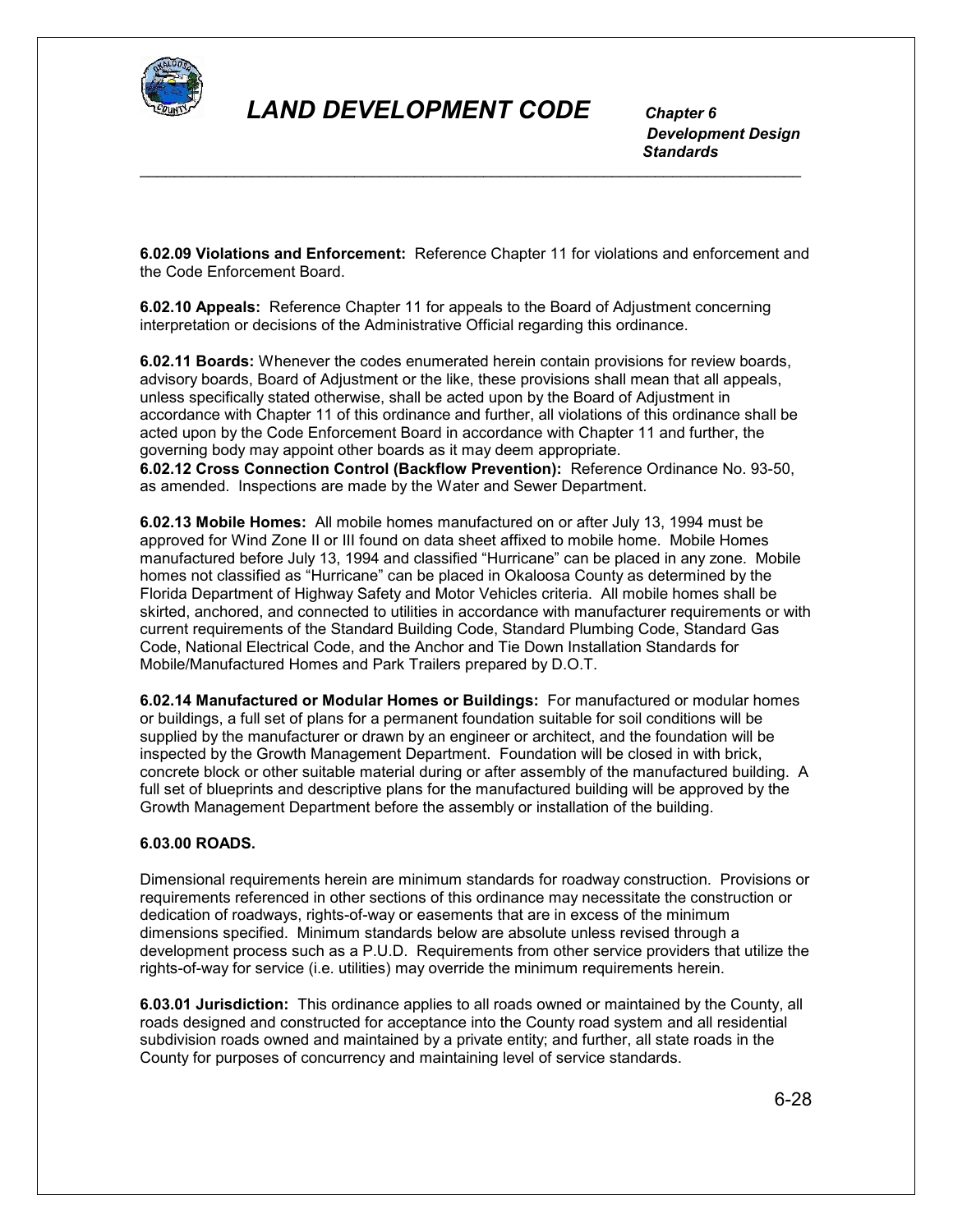

 *Development Design Standards*

**6.03.02 Level of Service:** Reference Chapter 4 Consistency and Concurrency Determination, for level of service standards for state and county roads.

\_\_\_\_\_\_\_\_\_\_\_\_\_\_\_\_\_\_\_\_\_\_\_\_\_\_\_\_\_\_\_\_\_\_\_\_\_\_\_\_\_\_\_\_\_\_\_\_\_\_\_\_\_\_\_\_\_\_\_\_\_\_\_\_\_\_\_\_\_\_\_\_\_\_\_\_\_

**6.03.03 Classification:** Functional Classification is the assignment of roads into systems according to the character of service they provide. Basic functional categories include arterial, collector and local which may be subdivided into principal, major or minor. Additional division may be into urban and rural categories. As used in this ordinance, the terms shall have the following stated meaning in accordance with the *Institute of Transportation Engineer's Traffic Engineering Handbook, 5th Edition*:

- 1. Arterial roadways carry longer-distance traffic between important activity or population centers and are typically designed with some measure of access control.
- 2. Collector roadways link the local street system with arterial roadways. Such roads collect traffic, serve as local through-facilities, and serve to access abutting land uses.
- 3. Local roadways provide access to the transportation network from developed land uses and are characterized by low speed and low traffic volume.

**6.03.04 Connection of a Street or Driveway to a Public Roadway/Right-of-Way:** When an application is made to Okaloosa County where a proposed connection is to be made by either a private or public roadway or driveway, adequate access (as required by 6.00.03) shall be defined as an existing public right-of-way that exists by way of plat or deed AND the existing roadway surface shall be a hot-mix asphalt. Excluding capacity improvements required to satisfy concurrency, improvements to the existing roadway may include turn lanes, deceleration lanes, acceleration lanes or signal improvements in order to accommodate the proposed development.

1. For developments proposed along roadways that do not comply with the requirements above, improvements to the public roadway shall be performed as part of the proposed development such that the roadway is consistent with the minimum standards stated herein; including, but not limited to right-of-way and lane width standards. Improvements shall be required to the extent where access to the proposed development is made to a roadway that provides adequate access as described above.

**6.03.05 Connection of a Street or Driveway to a Private Roadway/Right-of-Way:** When an application is made to Okaloosa County where a proposed connection is to be made by either a private or public roadway to a private roadway or right of way, adequate access (as required by 6.00.03) shall be defined as an existing private right-of-way that exists by way of plat or deed AND the existing roadway surface shall be a hot-mix asphalt. Written approval from the entity responsible for maintenance and ownership of the connecting roadway shall be provided prior to approval of the development by the County. Excluding capacity improvements required to satisfy concurrency, improvements to the existing roadway may include turn lanes, deceleration lanes, acceleration lanes or signal improvements in order to accommodate the proposed development.

1. For developments proposed along roadways that do not comply with the requirements above, improvements to the private roadway where the connection is proposed shall be performed as part of the proposed development such that the roadway is consistent with the minimum standards stated herein; including, but not limited to right-of-way and lane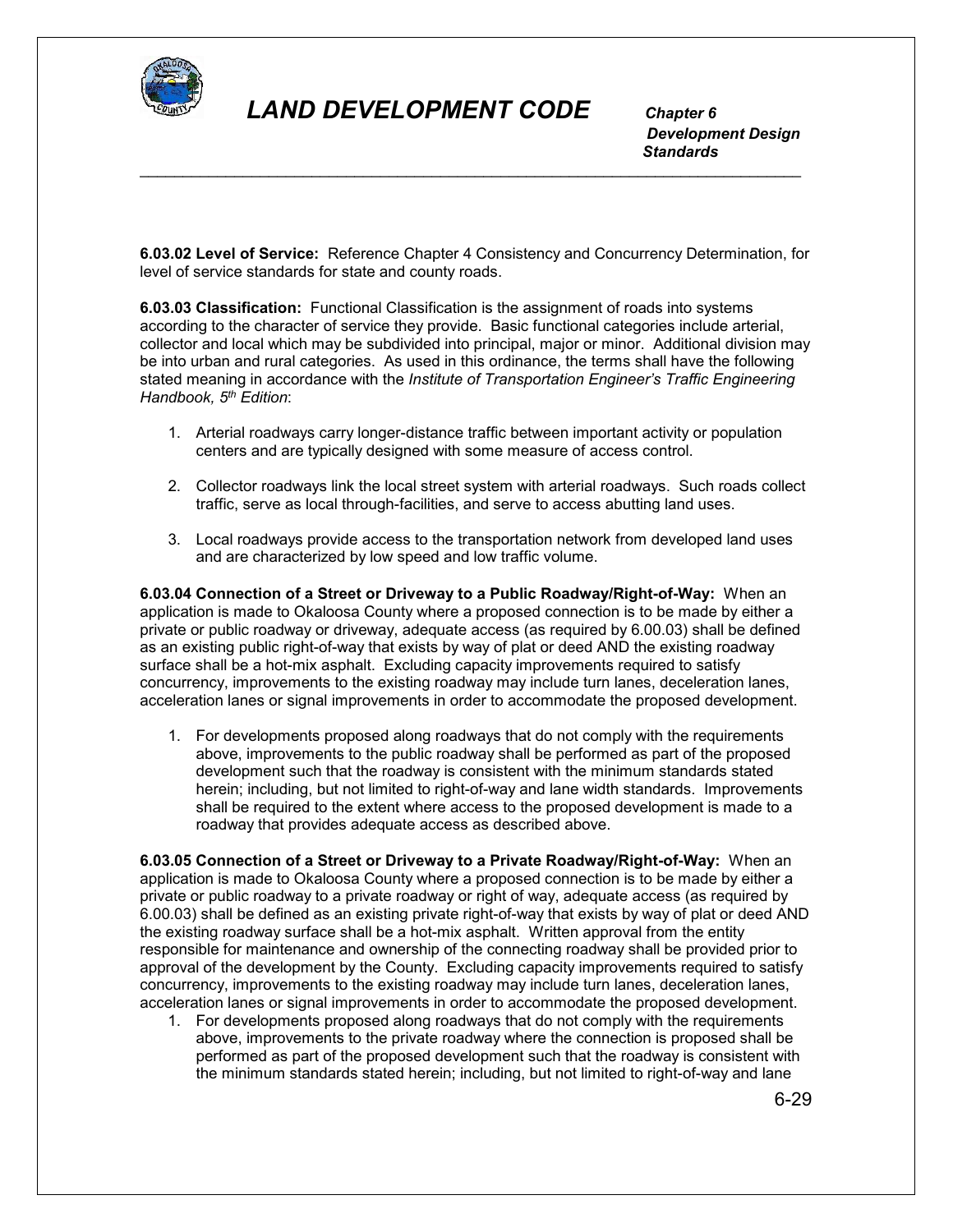

 *Development Design Standards*

width standards. Improvements shall be required to the extent where access to the proposed development is made to a roadway that provides adequate access as described above.

2. If the proposed connection to the private roadway is the sole access point to the proposed roadway, the proposed roadway shall be privately owned and maintained. Access to public roads shall be provided from existing public roadways.

\_\_\_\_\_\_\_\_\_\_\_\_\_\_\_\_\_\_\_\_\_\_\_\_\_\_\_\_\_\_\_\_\_\_\_\_\_\_\_\_\_\_\_\_\_\_\_\_\_\_\_\_\_\_\_\_\_\_\_\_\_\_\_\_\_\_\_\_\_\_\_\_\_\_\_\_\_

**6.03.06 Private Streets and Easements:** Private streets and easements used as the principal access to individually owned lots or units in a Planned Unit Development or Subdivision are required to comply with the provisions of this ordinance. The developer shall establish a homeowners association or other legal means to provide proper maintenance. This requirement does not apply to the provision of roadways within shopping centers, industrial districts, apartment projects, and other developments under single ownership. The street alignment shall provide adequate frontage and minimum setbacks for all structures in compliance with the applicable zoning district regulations.

- 1. Right-of-Way: The minimum right-of-way width for a private street shall be 25', centered on the roadway, with a minimum 7.5' drainage and utility easement on each side.
- 2. Lane Width: The minimum lane width for a private street shall be consistent with the requirements in Table 6-03-2.
- 3. Roadway Construction: All private streets shall be designed and constructed to comply with the minimum standards in section 6.03.13.A.4. If an alternative pavement surface is desired (pavers, stamped concrete, stamped asphalt, etc.) calculations, signed and sealed by a licensed professional Engineer in the State of Florida, demonstrating that the proposed pavement section is of equal or greater structural value then the standard herein shall be provided by the applicant.

**6.03.07 Road Construction:** All construction or reconstruction of roads in the County must be in accordance with the requirements of this ordinance. It is the responsibility of the developer to provide median cuts, driveways, stacking and turning lanes and the like required for his development.

**6.03.08 Permits on State Roads:** Permits from FDOT for driveway connections and median cuts on State roads are required, and copies must be submitted to the Growth Management and the Public Works Departments prior to final approval of all residential, commercial, and industrial projects.

**6.03.09 Limited Access Roads:** The following limited access standards shall be applicable to P.J. Adams Parkway from its intersection with Highway 85 to Antioch Road, Martin Luther King Jr. Blvd. from its intersection with Green Acres Road to the Fort Walton Beach Industrial Park, U.S. Highway 98 from the Santa Rosa County Line to the Walton County line (within the unincorporated portions of the County), the entire length of Commons Drive, and any other road hereinafter designated limited access by resolution of the Board of County Commissioners of Okaloosa County.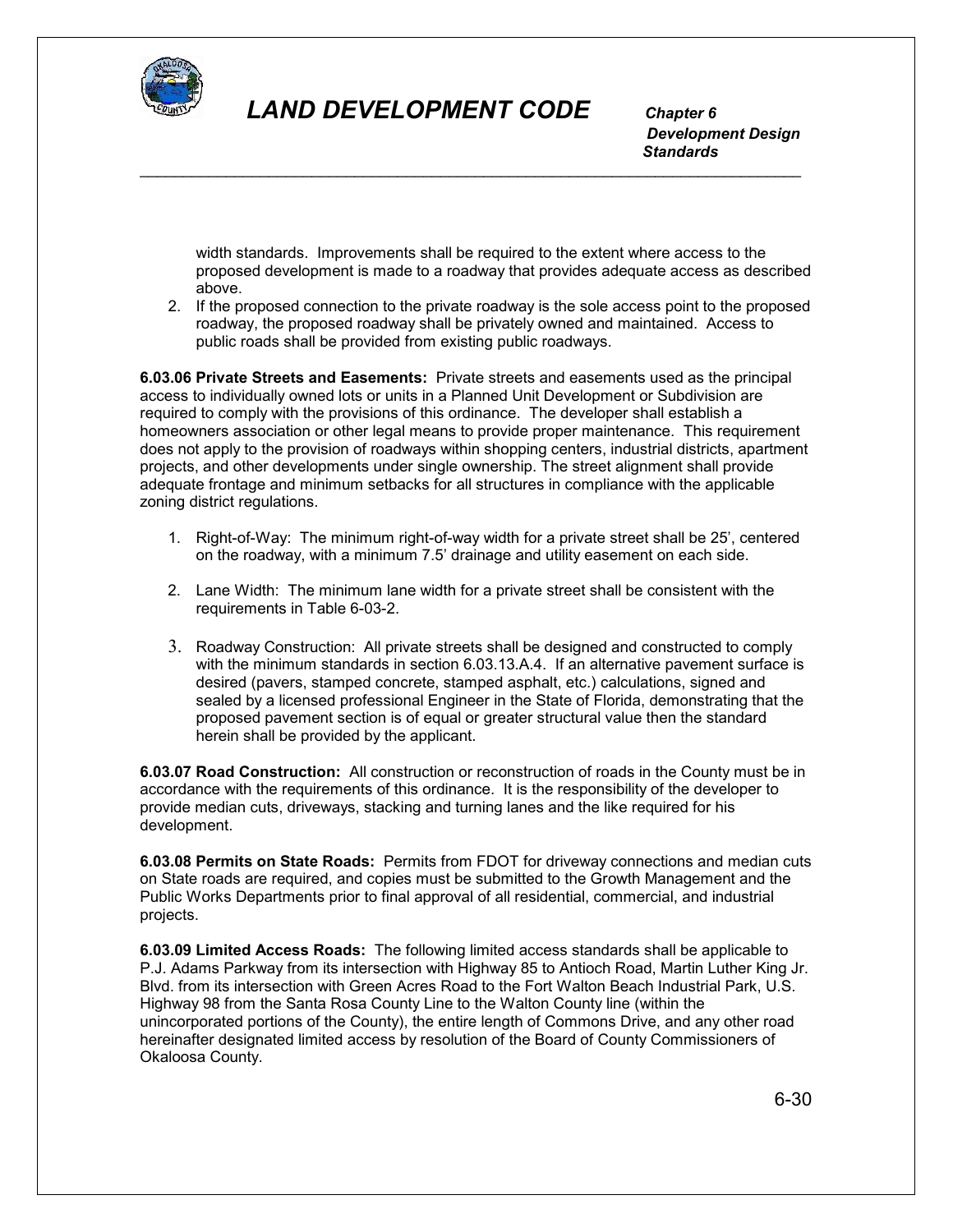

 *Development Design Standards*

1. Access points shall be located no closer than six hundred sixty (660) feet apart measured from center line to center line of the driveway.

\_\_\_\_\_\_\_\_\_\_\_\_\_\_\_\_\_\_\_\_\_\_\_\_\_\_\_\_\_\_\_\_\_\_\_\_\_\_\_\_\_\_\_\_\_\_\_\_\_\_\_\_\_\_\_\_\_\_\_\_\_\_\_\_\_\_\_\_\_\_\_\_\_\_\_\_\_

- 2. Median cuts shall be located no closer than one thousand three hundred twenty (1,320) feet apart measured from center line to center line of the roadway.
- 3. Deceleration, acceleration, stacking lanes, and median cuts, shall be installed and constructed in accordance with the Florida Department of Transportation standards in effect at the time of application.
- 4. Other than currently existing driveways, no access will be allowed requiring a backing maneuver into the right-of-way.
- 5. Other than lots of record, no access will be allowed serving individual private residential driveways.
- 6. Residential developments contiguous to limited access roads shall be by collector streets at a minimum distance of six hundred sixty (660) feet apart.
- 7. This ordinance is not intended to deny access to any existing lot, parcel, or tract of land for which the only means of access to the same would be by the limited access road, but is intended to limit any further divisions into parcels or lots unless compliance herewith is accomplished.

**6.03.10 Variances:** Where strict adherence to the provisions of this chapter would cause an unnecessary hardship due to topographical or other conditions peculiar to the site, the Board of Adjustment may grant a variance. Such a variance shall apply only to the requirements directly affecting the particular hardship, and shall not be detrimental to the intent of this chapter.

**6.03.11 Permits Required:** No firm, corporation, business entity, municipality, or other person shall in any way, face or form, operate, motivate or use any vehicle or instrument or construct any improvements on the public roads or rights-of-way in Okaloosa County, that has the capability to damage, deface or destroy the public roads or rights-of-way of Okaloosa County without first obtaining a right-of-way permit from the Public Works Department.

Any firm, corporation, business entity, or other person intending to operate, motivate or use any vehicle or instrument, shall apply to the County Engineer for a permit and shall post a cash bond in double the amount of any anticipated damages as determined by the County Engineer, and in the event the public roads or rights-of-way are not repaired or restored to their original state within the time stipulated in the permit, cash bond shall be forfeited.

**6.03.12 Permit Fees:** Reference Chapter 12.

**6.03.13 Violations:** Reference Chapter 11.

**6.03.14 Road and Street Design Standards:** All improvements and construction activities required under these regulations shall take place according to plans approved by the County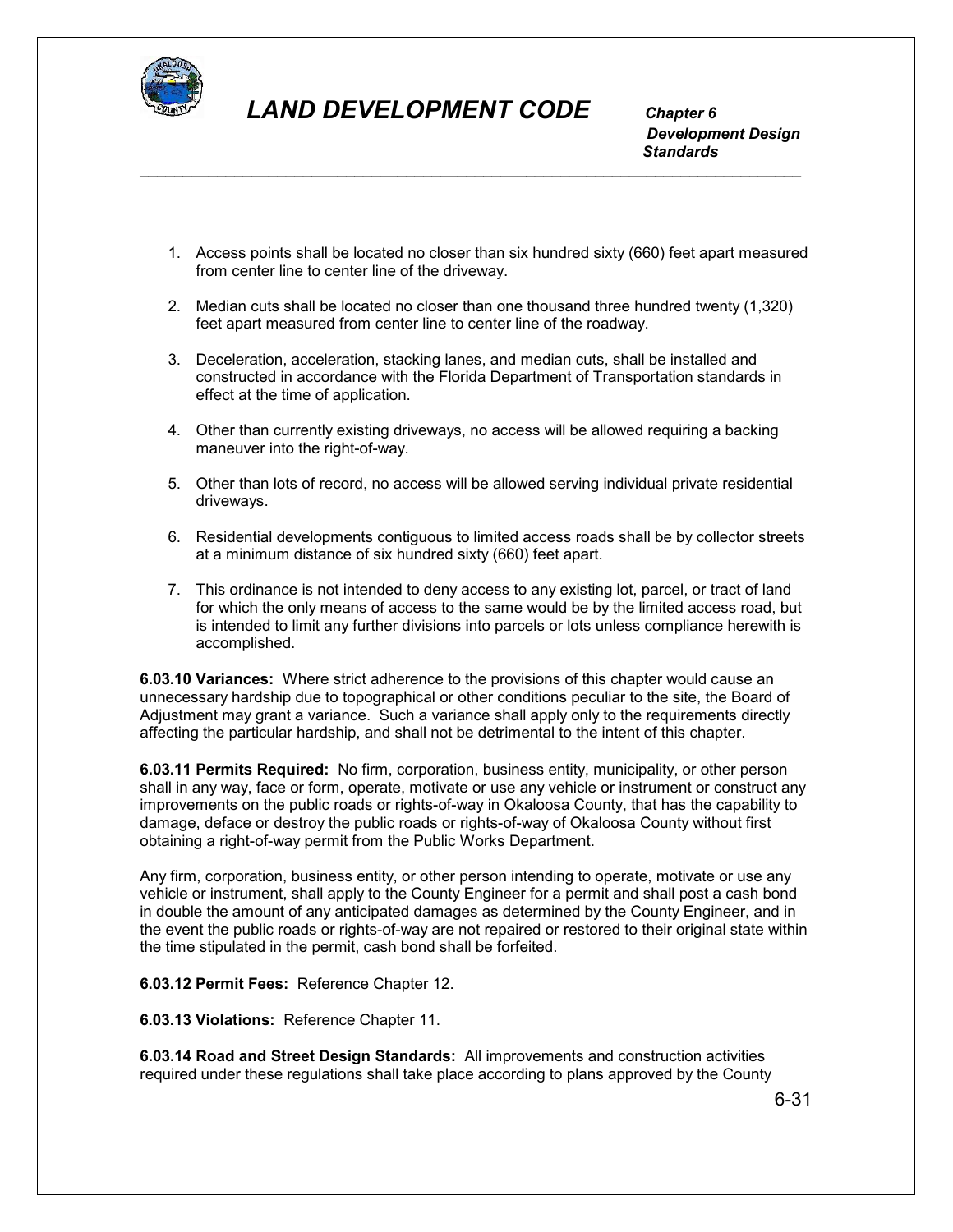

 *Development Design Standards* \_\_\_\_\_\_\_\_\_\_\_\_\_\_\_\_\_\_\_\_\_\_\_\_\_\_\_\_\_\_\_\_\_\_\_\_\_\_\_\_\_\_\_\_\_\_\_\_\_\_\_\_\_\_\_\_\_\_\_\_\_\_\_\_\_\_\_\_\_\_\_\_\_\_\_\_\_

Engineer. The plans submitted to the County Engineer shall bear the signature of a Florida licensed Professional Engineer responsible for the project as defined by Chapter 471, F.S. Design and construction must be consistent with the Florida Manual of Uniform Standards for Design, Construction and Maintenance for Streets and Highways. (Green Book)

- 1. Specific Requirements:
	- a. Alignment and Geometry: Streets will intersect at angles no less than ninety seventy-five [75] degrees. Unaligned intersections shall be separated by a minimum of one hundred and fifty (150) feet between center lines. Intersections involving more than four (4) basic street legs or approaches shall be prohibited.
	- b. Right-of-Way:
		- i. All roads and streets shall have sufficient right-of-way to conform to Green Book standards for clear zones and other requirements, and to accommodate drainage requirements. If such requirements exceed the minimum width specified in item b below, that width shall be the acceptable minimum.
		- ii. Subdivision streets that are to be dedicated to the public for ownership and maintenance shall have dimensions as specified in Table 6-03-01 per the functional classifications defined in s. 6.03.03:

| Table 6-03-1                    |              |     |     |
|---------------------------------|--------------|-----|-----|
| Minimum R/W Width $\rightarrow$ | $50^{\circ}$ | 66' | 80' |
| Collector                       |              |     |     |
| Major Local                     | v*           | v*  |     |
| Minor Local                     |              |     |     |

\*For major local roads servicing less than 50 lots the minimum right-of-way width shall be 50'. For major local roads servicing 50 lots or more the minimum rightof-way shall be 66'.

- c. Cul-de-sacs and Turnarounds:
	- i. Turnarounds are not required on streets two hundred (200) feet or less in length and serving six [6] or less dwelling units.
	- ii. Turnarounds will be used on dead-end streets three hundred (300) feet or less in length that do not comply with (a) above. Turnarounds must comply with
	- iii. AASHTO latest edition ("A Policy on Geometric Designs of Highways and Streets").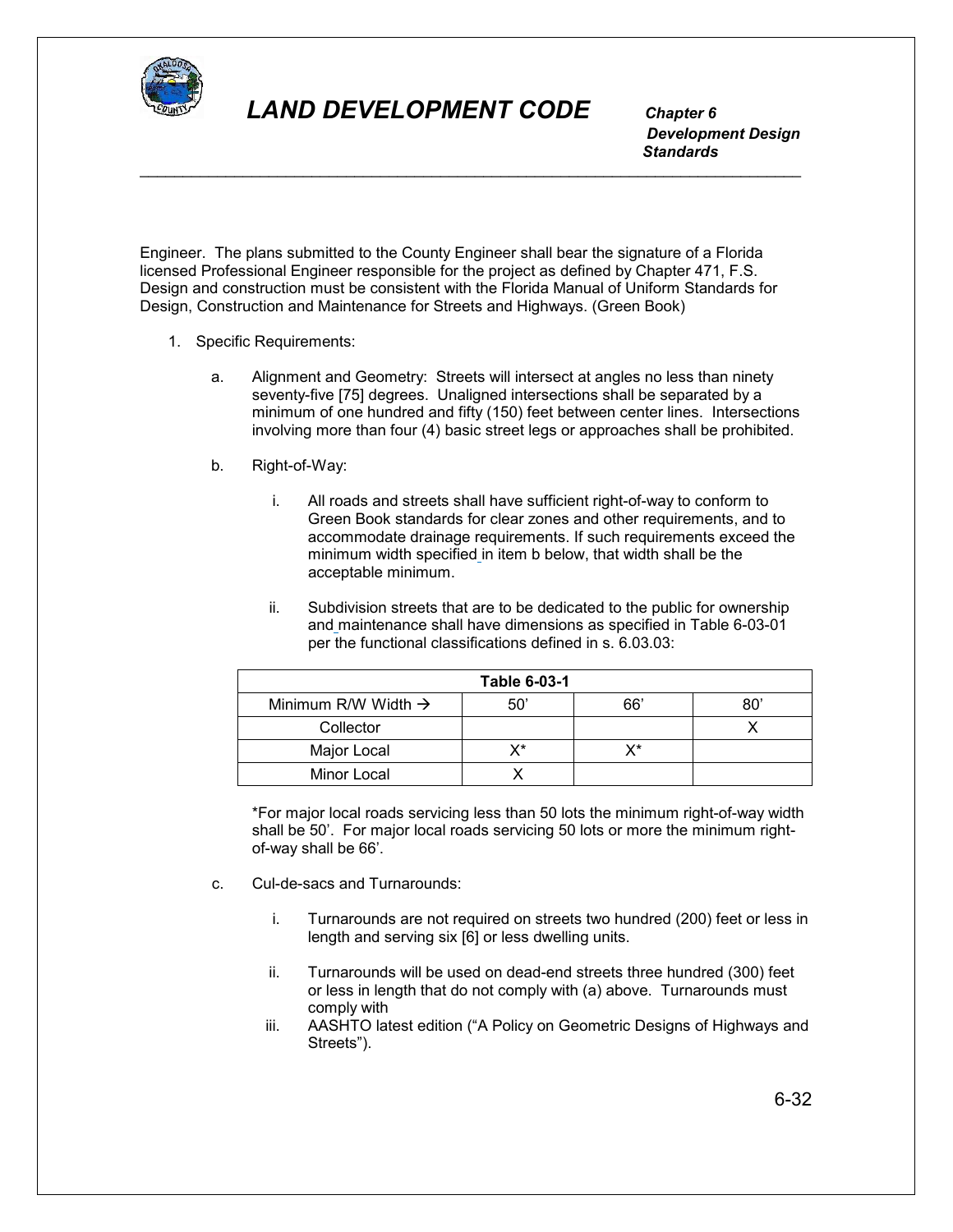

\_\_\_\_\_\_\_\_\_\_\_\_\_\_\_\_\_\_\_\_\_\_\_\_\_\_\_\_\_\_\_\_\_\_\_\_\_\_\_\_\_\_\_\_\_\_\_\_\_\_\_\_\_\_\_\_\_\_\_\_\_\_\_\_\_\_\_\_\_\_\_\_\_\_\_\_\_

 *Development Design Standards*

- iv. A cul-de-sac shall be used on streets longer than three hundred (300) feet with no outlet. The right-of-way diameter of a cul-de-sac shall be at least one hundred and ten (110) feet. In order to provide adequate utility maintenance and storm drainage, an additional five (5) foot easement around the perimeter of cul-de-sacs may be required by the County Engineer as deemed necessary.
- d. Pavement Dimensions and Materials:
	- i. For subdivision streets: The minimum width of each travel lane shall have the minimum dimensions as specified in Table 6-03-02 per the functional classification defined in s.6.03.03. Curb or curb and gutter dimensions are not to be included in the specified lane widths.

| Table 6-03-2                     |  |  |     |
|----------------------------------|--|--|-----|
| Minimum Lane Width $\rightarrow$ |  |  | 1つ" |
| Collector                        |  |  |     |
| Major Local                      |  |  |     |
| Minor Local                      |  |  |     |

- ii. (b) All other pavement dimension for widths, tapers, shoulders, clear zones, etc. shall be in accordance with F.D.O.T. Green Book Standards.
- iii. Cul-de-sacs:
	- 1) The pavement width for turnarounds shall comply with AASHTO latest edition ("A Policy on Geometric Design of Highways and Streets").
	- 2) The pavement diameter of a cul-de-sac shall be one hundred (100) feet.
- e. The surface course for flexible pavements will be an asphalt mix approved by the County Engineer; thickness will be a minimum of one and one-half (1 ½) inches. Collectors, arterials, and other roads serving heavy traffic shall provide a structural analysis determining surface course thickness or have a minimum thickness of two (2) inches whichever is greater. All cul-de-sacs will have a minimum surface thickness of two (2) inches in the "turn around" area. Surface courses using materials other than asphalt will be sized for appropriate structural adequacy. Test for surface course thickness and density shall be made at intervals of no more than two hundred (200) feet; staggered to the left, right, and on center line.
- f. Curb and Gutter: All streets constructed in residential subdivisions built to urban densities of four (4) lots or more per acre shall have curb and gutter on both sides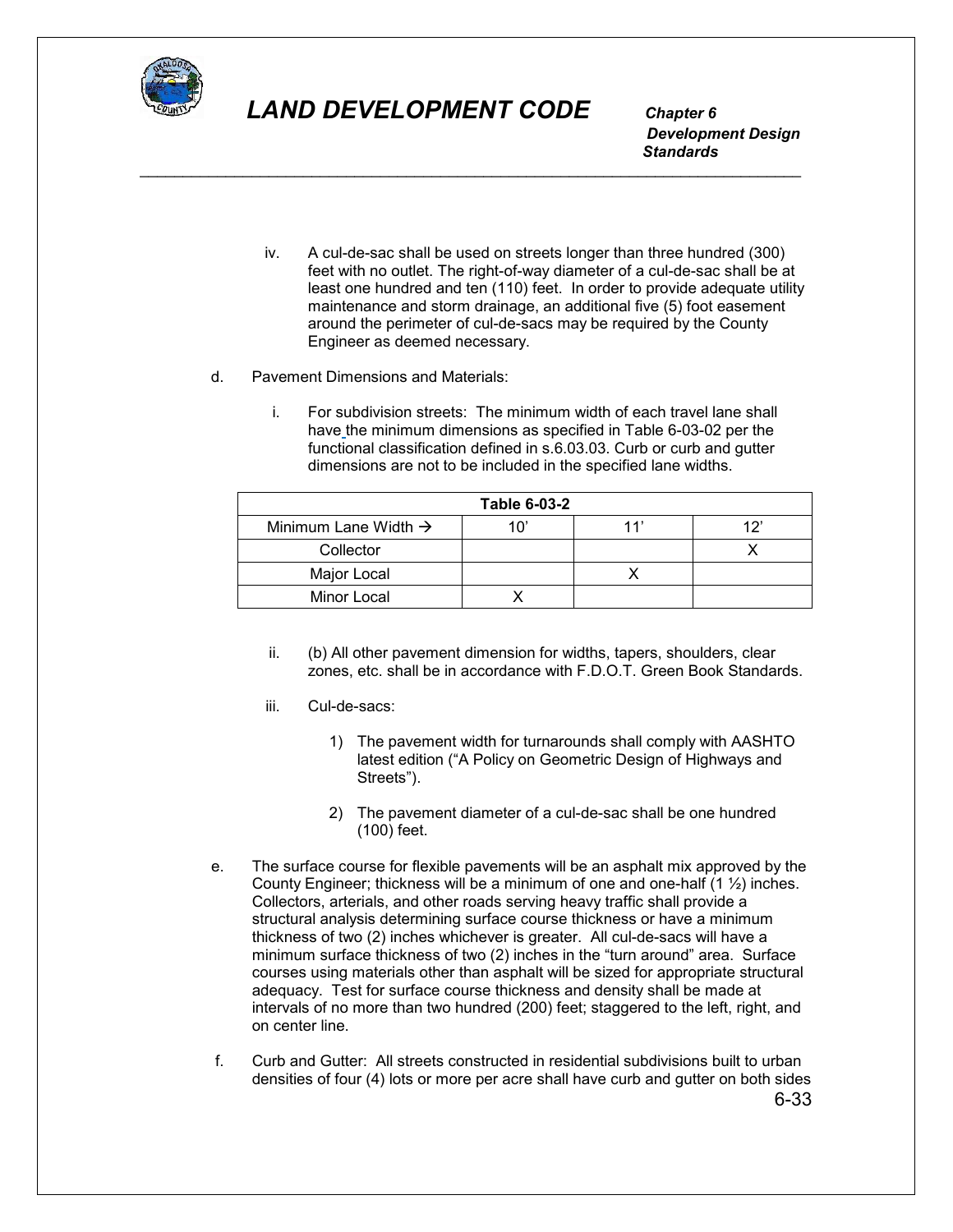

\_\_\_\_\_\_\_\_\_\_\_\_\_\_\_\_\_\_\_\_\_\_\_\_\_\_\_\_\_\_\_\_\_\_\_\_\_\_\_\_\_\_\_\_\_\_\_\_\_\_\_\_\_\_\_\_\_\_\_\_\_\_\_\_\_\_\_\_\_\_\_\_\_\_\_\_\_

 *Development Design Standards*

> of the pavement. Swales within rights-of-way shall not be permitted where curb and gutter is required.

- g. Roadway Base: An approved and properly prepared base material shall be provided. Recommended base materials are as follows: Sand-clay; soil cement; compacted limerock; shell. Tests for thickness and density shall be made at intervals of no more than three hundred (300) feet; staggered to the left, right, and on centerline.
- h. Structural analysis is required for roads arterial, collector and other identified by the County as supporting industrial land uses, such as but not limited to, industrial parks, airports, and landfills. The procedures set forth in AASHTO's *A Guide for Design of Pavement Structures*, the FDOT Flexible Pavement Design Manual, or the FDOT Rigid Pavement Design Manual shall be used. Base thickness for arterial or collector streets shall be a minimum of eight (8) inches. Sand asphalt base shall demonstrate equivalency. Base thickness for all other streets shall be a minimum of (6) inches.
- i. Roadway Subgrade: A properly prepared subgrade shall be provided with a minimum LBR of 40. Tests for subgrade bearing capacity and density shall be made at intervals of no more than three hundred (300) feet; staggered to the left, right, and on centerline.
- j. Material Specifications and Construction Standards: All material and construction shall conform to the latest Florida DOT "Standard Specification for Road and Bridge Construction." If a Marshall mix design for asphalt pavement or a sandclay base is used, the requirements in the Florida DOT Standard Specification for Road and Bridge Construction, 2000 Edition shall be used.
- k. Signage: All traffic control devices including street signs, stop signs and pavement markings shall be in conformance with the most recent addition of Manual of Uniform Traffic Control Devices.
- l. Datum: All plans shall be designed based on the NGVD 1929 or NAVD 1988. Benchmarks shall be provided per minimum technical standards.
- m. Roadway Design Plans: Plans submitted to the County Engineer for review of roadway design shall include plan and profile sheets at a scale no smaller than 1" to 30'. All utility crossings and proposed piping shall be clearly depicted to show both horizontal and vertical locations.

**6.03.15 Clear Visibility Triangle:** In order to provide a clear view of intersecting streets to the motorist, there shall be a triangular area of clear visibility formed by two (2) intersecting streets or the intersection of a driveway and a street. The following standards shall be met.

1. Nothing shall be erected, placed, parked, planted, or allowed to grow in such a manner as to materially impede vision between a height of two (2) feet and ten (10) feet above the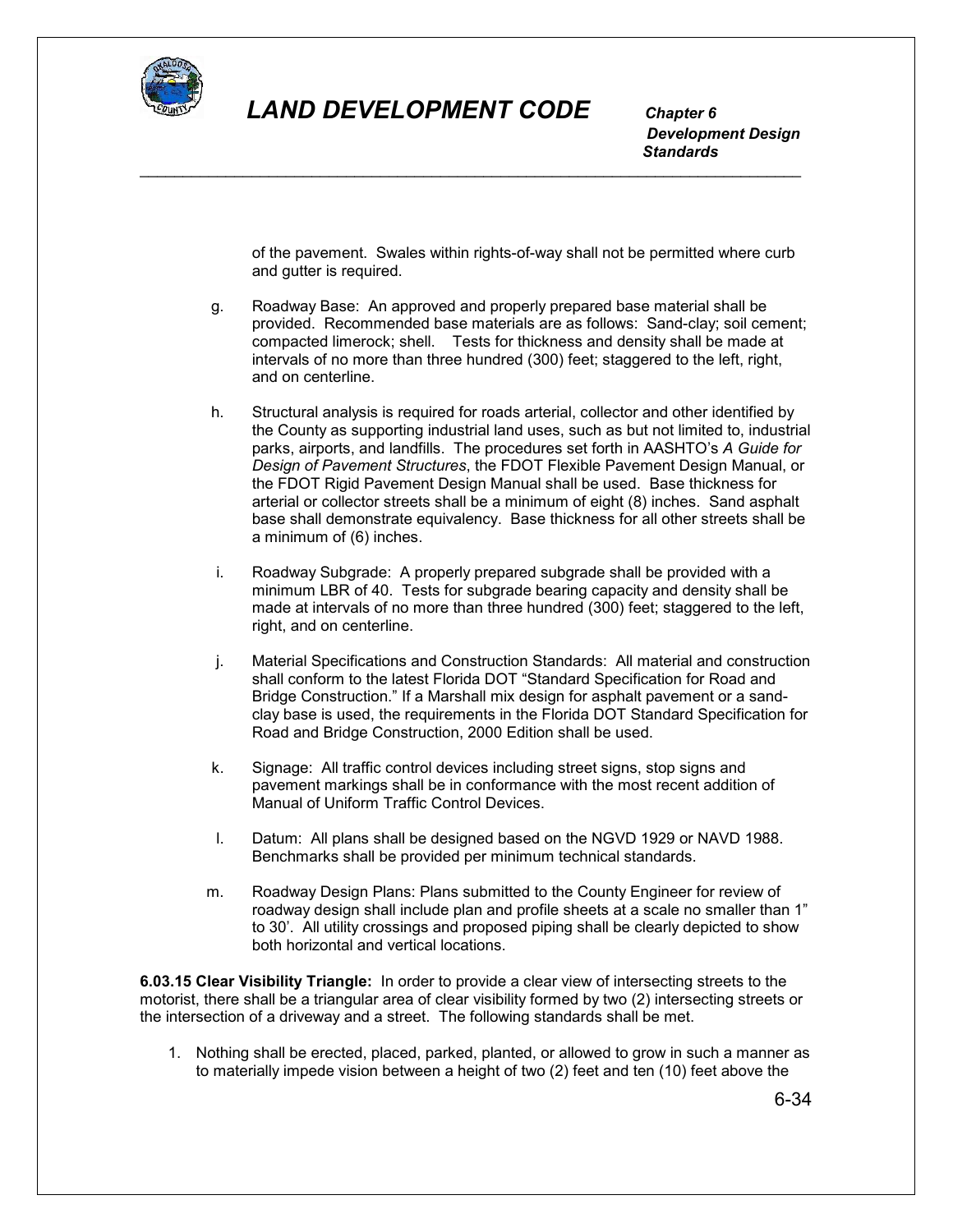

 *Development Design Standards*

grade, measured at the centerline of the intersection. Existing protected trees and plants shall remain if trimmed and maintained to comply with the visibility standards as stated above.

\_\_\_\_\_\_\_\_\_\_\_\_\_\_\_\_\_\_\_\_\_\_\_\_\_\_\_\_\_\_\_\_\_\_\_\_\_\_\_\_\_\_\_\_\_\_\_\_\_\_\_\_\_\_\_\_\_\_\_\_\_\_\_\_\_\_\_\_\_\_\_\_\_\_\_\_\_

- 2. The clear visibility triangle shall meet the requirements as specified in Chapter III, Section C of the FDOT Manual of Uniform Minimum Standards for Design, Construction and Maintenance for Streets and Highways (Green Book).
- 3. The clear visibility triangles shall be shown on the plans.

#### **6.04.00 PARKING REQUIREMENTS.**

Off-street parking is required in all zoning districts. The following off-street parking is required by this chapter:

#### **6.04.01 General Provisions**:

- 1. Area calculations are based on gross square footage.
- 2. Where the required number of parking spaces results in a fraction, rounding to the next whole number shall occur.
- 3. Where parking spaces are required based on number of employees or students/clients, the number of employees must reflect the largest shift and the number of students/clients must reflect the maximum capacity allowed.
- 4. For multiple land use developments, parking spaces shall be determined upon each different land use and/or accessory use.
- 5. With respect to any parking lot that is required to be paved, the number of parking spaces required may be reduced by one, if the developer provides a bicycle rack or similar device that offers a secure parking area for each five (5) bicycles.
- 6. Vehicles from single-family developments are allowed to back onto the street, provided the street is classified as a minor local street.

**6.04.02 Parking Requirements for Specific Uses:** The following parking space requirements shall be used to determine the **minimum** parking spaces required for the uses specified herein. These requirements were adapted from Parking Generation,  $3<sup>rd</sup>$  Edition, Institute of Transportation Engineers, 2004, which also includes a description for each use. In the event a particular use and associated parking space requirement is not specified herein other professionally accepted sources may be used. The square footage which determines the number of spaces shall be calculated by **gross floor area** which is defined as the sum of all floor area under roof from exterior wall to exterior wall including stair wells, elevator shafts, covered outside patios and decks, etc. Required parking spaces shall be in addition to any handicapped spaces that may be required by law.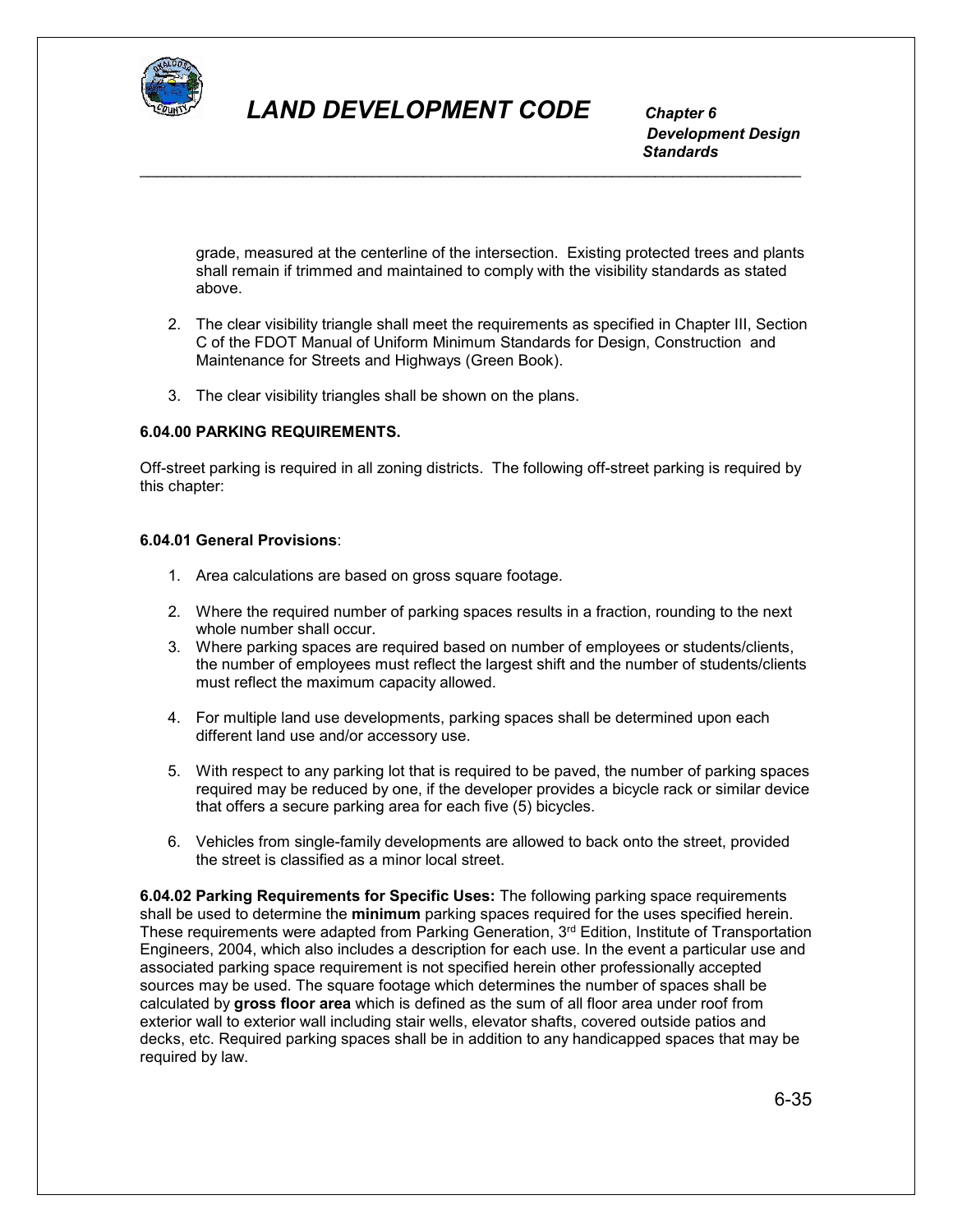

 *Development Design Standards* \_\_\_\_\_\_\_\_\_\_\_\_\_\_\_\_\_\_\_\_\_\_\_\_\_\_\_\_\_\_\_\_\_\_\_\_\_\_\_\_\_\_\_\_\_\_\_\_\_\_\_\_\_\_\_\_\_\_\_\_\_\_\_\_\_\_\_\_\_\_\_\_\_\_\_\_\_

| <b>TYPE</b>                                                  | <b>REQUIRED SPACES</b>                      |
|--------------------------------------------------------------|---------------------------------------------|
|                                                              |                                             |
| <b>Industrial</b>                                            |                                             |
| All industrial buildings                                     | 1 per employee per shift                    |
| <b>Residential</b>                                           |                                             |
| <b>Single-family detached</b>                                | 2 per dwelling unit excluding garages       |
| Single-family attached (townhouse)                           | 2 per dwelling unit excluding garages       |
| Duplex/Triplex/Quadraplex                                    | 2 per dwelling unit excluding garages       |
|                                                              | 2 per apartment unit + 5 per leasing office |
| <b>Apartment</b>                                             |                                             |
| <b>Multi-family buildings</b>                                | 2 per dwelling unit                         |
| Senior adult housing                                         | .5 per living unit                          |
| <b>Adult congregate living facility</b>                      | .5 per living unit                          |
| <b>Assisted living facility</b>                              | . 5 per living unit                         |
| <b>Other retirement facilities</b>                           | .5 per living or dwelling unit              |
| Lodging                                                      |                                             |
| Hotel                                                        | 1.3 per room                                |
|                                                              |                                             |
| <b>Motel</b>                                                 | 1 per room                                  |
| <b>Resort condominium</b>                                    | 2 per unit                                  |
| Other lodging establishments (inn, bed &<br>breakfast, etc.) | 1 per unit                                  |
|                                                              |                                             |
| <b>Medical</b>                                               |                                             |
| <b>Hospital</b>                                              | 5.5 per bed                                 |
| <b>Out-patient center</b>                                    | 2 per operating room                        |
| <b>Nursing home</b>                                          | 1.5 per 1,000 sq. ft.                       |
| <b>Clinic/testing lab</b>                                    | 5.5 per 1,000 sq. ft.                       |
| <b>Medical/dental office</b>                                 | 4 per 1,000 sq. ft.                         |
| Animal clinic/hospital                                       | 2.5 per 1,000 sq. ft.                       |
|                                                              |                                             |
| Institutional                                                |                                             |
| <b>Church/house of worship</b>                               | 10 per 1,000 sq. ft.                        |
| <b>Museum</b>                                                | 3 per 1,000 sq. ft.                         |
| Library                                                      | 3.5 per 1,000 sq. ft.                       |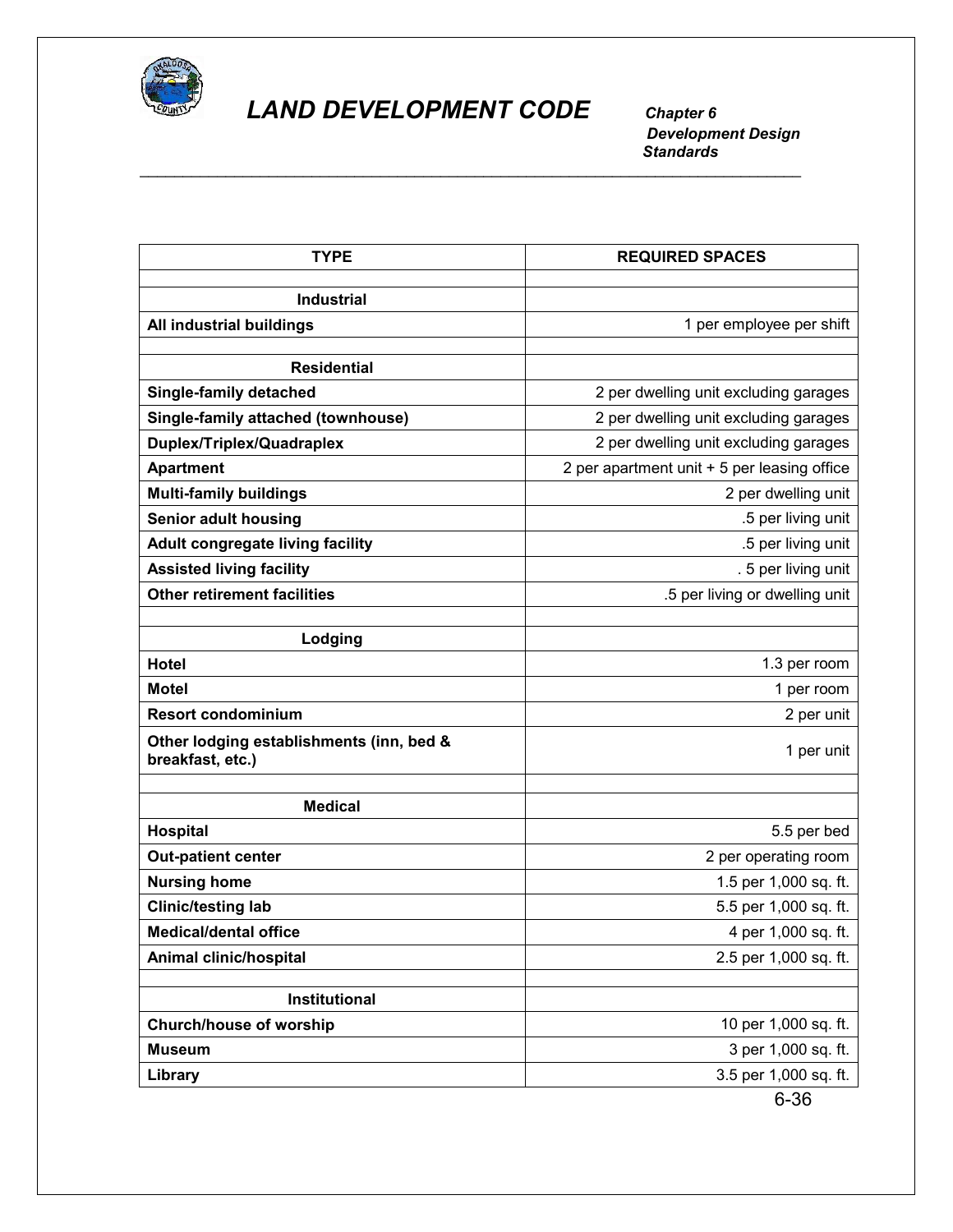

# **LAND DEVELOPMENT CODE**

 *Development Design Standards* \_\_\_\_\_\_\_\_\_\_\_\_\_\_\_\_\_\_\_\_\_\_\_\_\_\_\_\_\_\_\_\_\_\_\_\_\_\_\_\_\_\_\_\_\_\_\_\_\_\_\_\_\_\_\_\_\_\_\_\_\_\_\_\_\_\_\_\_\_\_\_\_\_\_\_\_\_

| <b>TYPE</b>                                                     | <b>REQUIRED SPACES</b>     |
|-----------------------------------------------------------------|----------------------------|
| <b>Government office building</b>                               | 4 per 1,000 sq. ft.        |
| Other government buildings                                      | 2 per 1,000 sq. ft.        |
| <b>General Office building</b>                                  | 4 spaces per 1,000 sq. ft. |
|                                                                 |                            |
| <b>Commercial</b>                                               |                            |
| <b>Building materials/lumber</b>                                | 2.5 per 1,000 sq. ft.      |
| <b>Discount (dollar) store</b>                                  | 3.5 per 1,000 sq. ft.      |
| <b>Hardware/paint store</b>                                     | 3 per 1,000 sq. ft.        |
| <b>Shopping center/mall</b>                                     |                            |
| Strip (< 30,000 sq. ft.)                                        | 4 per 1,000 sq. ft.        |
| Neighborhood (30,000 to 100,000 sq. ft.)                        | 4.5 per 1,000 sq. ft.      |
| Community (100,000 to 400,000 sq. ft.)<br>5.5 per 1,000 sq. ft. |                            |
| Regional (400,000 to 800,000 sq. ft.)                           | 6 per 1,000 sq. ft.        |
| <b>Tire store</b>                                               | 5 per 1,000 sq. ft.        |
| <b>Supermarket</b>                                              | 5 per 1,000 sq. ft.        |
| <b>Convenience store</b>                                        | 5 per 1,000 sq. ft.        |
| <b>Discount club</b>                                            | 5 per 1,000 sq. ft.        |
| <b>Liquor store</b>                                             | 3 per 1,000 sq. ft.        |
| <b>Sporting goods</b>                                           | 3 per 1,000 sq. ft.        |
| <b>Superstores</b>                                              | 3 per 1,000 sq. ft.        |
| (Home improvement, electronics, toys,                           |                            |
| office supply, pet supply, etc.)                                |                            |
| <b>Clothing/apparel store</b>                                   | 2 per 1,000 sq. ft.        |
| Child care center                                               | 3.5 per 1,000 sq. ft.      |
| Mini-warehouse/self storage                                     | 1 per 5,000 sq. ft.        |
| Pharmacy/drugstore                                              | 4 per 1,000 sq. ft.        |
| <b>Furniture store</b>                                          | 2 per 1,000 sq. ft.        |
| <b>Carpet store</b>                                             | 1.5 per 1,000 sq. ft.      |
| <b>Video rental</b>                                             | 3 per 1,000 sq. ft.        |
| Drive-in bank                                                   | 3 per 1,000 sq. ft.        |
| <b>Quality restaurant</b>                                       | 19 per 1,000 sq. ft.       |
| (seat turnover 1 hour or more, not part of a chain)             |                            |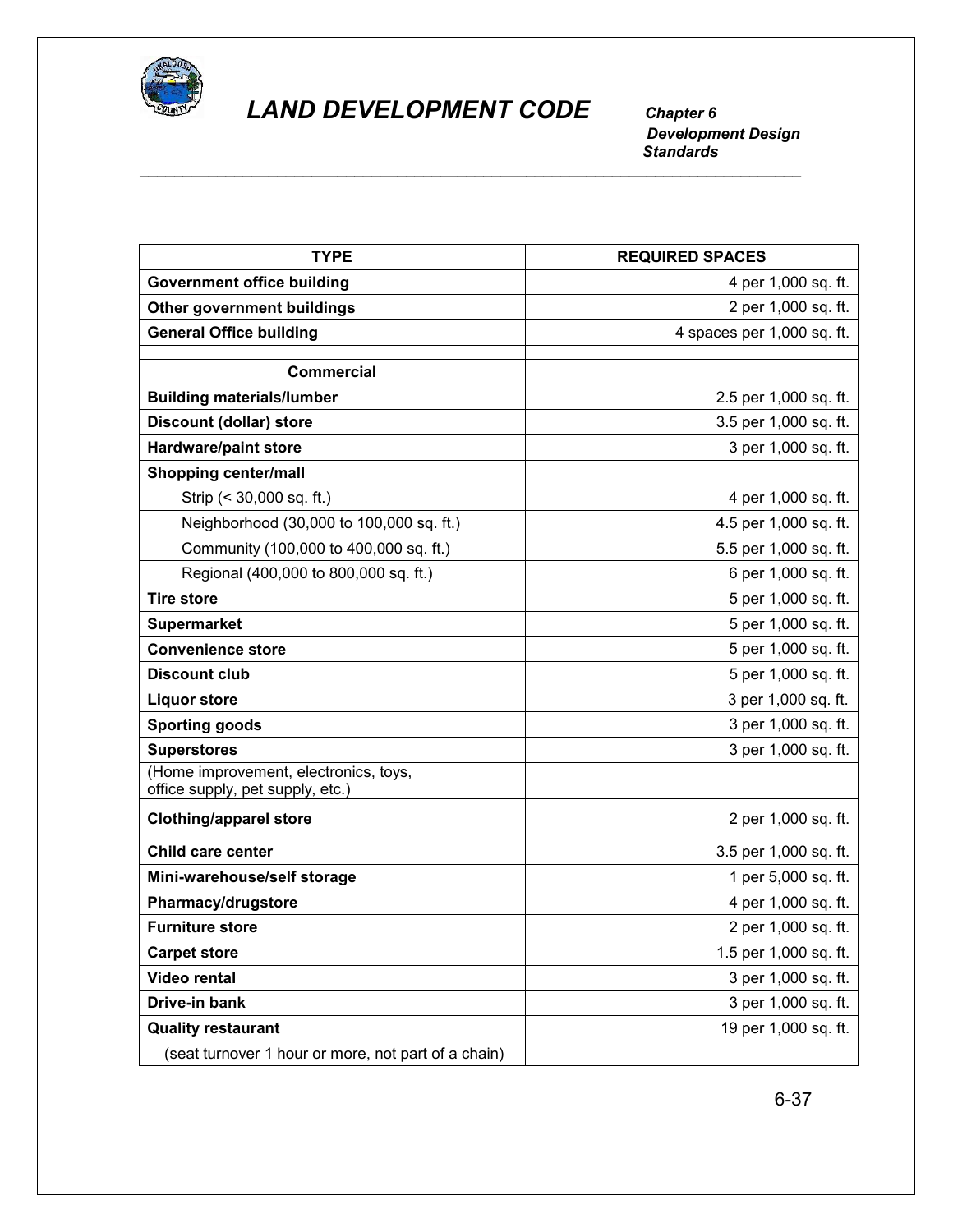

 *Development Design Standards* \_\_\_\_\_\_\_\_\_\_\_\_\_\_\_\_\_\_\_\_\_\_\_\_\_\_\_\_\_\_\_\_\_\_\_\_\_\_\_\_\_\_\_\_\_\_\_\_\_\_\_\_\_\_\_\_\_\_\_\_\_\_\_\_\_\_\_\_\_\_\_\_\_\_\_\_\_

| <b>TYPE</b>                                           | <b>REQUIRED SPACES</b>                                                |
|-------------------------------------------------------|-----------------------------------------------------------------------|
| <b>High-turnover restaurant</b>                       | 14 per 1,000 sq. ft.                                                  |
| (seat turnover less than 1 hour, not part of a chain) |                                                                       |
| <b>Fast-food restaurant</b>                           | 21 per 1,000 sq. ft.                                                  |
| (without drive-up window)                             |                                                                       |
| <b>Fast-food restaurant</b>                           | 15 per 1,000 sq. ft.                                                  |
| (with drive-up window)                                |                                                                       |
| Dry cleaners                                          | 3 per 1,000 sq. ft.                                                   |
| <b>Water park</b>                                     | 12 per acre                                                           |
| <b>Marina/dry storage</b>                             | .5 per slip or dry storage cubicle                                    |
| <b>Golf course</b>                                    | 12 per hole                                                           |
| <b>Bowling alley</b>                                  | 5 per lane                                                            |
| <b>Billiard/pool hall</b>                             | 7 per 1,000 sq. ft.                                                   |
| <b>Adult entertainment</b>                            | 5 per 1,000 sq. ft.                                                   |
| Live theatre                                          | .33 per seat                                                          |
| <b>Movie theatre</b>                                  | .27 per seat                                                          |
| <b>Roller skating rink</b>                            | 6 per 1,000 sq. ft.                                                   |
| Racquet/tennis club                                   | 4 per court                                                           |
| <b>Health/athletic club</b>                           | 5 per 1,000 sq. ft.                                                   |
| Livery vessel rental                                  | 1 per 4 passengers of USCG capacity<br>1 per four personal watercraft |

**6.04.03 Commercially Zoned Districts (C-1, C-2, C-3):** The off-street parking requirements set forth in Section 6.04.02 shall apply to all new development and redevelopment. Required parking may be provided by the owner on the same parcel of property proposed for development, or offsite through a shared parking facility or leased parking facility, provided the spaces lie within four hundred (400) feet of the main entrance to the principal use. Such parking shall be associated with the permitted use and shall not thereafter be reduced or encroached upon in any manner. Off-site parking may be provided, as specified below:

- 1. Shared use parking facility shared by uses which have different principal operating hours or characteristics of uses may be allowed subject to documentation of a plan for mitigation. The schedule of operation of all such land uses shall provide that none of the uses sharing the facilities require off-street parking facilities at the same time as any other uses sharing them. The total number of required off-street parking spaces shall be
- 2. Off-site parking spaces located on a site owned and controlled by the owner/developer of the building site for which the off-street parking is required.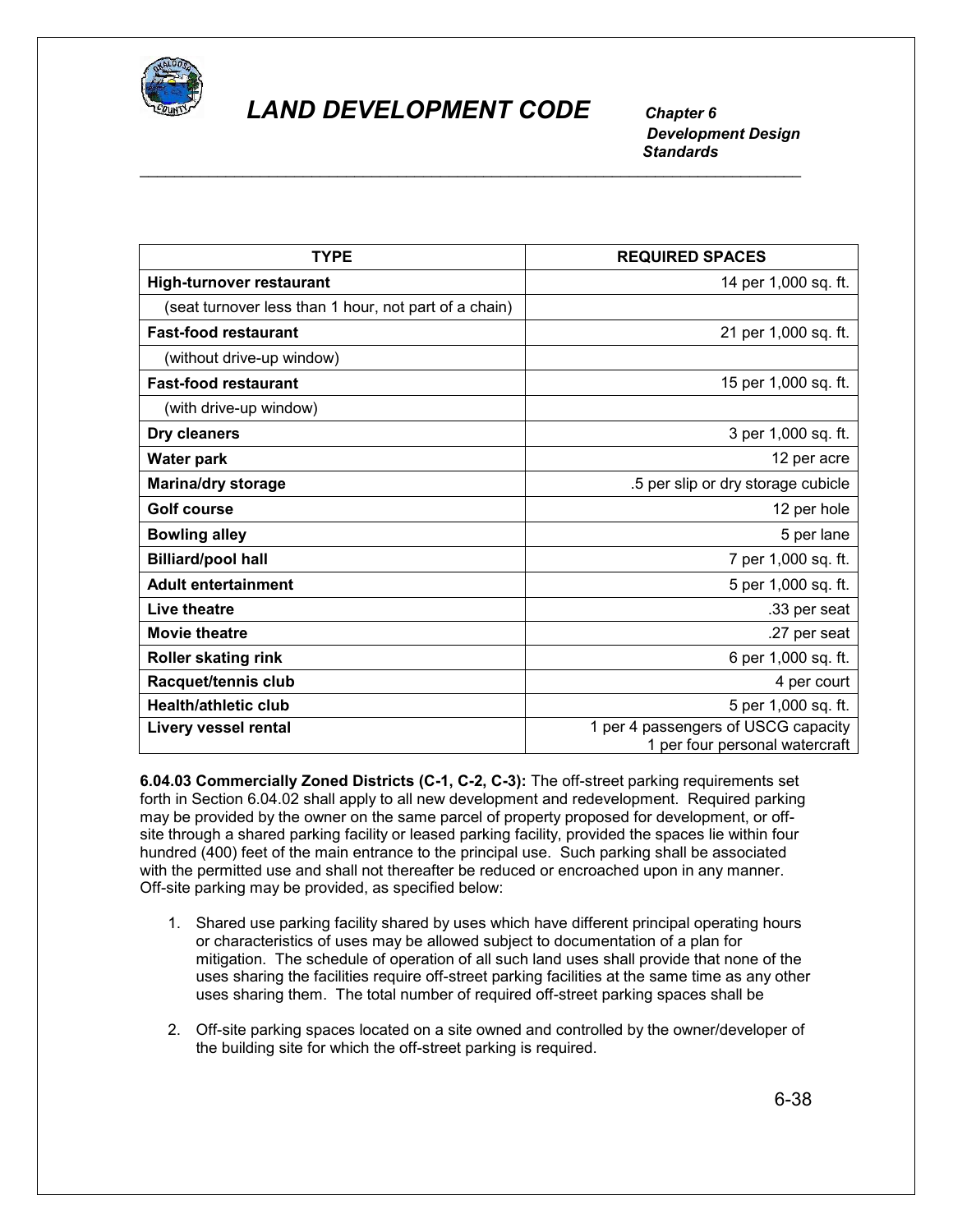

 *Development Design Standards* \_\_\_\_\_\_\_\_\_\_\_\_\_\_\_\_\_\_\_\_\_\_\_\_\_\_\_\_\_\_\_\_\_\_\_\_\_\_\_\_\_\_\_\_\_\_\_\_\_\_\_\_\_\_\_\_\_\_\_\_\_\_\_\_\_\_\_\_\_\_\_\_\_\_\_\_\_

- 3. When a portion or all of the required off-street parking is provided pursuant to one of the options specified in A thru C above, a written agreement shall be drawn in a form satisfactory to the County Attorney, executed by all parties concerned, and recorded with the Clerk of the Court, assuring the continued availability of the off-site parking facilities for the use they are intended to serve.
- 4. This subsection shall not be applicable to an existing structure within any commercially zoned district unless: Floor area is added to the structure; or the use of the structure and the land on which it is situated changes in a manner which increases the number of parking spaces required by Section 6.04.02; or the appraised value of the structure is increased by fifty (50) percent.

**6.04.04 Off-Street Loading**: No motor vehicle shall be allowed to extend onto a public street, sidewalk or alley while loading or unloading. Off-street loading spaces or berths shall be provided as follows:

1. All manufacturing, industrial, warehouses and similar establishments customarily receiving and distributing goods by motor vehicle shall provide loading and unloading facilities on the premises. The minimum dimensions for off-street loading spaces shall be ten (10) feet by fifty (50) feet, and the number of spaces shall be determined according to the following floor area schedule:

| <b>Floor Area (Square Feet)</b> | <b>Minimum Number of Berths</b> |
|---------------------------------|---------------------------------|
| 0 to 20,000                     |                                 |
| 20,000 to 40,000                |                                 |
| 40,000 to 100,000               | 3                               |
| 100,000 to 200,000              |                                 |
| 200,000 to 320,000              | 5                               |
| 320,000 to 400,000              |                                 |
| Each 90,000 above 400,000       |                                 |

- 2. Bus and Truck Terminals: Sufficient space to accommodate the maximum number of buses or trucks to be stored or to be loaded at the terminal at any time.
- 3. Retail Business and Services:

| <b>Square Feet</b> | <b>Number of Spaces</b> |
|--------------------|-------------------------|
| Up to 10,000       |                         |
| 10,001 to 20,000   |                         |
| <b>Square Feet</b> | <b>Number of Spaces</b> |
|                    |                         |
| 20,001 to 50,000   |                         |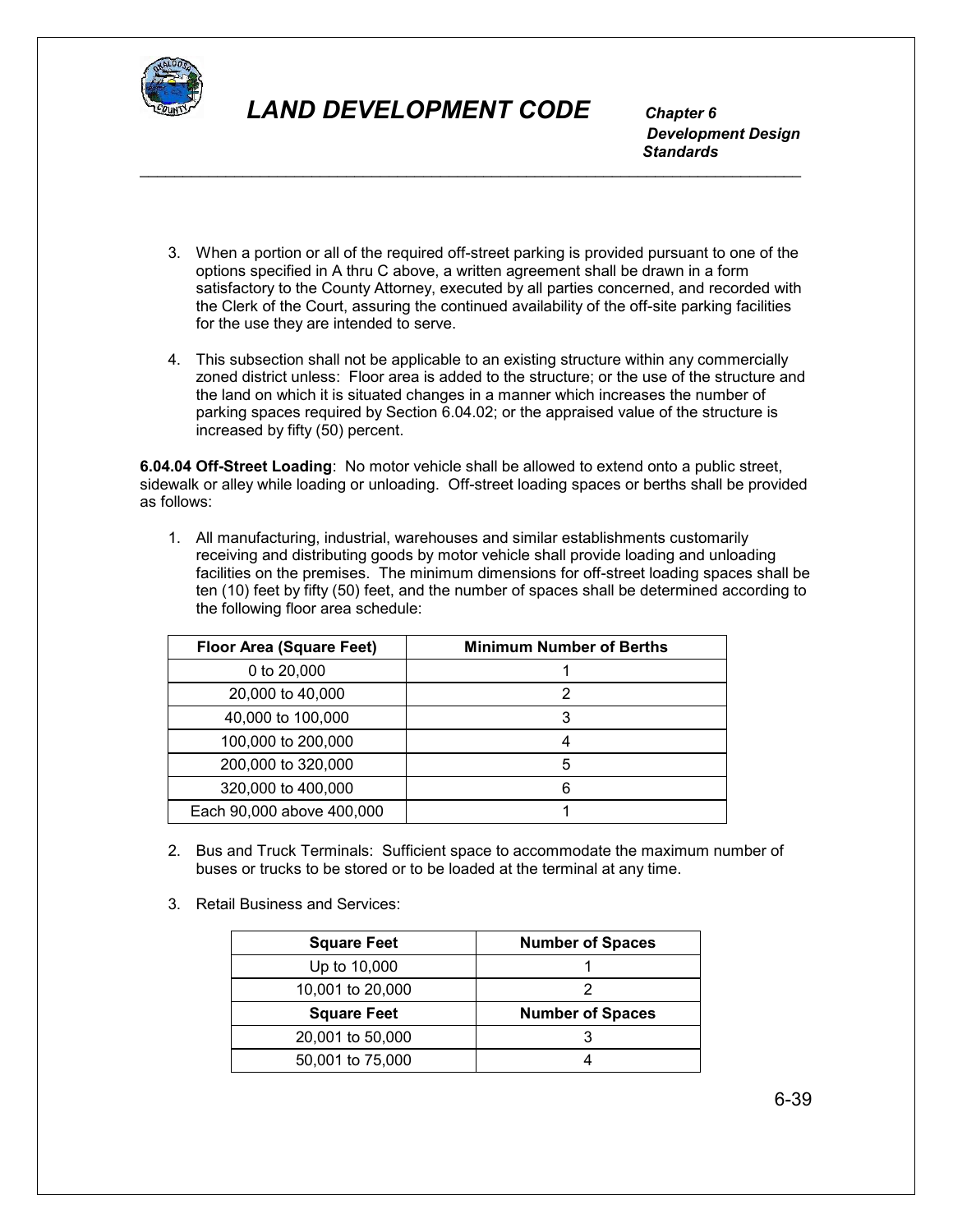

 *Development Design Standards* \_\_\_\_\_\_\_\_\_\_\_\_\_\_\_\_\_\_\_\_\_\_\_\_\_\_\_\_\_\_\_\_\_\_\_\_\_\_\_\_\_\_\_\_\_\_\_\_\_\_\_\_\_\_\_\_\_\_\_\_\_\_\_\_\_\_\_\_\_\_\_\_\_\_\_\_\_

| 75,001 to 100,000  |  |
|--------------------|--|
| 100,001 to 125,000 |  |
| 125,001 to 150,000 |  |
| 150,001 to 175,000 |  |
| 175,001 and above  |  |

**6.04.05 Handicapped Parking**: Parking spaces designated for physically handicapped people and accessible passenger loading zones that serve a particular building shall be located on the shortest possible accessible circulation route to an accessible entrance of the building. In separate parking structures or lots that do not serve a particular building, parking spaces for physically handicapped people shall be located on the shortest possible circulation route to an accessible pedestrian entrance of the parking facility.

**6.04.051 Handicapped Parking Spaces**: Any commercial real estate property owner offering parking for the general public shall provide specially designed and marked parking spaces for the exclusive use of physically disabled persons who have been issued parking permits pursuant to Florida Statutes and the Florida Accessibility Code.

- 1. Diagonal or perpendicular parking spaces shall be a minimum of twelve (12) feet wide measured from center to center of the blue demarcation lines. Parallel parking spaces shall be located either at the beginning or end of a block or adjacent to alley entrances. Curbs adjacent to such spaces shall be of a height which will not interfere with the opening and closing of motor vehicle doors.
- 2. Each parking space shall be conspicuously outlined in blue paint, and shall be posted and maintained with a permanent, above-grade sign bearing the international symbol of accessibility or the caption "PARKING BY DISABLED PERMIT ONLY," or bearing both sign and symbol. The signs shall not be obscured by a vehicle parked in the space. All handicapped parking spaces must be signed and marked in accordance with the standards adopted by the U.S. Department of Transportation.
- 3. All spaces shall have an adjacent access aisle sixty (60) inches wide minimum. Parking access aisles shall be part of the accessible route to the building or facility entrance. Two (2) accessible parking spaces shall share a common access aisle. Parked vehicle overhangs shall not reduce the clear width of an accessible circulation route.
- 4. All spaces shall have accessible thereto a curb-ramp or curb-cut, when necessary to allow access to the building served, and shall be located so that users will not be compelled to wheel behind parked vehicles.
- 5. The minimum number of such parking spaces shall comply with the following schedule:

| <b>Total Parking Required in Lot</b> | <b>Required Number of Accessible Spaces</b> |
|--------------------------------------|---------------------------------------------|
| Up to $25$                           |                                             |

6-40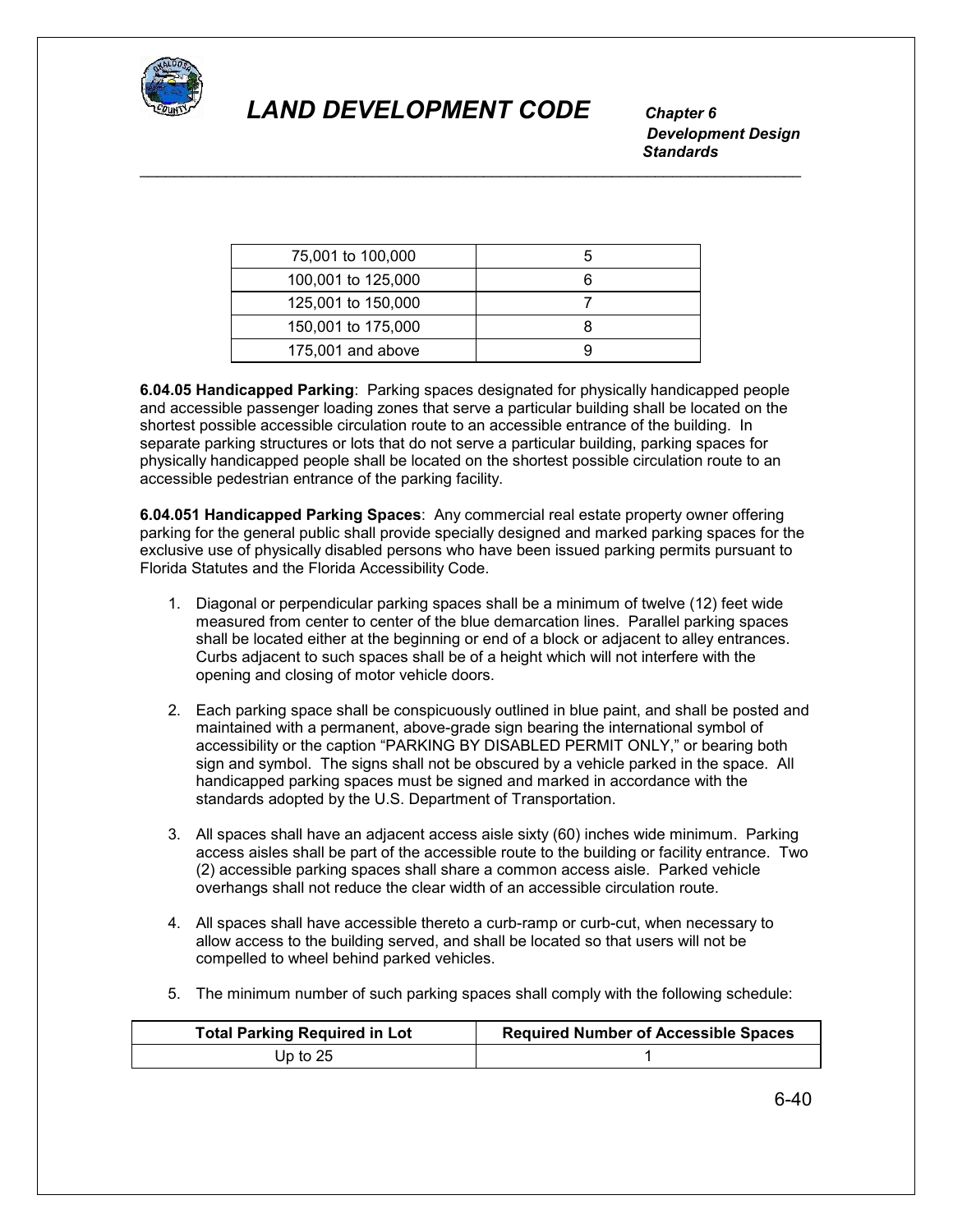

 *Development Design Standards* \_\_\_\_\_\_\_\_\_\_\_\_\_\_\_\_\_\_\_\_\_\_\_\_\_\_\_\_\_\_\_\_\_\_\_\_\_\_\_\_\_\_\_\_\_\_\_\_\_\_\_\_\_\_\_\_\_\_\_\_\_\_\_\_\_\_\_\_\_\_\_\_\_\_\_\_\_

| <b>Total Parking Required in Lot</b> | <b>Required Number of Accessible Spaces</b> |
|--------------------------------------|---------------------------------------------|
| 26 to 50                             | 2                                           |
| 51 to 75                             | 3                                           |
| 76 to 100                            | 4                                           |
| 101 to 150                           | 5                                           |
| 151 to 200                           | 6                                           |
| 201 to 300                           |                                             |
| 301 to 400                           | 8                                           |
| 401 to 500                           | 9                                           |
| 501 to 1,000                         | 2% of Total                                 |
| over 1,000                           | 20 plus 1 for each 100 over 1,000           |

- 6. Passenger Loading Zones: Passenger loading zones shall provide an access aisle at least sixty (60) inches wide and twenty (20) feet long adjacent and parallel to the vehicle pull-up space. If there are curbs between the access aisle and the vehicle pull-up space, then a curb ramp shall be provided. A minimum vertical clearance of one hundred eight (108) inches shall be provided at accessible passenger loading zones and along vehicle access routes to the area from site entrances.
- 7. Curb Ramps:
	- a. Curb ramps complying with Section 4.7, Curb Ramps, of the current edition of the Florida Accessibility Code for Building Construction shall be provided whenever an accessible route crosses a curb. Ramps or curb cuts from parking areas that are privately owned, to the walkway level, shall be provided and if more than one is provided, shall be spaced along such walkways at intervals of no more than one-hundred (100) feet and such ramps or curb cuts shall be located as close as practical to main entrances and exits to buildings. All requirements contained herein for curb cuts pertain only to such features when located on privately owned property.
	- b. Slope: Slopes of curb ramps shall comply with the Section 4.8.2, Slope and Rise, of the current edition of the Florida Accessibility Code for Building Construction. The slope shall be measured as shown in the following figure. Maximum counter slope of adjoining gutters and road surfaces immediately adjacent to the curb ramp or accessible route shall not exceed a ration of one (1) to twenty (20). Curb cuts used in lieu of ramps shall have a maximum rise of eight (8) inches.
	- c. Width: The minimum width of a curb ramp shall be forty-four (44) inches, exclusive of flared sides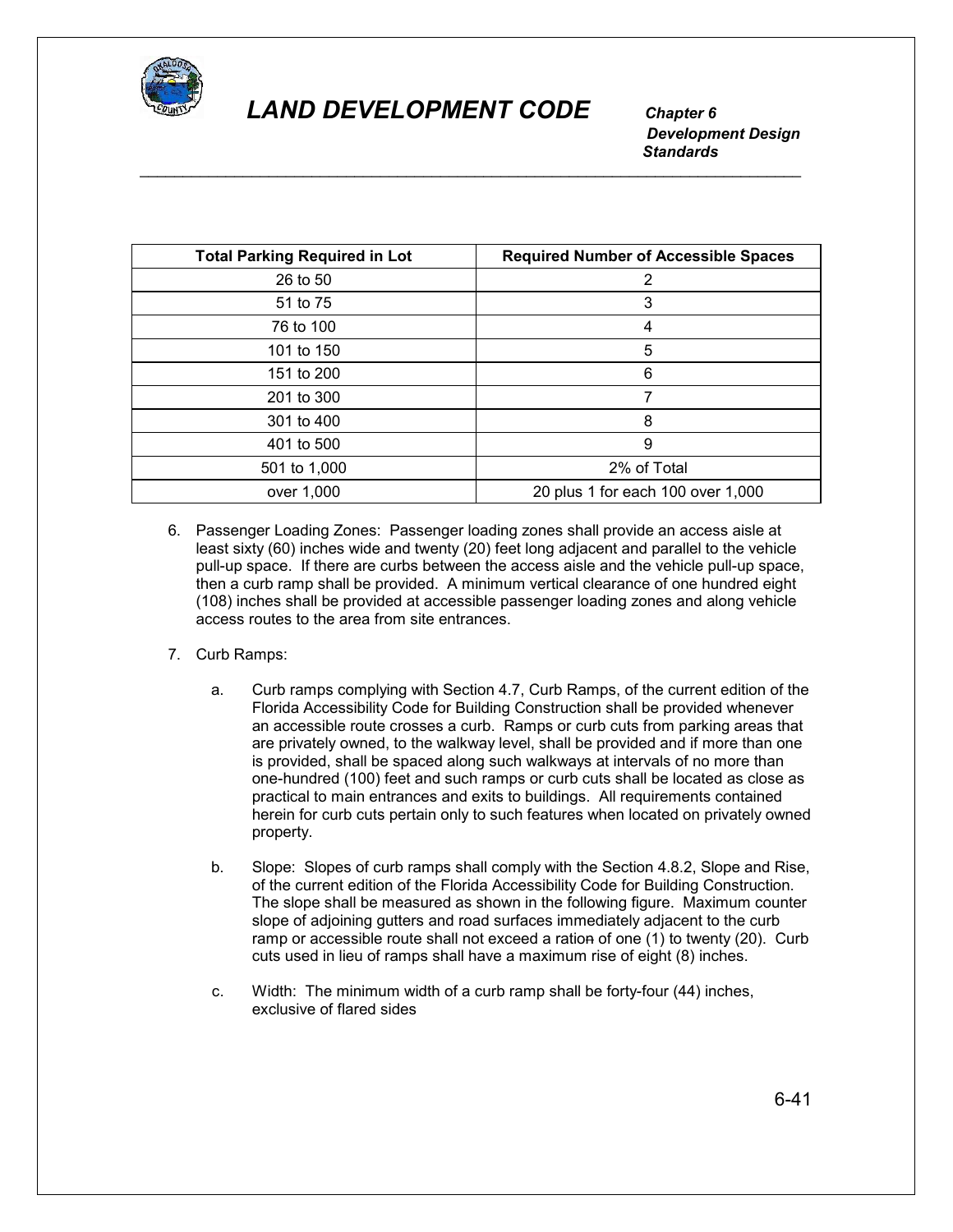

 *Development Design Standards* \_\_\_\_\_\_\_\_\_\_\_\_\_\_\_\_\_\_\_\_\_\_\_\_\_\_\_\_\_\_\_\_\_\_\_\_\_\_\_\_\_\_\_\_\_\_\_\_\_\_\_\_\_\_\_\_\_\_\_\_\_\_\_\_\_\_\_\_\_\_\_\_\_\_\_\_\_

> d. Surface: Surfaces of curb ramps shall comply with Section 4.5, Ground and Floor Surfaces, of the current edition of the Florida Accessibility Code for Building Construction.

**6.04.06 Parking Lots**: In addition to the provisions in this chapter all parking lots shall comply with tree preservation and landscaping requirement provisions established in this ordinance. The following requirements are applicable to all parking lots and parking spaces, whether or not such lots or spaces are required by the provisions of this section.

- 1. Design of parking lots: All parking lot plans must be reviewed by the County Public Works Department. Proper ingress/egress from the lot shall be required and adequate interior drives shall be required for all parking lots.
- 2. Grading and surfacing:
	- a. Parking lots that include lanes for drive-in windows or contain more than ten (10) parking spaces shall be graded and surfaced with asphalt, concrete, or other material that will provide equivalent protection against potholes, erosion, and dust.
	- b. Parking lots with ten (10) or less parking spaces may be surfaced with alternative surface material such as crushed stone, gravel, or other suitable material, with the approval of the County, to provide a surface that is stable and will help to avoid dust and erosion. The perimeter of such parking lot shall be defined by bricks, stones, railroad ties, or other similar devices. In addition, whenever a parking lot abuts a paved street, the driveway apron leading from such street to such area shall be paved as provided in paragraph 1 above.
- 3. Demarcation of parking spaces: Parking spaces in areas surfaced in accordance with paragraph 1 above shall be appropriately demarcated with painted lines or other markings. Parking spaces surfaced in accordance with paragraph 2 above shall be demarcated.
- 4. Maintenance: Parking lots shall be properly maintained in all respects. Parking area surfaces shall be kept in good condition, free from potholes, and parking space lines or markings shall be kept clearly visible and distinct.
- 5. Lighting: Adequate lighting shall be provided for parking lots with ten (10) or more spaces, and lighting shall be positioned to reflect away from the adjoining properties.
- 6. Screening: Where a parking lot adjoins a residential zone or use, or fronts on a street adjoining a residential zone or use, directly across the street, a solid wall, fence, or approved compact hedge not less than four (4) feet high shall be erected along the lot line(s), except that within a visibility triangle the height requirement shall be reduced to two (2) feet.
- 7. Parking Space Standards: All parking stall measurements shall comply with the schedule of dimensions in the table.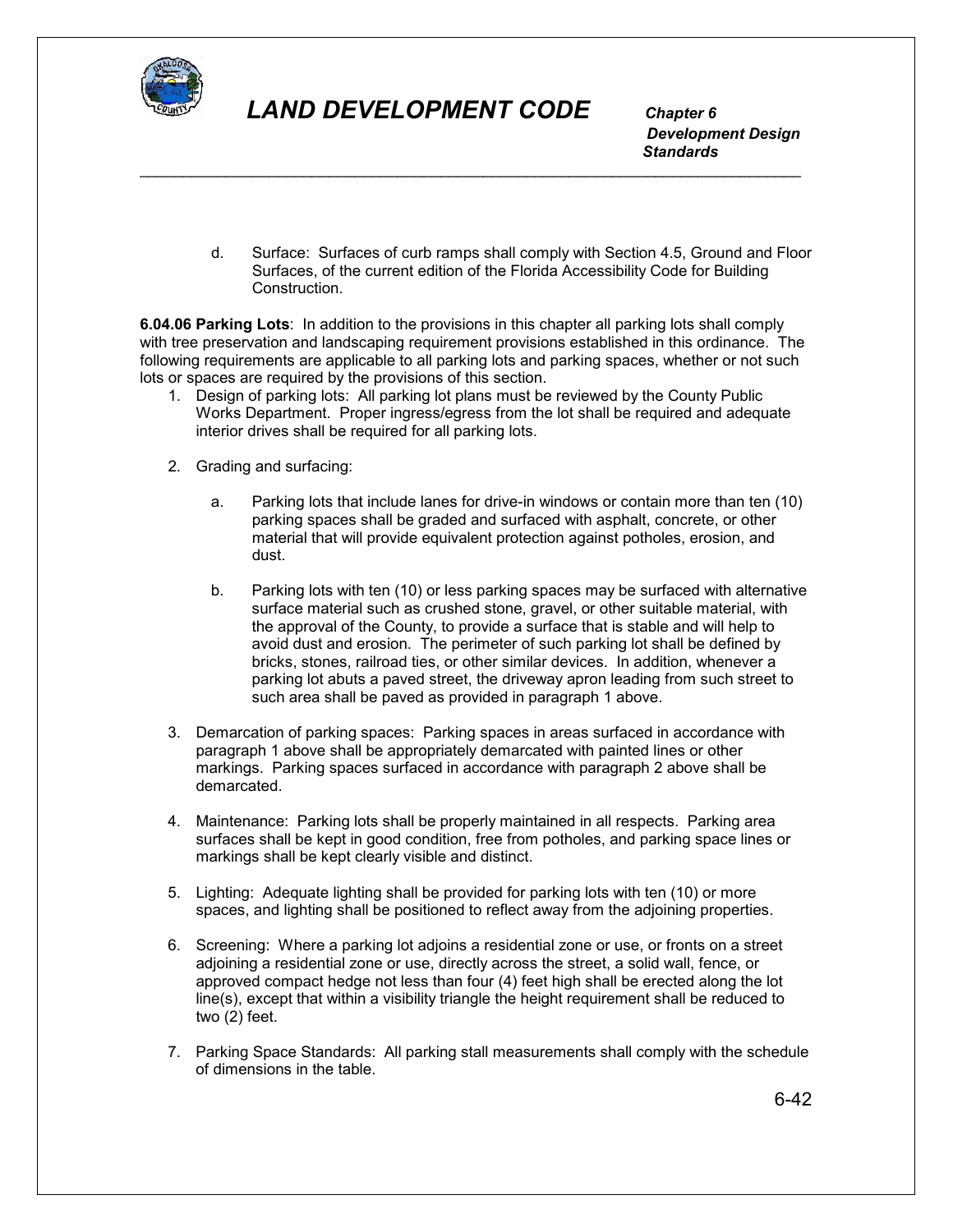

 *Development Design Standards* \_\_\_\_\_\_\_\_\_\_\_\_\_\_\_\_\_\_\_\_\_\_\_\_\_\_\_\_\_\_\_\_\_\_\_\_\_\_\_\_\_\_\_\_\_\_\_\_\_\_\_\_\_\_\_\_\_\_\_\_\_\_\_\_\_\_\_\_\_\_\_\_\_\_\_\_\_

| <b>Parking Angle</b><br>(degrees)                                  | <b>Stall Width</b><br>(feet) | <b>Stall Depth</b><br>(feet) | Aisle Width<br>(feet) | <b>Curb Length</b><br>Per Car (feet) | Lot Width (two<br>rows plus<br>aisle)<br>(feet) |
|--------------------------------------------------------------------|------------------------------|------------------------------|-----------------------|--------------------------------------|-------------------------------------------------|
|                                                                    | 9                            | 10                           | 12                    | 23                                   | 32                                              |
| 45                                                                 | 9                            | 21.2                         | 12                    | 14.1                                 | 54.4                                            |
| 60                                                                 | 9                            | 22.3                         | 18                    | 11.5                                 | 62.6                                            |
| 90                                                                 | 9                            | 20                           | 24                    | 9                                    | 64                                              |
| <b>Compact Car Space (Maximum: 20% of required parking spaces)</b> |                              |                              |                       |                                      |                                                 |
| 90                                                                 | 8                            |                              | 24                    | 7.5                                  |                                                 |

8. Fencing, wheel stops or bumper guards: Fencing, wheel stops or bumper guards are required along property and street lines to avoid the chance of encroachment on other properties or sidewalks.

#### **6.05.00 LANDSCAPING.**

The intent of these requirements shall be to enhance the visual and aesthetic appearance of the county; provide space definition and landscape continuity between the built environment and the natural environment; provide appropriate barriers and relief from traffic, noise, heat, glare and the spread of dust and debris; reduce the impact of development on the community's storm drainage system and reduce flooding; aid in the conservation of energy; replenish the atmosphere with oxygen; provide for a more pleasant and relaxing urban environment; and, increase property values. Furthermore, the intent shall be to create a screen between residential zoning districts and other zoning districts or to screen certain uses in order to minimize potential nuisances such as noise, dust, odor, and light glare; to reduce the visual impact of unsightly aspects of adjacent development; to provide for the separation of spaces; and to establish a sense of privacy. The design and installation of required landscaping shall be consistent with the following standards unless it can be demonstrated that the alternatives will meet the objectives of this chapter. The landscape development standards contained herein shall apply whenever a landscape plan is required.

**6.05.01 Applicability:** The requirements and standards of this chapter shall apply to all new development, redevelopment and commercial expansions of fifty (50) percent or more to existing site area plan in the County. Landscaping required by this section shall be in addition to any compatibility screening required elsewhere in this ordinance.

**6.05.011 Exemptions:** Single family detached and two family dwelling units, agricultural and silviculture uses and activities, and public utilities are exempt from the provisions of this section.

**6.05.02 Landscape Area Requirements**: Except for land zoned I-1 or I-2, all land uses not specifically exempted by Section 6.05.011 hereof shall devote a minimum of fifteen (15) percent of the total developed area to landscape improvement. Landscaping within I-1 and I-2 zoning districts shall be provided as required by sections 6.05.021 through 6.05.13 without a minimum percentage requirement.

6-43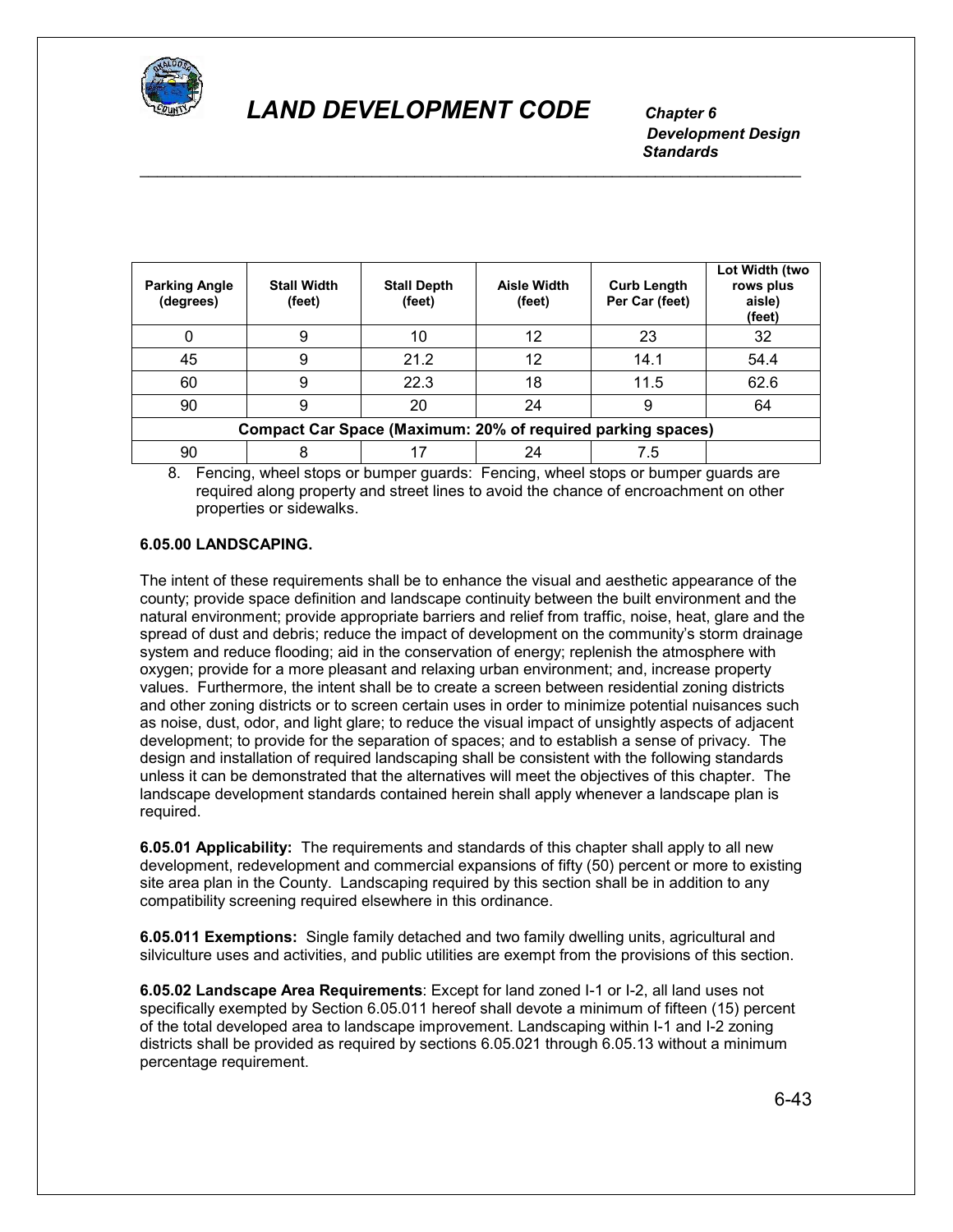

 *Development Design Standards* \_\_\_\_\_\_\_\_\_\_\_\_\_\_\_\_\_\_\_\_\_\_\_\_\_\_\_\_\_\_\_\_\_\_\_\_\_\_\_\_\_\_\_\_\_\_\_\_\_\_\_\_\_\_\_\_\_\_\_\_\_\_\_\_\_\_\_\_\_\_\_\_\_\_\_\_\_

#### **6.05.021 Perimeter Requirements**:

- 1. Front Perimeter Landscape Areas: A minimum of a ten (10) foot wide strip of land, located between the front property line and the vehicular use area shall be landscaped on all new construction, except in permitted access-ways. Width of sidewalks shall not be included within the ten (10) foot wide front setback perimeter landscape area. This provision shall not apply to land located within the I-1 or I-2 zoning districts except in instances where the street along which the front property line is located abuts a nonindustrial zoning district.
- 2. Material Requirements in Perimeter Area:
	- a. Tree Count: The total tree count requirement within the front setback perimeter landscape area shall be determined by using a ratio of one (1) tree for each twenty-five (25) linear feet of lot frontage or major portion thereof with fifty (50) ) percent of the trees being shade trees<sup>1</sup>.
	- b. Ground Cover: Grass or other ground cover shall be placed on all areas within the front, and other landscape areas not occupied by landscape material.
	- c. Use of Perimeter Landscape Areas:
		- I. Overhang Areas: Vehicles shall overhang no more than two (2) feet into perimeter landscape areas.
		- II. Accessways: All accessways through the perimeter landscape areas shall meet the following aisle width maximums and minimums: Not over fifteen (15) foot one-way drives, no less than ten (10) feet apart, and not over twenty-seven (27) foot two-way drives, no less than twenty (20) feet apart. Maximum widths shall be measured from the back of curb of the driveway aisle, excluding radii required for safe vehicle movement between the driveway and the connecting roadway. If the Board of Adjustment determines that accessway separation minimum or aisle width maximum requirements will create a hardship, such minimum may be varied by the Board of Adjustment. Public Fire and Life Safety facilities and Public Transit facilities may exceed the above maximum with concurrence and approval from the Public Works Department, Department of Growth Management, and the applicable fire district.

**6.05.022 Parking Lot Landscaping:** This section shall be applicable only to non-residential development which is both greater than one (1) acre in total proposed site area and will have a total of twenty-five (25) or more parking spaces. This requirement does not apply to land within the I-1 or I-2 zoning districts.

1. Quantities: Landscaping for parking lots for any single use and group development with twenty-five (25) or more parking spaces, including any queuing spaces associated with a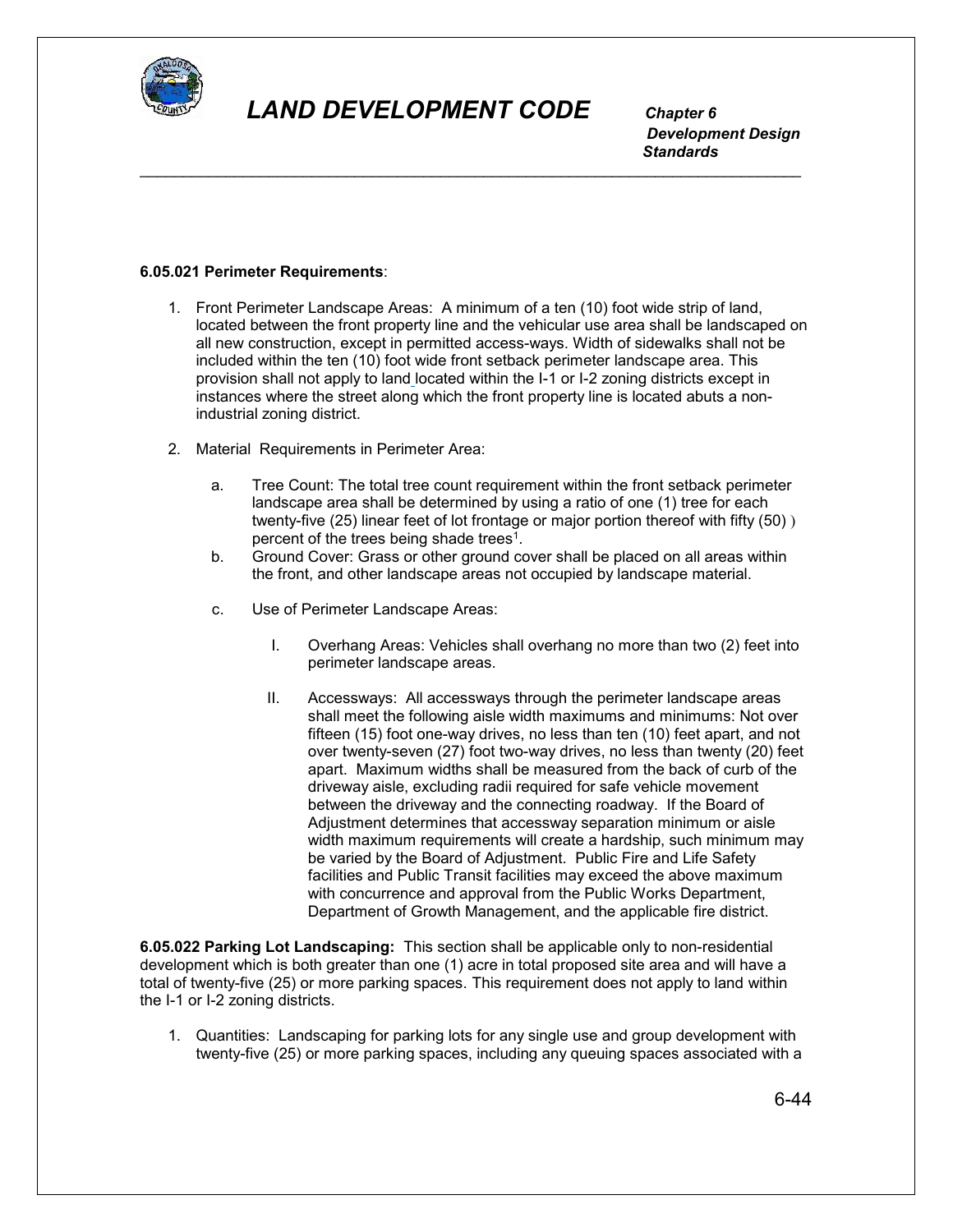

 *Development Design Standards* \_\_\_\_\_\_\_\_\_\_\_\_\_\_\_\_\_\_\_\_\_\_\_\_\_\_\_\_\_\_\_\_\_\_\_\_\_\_\_\_\_\_\_\_\_\_\_\_\_\_\_\_\_\_\_\_\_\_\_\_\_\_\_\_\_\_\_\_\_\_\_\_\_\_\_\_\_

drive-thru, shall be as follows (any fractional shall be rounded to the nearest whole number):

- a. Canopy Trees<sup>1</sup> 1 per 15 spaces; and
- b. Understory Trees 1 per 10 spaces; and
- c. Shrubs 1 per 4 spaces.
- 2. Existing Trees: Existing canopy and/or understory trees located within thirty (30) feet of the parking or driveway surface may be counted toward the requirements of this section provided that they are located on the subject property. All distances are to be measured from the nearest face of the tree trunk. Existing canopy trees with a caliper of at least ten (10) inches measured at twelve (12) inches above the root crown may count as two (2) trees. The use of existing trees shall be noted on the landscape plan.
- 3. Distribution:The required landscaping shall be generally distributed throughout the parking area provided that a minimum of twenty-five (25) percent of the required total for each plant category (large canopy trees, understory trees and shrubs) shall be planted on interior features such as islands, peninsulas or medians.
- 4. The remaining seventy-five (75) percent of the required total plantings may be distributed between interior features; areas within thirty (30) inches of the outside boundary of the parking and/or driveway surface; areas between a parking surface and any principal building of the site; or in planters on any ground generally enclosed by a combination of building area, pedestrian facilities and/or parking surface.

1 Cabbage Palm (Sabal palmetto), Pindo Palm (Butia capitata), Date Palm (Phoenix dactylifera) or other similar salt tolerant, cold-hardy species adaptive to northwest Florida and grows to a height of at least 20 to 35 feet may be substituted for required shade or canopy trees on Okaloosa Island and the unincorporated area of Destin provided such species are not listed as invasive or noxious by the **Florida Exotic Pest Plant Council.**

**6.05.03 Protected Trees**: Where protected trees are identified on a site proposed for lot clearing within any residential, commercial or industrial zoning district, the number of trees which shall be required to be preserved shall be based on a ratio of one (1) tree for each four thousand three hundred (4,300) square feet of impervious surface area or fraction thereof. The perimeter and interior landscaped areas required in this ordinance shall be located on the site to incorporate the preservation of trees, where feasible.

**6.05.031 Tree Credits**: Any existing protected tree located on the subject private property with crown extending over the planned paved parking area, within the perimeter of interior landscaped areas, shall be eligible for credit against the number of protected trees required to be preserved on the site. During development activity preserved trees shall be protected by barriers from activities which may injure or kill them. Tree protection techniques found in the Tree Protection Manual for Builders and Developers, Florida Department of Agriculture and Consumer Services, Division of Forestry, or equivalent techniques should be used. The following credit schedule may be applied for preserving existing trees on-site: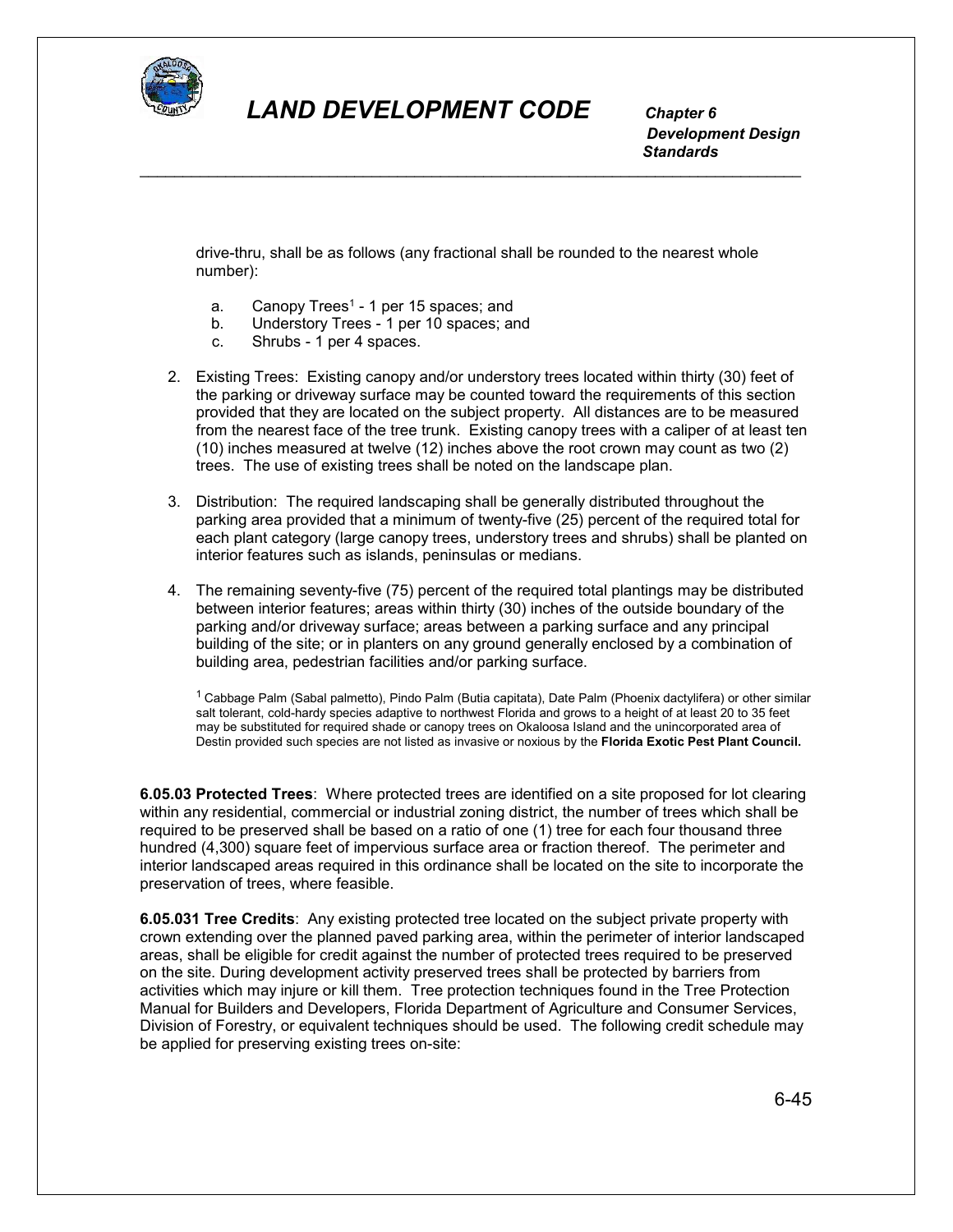

#### **CREDIT SCHEDULE**

| <b>Diameter of Existing Crown</b><br><b>Spread of Preserved Tree</b> | or | Diameter of Tree Trunk of<br><b>Preserved Tree</b> | <b>Number of Trees Credited</b> |
|----------------------------------------------------------------------|----|----------------------------------------------------|---------------------------------|
| 90' or greater                                                       | or | 36" or greater                                     |                                 |
| 60-89'                                                               | or | 30-35"                                             |                                 |
| $50 - 59'$                                                           | or | 26-29"                                             | 5                               |
| $40 - 49'$                                                           | or | 20-25"                                             |                                 |
| 30-39'                                                               | or | $13 - 19"$                                         |                                 |
| $20 - 29'$                                                           | or | $8 - 12"$                                          |                                 |
| $16 - 19'$                                                           | or | $4 - 7"$                                           |                                 |

Such credits shall be subject to approval of the County. Crown spread measurement shall be rounded off to the nearest foot, and the tree trunk diameter measurement shall be rounded off to the nearest whole inch. Diameter of a tree shall be measured at a height of four (4) feet above the natural grade.

A reduction of required parking spaces may be allowed by the County when the reduction would result in the preservation of a protected tree with a trunk of twelve (12) inches in diameter or greater. The following reduction schedule shall apply:

| <b>Number of Required Parking Spaces</b> | <b>Reduction of Required Parking Spaces</b><br><b>Allowable</b> |
|------------------------------------------|-----------------------------------------------------------------|
| 1-4                                      |                                                                 |
| $5-9$                                    |                                                                 |
| $10-19$                                  |                                                                 |
| 20 or above                              | 10% of total number of spaces                                   |

### **REDUCTION SCHEDULE**

**6.05.032 Relocation, Removal, and Replacement of Protected Trees**: Where a proposed site plan cannot be designed to accommodate existing protected trees on the site, approval shall be obtained from the County to remove any such protected tree as specified in Section 6.05.13.

Where practical, when proposed improvements necessitate removal of protected trees, the owner or his agent shall replace the removed protected tree with a protected tree species or a species identified on the tree replant list, Section 6.05.033, unless the owner or his agent opts to use the Native Tree Replacement Fund as provided in Section 6.05.321. The replacement tree shall measure a minimum of three (3) inches in diameter, at four (4) feet above grade, in order to comply with Section 6.05.05 below. A replacement ratio of 1:1 shall be applied. **Trees identified as diseased or dead shall not be required to be replaced.**

#### **6.05.321 Native Tree Replacement Fund.**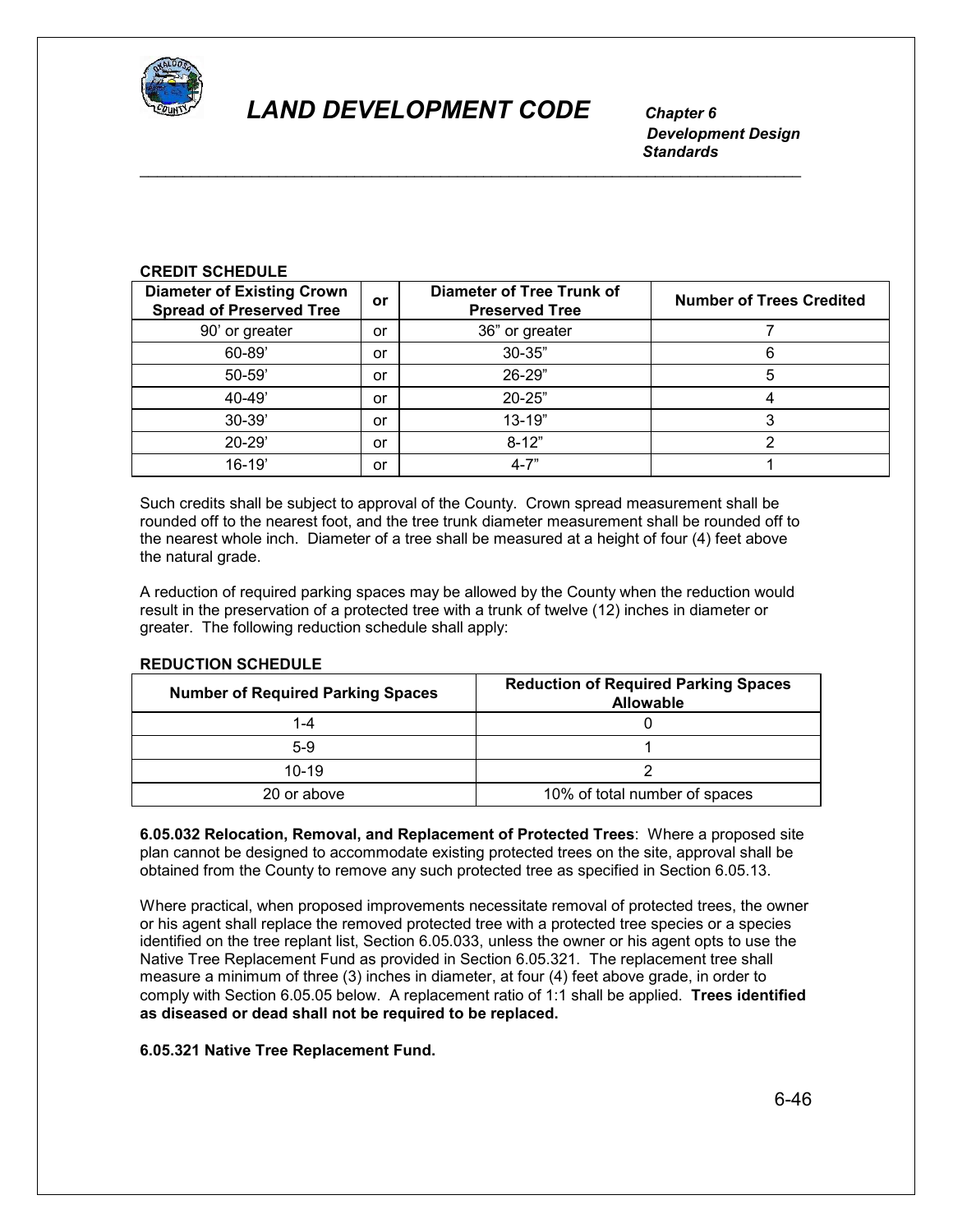

 *Development Design Standards* \_\_\_\_\_\_\_\_\_\_\_\_\_\_\_\_\_\_\_\_\_\_\_\_\_\_\_\_\_\_\_\_\_\_\_\_\_\_\_\_\_\_\_\_\_\_\_\_\_\_\_\_\_\_\_\_\_\_\_\_\_\_\_\_\_\_\_\_\_\_\_\_\_\_\_\_\_

The Public Works Department is hereby authorized and directed to administer a native tree replacement fund which consists of monies collected as payment in lieu of planting trees on developed properties. The Growth Management Department is hereby authorized and directed to collect the monies for payment of the native tree replacement fund into which a developer shall pay to the Growth Management Department a sum determined by multiplying the number of required trees he or she wishes to be excused from planting on a development site times the native tree replacement fee, said fee to be established by resolution of the Board of County Commissioners. Under no circumstances can payment into the Native Tree Replacement Fund be utilized in lieu of installing trees in required compatibility buffers.

The Growth Management Department shall keep daily records of the monies received pursuant to this section.

As funds become available, the Public Works Department budget shall include a program for utilizing the Native Tree Replacement Fund to install native trees in public parks, medians, rightsof-way, and other public areas as may be deemed appropriate by the Public Works Director.

| <b>List A Protected Tree List</b>                                                                                                                                                                                      | <b>List B Tree Replant List</b>                                                                                                                                                                                                                                                                                                                                                                                                                                                           |  |
|------------------------------------------------------------------------------------------------------------------------------------------------------------------------------------------------------------------------|-------------------------------------------------------------------------------------------------------------------------------------------------------------------------------------------------------------------------------------------------------------------------------------------------------------------------------------------------------------------------------------------------------------------------------------------------------------------------------------------|--|
| 1. Species Type A (Small, 4" + diameter trunk)<br>Dogwood (Cornus Florida<br>Redbud (Cercis canadensis)<br>Crape Myrtle (Largerstroemia indica)                                                                        | 1. Species Type A (Small, 4" + diameter trunk)<br>Dahoon holly (Ilex cassine)*<br>Fringe tree (Chionathus virginicus)<br>Ashe's magnolia (Magnolia ashei)*<br>Red bay (Persea borbonia)*<br>Sassafras (Sassafras variifollium)*<br>Yaupon (Ilex vomitoria)<br>Wild olive (Osmanthus americana)<br>Scrubby post oak (Quercus margaretta)<br>Wild crabapple (Malus angustifolia)<br>Hop hornbeam (Ostrya virginiana)<br>Wax myrtle (Myrica cerifera)<br>Crape myrtle (Lagerstroemia indica) |  |
| 2. Species Type B (Medium, 6" diameter + trunk)<br>American Holly (Ilex opaca)<br>Southern Magnolia (Magnolia grandiflora)*<br>Eastern red cedar (Juniperus virginiana)*<br>Southern red cedar (Juniperus silicicola)* | 2. Species Type B (Medium, 6" + diameter trunk)<br>Cherry laurel (Prunus caroliniana)*<br>Large-leafed magnolia (Magnolia<br>macrophylla)*<br>Hornbeam (Carpinus caroliniana)*<br>River Birch (Betula nigra)*<br>Florida maple (Acer banbatum floridanum)*<br>Sweetbay (magnolia virginiana)*                                                                                                                                                                                             |  |
| 3. Species Type C (Large, 12" + diameter trunk)<br>Live Oak (Quercus virginiana)*                                                                                                                                      | 3. Species Type C (Large, 12" + diameter trunk)<br>Tulip tree (Lirodendron tulipifera)                                                                                                                                                                                                                                                                                                                                                                                                    |  |

### **6.05.033 Protected Tree List**: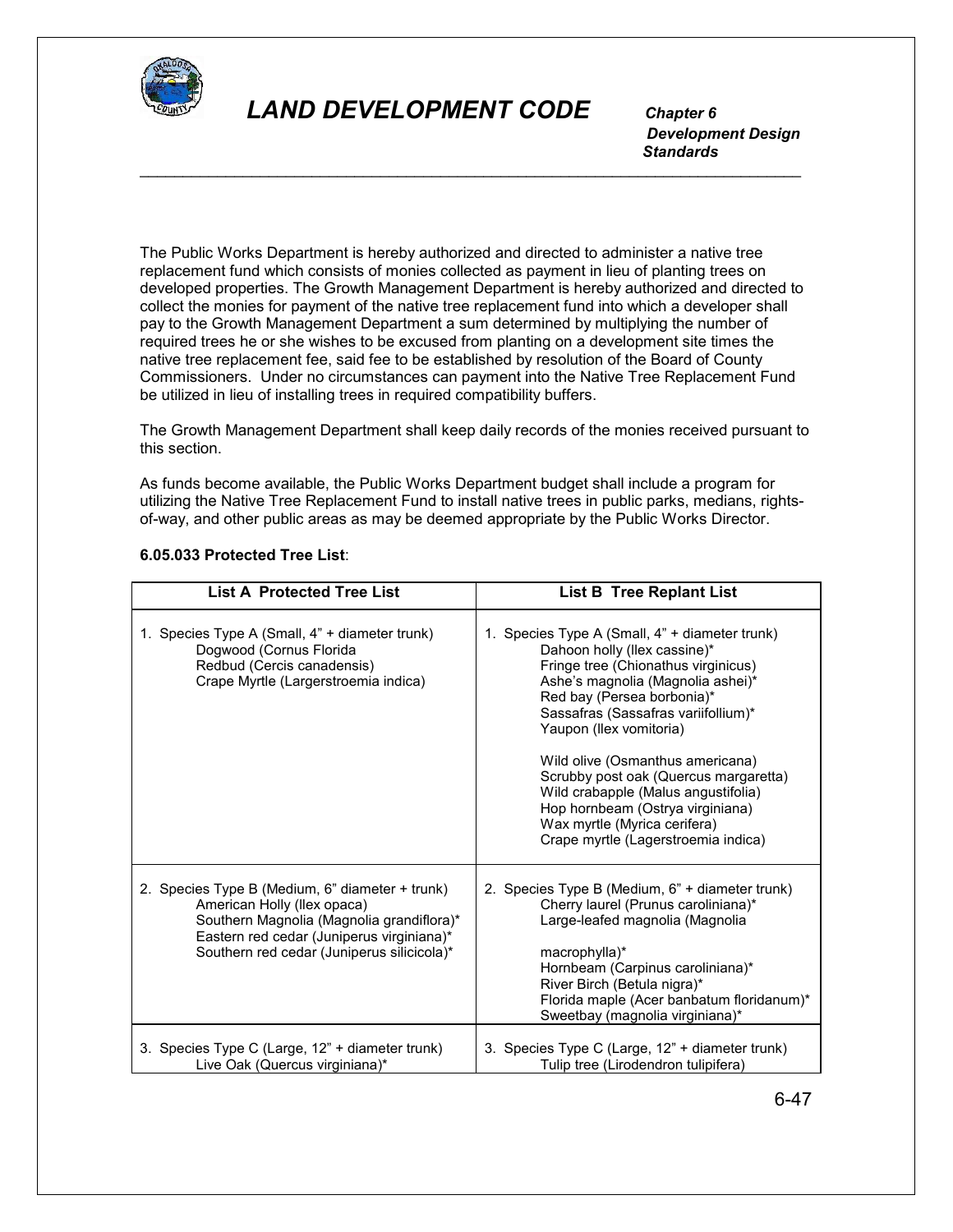

 *Development Design Standards* \_\_\_\_\_\_\_\_\_\_\_\_\_\_\_\_\_\_\_\_\_\_\_\_\_\_\_\_\_\_\_\_\_\_\_\_\_\_\_\_\_\_\_\_\_\_\_\_\_\_\_\_\_\_\_\_\_\_\_\_\_\_\_\_\_\_\_\_\_\_\_\_\_\_\_\_\_

| <b>List A Protected Tree List</b>    | <b>List B Tree Replant List</b>        |
|--------------------------------------|----------------------------------------|
| Laurel Oak (Quercus laurifolia)*     | Willow oak (Quercus phellos)           |
| Sweet Gum (Liquidambar styraciflua)* | Sour gum (Nyssa sylvatica)             |
| Sycamore (Platanus occidentalis)*    | Southern red oak (Quercus falcata)*    |
| Pecan (Carga illinoensis)*           | Shumard's red oak (Quercus shumardii)* |
| Water Oak (Quercus nigra)*           | Hackberry (Celtis laevigata)           |
| Red maple (Acer rubrum)*             | White oak (Quercus alba)*              |
|                                      | Bald cypress (Taxodium distichum)*     |

Shade Trees

#### **6.05.04 Plant Material Standards**

- 1. Unless otherwise provided herein, only Florida No. 1 or better plant material as described in GRADES AND STANDARDS FOR NURSERY PLANTS, PART II, Florida Department of Agriculture, shall be credited on the landscape development requirements of this chapter.
- 2. Portions of a development area left in the natural state shall be credited toward the landscape development requirements of Section 6.05.03.
	- a. For credit, trees shall be subject to the following:
	- b. A minimum height of six (6) feet at the time of planting for non-protected trees, four (4) feet at time of planting for protected trees.
	- c. The planting area for each tree shall be a minimum of one hundred (100) square feet around the trunk of the tree and shall be maintained in either vegetative landscape material or pervious surface cover.
- 3. Ground cover, lawn grasses, turf grass, and architectural planters shall be subject to the following:
	- a. Turf and Lawn Grass: Lawn grass shall be perennial species capable of thriving in Okaloosa County.
		- i. Grass and ground cover planted for credit on the landscaping requirements shall be perennial species capable of thriving in Okaloosa County.
		- ii. Grass may be sodded, sprigged, plugged or seeded except that solid sod shall be used in swales or other areas subject to erosion.
		- iii. Grass areas shall be consolidated and limited to those areas on the site that receive pedestrian traffic, provide for recreation use, or provide erosion control on slopes or in swales.

6-48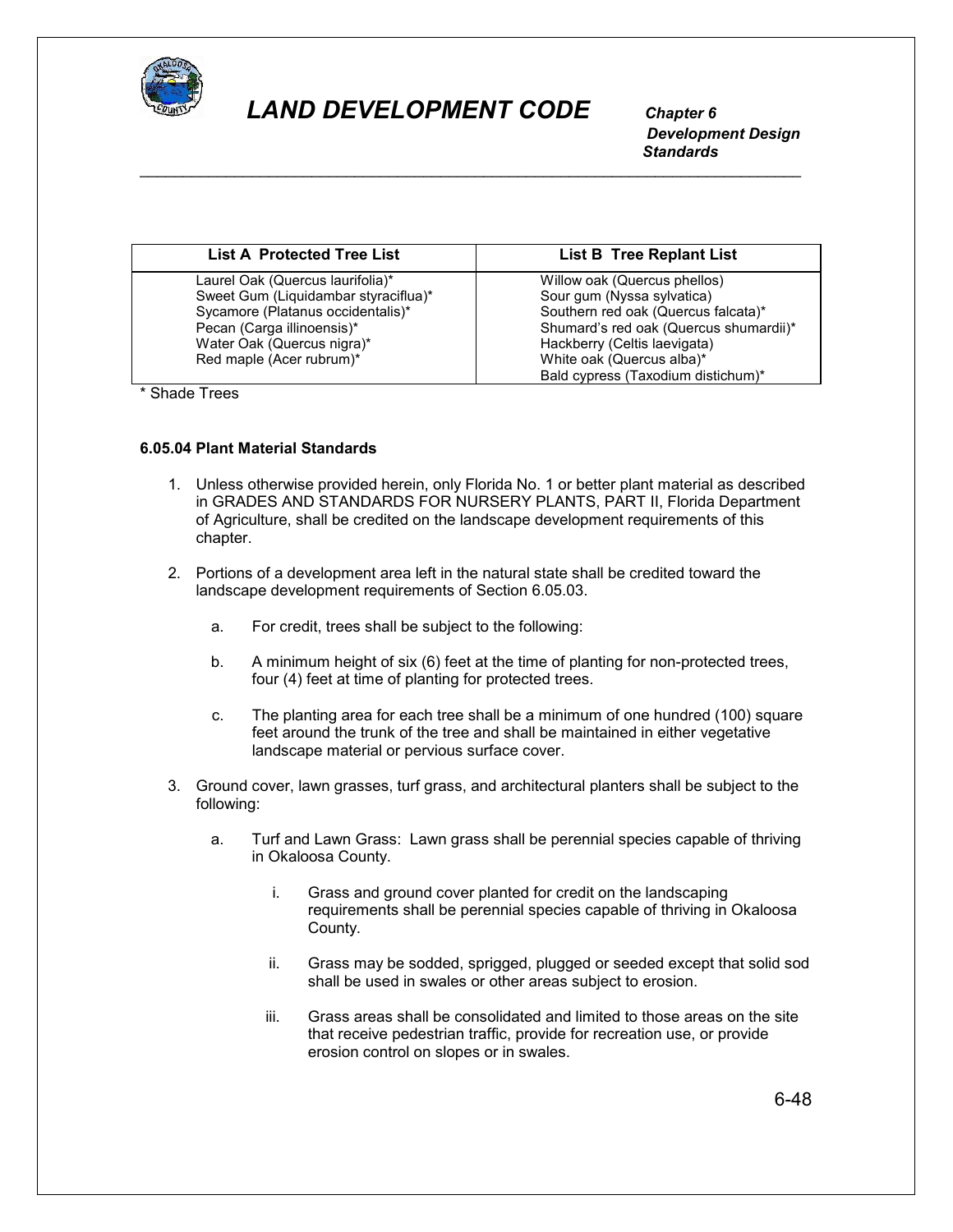

 *Development Design Standards* \_\_\_\_\_\_\_\_\_\_\_\_\_\_\_\_\_\_\_\_\_\_\_\_\_\_\_\_\_\_\_\_\_\_\_\_\_\_\_\_\_\_\_\_\_\_\_\_\_\_\_\_\_\_\_\_\_\_\_\_\_\_\_\_\_\_\_\_\_\_\_\_\_\_\_\_\_

- b. Synthetic Plant Material: No credit shall be granted for use of artificial plant material.
- c. Architectural Planters: Credit shall be given for use of permanent architectural planters which meet the following criteria:
	- i. For shrubs, a planting area of not less than ten (10) square feet and a depth of not less than eighteen (18) inches.
	- ii. For trees, have a planting area of not less than twelve (12) square feet and a depth of not less than four (4) feet.

**6.05.05 Site Preparation Standards**: To the extent that is feasible, the performance of development activities and revegetation of altered sites shall be consistent with the following standards.

- 1. Development shall not involve the unnecessary removal of any native vegetation. Where removal of native trees is necessary, efforts should be made to replant native trees;
- 2. Site alteration shall occur in planned stages or increments and not exceed the minimum area necessary to prepare the site for the succeeding phase of development;
- 3. Adequate erosion control measures shall be put into effect prior to commencing site alteration on each increment; and
- 4. Vegetative buffer strips shall be retained for a distance of twenty-five (25) feet to the banks of all natural watercourses, water bodies or wetlands. The width of the buffer shall be sufficient to prevent erosion, trap the sediment in overland runoff, provide access to the water body and allow for periodic flooding without damage to structures.

**6.05.06 Landscape Plan:** Whenever the provisions of this chapter are applicable in accordance with Section 6.05.01, an approved landscape plan shall be required prior to commencing any residential, (subdivision or multi-family) commercial or industrial development activity, including removal of vegetation for site preparation. The owner, developer or agent shall submit an accurately scaled drawing.

- 1. Submission of Landscape Plan: A landscape plan shall be submitted to Public Works and Growth Management Departments in conjunction with site plans, stormwater management plans and utility plans required by other sections of this code. The landscape plan shall include sufficient information for the county to determine whether the proposed landscape improvements are in conformance with the Landscape Standards and other requirements of this ordinance. Specifically, the plan shall include the following:
	- a. A description of the proposed species, size, quantity and location of all trees, shrubs and landscape material, the proposed method of watering and maintaining landscaped areas.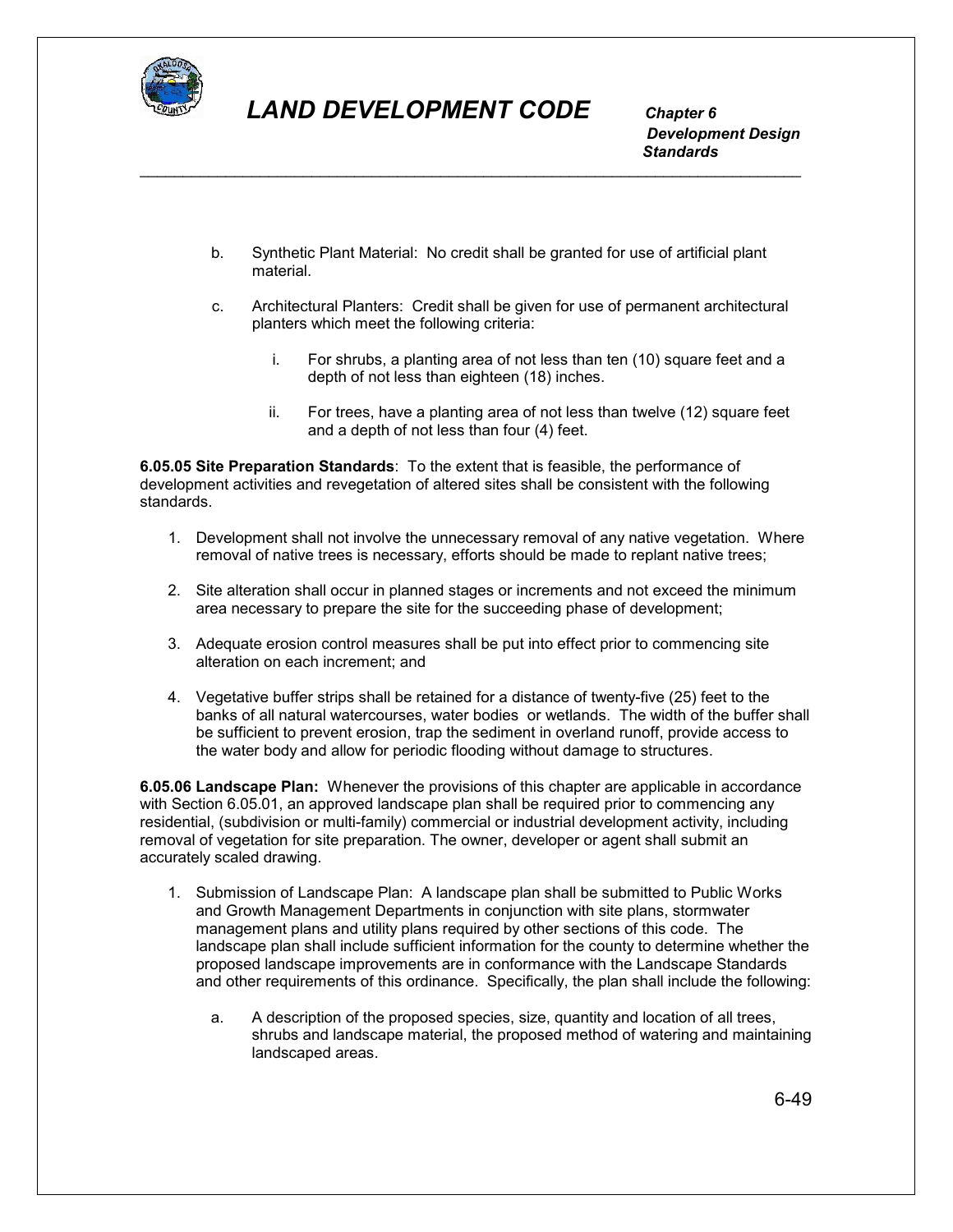

 *Development Design Standards*

b. Location of all protected trees, noting species, size and general condition.

\_\_\_\_\_\_\_\_\_\_\_\_\_\_\_\_\_\_\_\_\_\_\_\_\_\_\_\_\_\_\_\_\_\_\_\_\_\_\_\_\_\_\_\_\_\_\_\_\_\_\_\_\_\_\_\_\_\_\_\_\_\_\_\_\_\_\_\_\_\_\_\_\_\_\_\_\_

- c. Location of proposed structures, driveways, parking areas, required perimeter and interior landscaped areas, and other improvements to be constructed or installed, including adjacent public and/or private streets and properties.
- d. Identification of trees, including species, to be preserved, trees to be removed, including dead trees, and trees to be replanted.
- e. Proposed grade changes which might adversely affect or endanger trees with specifications on how to maintain trees.
- 2. Inspection and Construction of Improvements: A copy of the approved plan shall be available on site during installation of landscape improvements and shall be inspected by the County.
- 3. An on-site inspection shall be conducted prior to approval for tree removal.
- 4. Conditions of approval: The County may approve the request if one or more of the following conditions is present:
	- a. Safety Hazard: Necessity to remove trees which pose a safety threat to pedestrians or vehicular traffic or threaten to cause disruption of public services; or which pose a safety hazard to persons or buildings;
	- b. Best Management Practices: Necessity to observe Best Management Practices.
	- c. Construction of Improvements: Necessity to remove trees in order to construct proposed improvements as a result of:
		- i. Need for access immediately around the proposed structure for construction equipment.
		- ii. Need for access to the building site for construction equipment.
		- iii. Essential grade changes.
		- iv. Surface water drainage and utility installations.
		- v. Location of driveways, buildings or other permanent improvements.
	- d. Compliance with other Ordinances or Codes: Necessity for compliance with other County codes such as Building Codes, Zoning Regulations, Subdivision Regulations, health provisions, and other environmental regulations.
- 5. Review: The County shall have thirty (30) working days after receipt of a completed application filed pursuant to this chapter in which to approve or deny the request. In the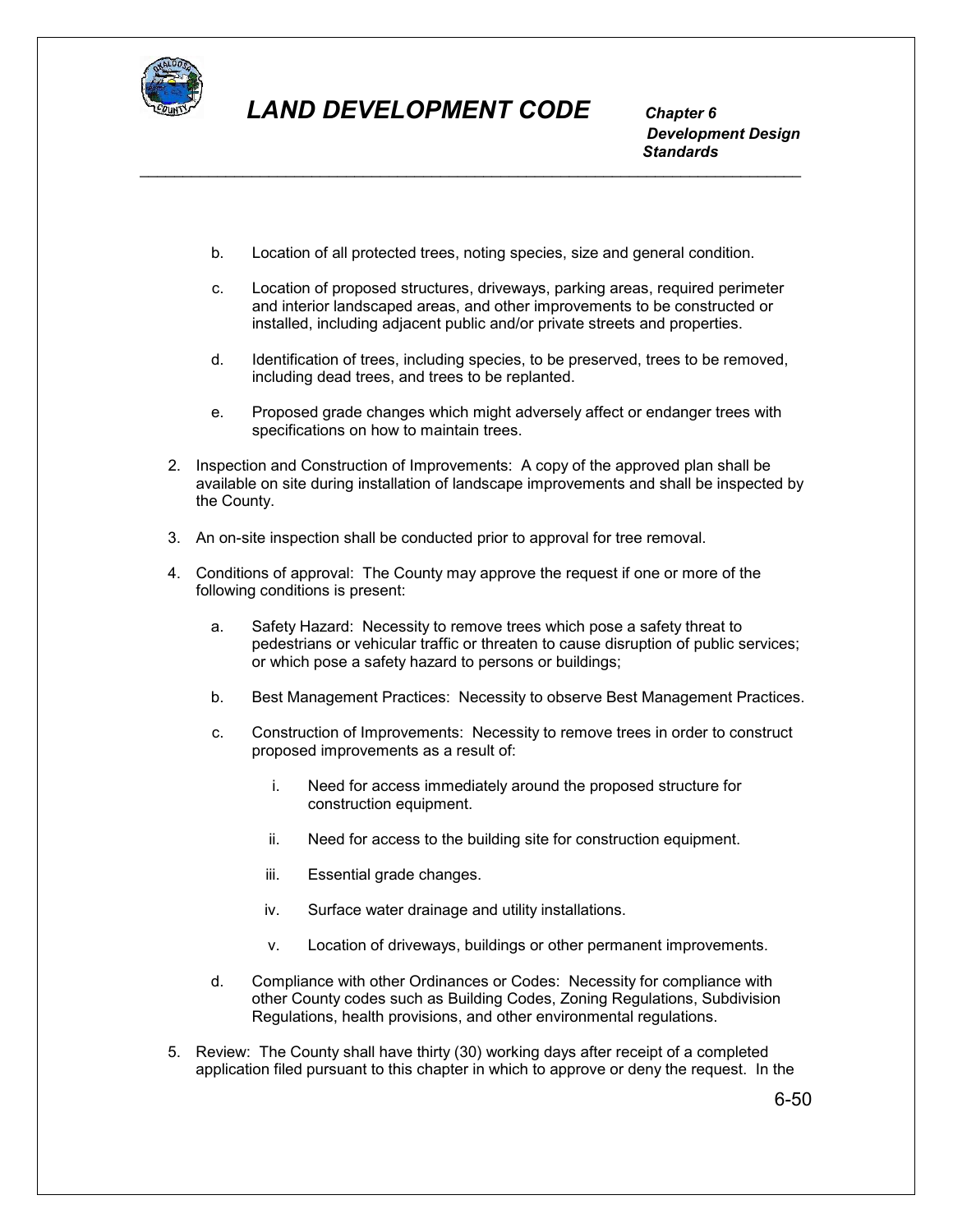

 *Development Design Standards*

event an application is denied, the County shall specify to the applicant in writing the reason for said action. If no final action with respect to a completed application is taken within the required thirty (30) working days, the application shall be deemed to have been approved.

**6.05.07 Compatibility Screening and Buffering:** The following landscape buffer areas shall be required for all new development or redevelopment which creates the indicated land use conflict:

\_\_\_\_\_\_\_\_\_\_\_\_\_\_\_\_\_\_\_\_\_\_\_\_\_\_\_\_\_\_\_\_\_\_\_\_\_\_\_\_\_\_\_\_\_\_\_\_\_\_\_\_\_\_\_\_\_\_\_\_\_\_\_\_\_\_\_\_\_\_\_\_\_\_\_\_\_

**6.05.071 Between Residential, Non-Residential Districts and Incompatible Uses**: Where an office and institutional, business and/or industrial district abuts a residential district, screening shall be provided on the lot(s) which is located in the non-residential zone at the time such lot(s) is developed. This provision shall apply between residential uses when there exists a compatibility problem with adjacent residential use in mixed use or between single family detached and multifamily dwelling units.

Where a residential use adjoins a non-residential use and both are located in a non-residential zone, minimal screening shall be required. A solid fence or wall shall be constructed as part of any new development or construction.

Where a single-family residential zone abuts a residential local or residential collector street and a non-residential use is adjacent to the right-of-way, screening shall be located on the property developed for non-residential purpose, to the extent that the non-residential use is generally screened from residential view.

**6.05.072 Open Storage and Open Structures**: Within all non-residential zoning districts screening from residential zones shall be required for the open storage of any goods, materials, products, wastes or equipment including dumpsters but excluding vending machines, retail goods left outside only during business hours, vehicles, trailers, and other equipment capable of being driven on a roadway. Screening for storage areas shall consist of any one or combination of more than one of the following: An opaque fence meeting the requirements of this section or wall, or a dense planted screen which will generally screen the storage.

**6.05.073 Location of Screening**: Any screening required by this section shall be located along side and/or rear property lines of the lot(s) containing the use subiect to screening. If screening is required along the right-of-way it shall be located behind such right-of-way so as not to obstruct vision. In addition, where a private driveway intersects a street, visibility shall be maintained within a site distance triangle which is formed by joining two (2) points. The points shall be located twenty (20) feet from the intersection for the driveway and thirty (30) feet from the intersection for the street.

No structure other than a wall or fence shall be permitted within a required screen area. No offstreet parking may be permitted within any required screen area. Where plant materials are required the required amount shall be installed on the side of any wall or fence opposite the new development unless a waiver of such requirements is granted.

**6.05.074 Screening Specifications**: Screening may be in the form of natural plantings, planted berms, walls, and/or fences. Screening shall be encouraged, however, in the form of natural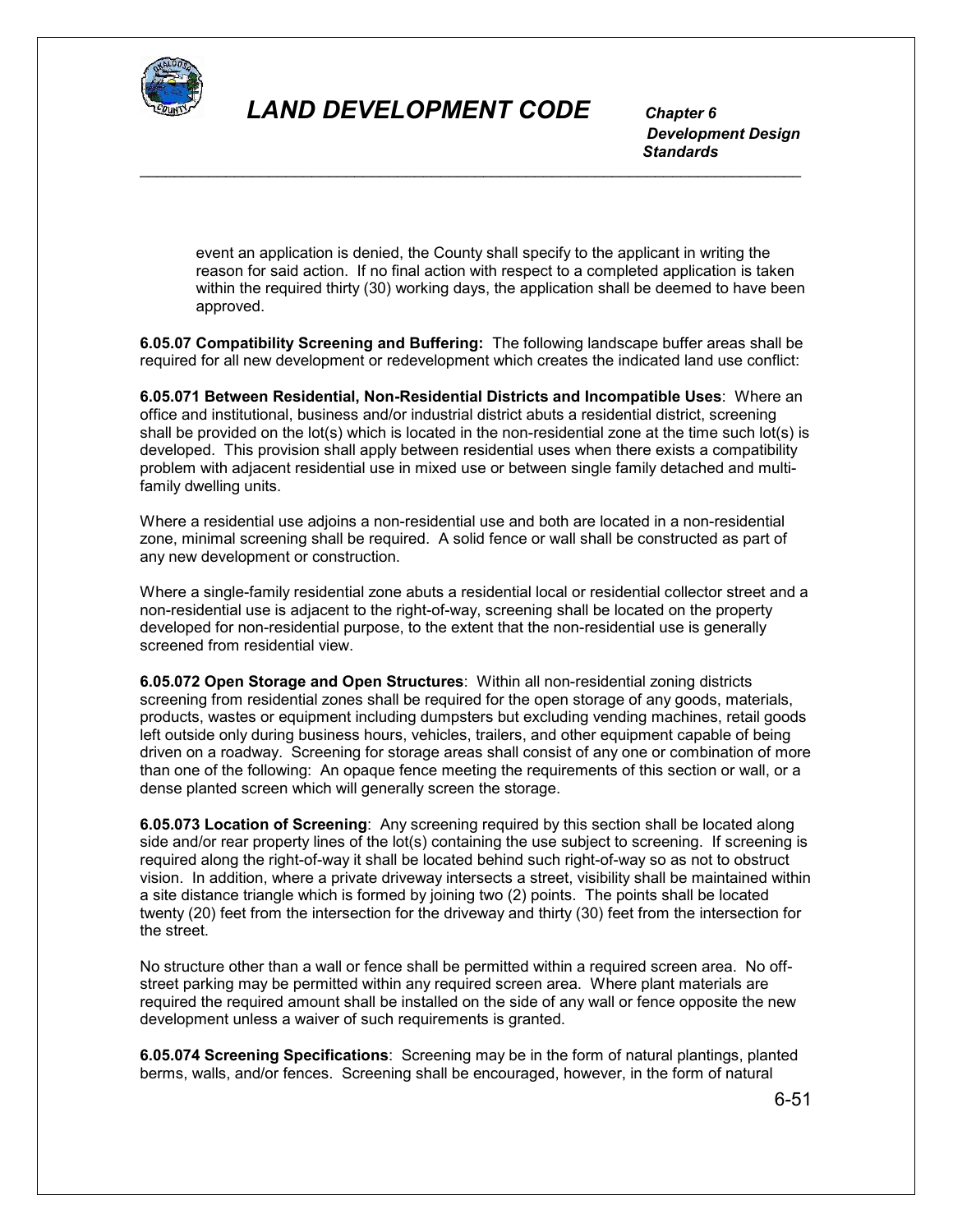

 *Development Design Standards*

plantings. Existing plantings may be used in whole or in part to satisfy the requirements of this section. Screenings in the form of a planted berm, wall or fences may be used provided that such structures comply with all other applicable sections of this chapter.

\_\_\_\_\_\_\_\_\_\_\_\_\_\_\_\_\_\_\_\_\_\_\_\_\_\_\_\_\_\_\_\_\_\_\_\_\_\_\_\_\_\_\_\_\_\_\_\_\_\_\_\_\_\_\_\_\_\_\_\_\_\_\_\_\_\_\_\_\_\_\_\_\_\_\_\_\_

1. Natural Plantings: Where natural plantings are used, a buffer strip in accordance with Table 1 shall be planted. This area shall be free of all encroachment by structure, parking areas or other impervious surfaces. The amount and type of buffer materials to be planted per one hundred (100) linear feet shall be as indicated herein. The use of plant materials other than trees and shrubs shall not be permitted unless approved by the County.

|                                          | <b>TABLE 1 REQUIRED BUFFER LEVELS</b> |                      |                      |                                  |                                               |                                                                   |                                                                   |
|------------------------------------------|---------------------------------------|----------------------|----------------------|----------------------------------|-----------------------------------------------|-------------------------------------------------------------------|-------------------------------------------------------------------|
|                                          | $C-1$<br><b>Uses</b>                  | $C-2$<br><b>Uses</b> | $C-3$<br><b>Uses</b> | <b>Industrial</b><br><b>Uses</b> | Multi-<br><b>Family</b><br><b>Residential</b> | Single-<br><b>Family</b><br><b>Detached</b><br><b>Residential</b> | Single-<br><b>Family</b><br><b>Attached</b><br><b>Residential</b> |
| <b>Residential</b><br>Zones*             |                                       |                      |                      |                                  |                                               |                                                                   |                                                                   |
| Single-Family<br>Detached<br>Residential | Level 2                               | Level 3              | Level 4              | Level 5                          | Level 3                                       | N/A                                                               | N/A                                                               |
| Single-Family<br>Attached<br>Residential | Level <sub>2</sub>                    | Level 3              | Level 4              | Level 5                          | Level 2                                       | N/A                                                               | N/A                                                               |
| Multi-Family<br>Residential              | Level 1                               | Level 1              | Level 3              | Level 4                          | N/A                                           | Level 3                                                           | Level 2                                                           |

\*Level of required screening between a residential zone and a non-residential zone

2. Buffer Level Options:

| <b>Buffer</b> | <b>Level 1</b> | Level 2        | Level 3    | Level 4    | Level 5        |
|---------------|----------------|----------------|------------|------------|----------------|
| Plantings     | 8' wide        | $12'$ wide     | $22'$ wide | $30$ 'wide | $40$ 'wide     |
| $Canopy*$     | N/A            | 3              |            |            |                |
| Understory    | N/A            | 3              | 4          | 6          | 6              |
| Shrubs**      | 20             | 20             | 40         | 50         | 50             |
| Plantings &   | Fence only     | 6' wide        | $12'$ wide | $20$ 'wide | 30'wide        |
| Wall or Fence |                |                |            |            |                |
| Canopy        | N/A            | 4              | 3          | 3          | $\overline{4}$ |
| Understory    | N/A            | 4              |            | 4          | 4              |
| <b>Shrubs</b> | N/A            | 15             | 22         | 30         | 40             |
| Plantings &   | N/A            | 10'wide        | 14'wide    | $20$ 'wide | $30'$ wide     |
| <b>Berm</b>   |                |                |            |            |                |
| Canopy        | N/A            | 2              | 3          | 3          | $\overline{4}$ |
| Understory    | N/A            | $\mathfrak{D}$ | 3          | 4          | 5              |
| <b>Shrubs</b> | N/A            | 18             | 30         | 35         | 40             |

\*Level of required screening between a residential zone and a non-residential zone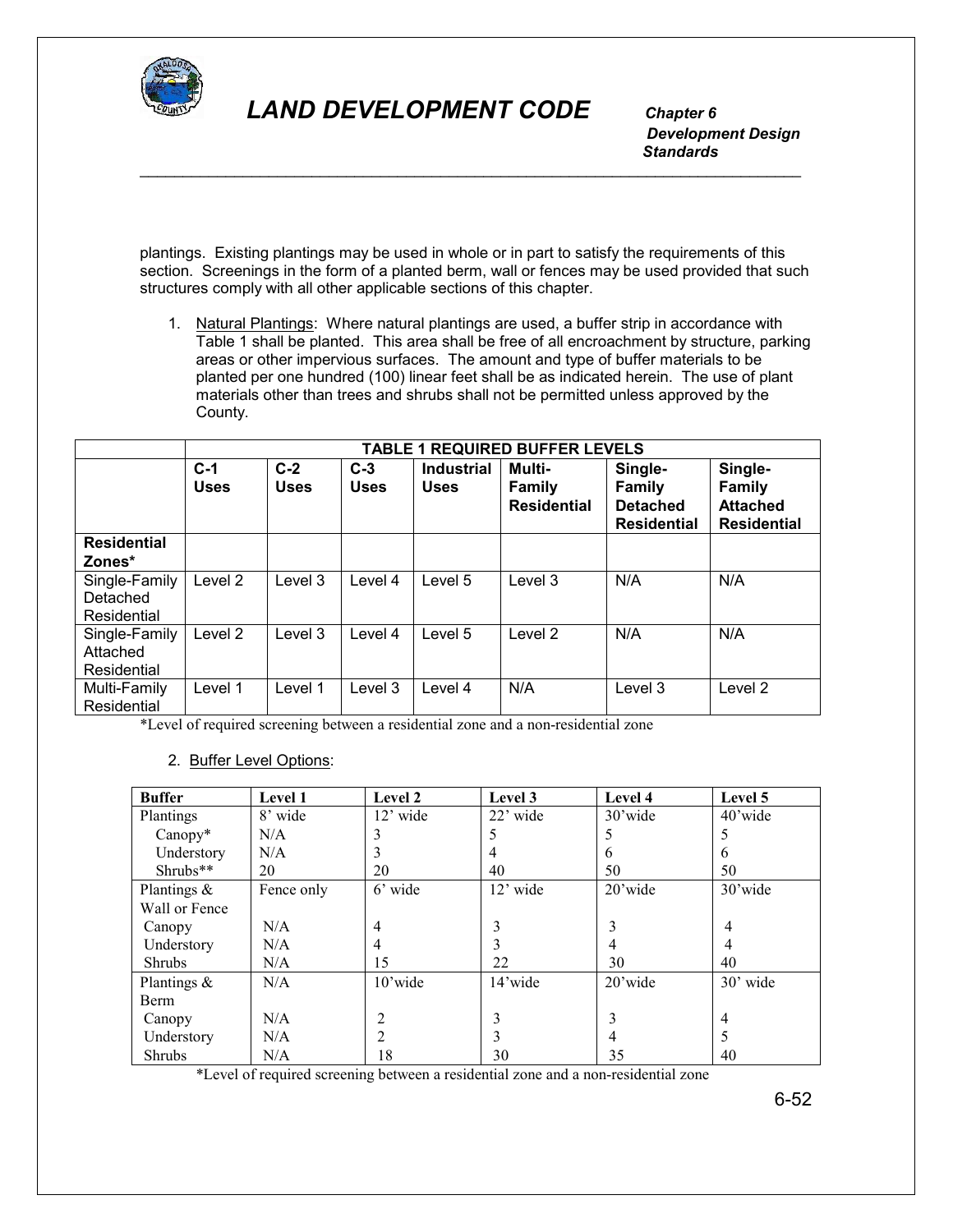

 *Development Design Standards*

\*\*Level of required screening between a single-family residential use and a non-residential use located in a non-residential zone.

\_\_\_\_\_\_\_\_\_\_\_\_\_\_\_\_\_\_\_\_\_\_\_\_\_\_\_\_\_\_\_\_\_\_\_\_\_\_\_\_\_\_\_\_\_\_\_\_\_\_\_\_\_\_\_\_\_\_\_\_\_\_\_\_\_\_\_\_\_\_\_\_\_\_\_\_\_

- 3. Walls or Fences: Any wall shall be constructed in a durable fashion with a finished surface of brick, stone, wood, metal, or other decorative material approved by the County.
	- a. Fences shall be constructed in a durable fashion with weather resistant wood and be of a consistent pattern. All materials used in the construction of a fence shall be designed and intended for such use. Notwithstanding the foregoing, the County may approve a buffer fence constructed of other materials provided the materials and finish will provide generally the same degree of opacity, durability, and aesthetic compatibility with adjoining residential areas as weather resistant wood. A finished side of all walls or fences shall face the common property line boundary. No wall or fence used for screening purposes shall be less than six (6) feet nor greater than eight (8) feet in height above grade. All walls or fences used for screen purposes shall be generally opaque at a distance of ten (10) feet.
- 4. Berms: All berms shall be planted with both shrubs and ground covers to leave no clearance area. All shrubs shall be a species that can be expected to materially screen the development site within two (2) years of planting. The slope of a berm shall be of a grade that is suitable for maintenance and soil stability while taking into consideration the type of plantings and ground cover that will be utilized by in no case shall a berm be less than three feet in height. The use of Pueraria lobata (kudzu) and other nuisance vining plants that will have a tendency to spread to other properties, for berm ground cover is prohibited.

### **6.05.08 Maintenance, Preservation and Use Standards:**

- 1. Maintenance:
	- a. All required plant material shall be maintained in a healthy and viable condition.
	- b. Structural elements relating to non-living landscape material shall be maintained in good condition at all times.
	- c. Right-of-way landscape areas installed by the developer will be maintained by the developer as agreed upon by the County.
	- d. An irrigation system or a readily available water supply system shall be supplied for all landscaped areas
- 2. Replacement: Dead plant material shall be replaced in accordance with the provisions of this chapter and within a time period appropriate to the growing season of the species in question, not exceeding one year.
- 3. Use of Landscape Area: No required landscape area shall be used for parking; except as provided in this chapter; or for accessway to structures, garbage or trash collection or any functional uses contrary to the intent and purposes of this ordinance.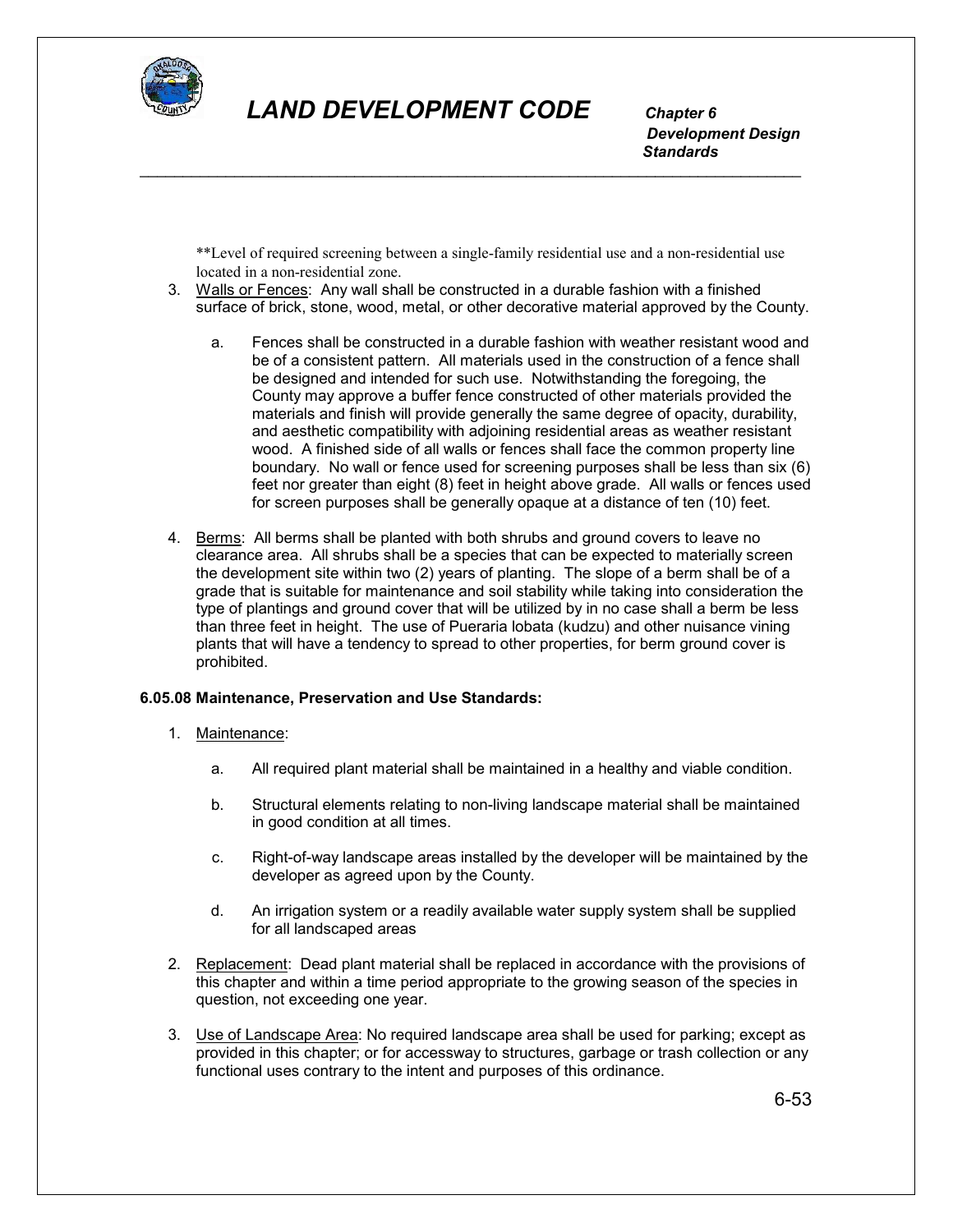

 *Development Design Standards* \_\_\_\_\_\_\_\_\_\_\_\_\_\_\_\_\_\_\_\_\_\_\_\_\_\_\_\_\_\_\_\_\_\_\_\_\_\_\_\_\_\_\_\_\_\_\_\_\_\_\_\_\_\_\_\_\_\_\_\_\_\_\_\_\_\_\_\_\_\_\_\_\_\_\_\_\_

**6.05.09 Percolation Ponds**: In areas affected by nutrient migration from sewage treatment plant percolation ponds, trees shall be planted. Harvestable wetland trees shall be utilized in low drainage basins. Deep-rooted trees (twenty-five (25) feet or more of root system) shall be utilized for nutrient uptake from groundwater in upland areas.

**6.05.10 Variances:** In the event that the unusual topography or elevation of a development site or location or size of the parcel to be developed would make strict adherence to the requirements of this section serve no meaningful purpose or would make it physically impossible to install and/or maintain the required trees, the Board of Adjustment may grant a variance from the requirements of this chapter.

In cases in which screening devices exist and/or the size of the parcel involved creates a situation whereby the installation of the required plantings would serve no useful purpose, the County may alter the requirements of this chapter provided its spirit and intent are maintained. Such an alteration may occur only at the request of the developer, who shall submit a plan to the County showing existing site features that would screen the proposed use and any additional screen materials the developer will plant or construct to screen the proposed use. The County shall have no authority to provide relief unless the developer demonstrates that existing screening material will screen the proposed use as effectively as the required screen. This section shall not be construed to negate the necessity for establishing screening for uses which are adjacent to vacant properties.

**6.05.11 Temporary Waiver**: A certificate of compliance shall not be issued for any use located on a lot(s) upon which buffering and landscaping are required, unless such buffering and landscaping are provided on lot (s) as herein specified. The provision may be temporarily waived by the County in cases where it is not possible for the developer to install certain species of plant material prior to occupancy due to the recommended planting season not occurring at an appropriate phase in construction. In such case, the time deadline for planting such materials shall be extended only to the nearest seasonal period suitable for planting such materials.

**6.05.12 Enforcement:** Reference Section, 11.03.02**.**

**6.05.13 Tree Removal:** Unless exempted in Section 6.05.01 from the provisions of this chapter, no person shall cut, remove, trim, or in any way damage any protected trees in Section 6.05.033 without first obtaining approval from the County. No formal approval shall be required for the removal of diseased or weakened trees.

#### **6.06.00 STORMWATER MANAGEMENT.**

- 1. Purpose: This chapter shall govern the design and construction or alteration of all stormwater management and drainage systems, natural or man-made, within the unincorporated portions of Okaloosa County in order to protect, maintain, and enhance both the immediate and long term health, safety, and welfare of the citizens of the County, while permitting landowners reasonable use of their property.
- 2. Definitions: As used in this ordinance, the following terms shall have the stated meaning.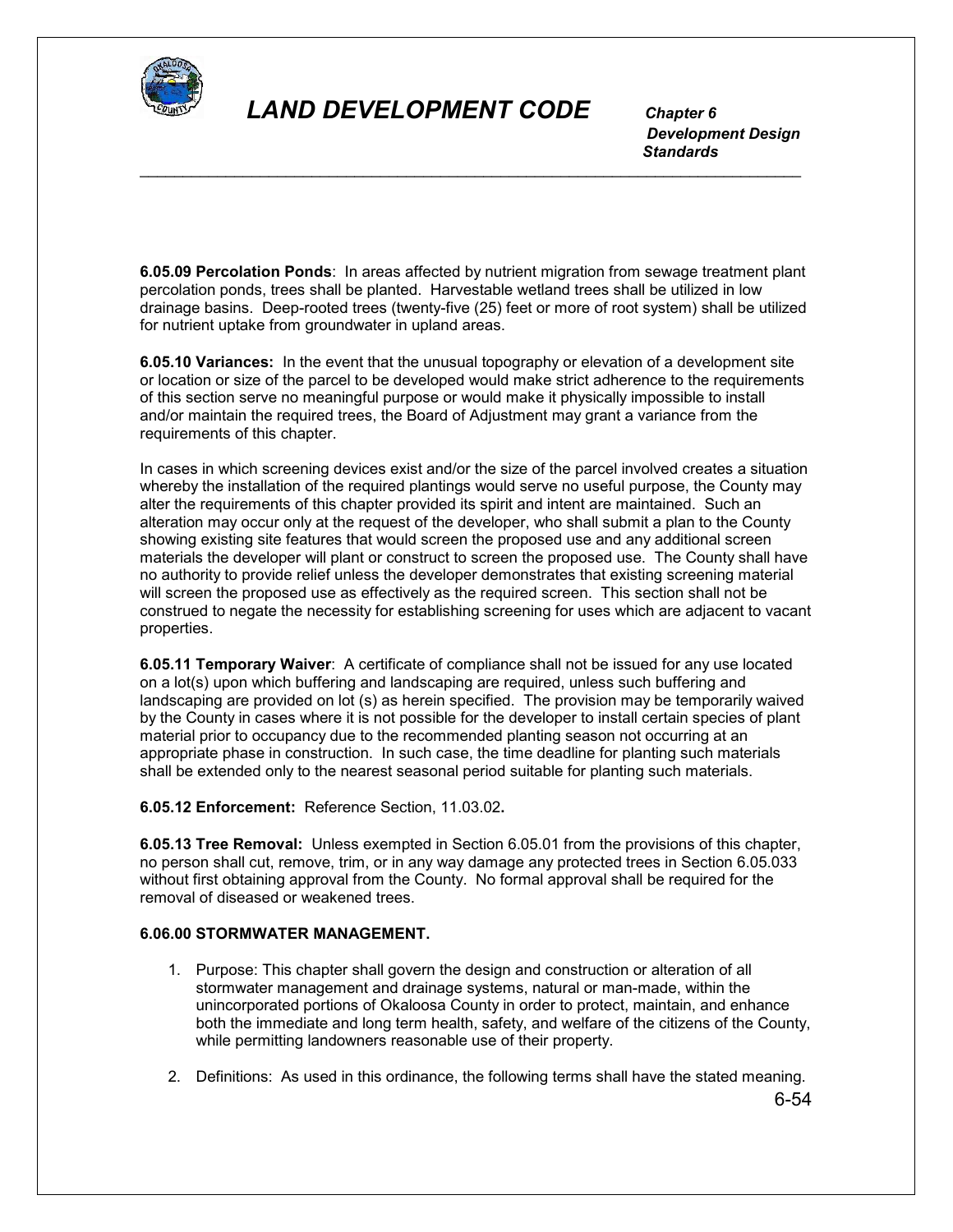

 *Development Design Standards* \_\_\_\_\_\_\_\_\_\_\_\_\_\_\_\_\_\_\_\_\_\_\_\_\_\_\_\_\_\_\_\_\_\_\_\_\_\_\_\_\_\_\_\_\_\_\_\_\_\_\_\_\_\_\_\_\_\_\_\_\_\_\_\_\_\_\_\_\_\_\_\_\_\_\_\_\_

- a. Open Basin: The term Open Basin refers to a watershed with a Positive Outlet.
- b. Closed Basin: The term Closed Basin refers to a watershed that contributes to a depressed area, lake or sink that does not have a Positive Outlet.
- c. Positive Outlet: The term positive outlet refers a point of stormwater discharge into surface waters which under normal conditions would drain by gravity or other means to the Blackwater River, Yellow River, Shoal River, Choctawhatchee Bay, Santa Rosa Sound, East Bay or Gulf of Mexico.
- d. Critical Storm: The term Critical Storm refers to the specific storm event that produces the highest rate of net storm water runoff, defined as the postdevelopment rate of discharge less the pre-development rate of discharge. To determine the critical storm, the post-development and pre-development rates of discharge must be compared for a range of frequencies up through the 25-year frequency (i.e. 2, 5, 10, and 25-year) and a range of durations through the 24 hour duration (i.e. 1, 2, 4, 8 and 24-hour).
- e. Legal Positive Outfall: The term Legal Positive Outfall refers to a Positive Outlet into which the applicant has a legal right to discharge stormwater. A legal right to discharge can be established by existing conditions or easement.
- f. Retention Basin: A stormwater collection location in which the collected volume is primarily recovered via percolation through the basin floor. Recovery of available pond volume via evaporation and transpiration is negligible in comparison to the soil percolation rate.
- g. Detention Basin: A stormwater collection location in which the collected volume is discharged at a controlled rate via weir or orifice. Detention basins can be dry during non rainy periods (dry detention or detention with filtration systems) or be ponds with a constant water surface (wet detention pond with treatment volume, permanent pool volume, littoral zone and control elevation). Detention basins include all basins that have surface outlets, such as those with underdrain and side drain systems.

**6.06.01 Concurrency Management System:** Reference Chapter 4 of this ordinance for Concurrency Management and Level of Service (LOS) standards for stormwater. Reference other chapters of this ordinance for Landscaping, Flood Damage Prevention and other matters pertaining to stormwater. Reference Comprehensive Plan (Ordinance No. 90-1) for Goals, Objectives and Policies pertaining to stormwater.

**6.06.02 Applicability:** All projects shall comply with all applicable federal, state and local regulations, including but not limited to regulations promulgated by FDEP regarding stormwater management, or to those standards specifically described herein, whichever is more restrictive.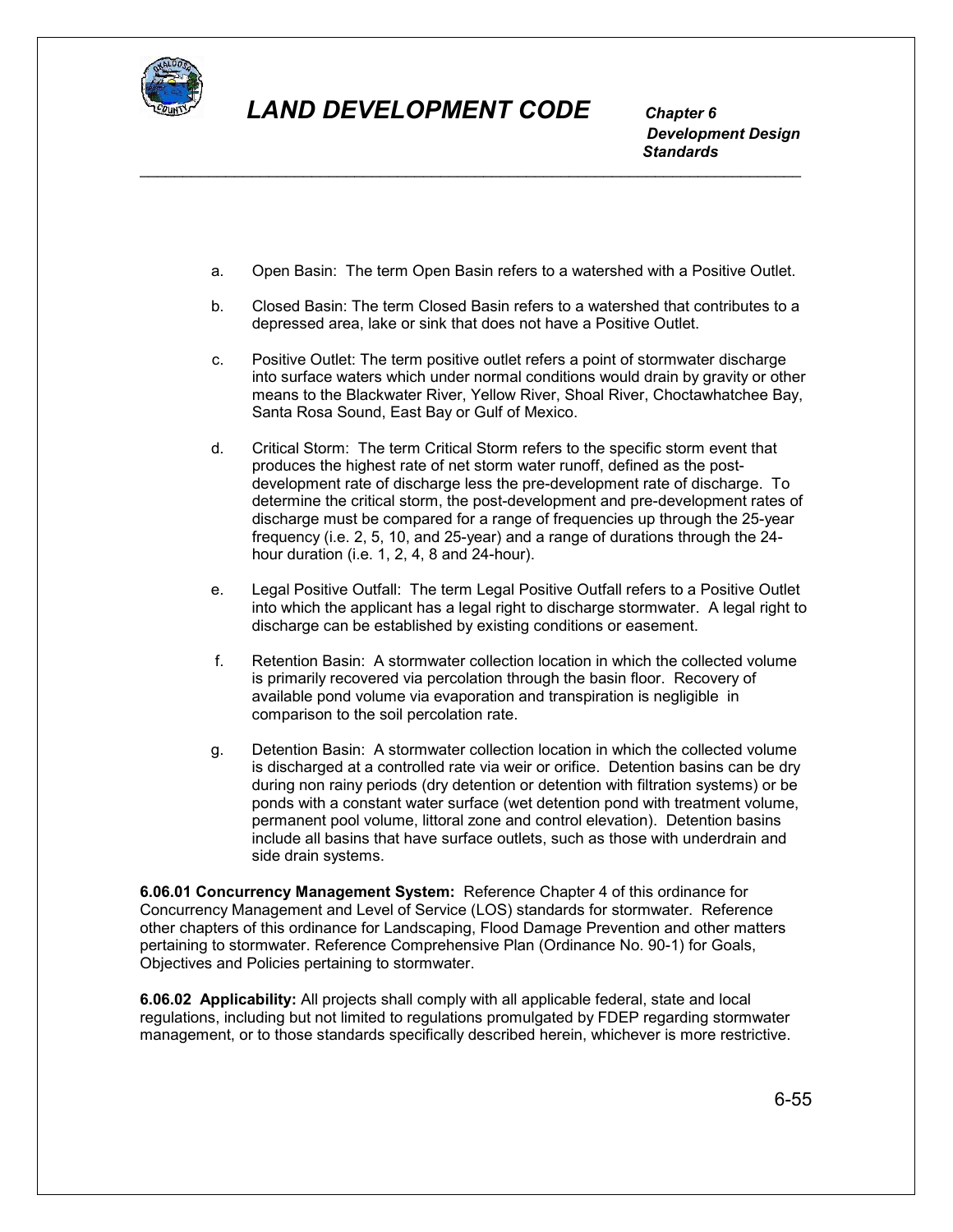

 *Development Design Standards*

1. Activities Requiring a Permit: Unless exempted pursuant to subsection B or granted a variance pursuant to subsection C, a stormwater management plan must be submitted to and approved by Okaloosa County before:

\_\_\_\_\_\_\_\_\_\_\_\_\_\_\_\_\_\_\_\_\_\_\_\_\_\_\_\_\_\_\_\_\_\_\_\_\_\_\_\_\_\_\_\_\_\_\_\_\_\_\_\_\_\_\_\_\_\_\_\_\_\_\_\_\_\_\_\_\_\_\_\_\_\_\_\_\_

- a. A plat is recorded or land is subdivided.
- b. An existing drainage system is altered, re-routed, deepened, widened, enlarged or obstructed.
- c. Land development activity has commenced.
- 2. Exemptions: The following land development activities are exempt from the stormwater management plan requirements:
	- a. The development of one single family or duplex residential structure not in an existing subdivision, or the development of less than five (5) single-family or duplex residential dwelling units and their accessory structures in an existing subdivision; unless the above structures are on property adjacent to a natural watercourse, water body or wetland in which case the requirements of Section 6.06.05 will apply.
	- b. Agricultural activity not involving the artificial drainage of land.
	- c. Any maintenance, alteration, use or improvement to an existing structure not significantly changing or affecting quality, rate, volume, or location of surface water discharge. Building additions greater than 1,000 sq. ft. are not exempted.
	- d. Paving of existing dirt roads that are already in the County Maintenance System where sufficient right-of-way is not available or can not be obtained to meet current standards, but due to existing maintenance of erosion problems the road should be paved.
- 3. Variances: The Board of Adjustment may grant a variance to the stormwater management plan requirements, in accordance with Chapter 11 of this ordinance if:
	- a. The applicant submits a stormwater management plan variance request application in the form required by the County. At a minimum, the application shall contain: (a) the name, address and telephone number of the developer and property owner; (b) a description and a drawing of the proposed development; (c) the location of the development; and (d) any other information requested by the County Engineer that is reasonably necessary to evaluate the proposed development activities.
	- b. The applicant demonstrates the development is not likely to: (a) significantly increase or decrease to rate or volume of surface water runoff; (b) have significant adverse impact on a wetland, watercourse or water body; and (c) significantly contribute to the degradation of water quality.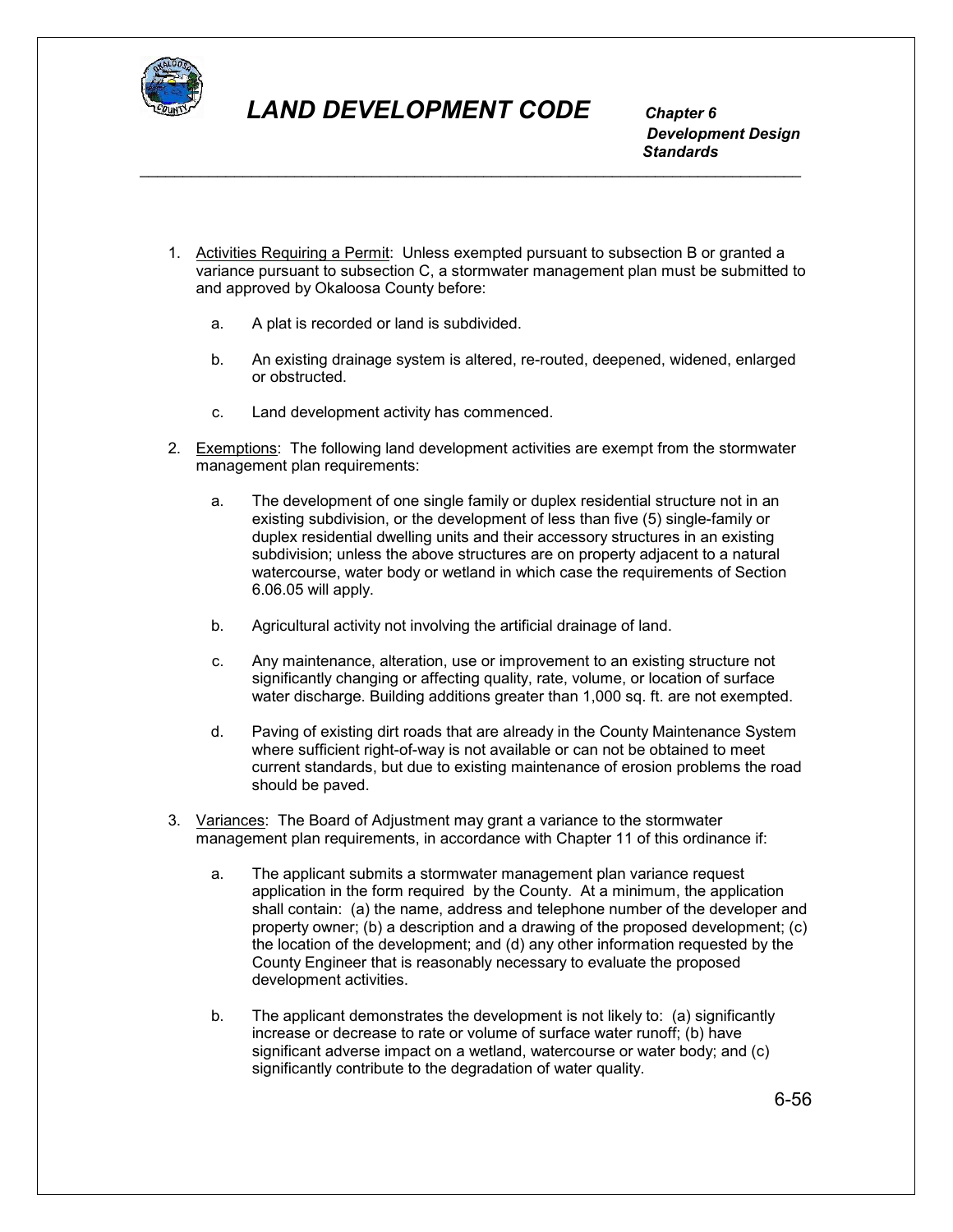

 *Development Design Standards* \_\_\_\_\_\_\_\_\_\_\_\_\_\_\_\_\_\_\_\_\_\_\_\_\_\_\_\_\_\_\_\_\_\_\_\_\_\_\_\_\_\_\_\_\_\_\_\_\_\_\_\_\_\_\_\_\_\_\_\_\_\_\_\_\_\_\_\_\_\_\_\_\_\_\_\_\_

> c. The following types of land development activities shall not be eligible to receive a variance: (a) shopping centers; (b) industrial or commercial facilities; (c) subdivisions; (d) roads; (e) impervious surfaces greater than ten thousand (10,000) square feet; and (f) Planned Unit Developments (PUDs).

### 4. Certifications:

- a. Professional:
	- i. All construction drawings and related design documents pertaining to stormwater management shall be prepared by a Florida Professional Engineer or other appropriate professional permitted under Chapter 471 F.S., who is competent in the fields of hydrology; drainage and flood control; erosion and sediment control; and stormwater pollution control. All final drawings, specifications, plans reports or documents prepared or issued by the registered professional shall be signed, dated, and sealed in accordance with Florida Statutes. Each sheet or page of the final drawings of record shall bear the signature, date, and embossed seal of the registered professional. All drawings of record shall clearly identify in a legible manner the name and registration number of the registered professional.
	- ii. The licensed professional shall certify to Okaloosa County, either on the drainage plan or by separate document, that the drainage facilities shown on the final drawings of record were designed in conformance with the Okaloosa County Land Development Code.
	- iii. All survey plans, (including but not limited to: boundary, topographic, asbuilt, wetland, mean high water, specific purpose and associated reports) shall be prepared by a Florida Registered Professional Surveyor and Mapper (PSM) in accordance with Chapter 472 F.S. All survey plans and related reports prepared or issued by the PSM shall be signed, dated, and sealed in accordance with Florida Statutes. Each sheet or page of the final drawings of record shall bear the signature, date, and embossed seal of the registered professional.

#### b. Operation and Maintenance Certification:

- i. Projects which will not be operated and maintained by the County shall be required to designate the entity responsible for operation and maintenance prior to approval for construction.
- ii. All privately owned drainage facilities shall be continuously maintained by the Homeowners Association, the Developer, or other entity approved by the County and designated in the construction application. Failure to adequately maintain the facilities shall be a violation of this code.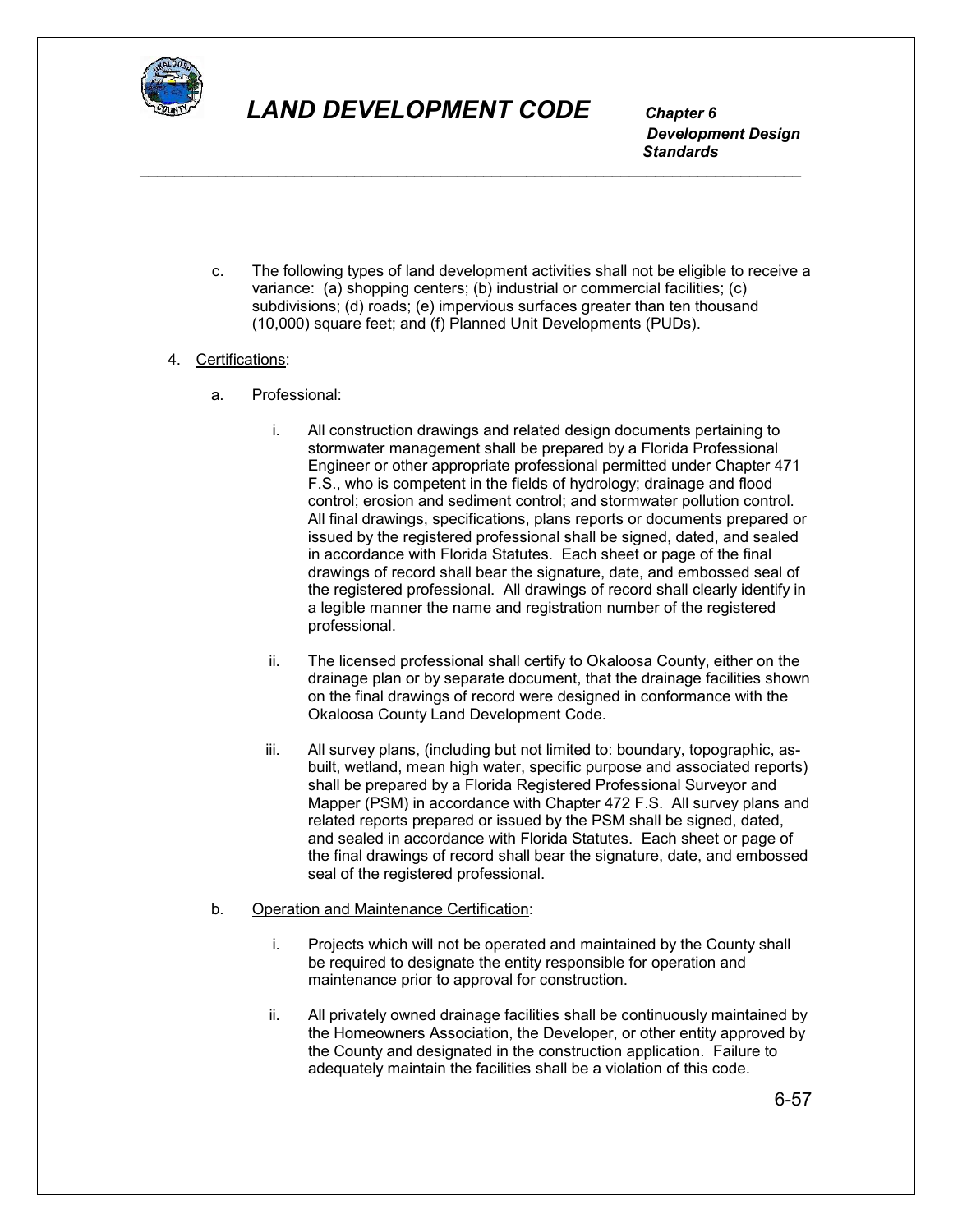

 *Development Design Standards* \_\_\_\_\_\_\_\_\_\_\_\_\_\_\_\_\_\_\_\_\_\_\_\_\_\_\_\_\_\_\_\_\_\_\_\_\_\_\_\_\_\_\_\_\_\_\_\_\_\_\_\_\_\_\_\_\_\_\_\_\_\_\_\_\_\_\_\_\_\_\_\_\_\_\_\_\_

> c. As-Built Certification: "As-Built" survey documentation and related certification shall be provided in accordance with identified requirements.

**6.06.03 Contents of the Stormwater Management Plan:** It is the responsibility of an applicant to include in the stormwater management plan required by section 6.06.02 sufficient information for reviewing officials to evaluate the environmental qualities of the affected area, the potential and predicted impacts of the proposed development activity on affected waters, and the effectiveness and acceptability of these measures proposed by the applicant for reducing adverse impacts. The stormwater management plan shall incorporate the following information and reports:

- 1. Vicinity Sketch and Legal Description
- 2. Basin and Sub-basin Boundaries: Including all on-site and off-site areas contributing to the site, and a breakdown of the subarea(s) contributing to each inlet or conveyance in the internal stormwater collection system.
- 3. Topographic Site Data: Showing existing contours and spot elevations. Contours must be shown to the minimum one (1) foot interval to at least 25 feet outside the project boundaries. The Engineer of Record must provide the source of such topographic data and certify its currency.
- 4. Existing Stormwater Management System Features (ditches, ponds, etc.): Including the location of areas on the site where surface waters collect and percolate into the ground.
- 5. Description of all Watercourses, Water Bodies, and Wetlands: Locations on or adjacent to the site or into which surface waters flow.
- 6. Jurisdictional Limits of All On-site Wetland Systems: The jurisdictional wetland limits must be surveyed and a statement of formal acceptance of the wetland boundaries must be provided by the regulatory agency(ies) that has jurisdictional authority of the wetlands.
- 7. Soil Information: Information sufficient to evaluate the performance of proposed facilities. Soil classification using the United States Department of Agriculture (USDA), Natural Resource Conservation Service "Soil Survey of Okaloosa County, Florida" may be utilized as a planning guide only. Design features shall be supported by a geotechnical report from a licensed Engineer or other professional authorized under Florida Statutes to do such work. The report shall include all parameters that affect the design and recovery of proposed systems, including all elements required below.
	- a. Soil Investigation Roadways: The soil investigation report shall include:
		- i. Test borings to a minimum depth of four (4) feet below proposed edge of pavement and incorporating a maximum spacing of five hundred (500) feet along the roadway centerline.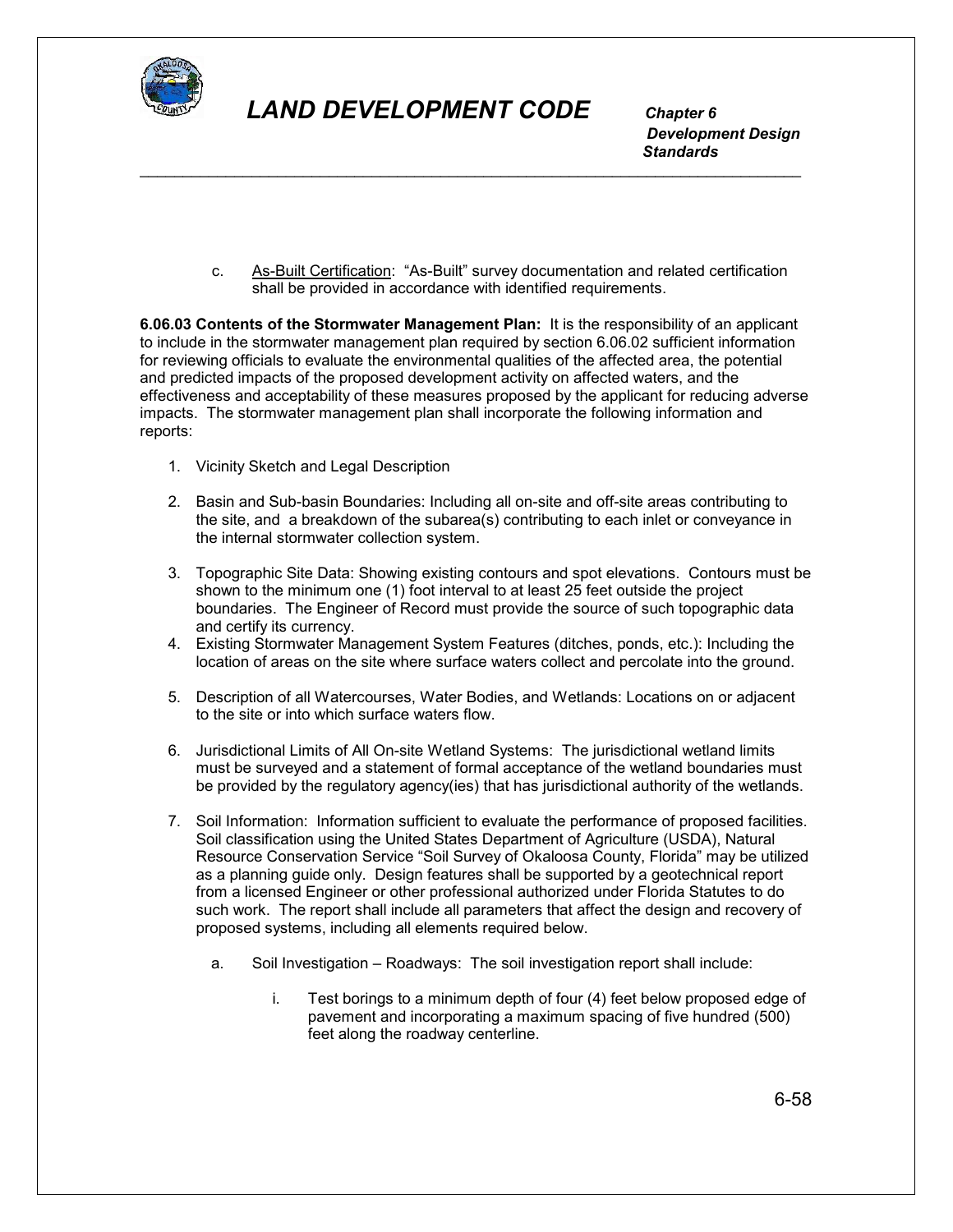

 *Development Design Standards* \_\_\_\_\_\_\_\_\_\_\_\_\_\_\_\_\_\_\_\_\_\_\_\_\_\_\_\_\_\_\_\_\_\_\_\_\_\_\_\_\_\_\_\_\_\_\_\_\_\_\_\_\_\_\_\_\_\_\_\_\_\_\_\_\_\_\_\_\_\_\_\_\_\_\_\_\_

- ii. Soil boring logs, the existing groundwater table elevation and the estimated seasonal high groundwater table elevation without consideration of drainage improvements that may lower the groundwater.
- iii. In special cases, additional borings may be required to determine the soil classifications predominant to the area.
- b. Soil Investigation Retention/Detention Areas: The soil investigation report shall include:
	- i. A minimum of two (2) test borings per proposed retention/detention facility or two (2) per acre of proposed retention/detention facility, whichever is greater. Borings shall extend to a minimum depth of two (2) feet below the proposed pond bottom or to the water table, whichever is greater;
	- ii. Soil boring logs, the existing groundwater table elevation, and the estimated seasonal high groundwater table elevation without consideration of drainage improvements that may lower the groundwater;
	- iii. If the analysis of the basin utilizes infiltration to achieve either peak flow attenuation or recovery time, a hydraulic conductivity test at the proposed bottom of the facility.
- 8. Flood Zone Designation: Determined from the Flood Insurance Rate Maps (FEMA). Elevations of the flood zone along with the Flood Hazard boundary shall be delineated.
- 9. Proposed development layout with horizontal and vertical controls.
- 10. Proposed Stormwater Management System Features: Including, but not limited to, the locations of outfall control structures, weirs, inlets, swales, ponds, conveyance systems, easements, etc.
- 11. Design Report: Technical narrative and documentation of all drainage calculations.
- 12. Revisions made to a phased project.
- 13. Erosion and Sediment Control Plan: A plan specifying in detail the type and location of control measures, the stage of development at which they will be put into place or used and provisions for maintenance;
- 14. Documentation that all runoff leaving the project utilizes a Legal Positive Outfall.
- 15. Any other information that the developer or reviewing officials consider necessary for an evaluation of the proposed development.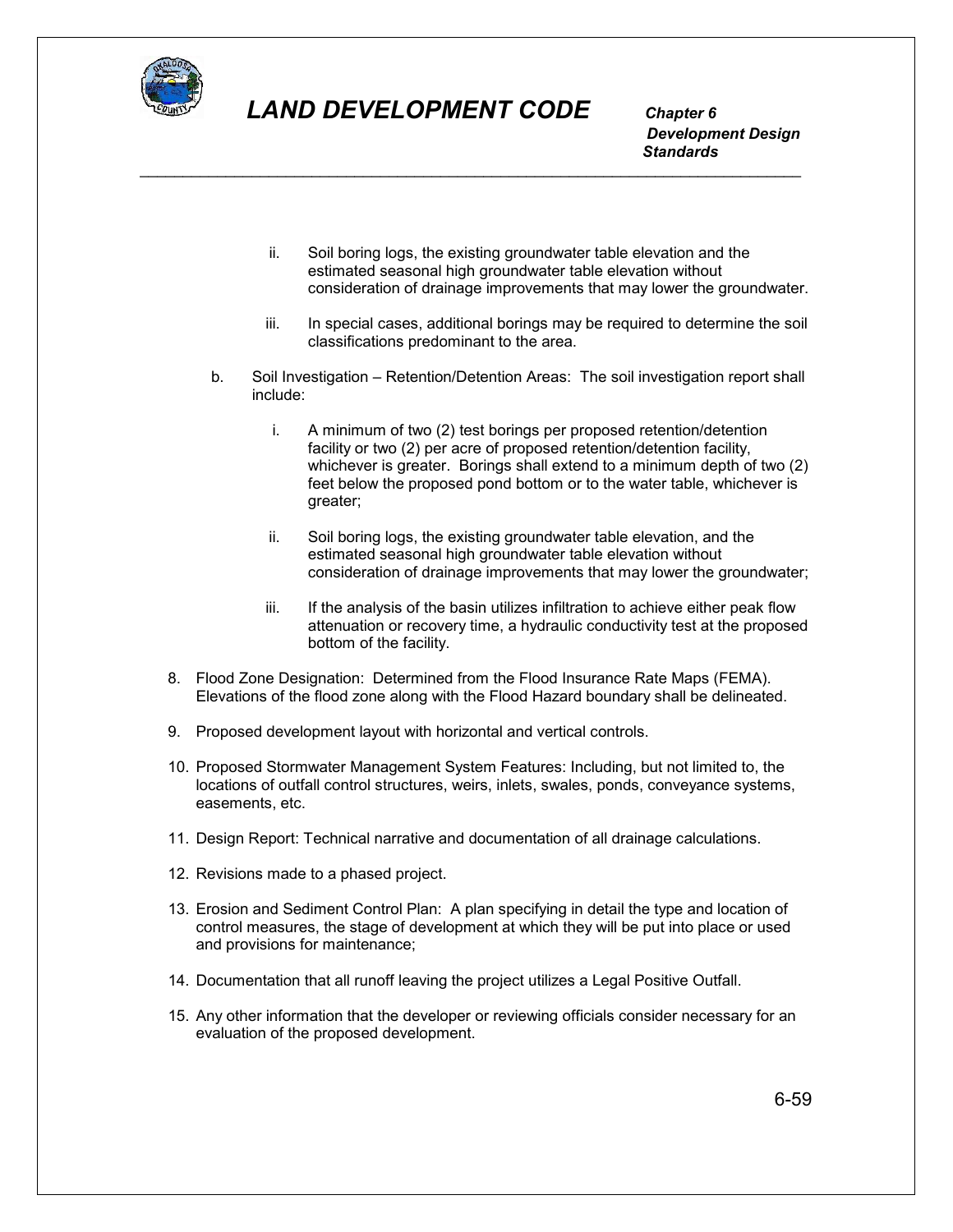

 *Development Design Standards*

**6.06.04 Stormwater Management Facility Performance Objectives :** Stormwater Management Plans must demonstrate the proposed development or activity has been planned and designed and will be constructed and maintained to meet each of the following performance objectives :

\_\_\_\_\_\_\_\_\_\_\_\_\_\_\_\_\_\_\_\_\_\_\_\_\_\_\_\_\_\_\_\_\_\_\_\_\_\_\_\_\_\_\_\_\_\_\_\_\_\_\_\_\_\_\_\_\_\_\_\_\_\_\_\_\_\_\_\_\_\_\_\_\_\_\_\_\_

- 1. Ensure that after development, runoff from all planned site improvements approximates the rate of flow, volume and timing of runoff that would have occurred following the same rainfall under existing conditions. Offsite runoff presently draining across the project site shall be allowed to continue to enter the site and shall be included in the pre and post runoff calculations.
- 2. Maintain the natural hydrodynamic characteristics of the watershed;
- 3. Protect or restore the quality of ground and surface waters;
- 4. Ensure that erosion during and after development is minimized;
- 5. Protect groundwater levels;
- 6. Protect the beneficial functioning of wetlands as areas for the natural storage of surface waters and the chemical reduction and assimilation of pollutants;
- 7. Prevent increased flooding and damage that result from improper location, construction and design of structures in areas which are presently subject to an unacceptable danger of flooding;
- 8. Prevent or reverse salt water intrusion;
- 9. Protect the natural fluctuating levels of salinity in estuarine areas;
- 10. Minimize injury to flora and fauna and adverse impacts to fish and wildlife habitat; and
- 11. Otherwise further the objectives of this ordinance (Ordinance No. 00-03), and maintain the level of service standards and meet the requirements for concurrency.

#### **6.06.05 Stormwater Quantity Criteria:**

- 1. Peak Discharge Attenuation: All projects shall incorporate stormwater quantity control utilizing retention, detention, infiltration, or other appropriate stormwater management facilities in accordance with the following standards.
	- a. Open Basin (Rate Control): For a project or portion of a project located within an open basin, the post-development rate of runoff shall not exceed the predevelopment rate of runoff for the Critical Storm.
	- b. Closed Basin (Volume and Rate Control): For a project or portion of a project located within a closed drainage basin, the total post-development volume and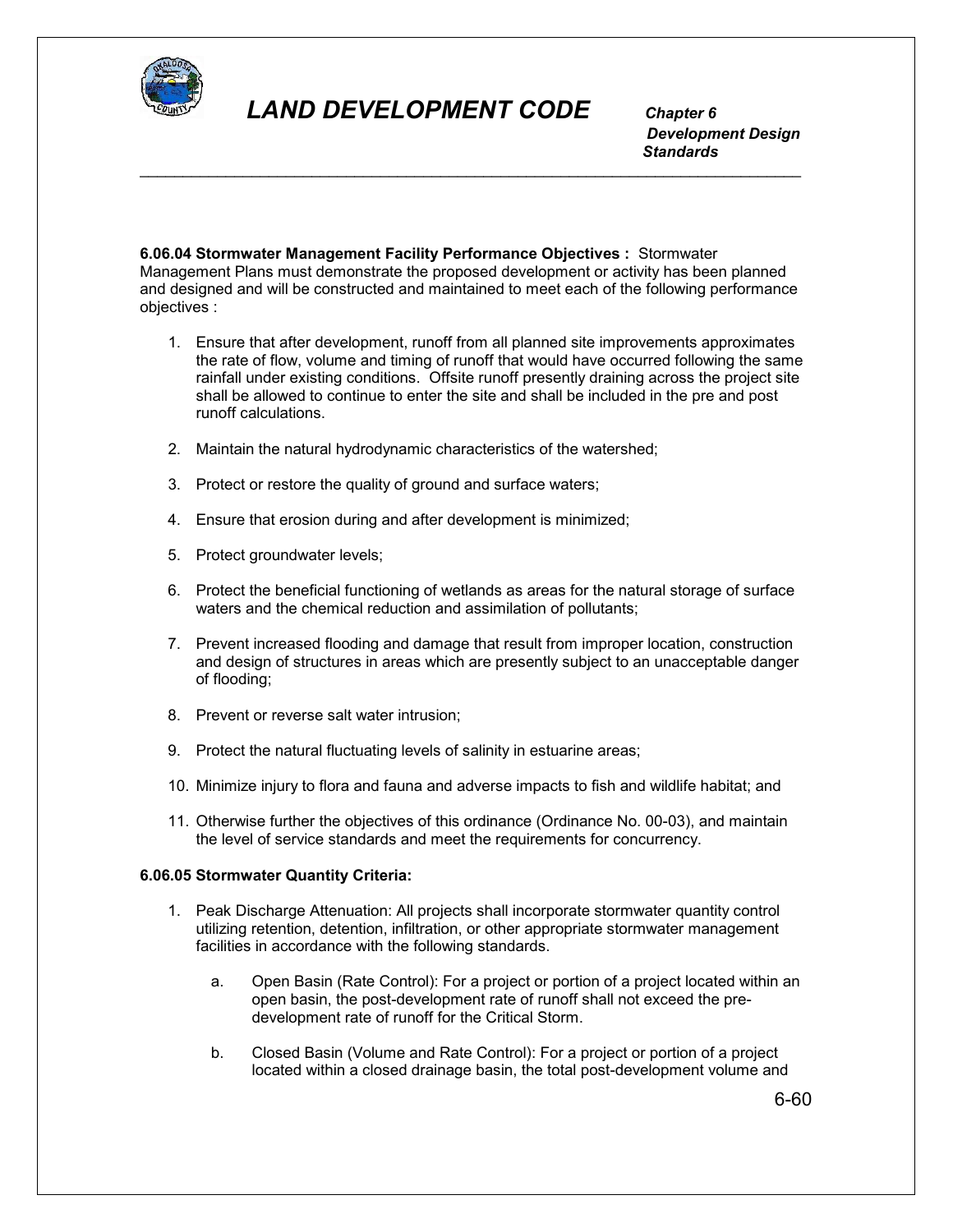

 *Development Design Standards* \_\_\_\_\_\_\_\_\_\_\_\_\_\_\_\_\_\_\_\_\_\_\_\_\_\_\_\_\_\_\_\_\_\_\_\_\_\_\_\_\_\_\_\_\_\_\_\_\_\_\_\_\_\_\_\_\_\_\_\_\_\_\_\_\_\_\_\_\_\_\_\_\_\_\_\_\_

> rate of runoff leaving the site shall not exceed the total pre-development volume and rate of runoff leaving the site for the 100-year storm event for a range of durations through the 24-hour duration (i.e. 1, 2, 4, 8 and 24-hour).

- c. Sites within an open basin where the positive outlet conveyance or collection system is deemed to have no capacity for additional flow shall provide rate control attenuation for the 100-year storm event for a range of durations through the 24 hour duration. Capacity of the positive outlet conveyance or collection system will be determined by the County Engineer.
- 2. Recovery of Attenuation Volume: Storage volumes required to meet the volume and rate controls defined above for retention systems must recover within seventy-two (72) hours following the end of the design storm event.
- 3. Methodologies: Quantity and rate control computations shall be performed using the following methodologies:
	- a. Hydrologic Method: The hydrologic method used for preparing pre-development and post-development hydrographs shall be the SCS Unit Hydrograph Method or the Rational Method.
	- b. Hydraulic Method: The hydraulic analysis shall consist of flood routing through the proposed stormwater management facility using the Critical Storm approach defined in this ordinance.
	- c. Rainfall Data: Rainfall values shall be obtained through a statistical analysis of historical long-term rainfall data or from sources or methods generally accepted as good engineering practice. For purposes of this ordinance, rainfall data presented in the FDOT Drainage Handbook, Hydrology (Latest Edition) will be considered an acceptable source.

#### **6.06.06 Stormwater Quality Criteria:**

- 1. All projects shall provide for the treatment of stormwater utilizing retention, detention, infiltration or other appropriate stormwater management facilities.
- 2. Single-Family Detached Residential Subdivisions shall provide treatment in accordance with current FDEP water quality requirements. All other development shall provide retention, or detention with filtration, of the first one (1) inch of runoff from the project area, or if more restrictive, meet FDEP water quality requirements.
- 3. Although the use of wetlands for storing and purifying water is encouraged, care must be taken not to overload their capacity, thereby harming the wetlands and transitional vegetation. Wetlands shall not be harmed by the construction of stormwater management systems.

6-61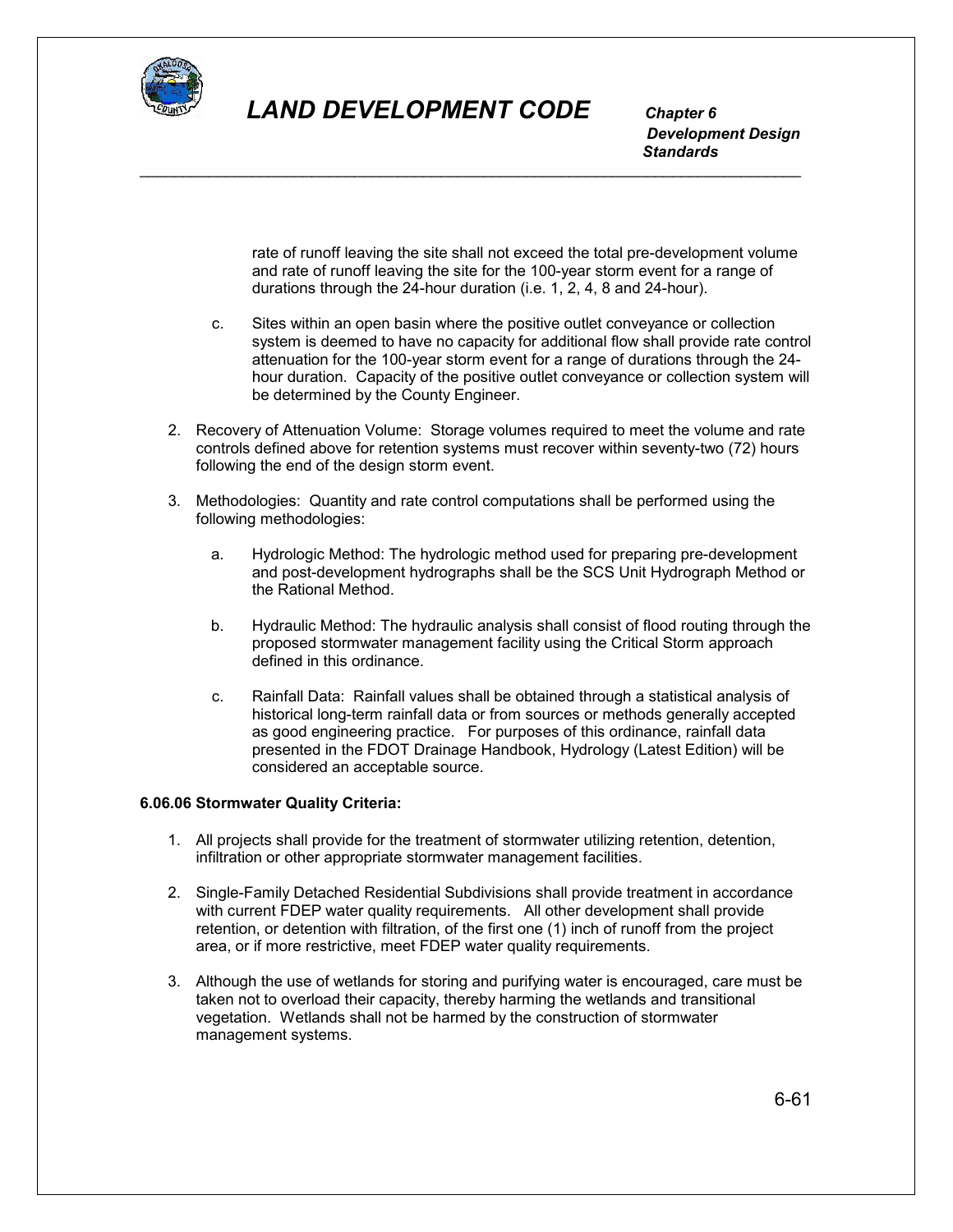

 *Development Design Standards*

4. Runoff from parking lots or other areas that are more than 50% impervious shall be treated to remove oil and sediment before it enters receiving waters. Acceptable methods for removing oil and sediment include baffles, skimmers, grease traps, retention basins retaining 100% of site runoff and other mechanisms suitable for preventing oil and grease from leaving the project site in concentrations that would cause violations of state or local water quality standards.

\_\_\_\_\_\_\_\_\_\_\_\_\_\_\_\_\_\_\_\_\_\_\_\_\_\_\_\_\_\_\_\_\_\_\_\_\_\_\_\_\_\_\_\_\_\_\_\_\_\_\_\_\_\_\_\_\_\_\_\_\_\_\_\_\_\_\_\_\_\_\_\_\_\_\_\_\_

### **6.06.07 Regional Stormwater Management Facilities**

- 1. The use of regional or master planned stormwater management facilities is encouraged.
- 2. Projects discharging to an approved regional stormwater management facility shall be presumed to meet all applicable stormwater quantity and quality criteria set for in this ordinance provided:
	- a. The regional facility is operating as designed under a currently valid permit identified by the applicant, and
	- b. The applicant provides written verification from the operating agency certifying that the facility has adequate capacity to provide quantity and quality control for the project in accordance with the terms and conditions of the existing permits, and accepting the volume and rate of discharge from the proposed project.

### **6.06.08 Erosion & Sediment Control**

- 1. All residential, commercial, and industrial projects, including single lot construction, shall incorporate sufficient erosion and sediment control procedures so that erosion and sedimentation from the project, or area served by the project, does not cause violations of applicable state and local water quality standards.
- 2. The area of land disturbed by development shall be as small as practicable. Those areas which are not to be disturbed shall be protected by an adequate barrier from construction activity. Whenever possible, natural vegetation shall be retained and protected;
- 3. No grading, cutting or filling shall be commenced until erosion and sedimentation control devices have been installed between the proposed disturbance and water bodies, watercourses and wetlands;
- 4. Land which has been cleared for development and upon which construction has not commenced shall be protected from erosion by appropriate techniques designed to revegetate the area;
- 5. Sediment shall be retained on the site of the development;
- 6. Wetlands and other water bodies shall not be used as sediment traps during development;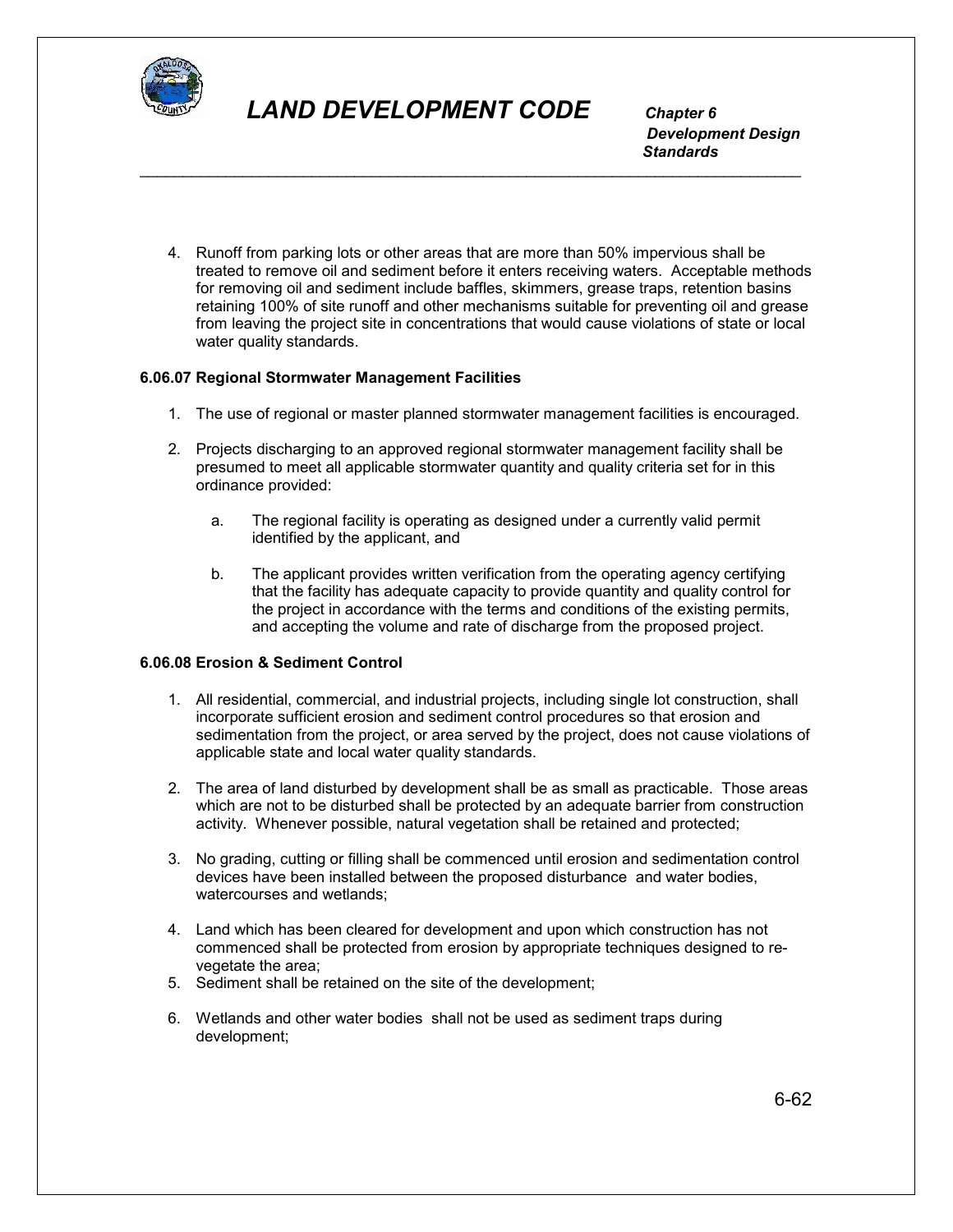

 *Development Design Standards* \_\_\_\_\_\_\_\_\_\_\_\_\_\_\_\_\_\_\_\_\_\_\_\_\_\_\_\_\_\_\_\_\_\_\_\_\_\_\_\_\_\_\_\_\_\_\_\_\_\_\_\_\_\_\_\_\_\_\_\_\_\_\_\_\_\_\_\_\_\_\_\_\_\_\_\_\_

7. Erosion and sedimentation facilities shall receive regular maintenance to ensure that they continue to function properly.

#### **6.06.09 Protection of Natural Watercourses**

- 1. Channeling runoff directly into water bodies shall be prohibited. Instead, runoff shall be routed through swales and other systems designed to increase time of concentration, decrease velocity, increase infiltration, allow suspended solids to settle, and remove pollutants;
- 2. Natural watercourses shall not be dredged, cleared of vegetation, deepened, widened, straightened, stabilized or otherwise altered without prior approval from the County and documentation that all applicable state and federal permits have been obtained;
- 3. Vegetative buffer strips shall be retained to a horizontal distance of twenty-five (25) feet from the ordinary high water line of any natural watercourse. The buffer shall be in place to prevent erosion, trap the sediment from overland runoff, provide access to natural systems and allow periodic flooding without damage to structures.

#### **6.06.10 Minimum Design Standards.**

**6.06.101 Retention and Detention Facility Design Features:** In addition to the quantity and quality criteria established by this ordinance, stormwater ponds shall be designed, constructed and maintained in accordance with the following design features:

- 1. Detention and retention areas shall meet all criteria established by FDEP relating to the design, construction and maintenance of stormwater management facilities, including but not limited to guidelines for littoral shelf, permanent pool, and recovery of treatment volume.
- 2. Detention and retention areas shall be designed, where possible, so that shorelines are sinuous rather than straight and so that the length of shoreline is maximized, thus providing aesthetic benefits and offering more space for the growth of littoral vegetation;
- 3. The banks of detention and retention areas shall slope at a grade of 3:1 or flatter to the bottom of a dry facility or to a depth of three (3) feet below the normal water level of a wet facility; No slope for berms or swales shall be constructed steeper than 3:1.
- 4. In residential areas, a perimeter fence with a minimum height of six (6) feet shall be provided around all retention and detention areas with side slopes steeper than 3:1 or on any retention or detention area with a depth greater than four (4) feet measured from the top of berm to the bottom of the area. Gates for maintenance access shall be placed in locations accessible to maintenance vehicles.
- 5. In single-family detached residential developments with densities of four (4) or more units per acre, retention/detention areas should be located adjacent to roadways for easy access and maintenance and not be situated behind backyards.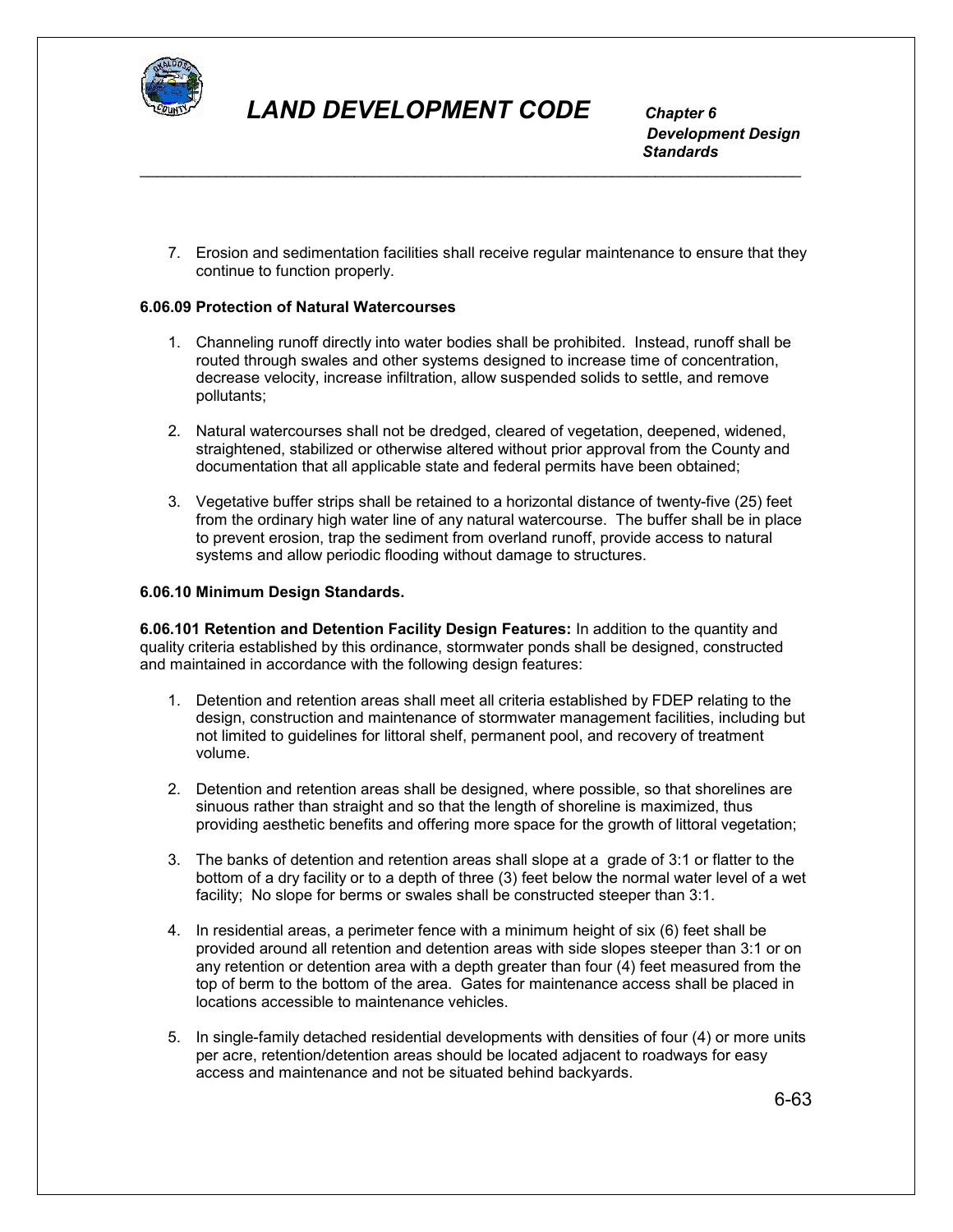

 *Development Design Standards* \_\_\_\_\_\_\_\_\_\_\_\_\_\_\_\_\_\_\_\_\_\_\_\_\_\_\_\_\_\_\_\_\_\_\_\_\_\_\_\_\_\_\_\_\_\_\_\_\_\_\_\_\_\_\_\_\_\_\_\_\_\_\_\_\_\_\_\_\_\_\_\_\_\_\_\_\_

- 6. When retention and detention areas are not accessible directly from the road right-of-way, a twenty foot access easement shall be provided.
- 7. Retention and detention areas shall be designed with access for maintenance located within the boundaries of the facility and adjacent to the top of bank. The access way shall have a minimum width of 15 feet, maximum cross slope of 8:1, and provide access around the facility. Commercial, condominium, and apartment projects shall demonstrate adequate access at the inside top of bank for maintenance.
- 8. Retention/detention areas should not back-up into parking areas in order to meet stormwater storage requirements.
- 9. Specific cross-sections of each swale and each retention area shall be provided on the drainage plans. The cross-sections shall show top and bottom widths, top and bottom elevations, side slopes, and water table elevation (seasonal high) at the location of crosssection.
- 10. Corners of ponds shall be rounded and increase in diameter consistent with the side slope ratio starting with a minimum radius of three feet (3') at the toe of the slope.
- 11. Retention and detention areas shall be constructed with freeboard above the maximum design stage at a minimum depth equal to 20% of the depth required to retain or detain the critical design storm event. The maximum depth of freeboard required shall not exceed one (1) foot of freeboard above the maximum design stage. For the purpose of this design requirement, freeboard shall be defined as available storage volume above the maximum design stage and below the top of the stormwater area berm.
- 12. Retention and detention areas that incorporate an earthen berm constructed above natural ground shall provide a minimum berm top width of thirty (30) inches with an associated maximum berm height of two (2) feet. Berms designed to be taller shall increase at a ratio no less than thirty (30) inches horizontal to two (2) foot vertical.
- 13. Slopes that do not meet the minimum standards provided in this section shall be protected by fences or other barriers in conformity with the Florida Building Code.
- 14. Retention and detention areas shall be designed such that no individual lot lines cross the facilities.
- 15. A minimum setback of five (5) feet shall be provided between top of bank of retention/detention areas and property lines, fences, and building structures.
- 16. All swales and retention/detention area side slopes shall be sodded.
- 17. Stormwater collection systems (excluding backyard collection systems) and cross drains shall be designed with pipe of eighteen (18) inch minimum diameter.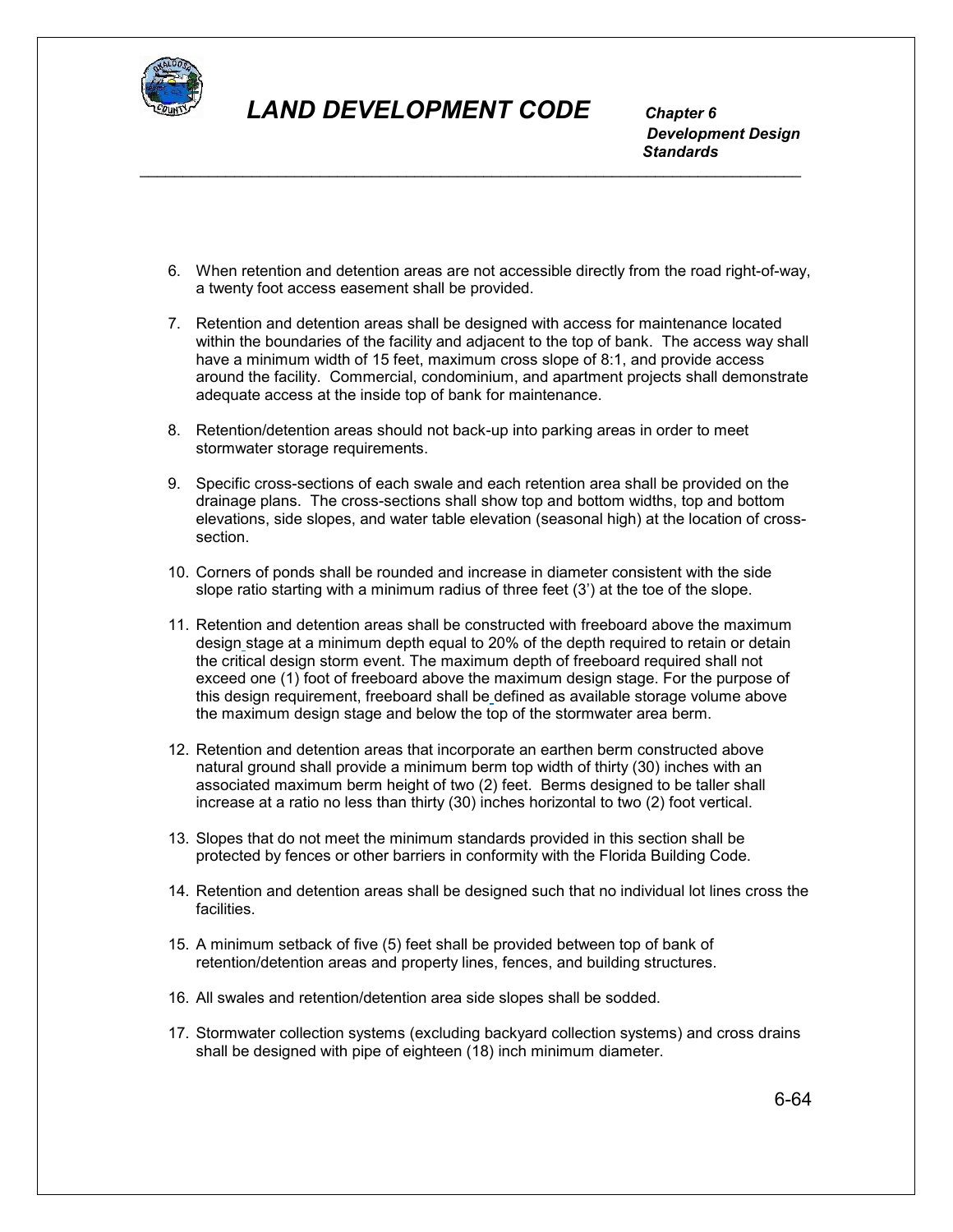

 *Development Design Standards* \_\_\_\_\_\_\_\_\_\_\_\_\_\_\_\_\_\_\_\_\_\_\_\_\_\_\_\_\_\_\_\_\_\_\_\_\_\_\_\_\_\_\_\_\_\_\_\_\_\_\_\_\_\_\_\_\_\_\_\_\_\_\_\_\_\_\_\_\_\_\_\_\_\_\_\_\_

18. Connections to stormwater facilities (inlets, structures, piping, and basins) shall only include elements intended for stormwater treatment or conveyance. Any connection or discharge to a stormwater system that is illicit shall be prohibited.

**6.06.102 Open Channels:** Open channels shall be designed, constructed and maintained in accordance with the following criteria:

1. Design Frequency: Open channels shall be designed to convey, without damage, and to confine within the channel, flow with the design frequencies identified below.

| <b>TYPE OF CHANNEL</b>                     | <b>FREQUENCY</b> |
|--------------------------------------------|------------------|
| Roadside Ditches, Median Ditches or Swales | 10-year          |
| <b>Outfall Ditches</b>                     | 25-year          |
| Canals                                     | 25-year          |

- 2. Hydrologic Analysis: Acceptable hydrologic methods for open channel design include USGS regression equations, the rational equation, and NRCS methodology, provided the project meets published limitations of the methodology selected.
- 3. Hydraulic Design: The Manning's equation shall be used for the design of open channels.
- 4. Protective Treatment: The design of open channels shall consider the need for channel lining. Permissible linings for various flow velocities appear below. For purposes of channel lining, velocities shall be computed using Manning's Equation and assume the channel is flowing full.

| <b>Maximum Shear Stress Values and Allowable Velocities for Different Soils</b> |                              |                                                                      |  |
|---------------------------------------------------------------------------------|------------------------------|----------------------------------------------------------------------|--|
| Soil Type                                                                       | <b>Shear Stress</b><br>(psf) | <b>Allowable Velocity</b><br>For a flow depth of about 3 ft (ft/sec) |  |
| Silt or Fine Sand                                                               | 0.027                        | 1.50                                                                 |  |
| Sandy Loam                                                                      | 0.037                        | 1.75                                                                 |  |
| Silt Loam                                                                       | 0.048                        | 2.00                                                                 |  |
| Firm Loam                                                                       | 0.075                        | 2.50                                                                 |  |
| <b>Stiff Clay</b>                                                               | 0.260                        | 3.75                                                                 |  |
| Hardpans                                                                        | 0.670                        | 6.00                                                                 |  |
| Reference: University of Florida (1972)<br>Source: FDOT Drainage Manual         |                              |                                                                      |  |

| <b>Maximum Velocities for Various Lining Types</b> |                               |  |  |
|----------------------------------------------------|-------------------------------|--|--|
| Lining Type                                        | <b>Maximum Velocity (fps)</b> |  |  |
| <b>Grass with Mulch</b>                            | Bare Soil (see table above)   |  |  |
| Sod                                                |                               |  |  |

6-65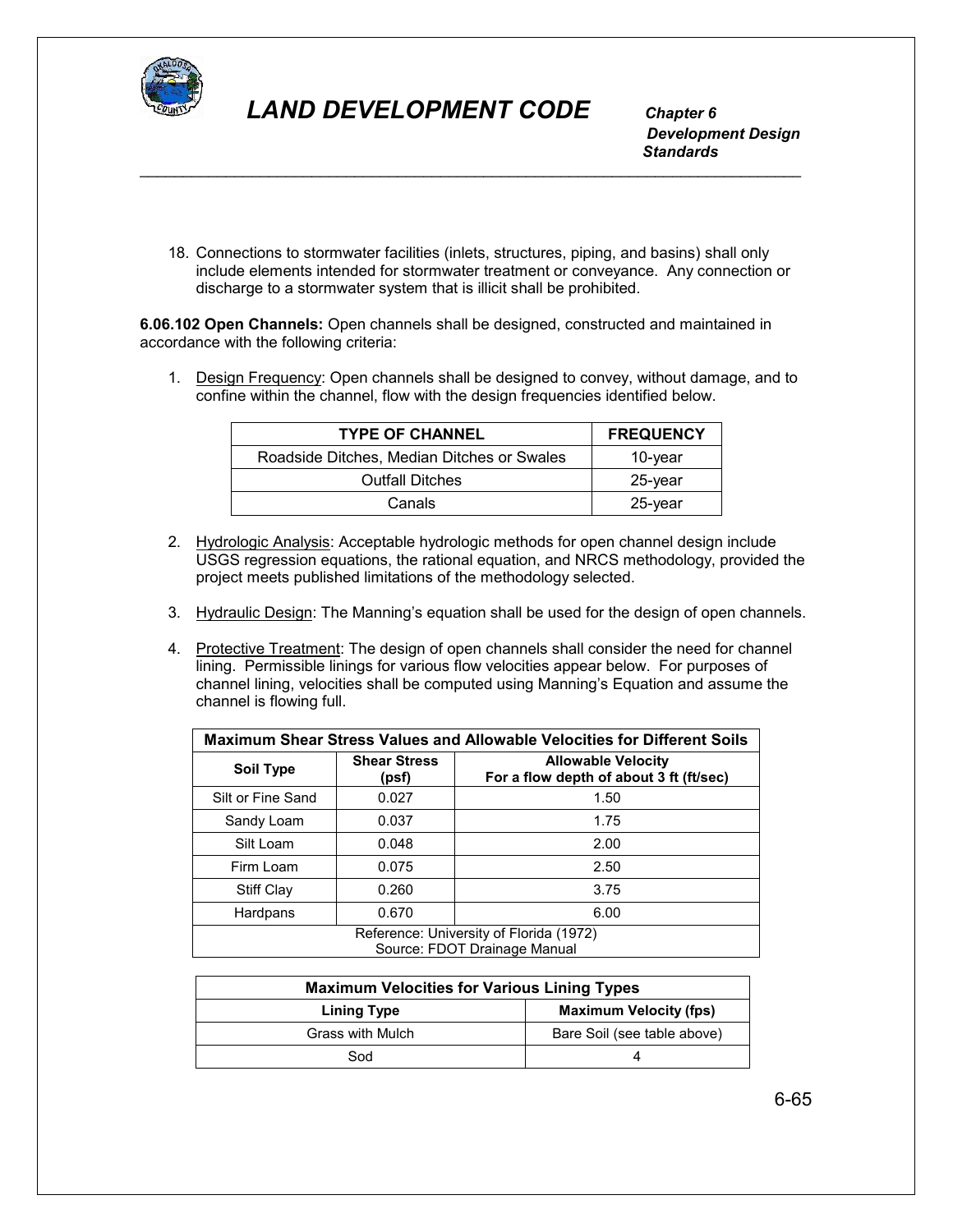

 *Development Design Standards* \_\_\_\_\_\_\_\_\_\_\_\_\_\_\_\_\_\_\_\_\_\_\_\_\_\_\_\_\_\_\_\_\_\_\_\_\_\_\_\_\_\_\_\_\_\_\_\_\_\_\_\_\_\_\_\_\_\_\_\_\_\_\_\_\_\_\_\_\_\_\_\_\_\_\_\_\_

| Staked Sod                              | 5           |
|-----------------------------------------|-------------|
| Lapped Sod                              | 5.5         |
| Erosion Control Blanket (Biodegradable) | 6.5         |
| <b>Plastic Erosion Mat</b>              |             |
| Type 1                                  | 10          |
| Type 2                                  | 14          |
| Type 3                                  | 18          |
| Riprap                                  | 6           |
| Other flexible                          | FHWA HEC-15 |
| Geotextile Grid                         | $4 - 8^*$   |
| Rigid                                   | $10**$      |

\*Varies with grid

\*\*Higher velocities acceptable with provision for energy dissipation Source: FDOT Drainage Manual

- 5. Swales cannot be used in meeting the required stormwater storage.
- 6. Swales shall be designed with sufficient grade to promote positive flow of stormwater to the designed downstream storage facilities. A minimum slope of 0.3 percent will be presumed to promote positive flow.
- 7. Driveways that intersect swales designed to conform to the swale contour will show the driveway elevations on the plans.

### **6.06.103 Cross Drains**

- 1. Hydrologic Analysis: Acceptable hydrologic methods for cross drain design include USGS regression equations, the rational equation, and NRCS methodology, provided the project meets published limitations of the methodology selected.
- 2. Hydraulic Design: All cross drains shall be designed in accordance with the requirements of this ordinance, 23 CFR 650, Subpart A, and the National Flood Insurance Program.
	- a. The design of all cross drain structures shall be based on an analysis of the Design Flood, Base Flood and Greatest Flood. The required Design Flood frequency depends upon roadway classification as described below. The Base Flood is defined as the 100-year flood frequency. The Greatest Flood is defined as the lesser of the overtopping flood or the 500-year flood frequency.

| <b>Facility Classification</b>         | <b>Design Flood Frequency</b> |
|----------------------------------------|-------------------------------|
| Arterial Streets and Evacuation Routes | 50-Year                       |
| <b>Collector Streets</b>               | 25-Year                       |
| Local Streets                          | 10-Year                       |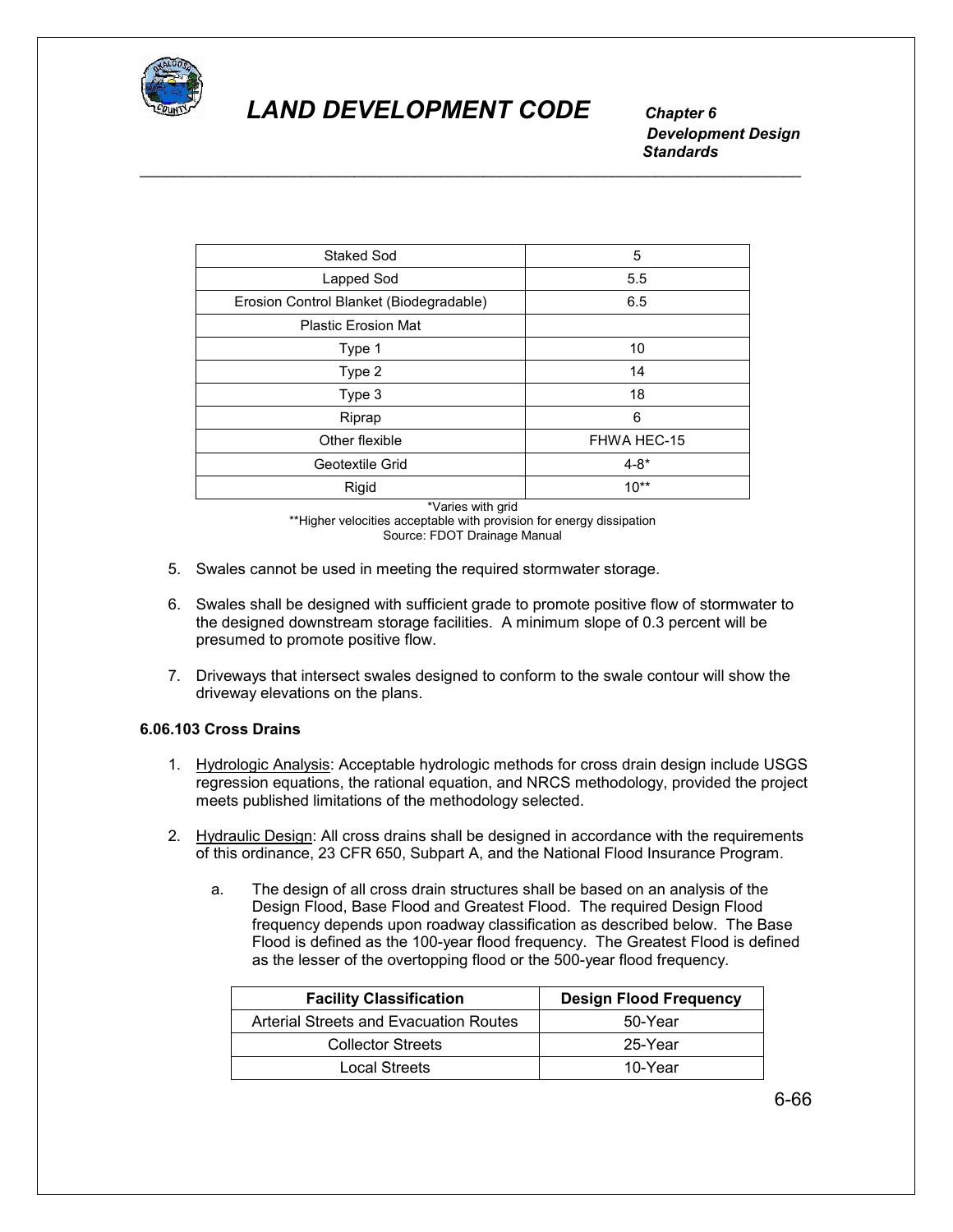

 *Development Design Standards*

> b. All cross drains shall be designed to have sufficient hydraulic capacity to convey the appropriate Design Flood without overtopping or damage to the structure and approach embankments, with consideration given to the effects of greater floods. The frequency of the overtopping event shall be documented.

\_\_\_\_\_\_\_\_\_\_\_\_\_\_\_\_\_\_\_\_\_\_\_\_\_\_\_\_\_\_\_\_\_\_\_\_\_\_\_\_\_\_\_\_\_\_\_\_\_\_\_\_\_\_\_\_\_\_\_\_\_\_\_\_\_\_\_\_\_\_\_\_\_\_\_\_\_

- c. For purposes of cross drain design, the structure shall be considered to overtop if backwater from the structure (a) reaches any travel lanes or (b) crosses a drainage basin divide.
- d. The methodology used for hydraulic analysis shall be based on the techniques presented in FHWA Hydraulic Design Series #5.
- 3. Backwater: All cross drains should be designed to minimize any increase in backwater resulting from the proposed project. In the event a significant increase in backwater occurs, such increase shall not significantly affect land use values, unless flood rights are acquired.
- 4. Minimum Pipe Size: The minimum allowable pipe diameter for cross-drains shall be eighteen (18) inches or the equivalent section for arch or elliptical pipe, unless otherwise approved by the County.
- 5. Minimum Length of Pipe: The minimum length of pipe to be used, including end treatment, shall be the length necessary to provide adequate roadway shoulder width and adequate clear zone requirements.
- 6. Minimum Pipe Cover: Unless otherwise approved, minimum pipe cover shall be eighteen (18) inches measured from the outside top of pipe to the top of the roadway base at any point in the roadway cross-section.
- 7. Side Streets: Culverts under intersecting side roads shall be considered as cross drains and shall be designed using cross drain criteria.
- 8. End Treatments: Cross drains shall be installed with County approved end treatments. Permissible end treatments shall include mitered ends, headwalls and "U" type mitered end walls. Headwalls shall be placed outside of the roadway clear zone and used only if restrictions exist preventing installation of mitered end sections.
- 9. Materials: Accepted materials for piping and structures are those included on the approved FDOT materials list. Piping within public right-of-way shall be reinforced concrete unless approved otherwise by the County Engineer.

### **6.06.104 Storm Drains**

1. Design Frequency: Storm drains shall be designed to convey flow with a 10-year design frequency.

6-67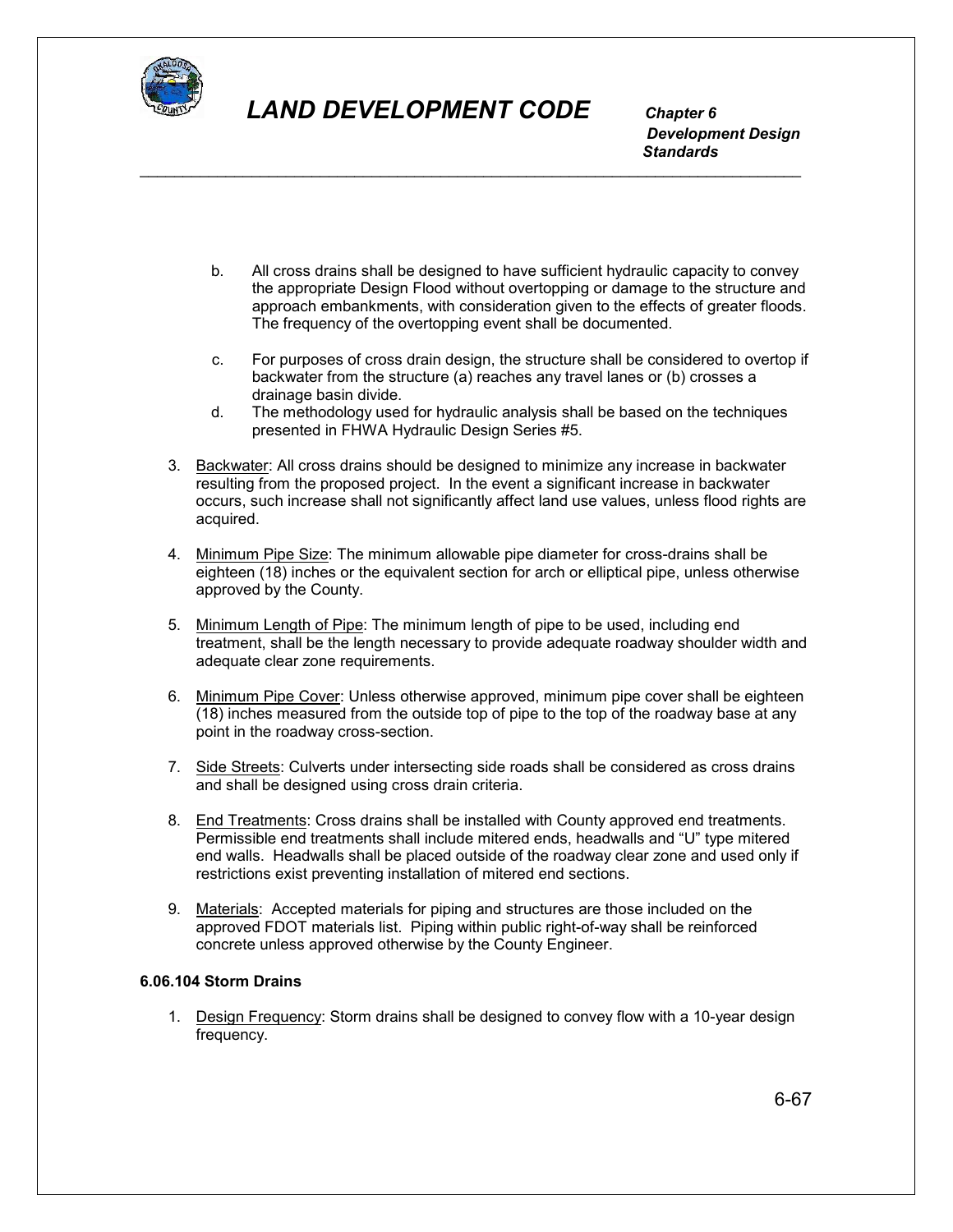

 *Development Design Standards* \_\_\_\_\_\_\_\_\_\_\_\_\_\_\_\_\_\_\_\_\_\_\_\_\_\_\_\_\_\_\_\_\_\_\_\_\_\_\_\_\_\_\_\_\_\_\_\_\_\_\_\_\_\_\_\_\_\_\_\_\_\_\_\_\_\_\_\_\_\_\_\_\_\_\_\_\_

- 2. Hydrologic Analysis: The rational method shall be used for hydrologic calculations relating to storm drains. A minimum time of concentration of 10 minutes shall be used.
- 3. Hydraulic Analysis: Hydraulic calculations shall be based on open channel and pressure flow as appropriate.
	- a. All storm drain designs incorporating curb inlets shall demonstrate that the hydraulic grade line remains below the theoretical gutter elevation.
	- b. Temporary ponding or overload will be permitted for ditch bottom inlets provided the entire ponded area is contained within the drainage or right-of-way easements and land values are not affected.
	- c. Friction losses and minor energy losses such as entrance, exit, junction, expansion and contraction losses shall be considered.
- 4. Pipe Slopes: To avoid the accumulation of debris and lower maintenance requirements, the minimum physical pipe slope shall be that which will produce a velocity of 2.5 ft/s applying Manning's Equation to the pipe flowing full. An exception may be made, at the discretion of the County Engineer, for equalizer pipes.
- 5. Spacing of Curb Inlets: Maximum spacing for curb inlets shall be based on the width of spread. Width of spread shall not exceed one-half of the travel lane adjacent to the gutter for a rainfall of four (4) inches per hour. If spread computations permit, the maximum spacing for inlets shall be five hundred (500) feet.
- 6. Placement of Inlets: Inlets shall be placed at all low points in the gutter grade, and as appropriate at intersections, median breaks, and on side streets where drainage could adversely affect the safety of vehicular or pedestrian movements within the roadway intersection.
- 7. Gutter Grade: The minimum allowable gutter grade shall be 0.3 percent.
- 8. Maintenance Access: The maximum length of pipe allowed without a maintenance access structure such as a manhole or inlet is 500 feet.
- 9. Minimum Pipe Cover: Unless otherwise approved, minimum pipe cover shall be eighteen (18) inches measured from the outside top of pipe to the top of the roadway base at any point in the roadway cross-section.
- 10. Minimum Pipe Size: The minimum allowable pipe diameter for storm drains shall be eighteen (18) inches or the equivalent section for arch or elliptical pipe, unless otherwise approved by the County.
- 11. Materials: Accepted materials for piping and structures are those included on the approved FDOT materials list. Piping within public right-of-way shall be reinforced concrete unless approved otherwise by the County Engineer.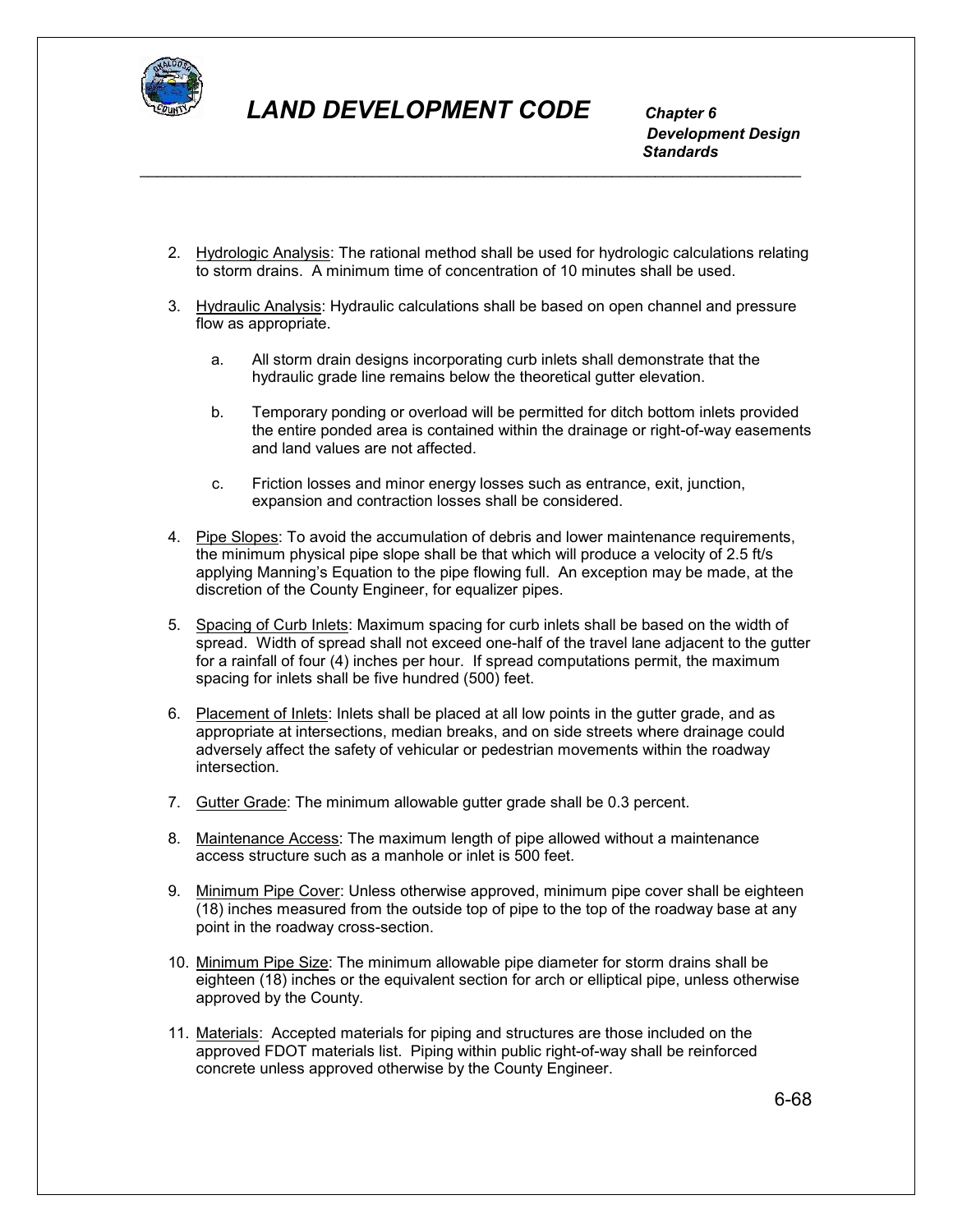

 *Development Design Standards* \_\_\_\_\_\_\_\_\_\_\_\_\_\_\_\_\_\_\_\_\_\_\_\_\_\_\_\_\_\_\_\_\_\_\_\_\_\_\_\_\_\_\_\_\_\_\_\_\_\_\_\_\_\_\_\_\_\_\_\_\_\_\_\_\_\_\_\_\_\_\_\_\_\_\_\_\_

#### **6.06.105 Side Drains (Driveway Culverts)**

- 1. Minimum Pipe Size: Unless otherwise approved by the County Engineer, the minimum allowable pipe diameter for side drains shall be fifteen (15) inches or the equivalent section for arch or elliptical pipe.
- 2. Schedule of Side Drains: All construction drawings submitted for review shall include a schedule showing the size, and type of the side drain needed to provide any indicated access.
- 3. End Treatments: Side drains shall be installed with County approved end treatments. Permissible end treatments shall include mitered ends, headwalls and "U" type mitered end walls. Headwalls shall be placed outside of the roadway clear zone only if restrictions exist preventing installation of mitered end sections.
- 4. Minimum Pipe Cover: Unless otherwise approved, minimum pipe cover shall be twelve (12) inches measured from the outside top of pipe to the top of the base at any point in the driveway cross-section.

| <b>Driveway Type</b>         | Maximum Pipe Length*                    | Minimum Pipe Length*                    |  |
|------------------------------|-----------------------------------------|-----------------------------------------|--|
| <b>Residential Driveways</b> | Driveway Width PLUS 4 feet<br>each side | Driveway Width PLUS 2 feet<br>each side |  |
| Non-Residential Driveways    | Driveway Width PLUS 8 feet<br>each side | Driveway Width PLUS 4 feet<br>each side |  |

5. Pipe length including shoulder for side drains shall be based upon the following:

\* Pipe length does not include the length of end treatment.

#### **6.06.106 Other Drainage Structures**

- 1. In the absence of specific county requirements, the FDOT Roadway and Traffic Design Standards may be used as a guideline for selection and construction of all drainage structures, including but not limited to: manholes, inlets, pipe end treatment, and box culverts.
- 2. Bridges shall be designed and constructed in accordance with the most recent edition of: FDOT Standards and Specifications, FDOT Structures Design Guidelines, and American Association of State Highway and Transportation Officials (AASHTO) Standard Specifications for Highway Bridges.
- 3. Bulkhead and/or retaining walls shall be designed by the appropriate Professional Engineer in accordance with Chapter 147 F.S.
- 4. A collection system consisting of inlets, pipes, swales and/or other method of collection and conveyance shall be provided for single family detached residential developments to route rear yard runoff greater than predevelopment flows to a retention/detention area.

6-69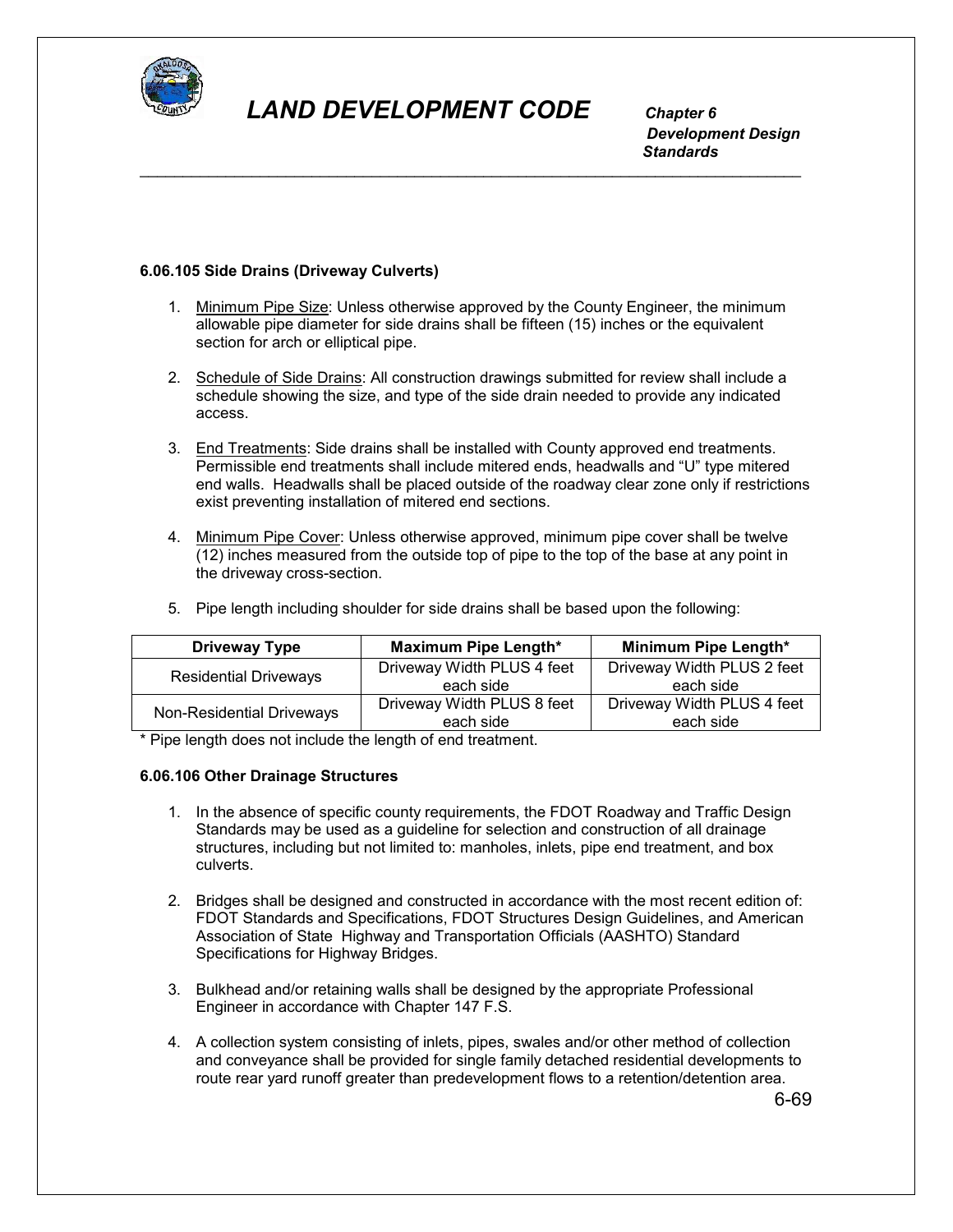

 *Development Design Standards* \_\_\_\_\_\_\_\_\_\_\_\_\_\_\_\_\_\_\_\_\_\_\_\_\_\_\_\_\_\_\_\_\_\_\_\_\_\_\_\_\_\_\_\_\_\_\_\_\_\_\_\_\_\_\_\_\_\_\_\_\_\_\_\_\_\_\_\_\_\_\_\_\_\_\_\_\_

5. Ditch blocks shall be constructed of concrete.

**6.06.11 Tailwater:** Determination of the hydraulic gradient and sizing of the stormwater system shall be based on the highest tailwater which can be reasonably expected to occur coincident with the applicable design storm event. Standard design tailwater conditions for the design of stormwater systems are as follows:

- 1. Systems which discharge into ponds, lakes, and other wet facilities shall use the stage occurring at peak flow conditions for the design storm event used. Where no outlet exists, the seasonal high water elevation shall be used at the beginning of the storm event;
- 2. Systems discharging into tidal areas shall use the Mean High Water elevation;
- 3. Systems discharging into Regulatory Floodways shall use a tailwater design derived by use of the FEMA flood profile data contained in the FEMA Flood Insurance Rate Study or approved water surface profile study where available;
- 4. Systems discharging into ditches shall use the normal depth flow in the ditch or if downstream control exists, the greater of the normal depth flow or the stage due to backwater from the downstream flow;
- 5. Systems which connect to existing stormwater systems shall use the hydraulic grade line of the existing system at the point of connection.

#### **6.06.12 Procedures and Fees:** Reference Chapters 1 and 12.

- 1. Prior to the approval of the order for development activities, the applicant must submit copies of permit documents from state and/or federal agencies. Any person planning a development as defined in this ordinance, unless exempted, shall submit a stormwater management plan or an application for variance to the Board of Adjustment.
- 2. An administrative permit fee for review of the management plan will be collected at the time the stormwater management plan is submitted. Reference Chapter 12 of this ordinance.
- 3. Within thirty (30) days after submission of the completed stormwater management plan, the County Engineer shall approve, with or without specified conditions or modifications, or reject the plan and shall notify the applicant accordingly. If the County Engineer has not rendered a decision within thirty (30) days after plan submission, he shall inform the applicant of the status of the review process and the anticipated completion date. If the plan is rejected the County Engineer shall state reasons. It is not the responsibility of the County Engineer to design an acceptable project.
- 4. The stormwater management plan shall not be approved unless it clearly indicates that the proposed development will meet the Performance Objectives described in Section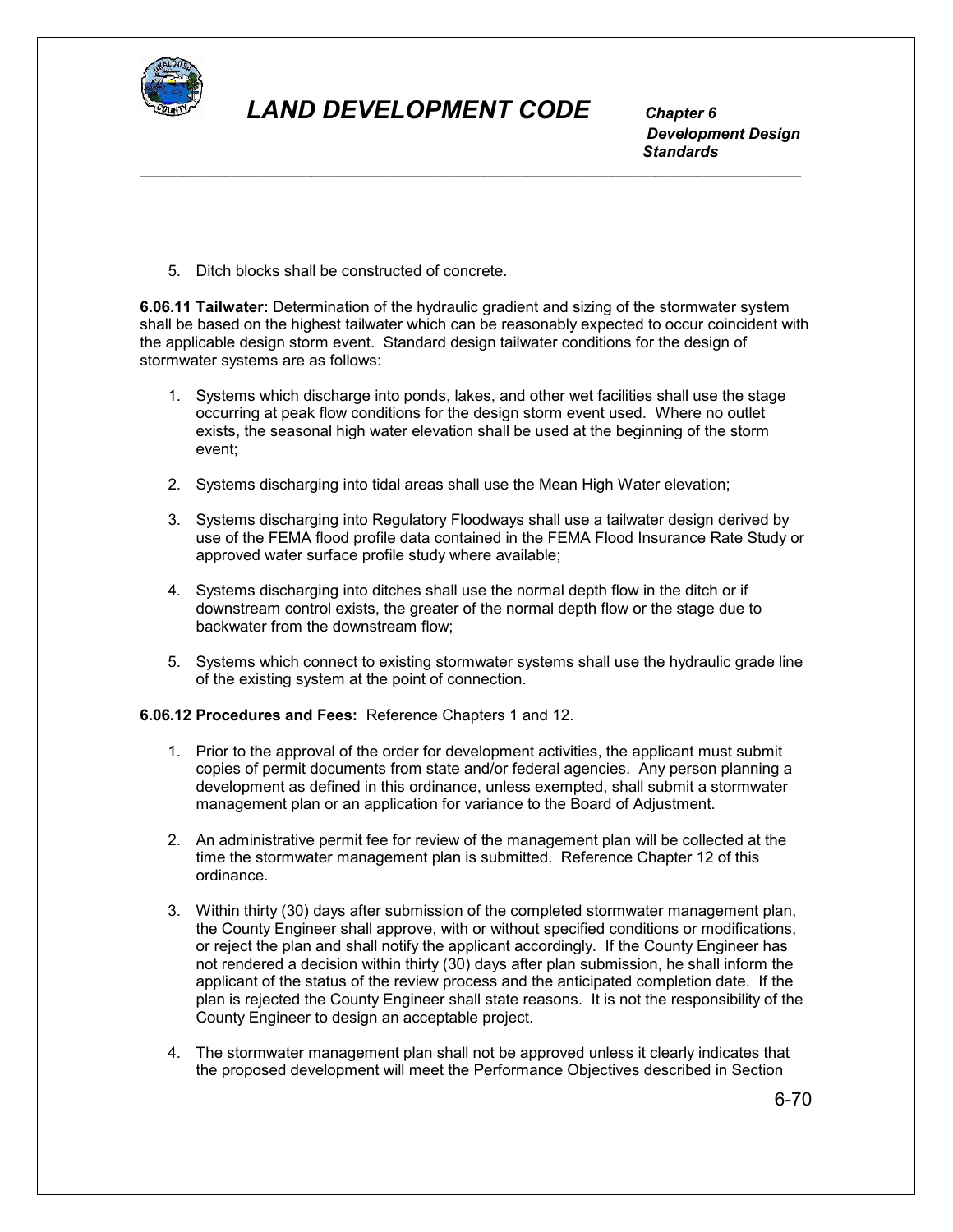

 *Development Design Standards*

6.06.04 and the criteria and Minimum Design Standards described in Sections 6.06.05 through 6.06.11, except where a variance has been granted pursuant to Section 6.06.02.

5. Inspections: No Stormwater Management Plan may be approved without adequate provision for inspection of the property. The initial inspection will be prior to approval of the stormwater management plan. For final inspection reference Section 6.01.052(E).

\_\_\_\_\_\_\_\_\_\_\_\_\_\_\_\_\_\_\_\_\_\_\_\_\_\_\_\_\_\_\_\_\_\_\_\_\_\_\_\_\_\_\_\_\_\_\_\_\_\_\_\_\_\_\_\_\_\_\_\_\_\_\_\_\_\_\_\_\_\_\_\_\_\_\_\_\_

6. Appeals: Reference Chapter 11 of this ordinance.

#### **6.06.13 Maintenance:**

- 1. Drainage facilities within residential subdivisions shall be dedicated to the governing authority or to an appropriate Homeowner's Association. Maintenance of other drainagetype facilities will remain the owner's responsibility.
- 2. Systems maintained by an owner shall have adequate easements to permit the governing authority to inspect and, if necessary, to take corrective action should the owner fail to properly maintain the system. Before taking corrective action, the County shall give the owner notice of the nature of the existing defects. If the owner fails within thirty (30) days from the date of notice to commence corrective action or to appeal the matter to the Board of Adjustment, the County may take necessary corrective action, the cost of which shall become a lien on the real property until paid. Reference Chapter 11 for procedures of the Code Enforcement Board.
- **6.06.14 Enforcement:** Reference Chapter 11.
	- 1. Nuisance: Any development activity that is commenced without prior approval of a water management plan or is conducted contrary to an approved stormwater management plan as required by this ordinance, shall be deemed a public nuisance and may be restrained by injunction or otherwise abated in a manner provided in Chapter 11.

**6.06.15 Emergency Exemption:** This ordinance shall not be construed to prevent the doing of any act necessary to prevent material harm to or destruction of real or personal property as a result of a present emergency, including but not limited to fire, infestation by pests, or hazards resulting from violent storms or hurricanes or when the property is in imminent peril and the necessity of obtaining a permit is impractical and would cause undue hardship in the protection of the property.

A report of any such emergency action shall be made to the Okaloosa County Public Works Department by the owner or person in control of the property upon which emergency action was taken as soon as practicable, but no more than ten (10) days following such action. Remedial action may be required by the said Okaloosa County Engineer.

**6.06.16 Inspection and Construction of Improvements:** Reference Section 6.01.052(E).

### **6.07.00 RECREATION FACILITIES.**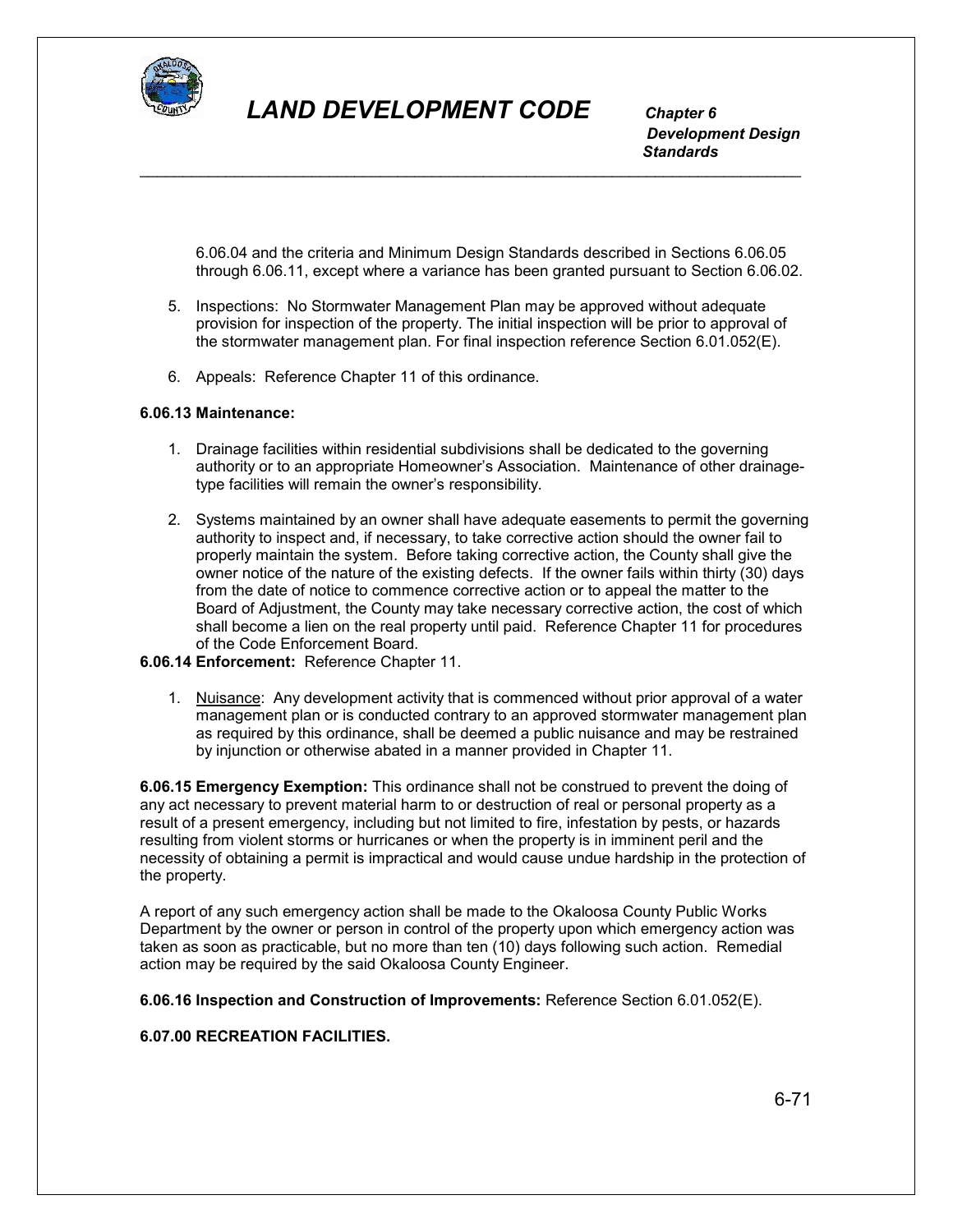

 *Development Design Standards* \_\_\_\_\_\_\_\_\_\_\_\_\_\_\_\_\_\_\_\_\_\_\_\_\_\_\_\_\_\_\_\_\_\_\_\_\_\_\_\_\_\_\_\_\_\_\_\_\_\_\_\_\_\_\_\_\_\_\_\_\_\_\_\_\_\_\_\_\_\_\_\_\_\_\_\_\_

The purpose and intent of these requirements is to regulate the use and development of land to ensure that new residential development bears a proportionate share of the reasonably anticipated costs of new Neighborhood Parks created by the new development activity. **6.07.01 Applicability:** All new residential development, 50 units and greater, shall contribute to the County park system commensurate with the County comprehensive plan. The County Engineer shall be responsible for determining conformance with this section.

**6.07.02 Exemptions:** The following activities shall be exempted from payment of the district parks and local parks impact fee:

- 1. Alterations or expansions of an existing building where no additional units are created over that of the existing use.
- 2. The replacement of a building or structure with a new building or structure with an equal number of dwelling units.

**6.07.03 Land Requirements:** The *Okaloosa County Parks and Recreation Master Plan* recommended a Neighborhood Park for each one (1) mile diameter Neighborhood Park service area, which is hereby defined as 500 acres. The minimum recommended size of each Neighborhood Park was five (5) acres. Therefore, the land requirement for Neighborhood Parks is 1% (5 acres divided by 500 acres) of the gross area of new development with a minimum park size of 5 acres. Development projects that encompass at least one service area (500 acres) shall dedicate 1% of the gross land area of the project for a Neighborhood Park. Development projects with a gross area less than 500 acres shall dedicate at least 5 acres or provide a payment in lieu of dedicating land in accordance with Section 6.07.04. Dedicated land shall be located within the project's park service area.

**6.07.04 Payment In Lieu of Land:** Development projects smaller than 500 acres that choose not to dedicate at least 5 acres for a Neighborhood Park shall provide a payment in lieu of providing land and a payment in lieu of constructing recreational facilities in accordance with Section 6.07.06. The payment for land shall be the proportionate percentage attributable to each development project of the fee for a 5 acre parcel of land for a Neighborhood Park, based on the ratio of the gross size of the development project to the Neighborhood Park service area [e.g., a 50 acre development project is 10% (50 acres/500 acres) of the Neighborhood Park service area so payment in lieu of land would be 10% of the cost to purchase land for a new Neighborhood Park]. This payment, hereinafter called a Neighborhood Park Land Purchase Fee, will be updated annually by the Public Works Department and approved by the Board of County Commissioners in January of each year and will reflect the average cost of 5 to 10 acre lots purchased in the preceding calendar year throughout the County. The new fee will be effective February 1<sup>st</sup> of each year.

**6.07.05 Land Dedication Options:** Development projects that provide land to the County for Neighborhood Parks will have three options:

1. Construct a private Neighborhood Park with recreation facilities to meet the need within this newly created service area. This park would be maintained privately. This option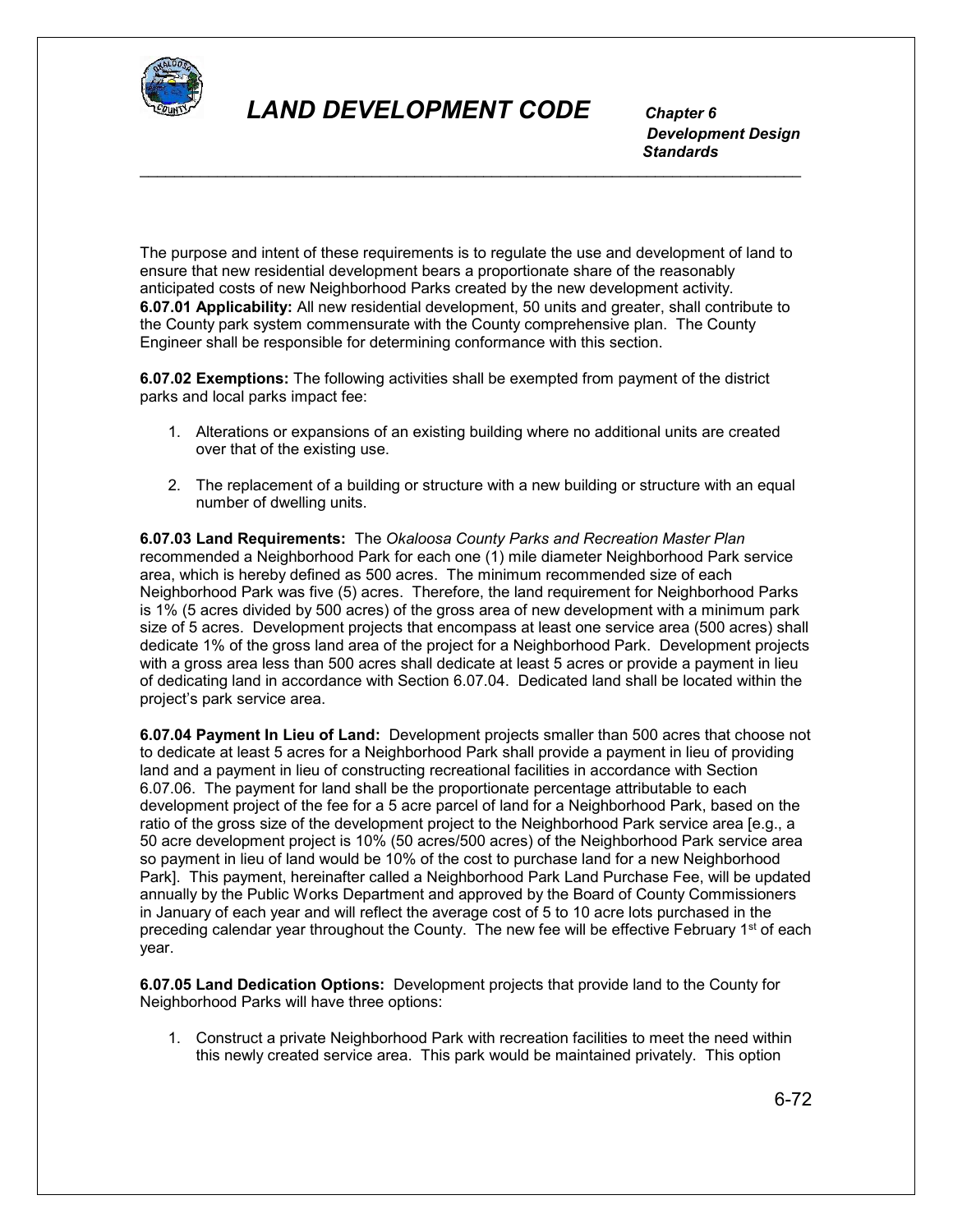

 *Development Design Standards* \_\_\_\_\_\_\_\_\_\_\_\_\_\_\_\_\_\_\_\_\_\_\_\_\_\_\_\_\_\_\_\_\_\_\_\_\_\_\_\_\_\_\_\_\_\_\_\_\_\_\_\_\_\_\_\_\_\_\_\_\_\_\_\_\_\_\_\_\_\_\_\_\_\_\_\_\_

shall be available only for private developments with an established homeowners association.

- 2. Construct a public Neighborhood Park with recreation facilities to meet the need within this newly created service area. This park would be maintained by the County.
- 3. Provide land only for a public park to be constructed by the County. In this case, a payment in lieu of constructing recreational facilities commensurate with the cost for the County to improve the land and construct the park will be required.

When parks are constructed as part of the development project, all infrastructure shall be in place and approved prior to execution of the final plat by the County Engineer.

**6.07.06 Payment In Lieu of Constructing Recreational Facilities:** If the development project chooses to provide land only for a public park to be constructed by the County, the payment in lieu, hereinafter called the Neighborhood Park Construction Fee, will be commensurate with the actual cost for the County to improve the land and construct the required facilities. This fee will be updated annually in January of each year, to reflect the actual, average cost of park construction within the County during the preceding two calendar years. The new fee will be effective February 1<sup>st</sup> of each year. The fee will include all costs to improve land in accordance with the County's Land Development Code as well as total park cost. *Total park cost* includes, but is not limited to, preliminary engineering, engineering design studies, land surveys, engineering, permitting, and construction of all the necessary features for park projects, including but not limited to layout of walking paths, construction of ball fields, picnic pavilions, installation of equipment for children play areas, irrigation systems, lighting systems, fencing, bleachers, roads, parking facilities, restrooms, concession and community buildings, manager quarters, and storage buildings.

**6.07.07 Fee Districts:** Neighborhood Park Land Purchase and Park Construction Fees will be collected and expended based on Commissioner Districts in which the development project is sited. Because it is not practical for all Neighborhood Parks funded by these fees to be constructed within the service area of all the projects that were obligated to pay the fees, all development projects will be presented the option to allow the County to purchase 5 acres of land within their projects at the Neighborhood Park Land Purchase Fee in use at that time. Otherwise, the fees will be placed in trust for each Commissioner District and the County will continually identify and purchase 5-10 acre parcels in these areas.

1. Trust funds: There are hereby established Neighborhood Park trust funds for each Commissioner District that are incorporated in this article by reference. Subsequent to the adoption of the ordinance from which this article is derived, should any parcel or area of land located within the unincorporated area of Okaloosa County be annexed into a municipality which, at the initial effective date of the ordinance from which this article is derived, was located within an adjacent unincorporated area of Okaloosa County, the boundaries of the municipality shall be deemed amended as of the date of annexation so as to include the land annexed within the municipality. Such amendment shall be for the purposes of this article only and shall not affect any prior payment of fees or expenditure of funds attributable to the annexed property.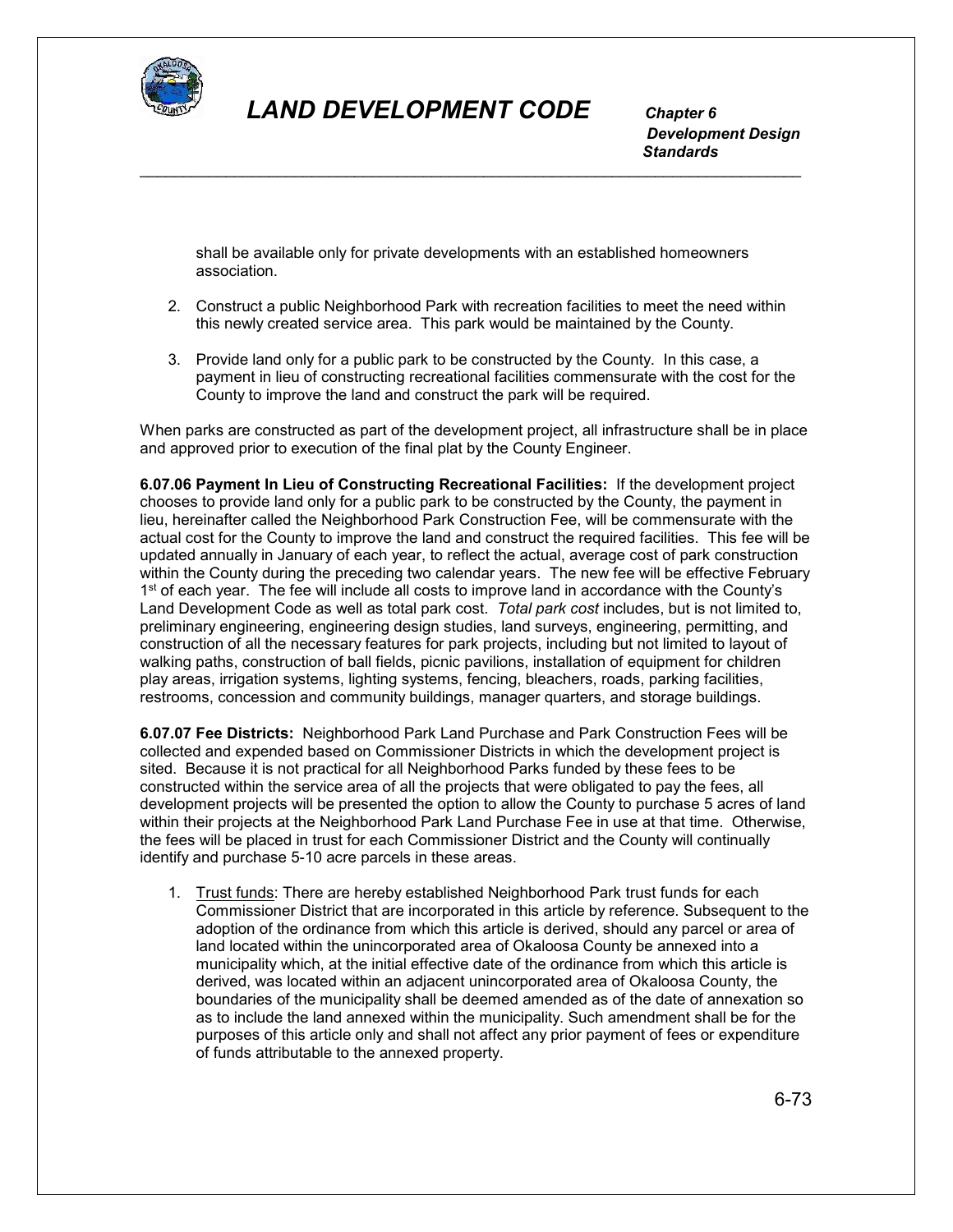

 *Development Design Standards*

2. Funds will be deposited into one of five specific trust funds according to the area where collected as identified in exhibit A following this article. Expenditures will be within these five zones unless a local park project would provide substantial benefit to other zones.

\_\_\_\_\_\_\_\_\_\_\_\_\_\_\_\_\_\_\_\_\_\_\_\_\_\_\_\_\_\_\_\_\_\_\_\_\_\_\_\_\_\_\_\_\_\_\_\_\_\_\_\_\_\_\_\_\_\_\_\_\_\_\_\_\_\_\_\_\_\_\_\_\_\_\_\_\_

- 3. The County Administrator shall present to the Board of County Commissioners the proposed capital improvement program of the capital improvement element of the comprehensive plan for Neighborhood Park recreation facilities, assigning funds, including any accrued interest, from the trust funds to specific improvements and related expenses. Monies, including any accrued interest, not assigned in any fiscal period shall be retained in the trust funds until the next fiscal period except as provided by the refund provisions of this article. Funds shall be deemed expended in the order in which they are collected.
- 4. The County shall add three percent to the fees calculated for Neighborhood Parks. These funds will be retained in the general fund to offset the cost of administering this article.
- 5. Refunds. If no construction has been commenced within five years following the quarter after the fees were collected, then the fee payer shall be entitled to a refund of the fee paid as a condition for its issuance except that the County shall retain a portion of the funds to offset the costs of refund, based on the following schedule:

| Fee Paid Excluding Administrative Fee | <b>Retained Percent</b>                                               |
|---------------------------------------|-----------------------------------------------------------------------|
| \$5,000.00 or less                    | 3%                                                                    |
| \$5,000.01 or more                    | 3% of the first \$5,000.00 and 1% of the<br>remainder over \$5,000.00 |

a. Any funds not expended or encumbered by the end of the calendar quarter immediately following five years from the date the district park and local park impact fees were paid shall, upon application of the fee payer within 180 days of that date, be returned to such fee payer.

**6.07.08 Credits for Donations:** The donation of land, facilities and equipment may qualify for credits, if consistent with the County's plans and standards for park and recreation for location, size and apparatus specifications, and upon approval by the County Administrator. The value of the donations or improvements shall be determined by the County Public Works Director or their designee.

### **6.07.09 Payment:**

1. Time of payment*.* The person applying for the development order shall pay the Neighborhood Park Land Purchase and Construction fees prior to the issuance of said development order. The obligation for payment of the impact fee shall be that of the land owner. However, this section shall not be construed to relieve an applicant of responsibility or liability for payment of the fees imposed by this article. In the event the fees are not paid prior to the development order, the County may collect the fees, together with interest at the rate fixed by law for judgments, an administrative penalty of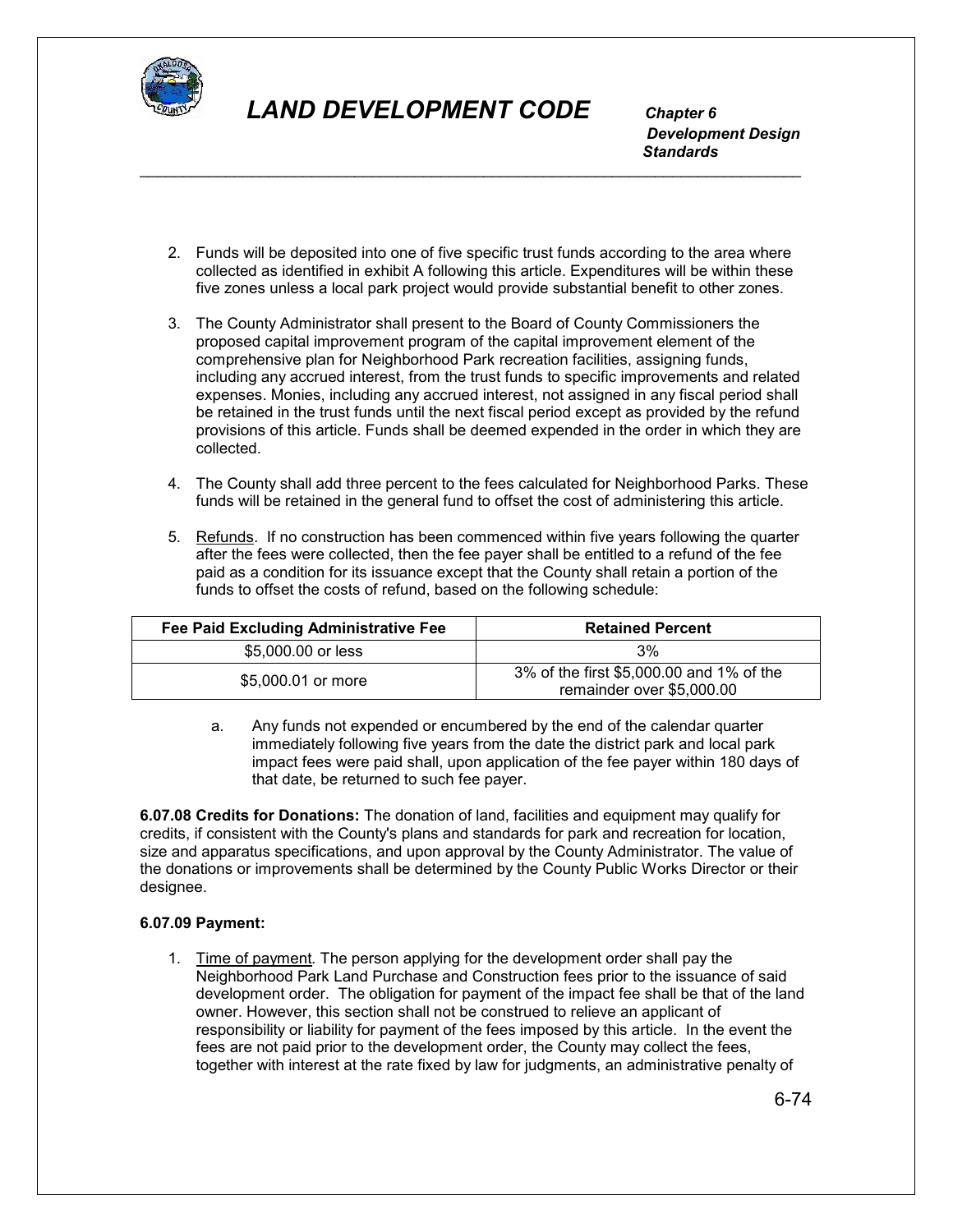

 *Development Design Standards* \_\_\_\_\_\_\_\_\_\_\_\_\_\_\_\_\_\_\_\_\_\_\_\_\_\_\_\_\_\_\_\_\_\_\_\_\_\_\_\_\_\_\_\_\_\_\_\_\_\_\_\_\_\_\_\_\_\_\_\_\_\_\_\_\_\_\_\_\_\_\_\_\_\_\_\_\_

five percent per month (to a maximum of 25 percent of all fees unpaid at the time they were due according to the terms of this article), the costs of such collection and a reasonable attorney's fee. Interest and penalties shall be remitted for addition to the trust fund and the recovered costs and fees for collection shall be retained by or remitted to the government incurring the expense of collection. The County attorney or duly authorized representative may execute, serve upon the owner by certified mail and record a notice of nonpayment in the official records of the County, which shall contain the legal description of the property and the amount of the impact fee liability. Said notice shall thereupon operate as a lien against such property for the amount of the fees, together with interest, penalties, and the costs and fees for collection. All fees due under this article shall become a lien at the time of the issuance of the development order or in the case of a change of use on the issuance of an occupational license, as the case may be, such fees shall be due, and shall remain a lien, coequal with the lien of all state, district, County and municipal taxes, superior in dignity to all other liens, titles and claims, until paid. Such lien shall be upon the land on which an improvement is made requiring the payment of fees and shall be for the amount of the fee required, as well as for all penalties and interest due under the provisions of this article.

- 2. Method of payment*.* Payment of Neighborhood Park Land Purchase and Construction fees shall be made to the County of Okaloosa.
- 3. Disposition of funds*.* All funds collected shall be properly identified as district parks impact fee funds and promptly transferred for deposit into the appropriate trust fund. Funds are to be held in separate accounts and used solely for the purposes specified in this article.

**6.07.10 Required Facilities:** Each Neighborhood Park shall have a parking lot, multipurpose field, playground, picnic pavilion, and walking trail.

**6.07.11 Design Standards:** This section applies to all land dedicated for recreation facilities, regardless of whether the park is private or public.

- 1. Minimum Size: The minimum size of land provided to meet these requirements shall be 5 acres, which shall be contiguous.
- 2. Lot Access: A minimum of 50 feet of road access shall be provided in the provided land, unencumbered by easements.
- 3. Land Type: The maximum percentage of wetlands in the land provided for this purpose shall not exceed the percentage of wetlands within the project itself.
- 4. Shape: The maximum allowable ratio between the depth and width dedicated Neighborhood Park shall be 4:1 based upon the average depth and average width of the parcel.
- 5. Stormwater Management: It shall be assumed that 35% of the usable space (not including wetlands) shall be impervious in the developed park. This design impervious percentage shall be incorporated as part of the overall stormwater management system.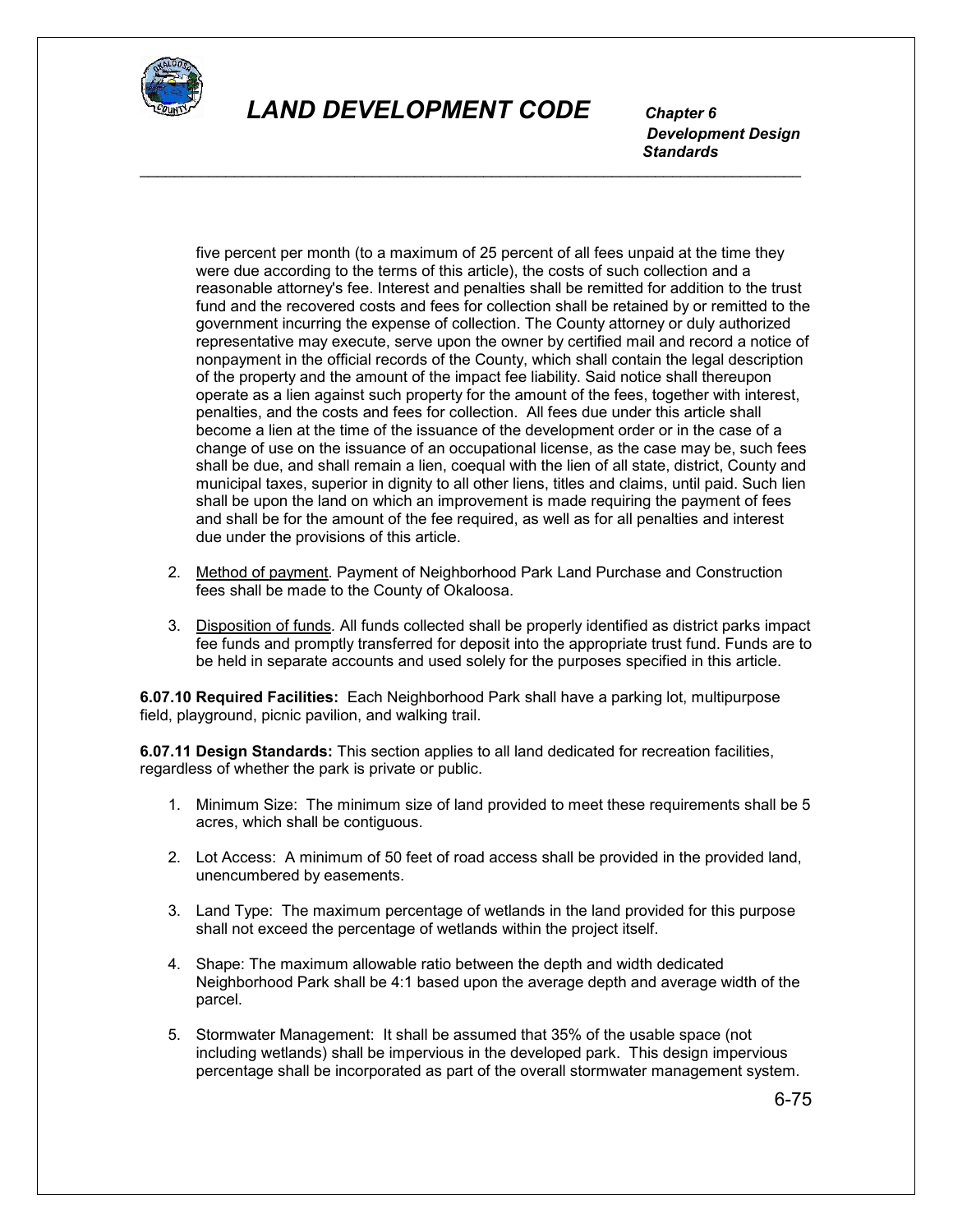

 *Development Design Standards* \_\_\_\_\_\_\_\_\_\_\_\_\_\_\_\_\_\_\_\_\_\_\_\_\_\_\_\_\_\_\_\_\_\_\_\_\_\_\_\_\_\_\_\_\_\_\_\_\_\_\_\_\_\_\_\_\_\_\_\_\_\_\_\_\_\_\_\_\_\_\_\_\_\_\_\_\_

6. Utilities: Utilities common to the development shall be readily available at the recreation site.

**6.07.12 Review:** The Neighborhood Park Land Purchase and Construction fees shall be reviewed by the Board of County Commissioners no less than once every six years. The review shall consider the adequacy of the service to meet the needs of new demands created by new developments. The purpose of this review is to analyze the effects of inflation on the actual acquisition and operation of the parks. This review will consider any changes have occurred in County revenue sources and their effect upon the funding of the parks.

### **6.08.00 TEMPORARY USE PERMITS.**

Based upon the nature of some uses, their compatibility with surrounding properties, and the length of time a use is intended to function, there is an identified need to allow certain temporary uses within a development site, and to provide for other types of temporary uses such as special events, sales, and promotions. It is the intent of this section to classify temporary uses and to provide for their permitting, administration and control.

**6.08.01 General:** The Growth Managements Department may grant a temporary use permit for requests that demonstrate compliance with the intent of this section. Approvals for such requests shall be based upon, but not limited to, the applicant's description of the temporary use, the intended duration of the use, hours of operation and the impacts of the proposed temporary use on adjacent properties. All requests for a temporary use permit shall include a site plan. The appropriate site plan and temporary use permit application shall be submitted and approved prior to the submission of a building permit application and shall demonstrate, where applicable, that provisions will be made to adequately address the following:

- 1. Traffic circulation and safety within the site;
- 2. Minimum parking requirements for the temporary use as defined in the Land Development Code;
- 3. Screening, buffering, and landscaping of the temporary use to reduce potential impacts on adjacent properties;
- 4. Lighting;
- 5. Sanitary facilities;
- 6. Fire protection;
- 7. Environmental impacts;
- 8. Stormwater management; and
- 9. Any other requirements determined to be necessary for the public health and safety.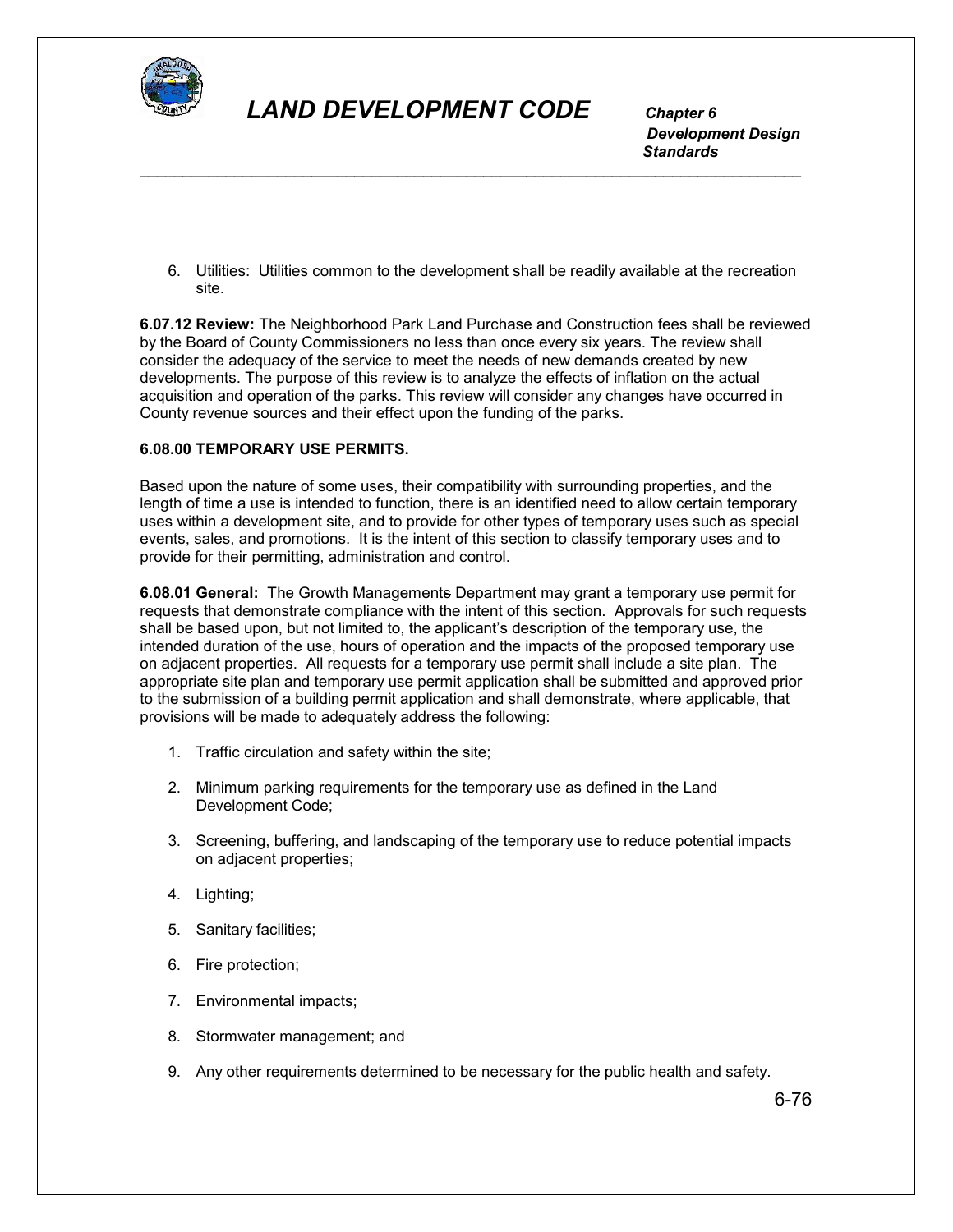

 *Development Design Standards*

**6.08.011 Sale of Seafood from Vehicles or Trailers:** The sale of seafood from vehicles, trailers, or other temporary structures not permanently affixed to the ground, shall be prohibited unless the applicant has obtained a Certificate of Zoning Compliance and shall comply with the following minimum requirements:

\_\_\_\_\_\_\_\_\_\_\_\_\_\_\_\_\_\_\_\_\_\_\_\_\_\_\_\_\_\_\_\_\_\_\_\_\_\_\_\_\_\_\_\_\_\_\_\_\_\_\_\_\_\_\_\_\_\_\_\_\_\_\_\_\_\_\_\_\_\_\_\_\_\_\_\_\_

- 1. Public Liability Insurance: The applicant must submit proof of public liability insurance in the minimum amount of twenty-five thousand (25,000) dollars covering all claims that may arise as the result of its operations at the site.
- 2. Florida Department of Agriculture: The applicant must submit letters of inspection by the Department of Agriculture of the State of Florida.
- 3. Florida Department of Environmental Protection (F.D.E.P.): The applicant must submit a license from the F.D.E.P. of the State of Florida for its operations.
- 4. Sewage Disposal: The applicant must submit certification from the appropriate Water and Sewer System or the Okaloosa County Health Department that adequate means of waste disposal is available.
- 5. Okaloosa County Health Department: The applicant must submit a letter of inspection by the Okaloosa County Health Department certifying compliance with all state rules and regulations, and further that the containers to be utilized for the storage and display of the seafood are constructed of a smooth surface non-porous material with an adequate drain at the base to be connected by an appropriate means to an adequate means of waste disposal.
- 6. Occupational License: The applicant must submit an occupational license issued by the Tax Collector of Okaloosa County, Florida.
- 7. Display of License: The license described in Section 6.07.011(F) hereof, as well as the Certificate of Zoning Compliance issued pursuant hereto, must during all hours of operation be exhibited conspicuously at the location for which the same were issued.
- 8. Invoices: The applicant or vendor of seafood regulated hereby shall at all times retain for inspection by the appropriate governmental authorities including the Okaloosa County Health Department and the Florida Department of Environmental Protection all invoices for the seafood to be sold clearly indicating the date, time, and place that the same were purchased and from whom.

**6.08.02 Temporary Construction and Development Permits:** A developer may request a temporary use permit for the below listed activities.

1. Temporary offices to be used for construction, and administrative functions within the development. Temporary construction offices shall have the name of the construction company printed a maximum of four (4) feet by eight (8) feet permanently affixed on the outside of the building. In addition, the proposed construction building must meet all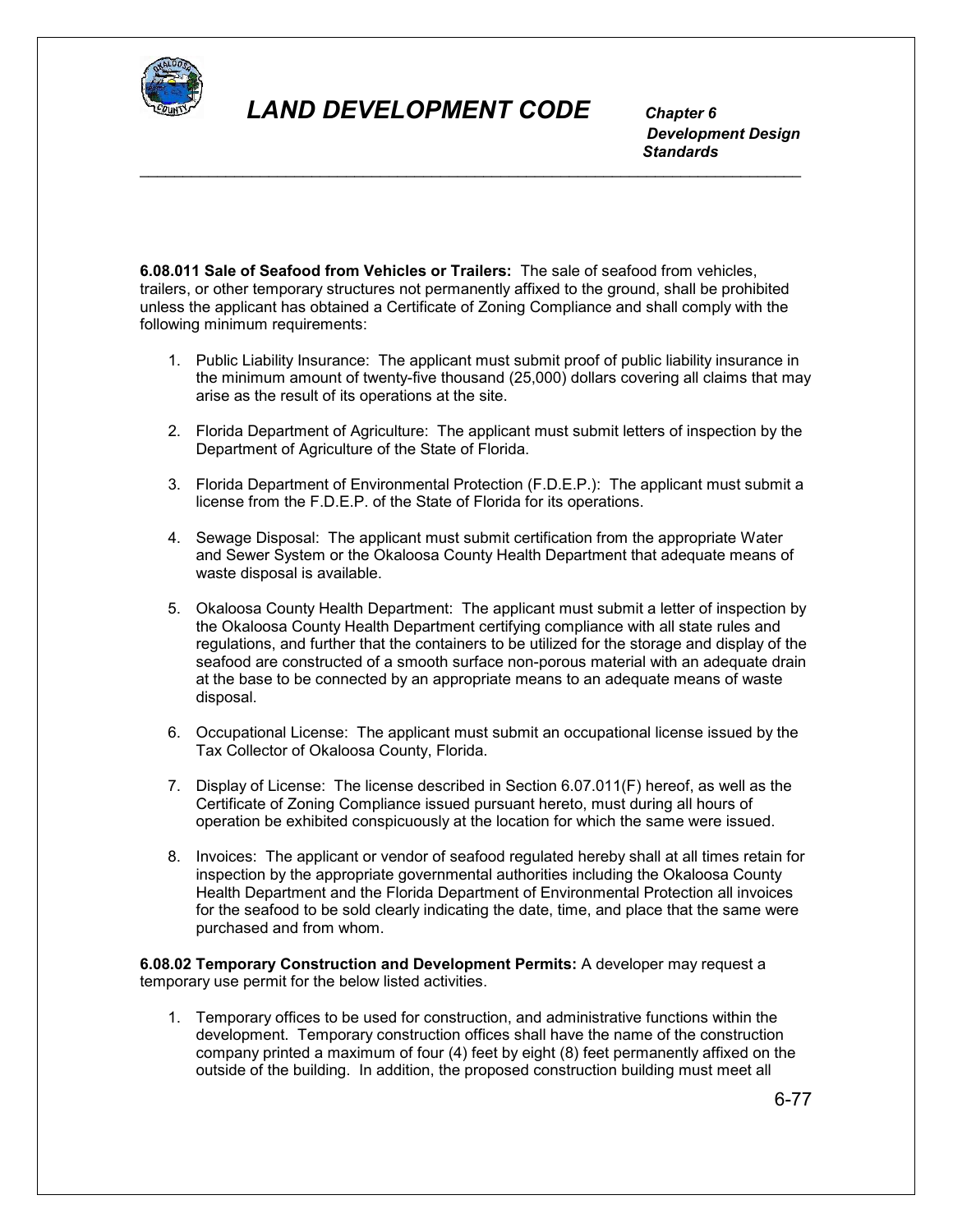

 *Development Design Standards*

setbacks and tie down requirements, and have a contract for sewage pump-out. Construction buildings must be removed within thirty (30) days of completion of the construction site for which it is permitted.

\_\_\_\_\_\_\_\_\_\_\_\_\_\_\_\_\_\_\_\_\_\_\_\_\_\_\_\_\_\_\_\_\_\_\_\_\_\_\_\_\_\_\_\_\_\_\_\_\_\_\_\_\_\_\_\_\_\_\_\_\_\_\_\_\_\_\_\_\_\_\_\_\_\_\_\_\_

- 2. Temporary offices to be used for sales, functions, including sales offices, allowing for the sale, resale, or marketing of dwellings, structures, or property within the development in which it is located, or adjacent developments under the same control.
- 3. On-site storage of equipment and construction materials for use on the development site only.
- 4. On-site modular building used as a temporary office or storage facility for persons engaged in the development of the site.
- 5. On-site mobile radio and television equipment and antennae.
- 6. On-site mobile home for the use of security or a caretaker only.
- 7. On-site temporary use of structures and equipment for the building of roads, public utilities, and government projects.
- 8. Off-site temporary parking on property contiguous to the subject development with the written authorization of the property owner.
- 9. Portable toilet facilities, as long as they meet the minimum setback of that zoning district.
- 10. Construction and demolition debris dumpsters are allowable and are not required to be screened.
- 11. Other on-site uses similar to the foregone uses and determined to meet the intent of this section.

The temporary use shall be granted initially for a period not to exceed twelve (12) months in length and may be renewed annually thirty (30) days prior to expiration based on demonstration of need.

### **6.09.00 PUBLIC TRANSIT FACILITIES.**

Public transit facilities shall be provided based on the intensity of development. Consultation with Okaloosa County Transit is required for all developments located on transit routes and meeting the thresholds described in this section. A route map is attached.

**6.09.01** Developments located on transit routes may be required to provide the following:

- 1. Pedestrian and bicycle improvements
- 2. A circulation pattern with a minimum turning radii of 40 feet.

**6.09.02** Developments of 50 or greater multi-family residential units may be required to: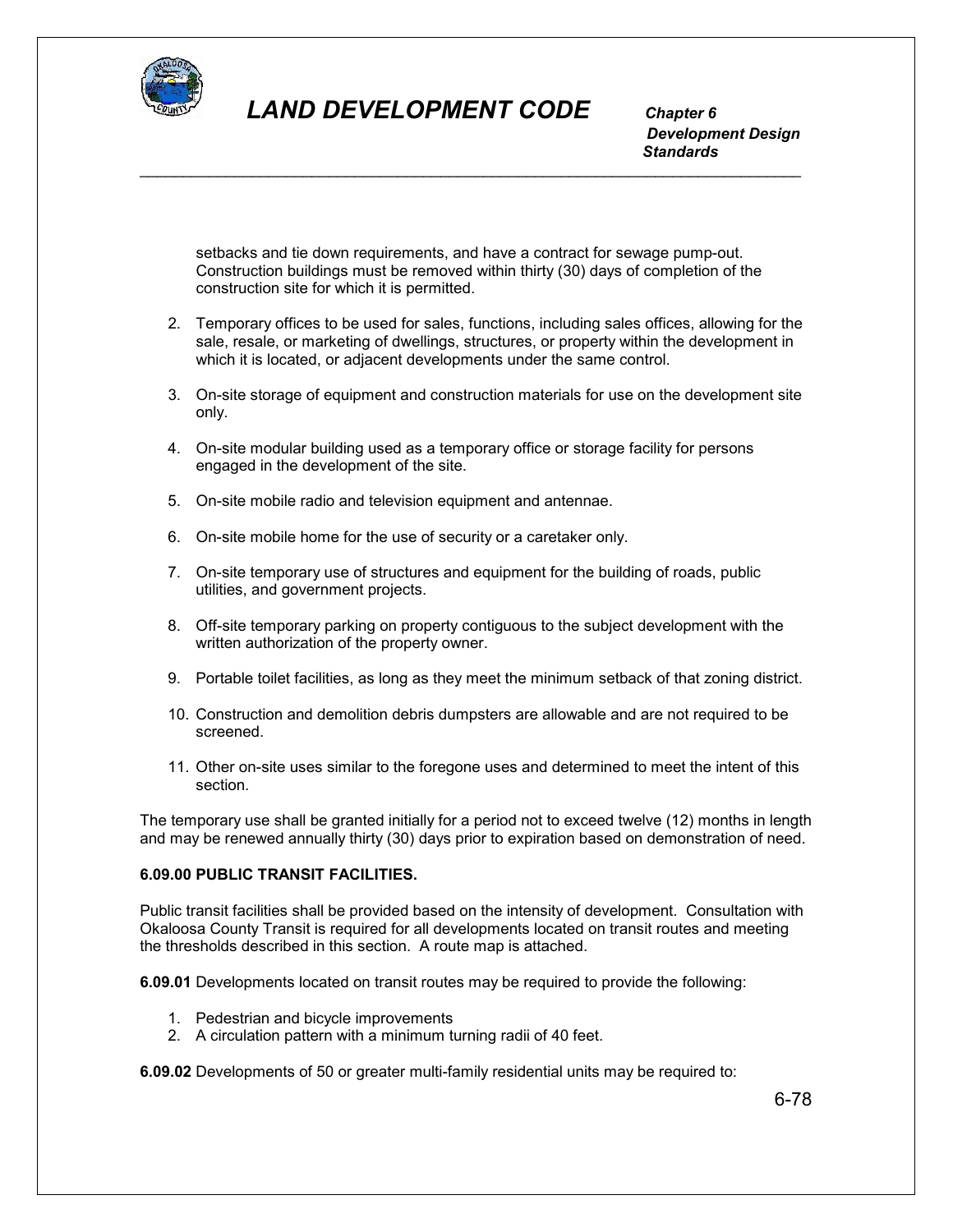

 *Development Design Standards* \_\_\_\_\_\_\_\_\_\_\_\_\_\_\_\_\_\_\_\_\_\_\_\_\_\_\_\_\_\_\_\_\_\_\_\_\_\_\_\_\_\_\_\_\_\_\_\_\_\_\_\_\_\_\_\_\_\_\_\_\_\_\_\_\_\_\_\_\_\_\_\_\_\_\_\_\_

- 1. Pedestrian and bicycle improvements
- 2. A circulation pattern with a minimum turning radii of 40 feet
- 3. Shelter for transit patrons that meets the requirements of the Americans with Disabilities Act (ADA)

**6.09.03** Non-residential developments or single or multi-tenant office buildings of less than 50,000 square feet may be required to provide the following:

- 1. Pedestrian and bicycle improvements
- 2. A circulation pattern with turning radii of 40 feet
- 3. Bus stop with curb cut
- 4. Shelter for transit patrons that meets the requirements of the ADA.
- 5. Connectivity to adjacent non-residential developments will be encouraged.

**6.09.04** Non-residential developments of 50,000 to 200,000 square feet may be required to provide the following:

- 1. Pedestrian and bicycle improvements
- 2. A circulation pattern with turning radii of 40 feet
- 3. Bus stop with curb cut
- 4. Transit shelter with seating to accommodate a minimum of 2 persons and a wheelchair
- 5. Connectivity to the adjacent non-residential developments will be encouraged.

**6.09.05** Non-residential developments greater than 200,000 square feet may be required to provide the following:

- 1. Pedestrian and bicycle improvements
- 2. A circulation pattern with turning radii of 40 feet
- 3. Bus stop with curb cut
- 4. Transit shelter with seating to accommodate a minimum of 4 persons and a wheelchair
- 5. Bike rack
- 6. Connectivity to the adjacent non-residential developments will be encouraged.

### **6.10.00 Mines and Borrow Pits**

**6.10.01** Short title.

This part may be known and cited as the Okaloosa County Mine and Borrow Pit Regulations.

**6.10.02** Applicability.

The requirements and standards provided herein shall apply to all property in the unincorporated area of Okaloosa County.

### **6.10.03** Definitions.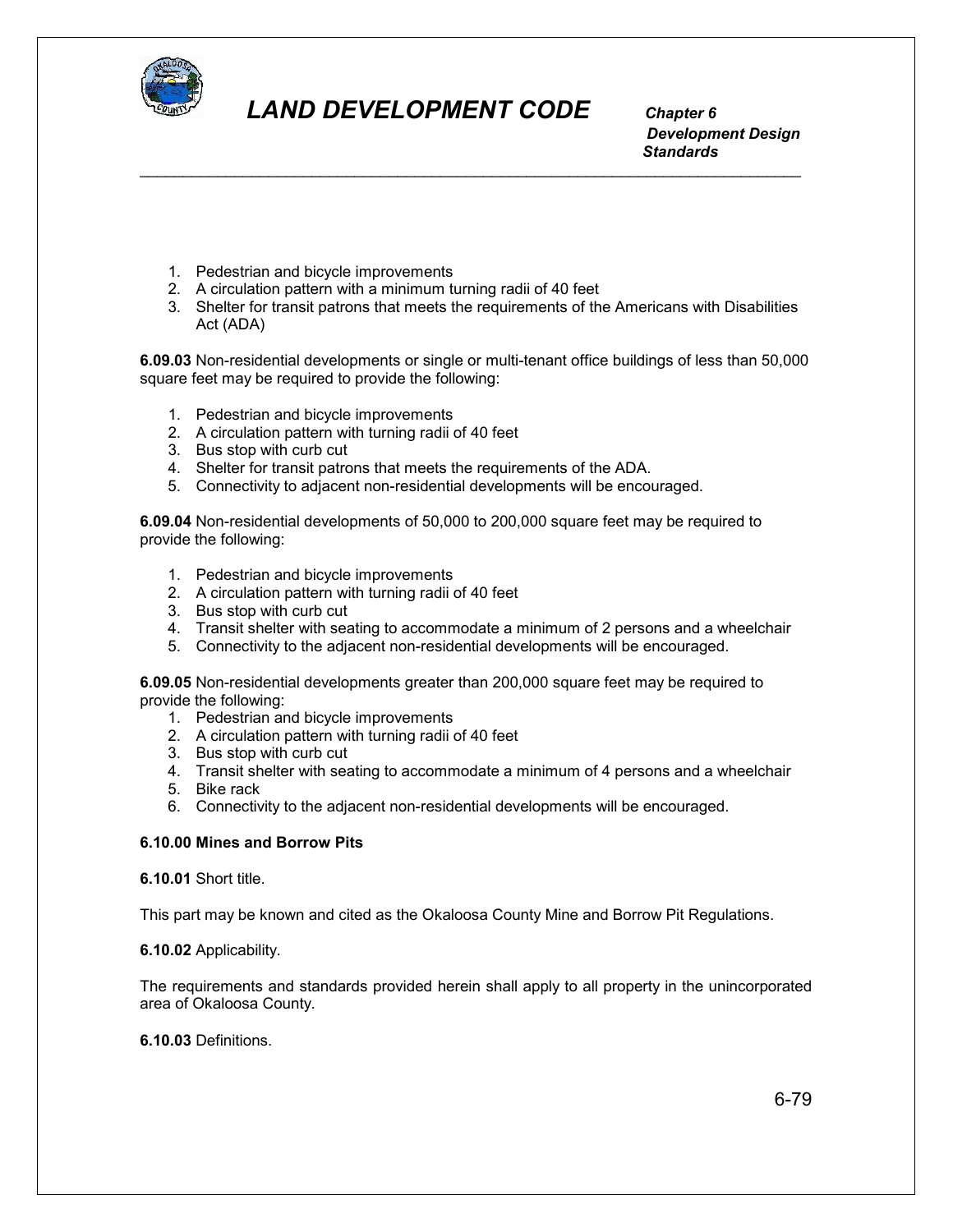

 *Development Design Standards*

*Base flow.* The water that flows from the ground and discharges into a stream between storms and runoff events when the water table remains above the stream bottom.

\_\_\_\_\_\_\_\_\_\_\_\_\_\_\_\_\_\_\_\_\_\_\_\_\_\_\_\_\_\_\_\_\_\_\_\_\_\_\_\_\_\_\_\_\_\_\_\_\_\_\_\_\_\_\_\_\_\_\_\_\_\_\_\_\_\_\_\_\_\_\_\_\_\_\_\_\_

*Borrow pit.* A site or parcel of property where soils, clays, sand, gravel, or similar materials are, or have been, removed for use by either the property owner or another individual or entity. For purposes of this part, the words and phrases 'mine", "borrow pit", "excavate", "excavation", and "mining activity" may be used interchangeably as best suits the context of the sentence in which they appear.

*Haul route*. The designated route used to move material from the point at which it has been extracted from the ground either to another location on the same property or to a separate property for stockpiling or processing prior to its ultimate use. A haul route located on the same property as the mining activity is an internal haul route. A haul route not located on the same property as the mining activity is an external haul route.

*Haul route agreement*. The formal contract based on the submitted haul route plan executed between the County and the franchised utility, developer, applicant, entity, property owner, or designated representative responsible for the restoration and/or rehabilitation procedures to be performed during or upon completion of the hauling operation.

*Mine* (verb, "to mine"*) The act of* digging, scooping, removing, or otherwise extracting materials from the earth. (noun) A location on a parcel of property where soils, clays, sand, gravel, or similar materials are, or have been, removed for use by either the property owner or another individual or entity. For purposes of this part, the words and phrases 'mine", "borrow pit", "excavate", "excavation", and "mining activity" may be used interchangeably as best suits the context of the sentence in which they appear.

*Mine site.* The area within a property on which mining and associated activities including but not limited to sorting, dewatering, crushing, stockpiling, and stormwater treatment will occur.

*Reclamation.* The conversion or restoration of land previously subject to mining activity to other useful purposes, including, but not limited to, restoration to natural vegetative states, construction of artificial bodies of water, residential development, development of commercial structures, or other uses. While the type and degree of such restoration may vary in any specific instance, the objective is to establish vegetative cover, soil stability, water protections, long-term use(s), and public safety conditions appropriate to the area.

*Reclamation plan.* A written proposal for the reclamation of a mine or borrow pit that has been approved by Okaloosa County pursuant to this part.

#### **6.10.04** Location

Mines and borrow pits may be located in those zoning districts for which such uses are allowed as provided in Chapter 2 of the Okaloosa County Land Development Code and as consistent with the Okaloosa County Comprehensive Plan provided, however, that no mine or borrow pit shall be located: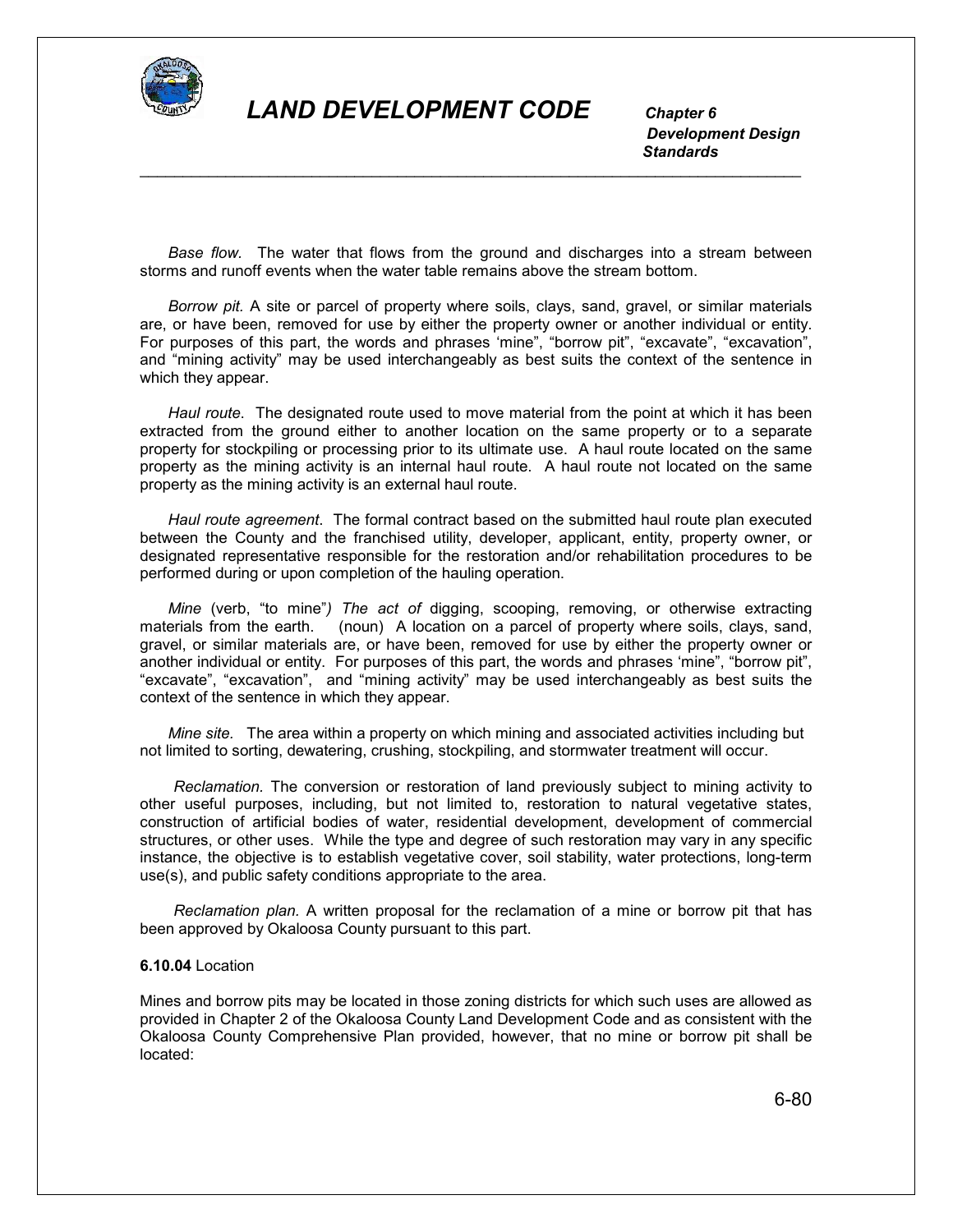

 *Development Design Standards*

A. Within the area encompassed by swinging an arc with a five thousand foot (5,000') radius from the center of each end of the primary surface of each runway of each airport, military airfield, or airpark in Unincorporated Okaloosa County and connecting the adjacent arcs for each runway by lines tangent to those arcs. Attachment A illustrates the areas associated with Okaloosa County's airports, military airfields, and airparks that are regulated by this requirement.

\_\_\_\_\_\_\_\_\_\_\_\_\_\_\_\_\_\_\_\_\_\_\_\_\_\_\_\_\_\_\_\_\_\_\_\_\_\_\_\_\_\_\_\_\_\_\_\_\_\_\_\_\_\_\_\_\_\_\_\_\_\_\_\_\_\_\_\_\_\_\_\_\_\_\_\_\_

B. Within 500 feet of an existing residence not located on the same property as the proposed mine or borrow pit; this includes any associated activities including but not limited to sorting, crushing, stockpiling, or dewatering.

### **6.10.05** Approval process.

- A. Mines and borrow pits shall be developed and operated in accordance with a development order issued by Okaloosa County in accordance with the Okaloosa County Land Development Code. The requirements provided herein are in addition to any requirements that might otherwise apply. Mines and borrow pit sites less than one (1) mile from the nearest residence not on the same property, residential zone, or airport are only allowed in unincorporated Okaloosa County if approved by way of a special exception granted by the Okaloosa County Board of Adjustment (BOA) in accordance with section 11.02 of the Okaloosa County Land Development Code (LDC).
- B. All development order applications for mines and borrow pits shall include a narrative explanation of:
	- 1. materials that will be extracted,
	- 2. all equipment and techniques that will be used for extraction,
	- 3. all equipment and techniques that will be used for all operational aspects including but not limited to processing (e.g., crushing, washing, sorting), stockpiling (including de-watering), storing, and dust control,
	- 4. management of overburden,
	- 5. the anticipated life of the mine or borrow pit,
	- 6. the proposed hours of operation,
	- 7. site security, and
	- 8. a reclamation plan.

When a proposed mine or borrow pit is located such that a special exception is required, the special exception application shall include the information enumerated  $1 - 8$ , above.

B. If a special exception has been approved that allows a mine or borrow pit, the development order shall incorporate any conditions of approval established by the BOA. Nothing herein shall be construed as prohibiting an applicant from concurrently applying for a development order and special exception provided, however, that no development order shall be issued until such time as the BOA approves the special exception. Under no circumstances shall a development order be issued subsequent to the effective date of these provisions for a mine or borrow pit within one (1) mile of from the nearest residence, residential zone, or airport for which the BOA has not approved a special exception.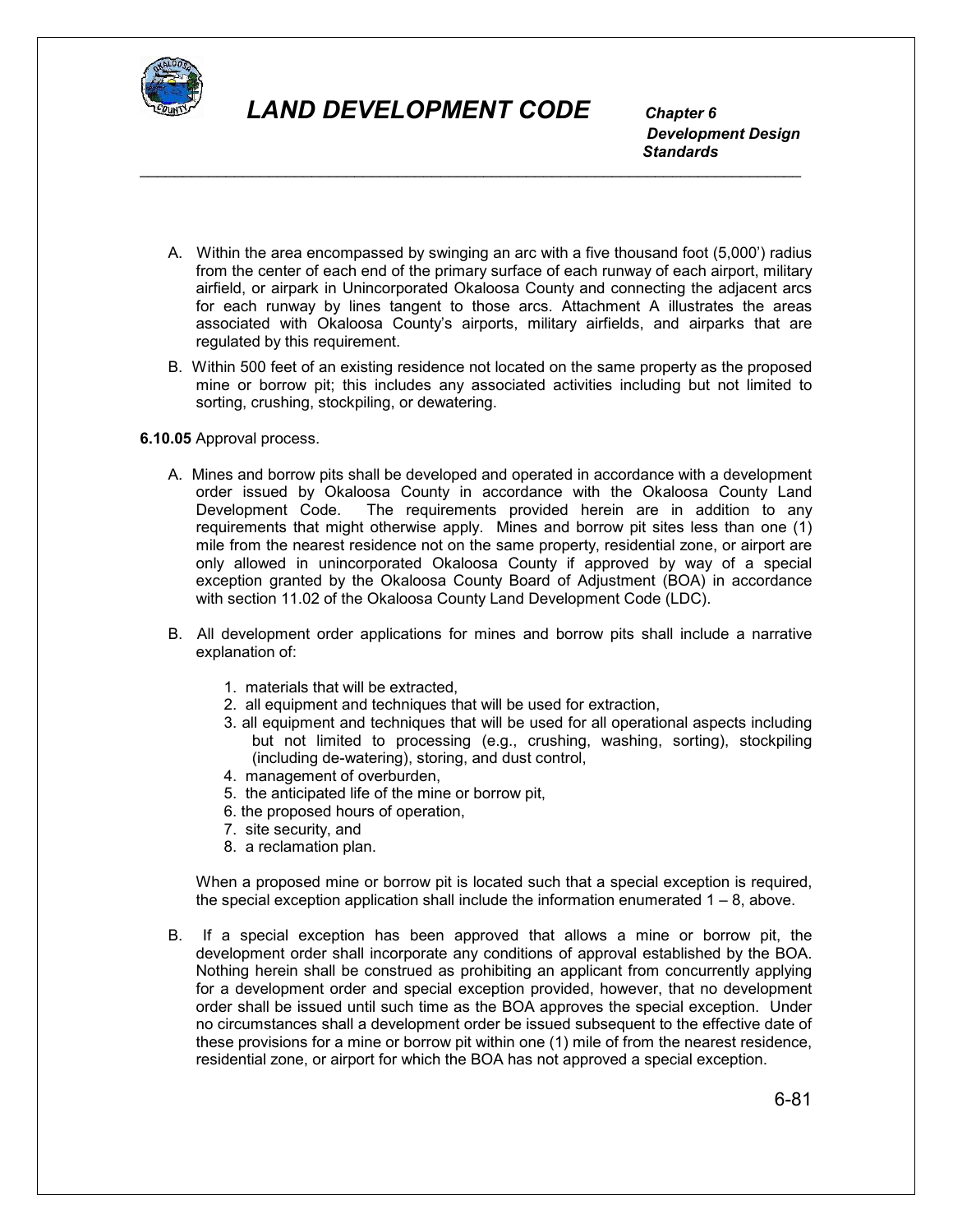

 *Development Design Standards*

C. Development order and special exception applications for mines and borrow pits shall not only identify the owner(s) of the subject property, but shall also identify the entity financially responsible for the implementation of any ongoing dust control, road maintenance, or other operational requirements as may be established in the development order. The development order application shall be accompanied by a notarized affidavit signed by the financially responsible entity that clearly states that said entity is aware of the operational requirements and accepts financial responsibility for their implementation. If, during the life of the operation including reclamation the responsible entity changes, the owner of the mine shall, within ten (10) days of the change, notify the County and provide a notarized affidavit signed by the new financially responsible entity that clearly states that said entity is aware of the operational requirements and accepts financial responsibility for their implementation.

\_\_\_\_\_\_\_\_\_\_\_\_\_\_\_\_\_\_\_\_\_\_\_\_\_\_\_\_\_\_\_\_\_\_\_\_\_\_\_\_\_\_\_\_\_\_\_\_\_\_\_\_\_\_\_\_\_\_\_\_\_\_\_\_\_\_\_\_\_\_\_\_\_\_\_\_\_

#### **6.10.06** Exemptions

The provisions herein shall not apply to:

- A. Retention ponds and stormwater management systems associated with residential subdivisions, commercial development, road projects, or other activities not associated with excavations, mines, or borrow pits for which the extraction of soils, clays, sand, gravel, or similar materials is, or was, at any time, the primary use of the property. A reclamation plan's designation of a mine pit as a future retention pond or lake for a commercial project or a "waterfront" subdivision does **not** exempt it from this part.
- B. Lakes and ponds used in furtherance of agricultural activities and for which the extraction of soils, clays, sand, gravel, or similar materials is incidental to the agricultural use of the subject property.
- C. The extraction and removal of soils, clays, sand, gravel, or similar materials incidental to the construction of subdivisions provided no more material is removed than necessary to develop the subdivision.
- D. The extraction and removal of soils, clays, sand, gravel, or similar materials from individual homesites.
- E. The installation of pools and decorative ponds, the creation of gardens, gravedigging, or other activities for which extraction of materials is clearly accessory to another use not related to mining.

Exemption from this part is not intended, nor shall it be construed, to exempt activities otherwise subject to the development order/development plan review processes from such review.

**6.10.07** Development Standards.

The following standards shall apply to the establishment and operation of mines and borrow pits throughout unincorporated Okaloosa County.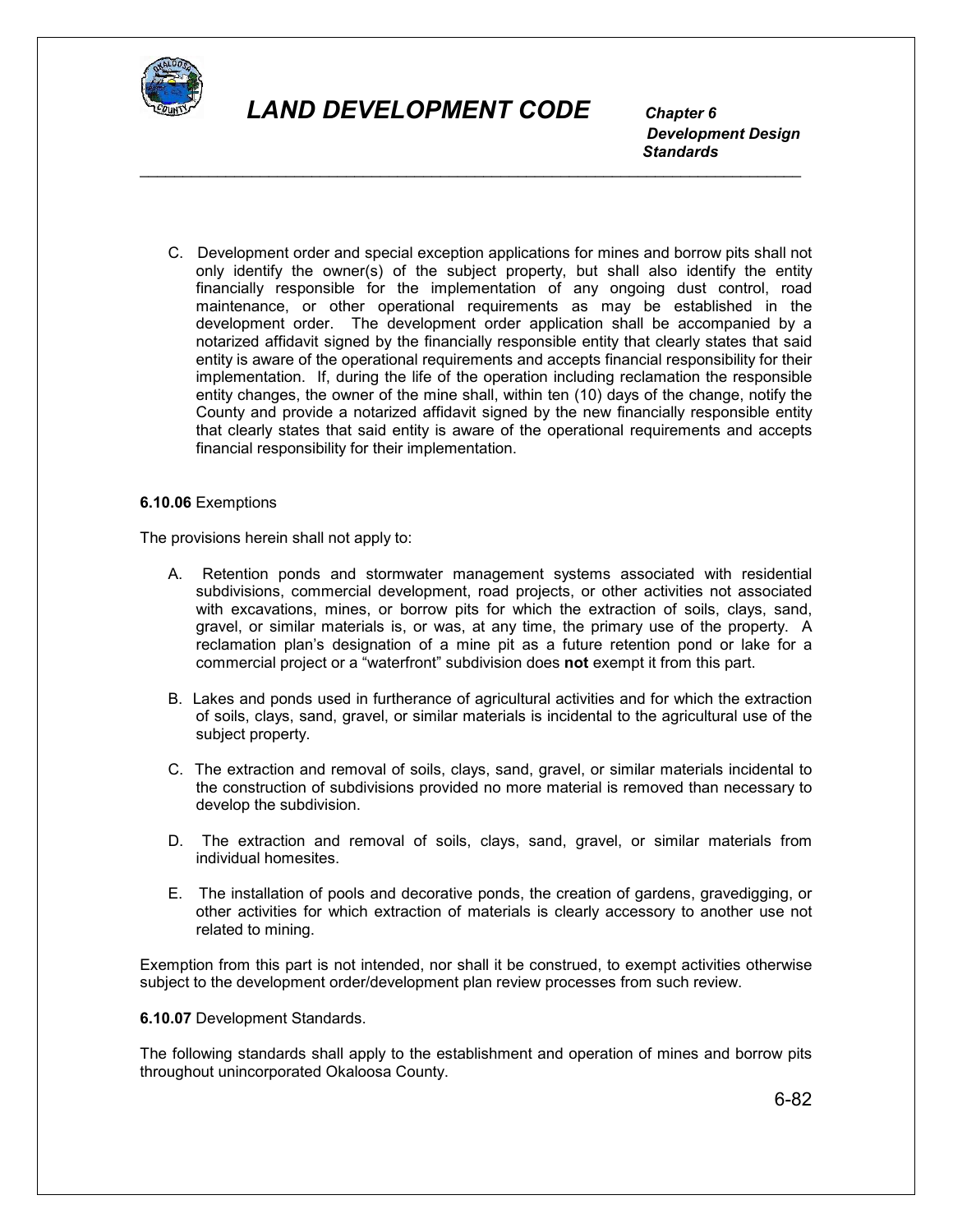

 *Development Design Standards* \_\_\_\_\_\_\_\_\_\_\_\_\_\_\_\_\_\_\_\_\_\_\_\_\_\_\_\_\_\_\_\_\_\_\_\_\_\_\_\_\_\_\_\_\_\_\_\_\_\_\_\_\_\_\_\_\_\_\_\_\_\_\_\_\_\_\_\_\_\_\_\_\_\_\_\_\_

### A. *Buffers.*

- 1. All mines and borrow pits are subject to the provisions of Section 3.05, River Protection Zone, of the Okaloosa County Land Development Code.
- 2. A 50-foot buffer of existing vegetation shall be preserved around the perimeter of the mine or borrow pit site, including all associated activities except where the haul route leaving the site must penetrate. Internal haul routes may not be located within the buffer. If the site consists of a cleared area (field, pasture, ruderal land, etc.), a fifty foot wide buffer zone shall be established within provides 80% opacity between the height of four feet (4') and twenty feet (20') at the time mining activities are initiated. The buffer may consist of earthen berms, walls, opaque fencing (chain link fences into which slats have been woven shall not be used), vegetation or any combination thereof provided the opacity requirement is met. Plant species listed as noxious or invasive by the United States Department of Agriculture (USDA) or the Florida Department of Agriculture and Consumer Services (FDACS) shall not be utilized. This requirement shall not apply to any side of a mining or borrow pit site located one thousand five hundred feet (1,500') or more from the subject property's nearest boundary. For example, if a proposed mine or borrow pit is to be located 1,700' from the north property line, 1,800 feet from the south property line, 1,800' from the east property line, and 500' from the west property line, then the north, south, and east sides are exempt, but the buffer applies to the western boundary of the mine or borrow pit site.
- 3. A 150-foot buffer zone of existing vegetation shall be maintained landward from the upland edge of the following waterbodies, the tributaries with which they have direct confluence, and any wetlands adjacent thereto, including wetlands adjacent to their directly confluent tributaries:
	- a. Choctawhatchee Bay
	- b. Shoal River
	- c. Yellow River
	- d. Blackwater River
- 6-83 4. A 100-foot buffer zone of existing vegetation shall be maintained from the upland edge of any jurisdictional wetland or natural waterbody. If the County determines that the existing vegetation is insufficient to protect the wetland or waterbody from the adverse impacts of the mining activity, or if the existing vegetation has been disturbed or removed from the property before application for a development order is made, the County may require the planting of supplemental or replacement vegetation in the required buffer. The applicant shall prepare and submit a replanting plan or a supplemental planting plan to the County for approval. The supplemental plantings shall be of sufficient size and quantity that the functions of the natural buffer will be maintained. The buffers provided for herein are not required for portions of such wetlands for which the Florida Department of Environmental Protection, Northwest Florida Water Management District, or other jurisdictional agency has issued a permit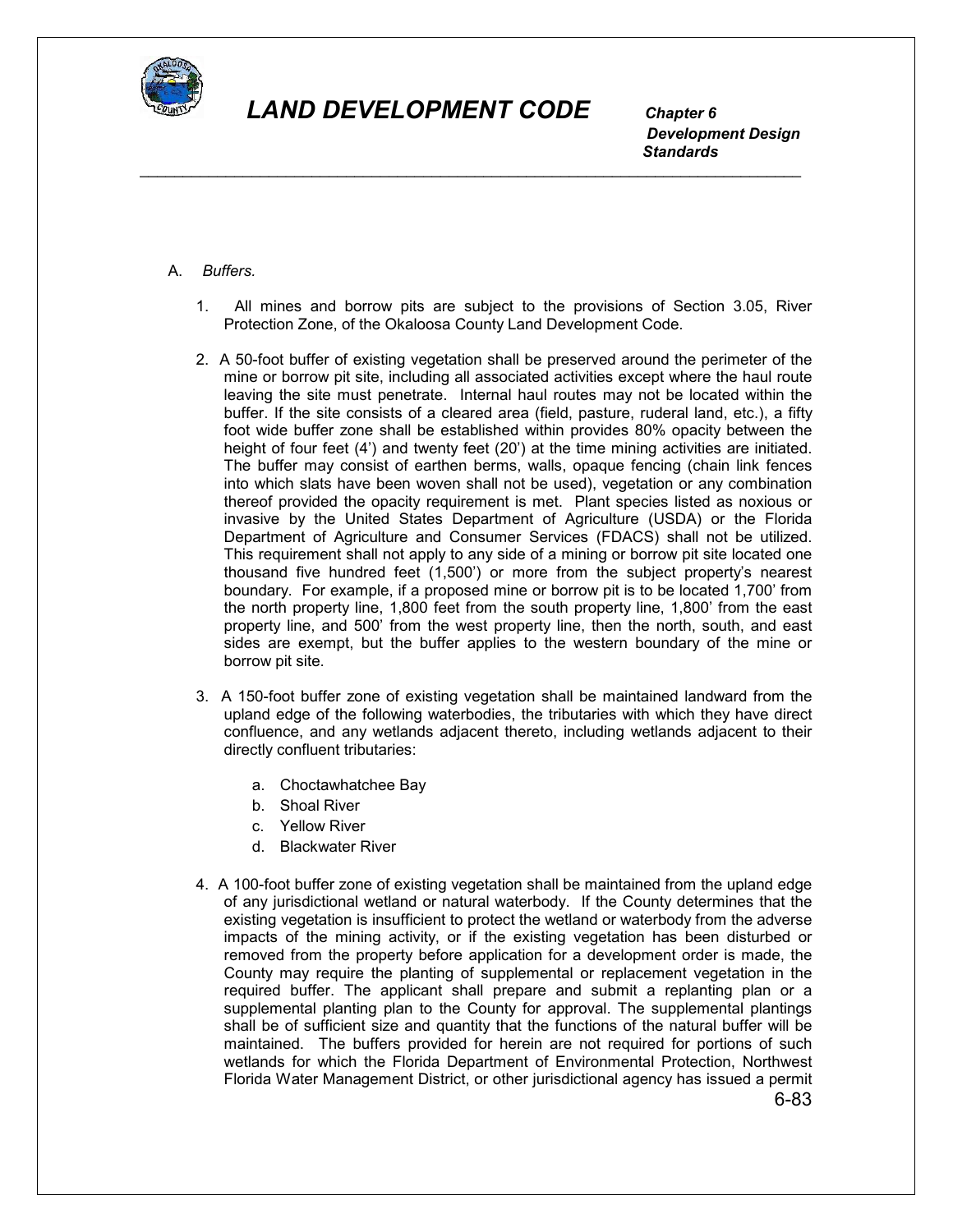

 *Development Design Standards*

> that allows impacts. Impacts to the subject portions of such systems shall be as allowed in the jurisdictional agency permit(s).

\_\_\_\_\_\_\_\_\_\_\_\_\_\_\_\_\_\_\_\_\_\_\_\_\_\_\_\_\_\_\_\_\_\_\_\_\_\_\_\_\_\_\_\_\_\_\_\_\_\_\_\_\_\_\_\_\_\_\_\_\_\_\_\_\_\_\_\_\_\_\_\_\_\_\_\_\_

### B. *Setbacks.*

The following setbacks shall maintained throughout the mining operation, and shall include activities associated with mining (crushing, sorting, stockpiling, dewatering, etc.) in addition to the actual digging and extraction of resources:

- 1. A 100-foot setback from any public or private right-of-way.
- 2. A 50-foot setback from a property line abutting property with a Future Land Use Map designation of Industrial or Commercial.
- 3. A 150 foot setback from any property line abutting vacant, unplatted property located in the RR, R-1, R-2, R-3, or SR zoning districts.
- 4. A 500-foot setback from the closest portion of a residential or institutional structure, regardless of the property's underlying zoning. This setback may be reduced to no less than 150 feet if applicant has provided competent and substantial evidence that a lesser requirement will not adversely affect the public health, safety, or welfare and has also provided the County with original, notarized affidavits from all owners of all residential or institutional structures within 500 feet of the proposed mine or borrow pit stating that they are aware of the proposed operations (including processing, sorting, etc.) and have no objections to a buffer of less than 500 feet to a minimum of 150 feet.
- 5. The County may require increased setbacks to protect wellheads, environmental resources and/or adjacent properties from adverse impacts.

### C. *Security/Fencing.*

- 1. The mining operation shall be enclosed with a security fence and gate. Fences shall be at least six feet (6') but not more than ten feet (10') in height. The location and type of fencing shall be specified in the approved development order.
- 2. Warning signs, each of which must have an area of at least six square feet (6 sq. ft.) shall be permanently posted at each corner of the fence line and also not more than 100 feet apart along the fence line. The signs shall be printed in letters not less than 5 (five) inches in height and shall state "No Trespassing", the name of the mining operation, and a telephone number at which the mining operation may be contacted in case of an emergency. The signs must be visible from any location outside of the fence within fifty feet (50') of a sign.
- D. *Dust Prevention/Air Quality.* Mines and borrow pits shall be operated in such a manner as to minimize dust emissions. The County may, at its sole discretion and as a condition of approval of the development order, require mitigation measures that may include any or all of the following: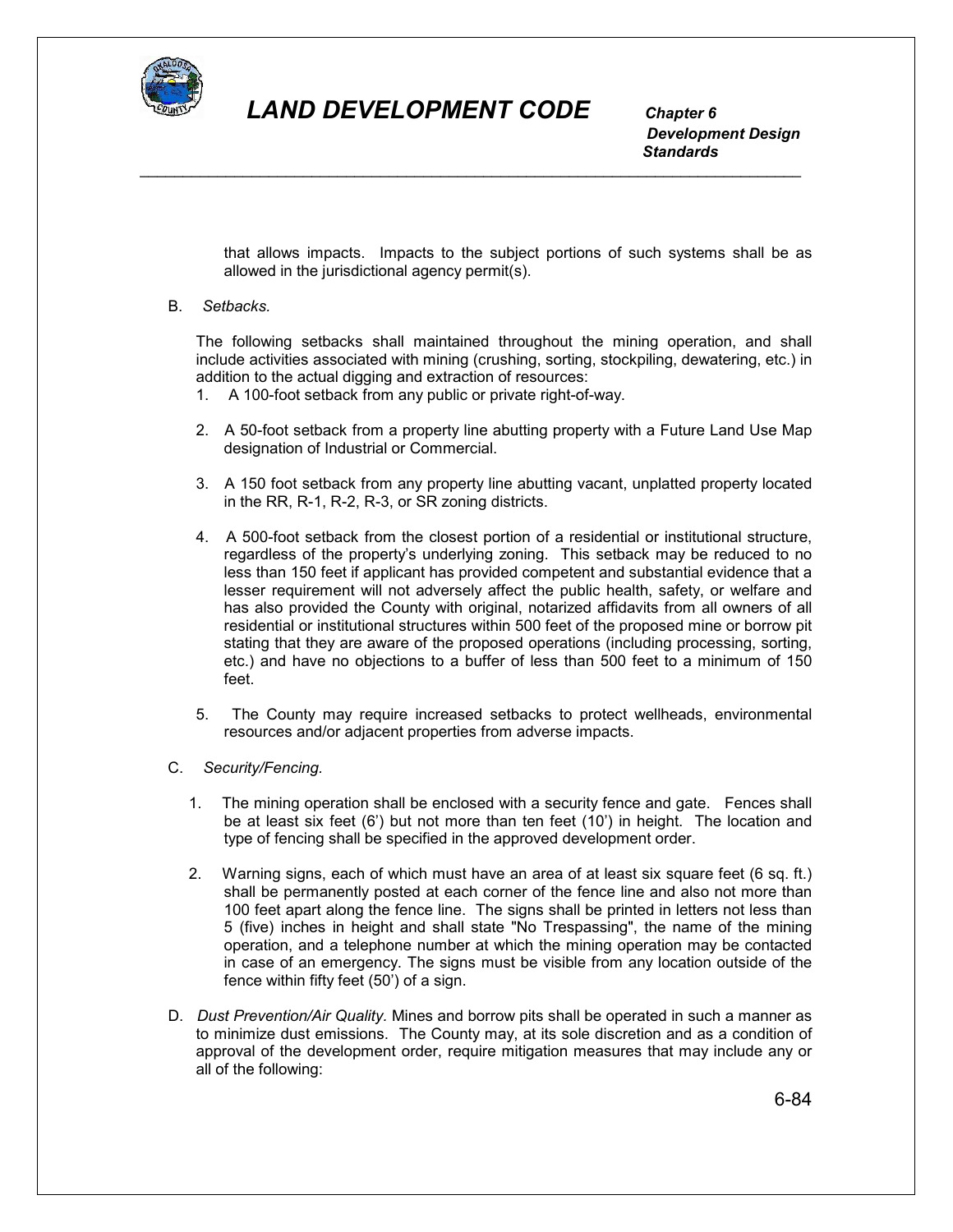

 *Development Design Standards* \_\_\_\_\_\_\_\_\_\_\_\_\_\_\_\_\_\_\_\_\_\_\_\_\_\_\_\_\_\_\_\_\_\_\_\_\_\_\_\_\_\_\_\_\_\_\_\_\_\_\_\_\_\_\_\_\_\_\_\_\_\_\_\_\_\_\_\_\_\_\_\_\_\_\_\_\_

- 1. Watering of haul routes, stockpiles, and other areas subject to wind erosion.
- 2. Planting of haul route shoulders and swales with appropriate vegetation that must be maintained for the duration of operations and reclamation.
- E. *Operating Hours.* Excavation, crushing, sorting, and stockpiling shall only be conducted from Monday through Saturday, between the hours of 7:00 a.m. and 6:00 p.m., unless otherwise approved by way of a special exception. Applications for special exceptions to establish alternate hours shall include all the information required in section x.xx.xxx, above.
- F. *Protection of Easements.* No mining activity, except for ditches associated with the mining activity permitted by the NWFWMD, is permitted within 25 feet of the boundary line of a drainage or utility easement. A waiver may be granted with the consent of the easement holder.
- G. Ground and Surface *Water Impacts.*
	- 1. Mining operations shall not have an adverse impact on the quality or quantity of groundwater or surface water of surrounding properties and must meet all the standards of the health department, the NWFWMD, and the FDEP as applicable. Mining operations are prohibited within designated Wellhead Protection Zones as defined by section 3.07.00 of the Land Development Code.
	- 2. Applications for mining or borrow pit operations shall include an analysis signed and sealed by a professional engineer licensed by the State of Florida that identifies any potential negative impacts to surface water or groundwater resources that could occur due to the mining activity including but not limited to: failure of public or private wells due to drawdown of groundwater; altered surface water flows due to changes in drainage patterns or declining base flow; or reduced quality of surface or ground water. If negative impacts are identified, the analysis shall include proposed remedial actions to correct every problem identified, including anticipated costs and of such actions and whether such costs are recurring.
- H. *Required Slope.* The standard slope for the sides of an excavation shall be no steeper than one foot vertical drop for each four feet of horizontal distance measured from the edge of the excavation at existing grade unless a licensed engineer or geologist certifies, to the satisfaction of the County Engineer, that an angle of repose exceeding this ratio will prohibit any potential erosion or slumping.
- I. *Burning.* Burning or incineration associated with an excavation shall comply with all applicable County, State, and Federal laws and regulations. Burning is prohibited within required buffers and setback areas.
- J. *Storage of Materials/Dumping of Solid Waste.* No litter or waste materials of any kind may be brought onto, stored, or disposed of in any excavation area or mining site unless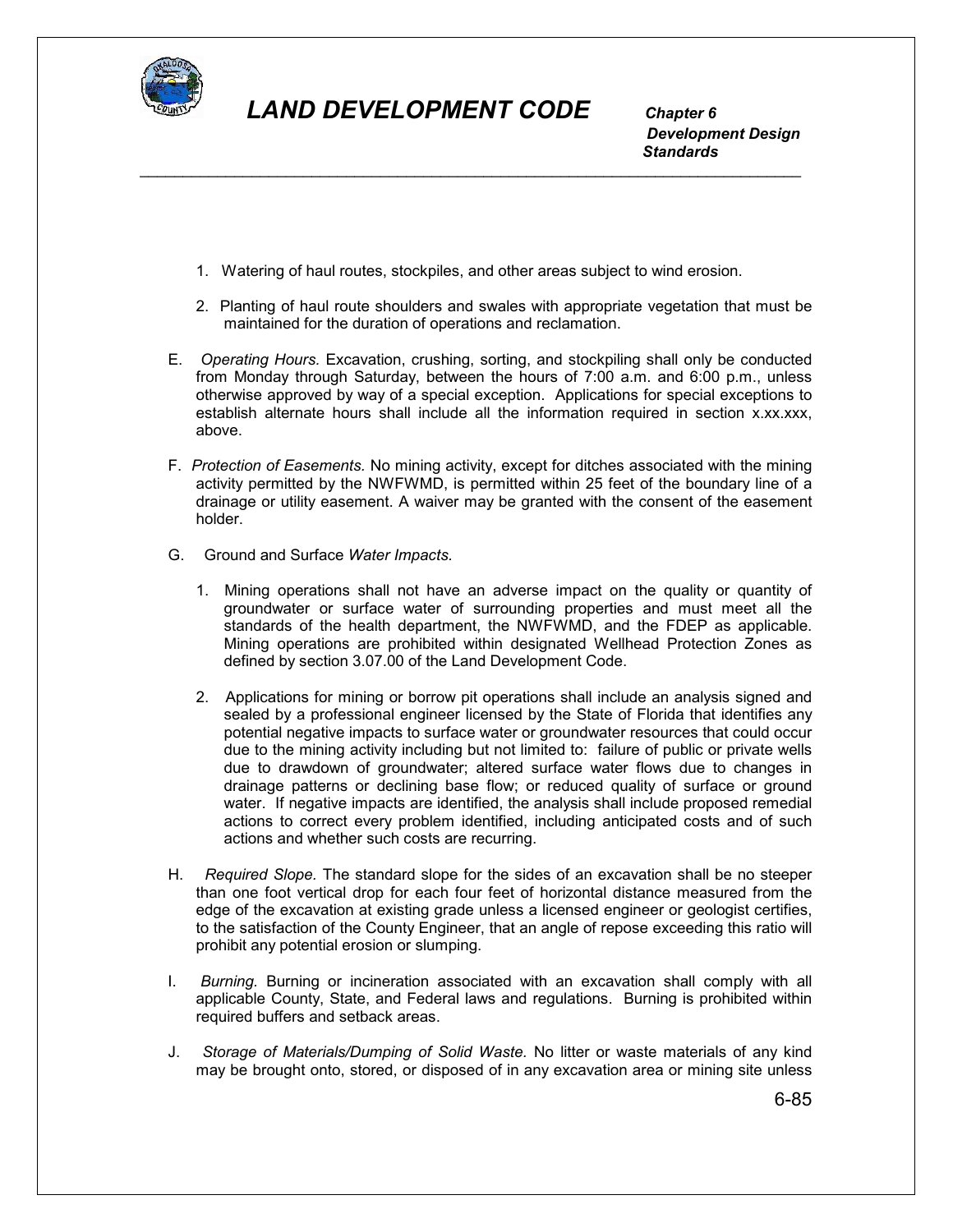

 *Development Design Standards*

such activity is consistent with these provisions, the Okaloosa County Comprehensive Plan and Land Development Code, and has received all local, state, and federal permits. This includes all classes of landfill, as well as construction and demolition debris disposal sites, vegetative waste sites, and other types of facility intended for the long term disposal or interment of waste. Under no circumstances shall any form of waste disposal facility associated with a mine or borrow pit be located within 1 mile of an existing home or area zoned for residential use. However, sand, topsoil, tree remnants, and other vegetative debris cleared from the mining site may be placed in or stored on site provided the storage is pursuant to a reclamation plan approved by the County and the materials are free of invasive species or other contaminants.

\_\_\_\_\_\_\_\_\_\_\_\_\_\_\_\_\_\_\_\_\_\_\_\_\_\_\_\_\_\_\_\_\_\_\_\_\_\_\_\_\_\_\_\_\_\_\_\_\_\_\_\_\_\_\_\_\_\_\_\_\_\_\_\_\_\_\_\_\_\_\_\_\_\_\_\_\_

- K. *Stormwater Control.* All mining and borrow pit operations shall be subject to a stormwater management plan approved by the County in addition to any requisite federal or state permits which must be obtained prior to operations.
- L. *Erosion Control and Sedimentation.* In order to prevent off-site impacts, stockpiles and soils exposed during site alteration must be stabilized, and runoff and siltation directed toward areas approved in the development order for such use. Development order applications submitted for mines or borrow pits shall include an erosion control plan that identifies locations of stockpiles, haul routes, settling ponds, de-watering impoundments, retention ponds, and any other information, including hydraulic and hydrologic analyses or models and calculations, as may be required by the County Engineer to determine that the proposed operations will not cause erosion of sediments onto surrounding properties or into waterways other than those created entirely within the subject property.
- M. *Noise Control.* Mines and borrow pits are subject to the noise control provisions of the County Code, and shall not generate noise in excess of that allowed by any local, regional, state, or federal laws, ordinances, rules, or regulations.
- N. *Location of Ingress/Egress.* External vehicle access shall be located to minimize danger to traffic and nuisance to surrounding properties. All external vehicle access shall be clearly marked pursuant to applicable county, state, and federal requirements.
- O. *Haul routes*:
	- 1. Operation of a mine or borrow pit shall not create any traffic hazards on any external haul routes. Damage to roads serving as external haul routes caused by mining vehicles shall be repaired by the mine or borrow pit operator to the satisfaction of the County Public Works Department.
	- 2. Internal haul routes shall not be located within two hundred fifty feet (250) of the boundary of the site, except at the property exit and entry point(s).
	- 3. A paved or stabilized apron may be required at the sole discretion of the County, to protect the external haul route from the internal haul route. Aprons shall be built to the specifications of the County Engineer.

6-86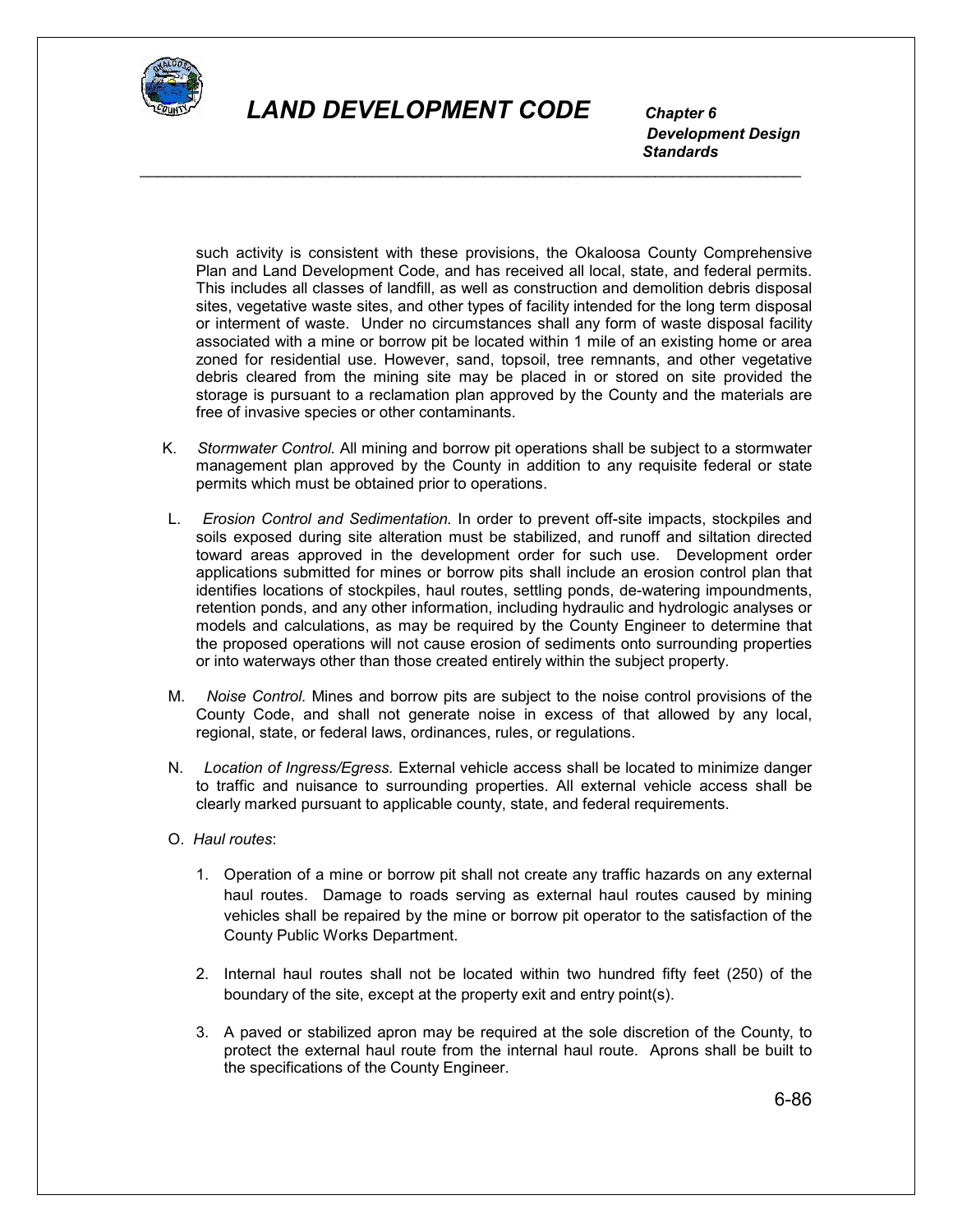

 *Development Design Standards*

4. The use of haul routes shall not have undue impact on persons and properties along or in proximity to a haul route. An undue impact would be an increase in airborne debris beyond what is normally experienced without the mining or excavation work, increased noise during the evening and night hours from truck traffic, or unmitigated deterioration of roads and road-edges dues to heavy truck traffic.

\_\_\_\_\_\_\_\_\_\_\_\_\_\_\_\_\_\_\_\_\_\_\_\_\_\_\_\_\_\_\_\_\_\_\_\_\_\_\_\_\_\_\_\_\_\_\_\_\_\_\_\_\_\_\_\_\_\_\_\_\_\_\_\_\_\_\_\_\_\_\_\_\_\_\_\_\_

- 5. It shall be the responsibility of the development order holder to mitigate impacts arising from the use of haul routes. The County may, at its sole discretion and as a condition of approval of the development order, require mitigation measures which may include any or all of the following:
	- a. Watering and other dust control measures.
	- b. Cleanup of material spills.
	- c. Maintenance grading of unpaved roads, shoulder grading and restoration.
	- d. Pavement maintenance, including resurfacing, reconstruction, and patching.
	- e. Safety improvements such as striping barrier rails, turn and acceleration lanes.
	- f. Posting of a bond, letter of credit, or other financial instrument as determined by the County in favor of Okaloosa County in an amount of 110% of the estimated cost of repair of any public roads, stormwater conveyance, or other public infrastructure that may, in the opinion of the County Engineer, potentially be impacted by the proposed operation.
	- g. Prohibition of blasting, crushing, sorting, or other activities deemed by the County as incompatible with surrounding areas due to dust, noise, vibration, or other potential nuisance.
- 6. If a privately maintained right-of-way is proposed for use as any part of the operation, including ingress, egress, or to gain access to a site, the applicant shall supply an affidavit signed by the entity controlling the right-of-way that unambiguously states that the applicant is allowed to use that specific right-of-way for a haul route.
- P. L*ighting.* Lighting shall be the minimum needed to provide safe access to and from the subject property and work area(s) as well as security. All lighting shall be directed away from adjacent properties, and shall be located such that luminaries and diffuser screens are not visible from adjacent properties or to air traffic. Lighting shall not pose a hazard to air navigation, nor shall it interfere with the military missions conducted on the Eglin Reservation by any of the services stationed thereon. Uplighting, including for on-site signage, is prohibited See also subsection W., Air Navigation.

### Q. *Blasting.*

- 1. Blasting must be specifically authorized by the special and development order issued for a mine or borrow pit which may include conditions in addition to the following:
	- a. No blasting or other use of explosives shall be conducted without proper permits from the jurisdictional governmental entities including the state fire marshal.
	- b. Blasting shall be conducted only from Monday through Friday no earlier than one (1) half hour before sunrise and must cease no later than one (1) half hour before sunset as established by the National Weather Service for the day of the blasting.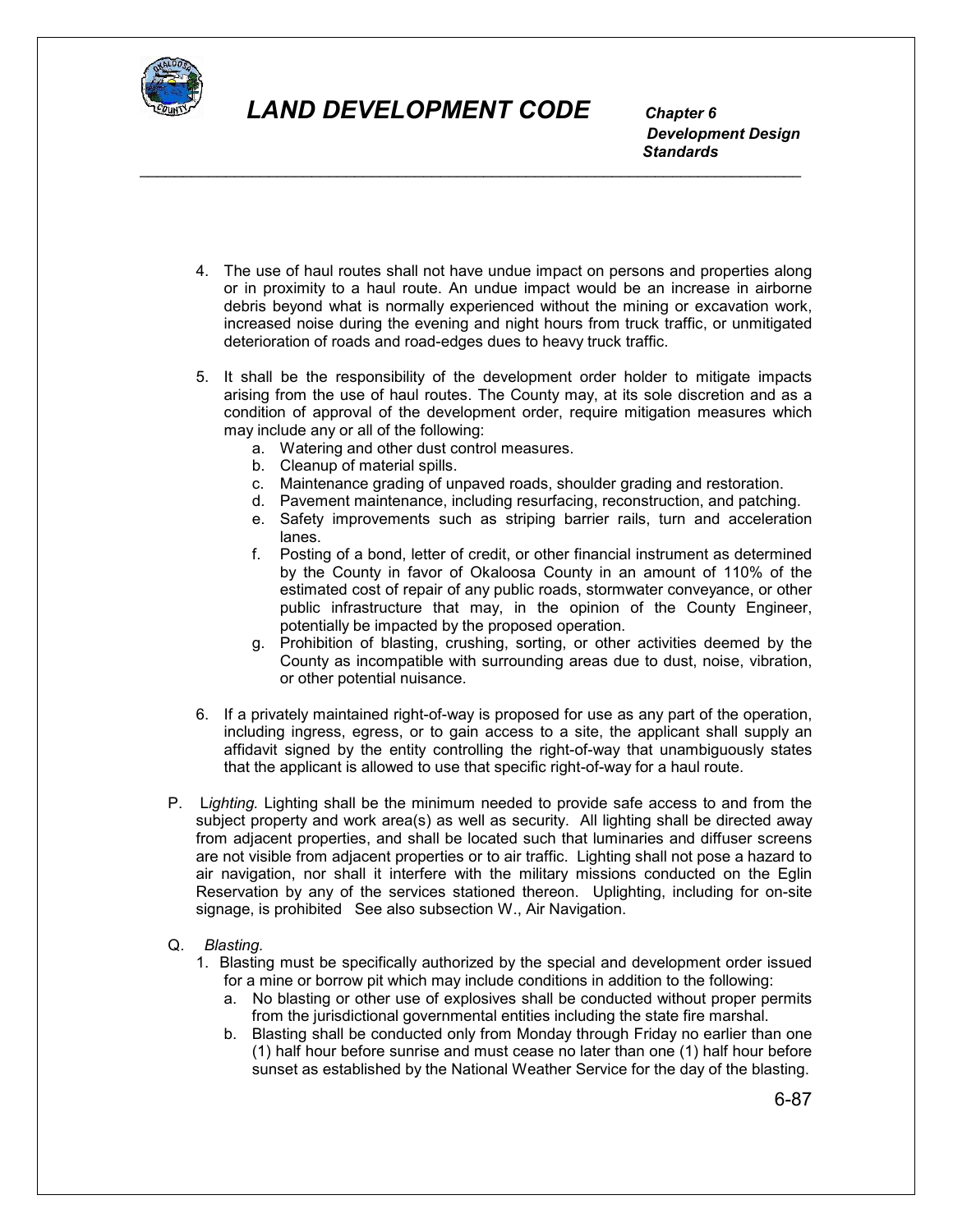

 *Development Design Standards*

- c. All blasting must be performed in a manner that prevents vibrations of the soil from reaching a magnitude sufficient to cause damage to persons or property outside the mining operation's property.
- 2. Notice of blasting shall be provided no less than one (1) week and no more than three (3) weeks prior to the event as follows:

\_\_\_\_\_\_\_\_\_\_\_\_\_\_\_\_\_\_\_\_\_\_\_\_\_\_\_\_\_\_\_\_\_\_\_\_\_\_\_\_\_\_\_\_\_\_\_\_\_\_\_\_\_\_\_\_\_\_\_\_\_\_\_\_\_\_\_\_\_\_\_\_\_\_\_\_\_

- a. Certified letters shall be sent by an agent of the entity operating the mine or borrow pit to the owners of all owners of properties as provided by the most current records of the County Property Appraiser's records within 1,000 feet of the property boundary. The letter shall include the intended days and hours of the proposed blasting, the total number of individual blasts that will occur, and shall provide the name, telephone number, and email address of the entities conducting the blasting or their authorized agent. The period of time covered by the letters shall not exceed 120 days commencing from the date of the receipt for the certified mailing. If multiple mailings occur, the date shall be the date of the last mailing.
- b. A public notice shall be placed in a newspaper of general circulation of Okaloosa County of a size, type, and location as described in section 125.66(4)(b)2, Florida Statutes, including the location map as described therein. The notice shall at a minimum include the intended days and hours of the proposed blasting, the total number of individual blasts that will occur, and shall provide the name, telephone number, and email address of the entities conducting the blasting or their authorized agent. The period of time covered by the notice shall not exceed 120 days commencing from the date of publication. If multiple notices are published, the date shall be the date of the last publication.
- 3. The period of time covered by the letters and newspaper advertisement shall not exceed 120 days from the date of publication.
- 4. In the event of a discrepancy between the start date of blasting as provided by the date of mailing versus the date of publication of the public notice, the latest date shall be used.
- R. *Crushing, Sorting, and Other Noise, Dust, and/or Vibration Producing Activities.* Crushing, sorting, and other activities that may generate noise, dust, and/or vibrations shall be identified as part of the development order application which shall also describe the measures that will be used to minimize these activities' potential to negatively impact adjacent and nearby properties. The county may, at its sole discretion, include within the development order such conditions as it deems appropriate to prevent dust, noise, and vibration from becoming nuisances. At a minimum, no crushing, sorting, or similar activities may take place any earlier than one (1) half hour before sunrise and must cease no later than one (1) half hour before sunset as established by the National Weather Service for any day on which such activities occur.
- S. *Floodplain Requirements.* No mining or borrow pit activity, with the exception of approved peat and muck mining, shall be conducted in special flood hazard area, floodway, a waterway, lake, or stream where such mining would have a permanent, adverse effect on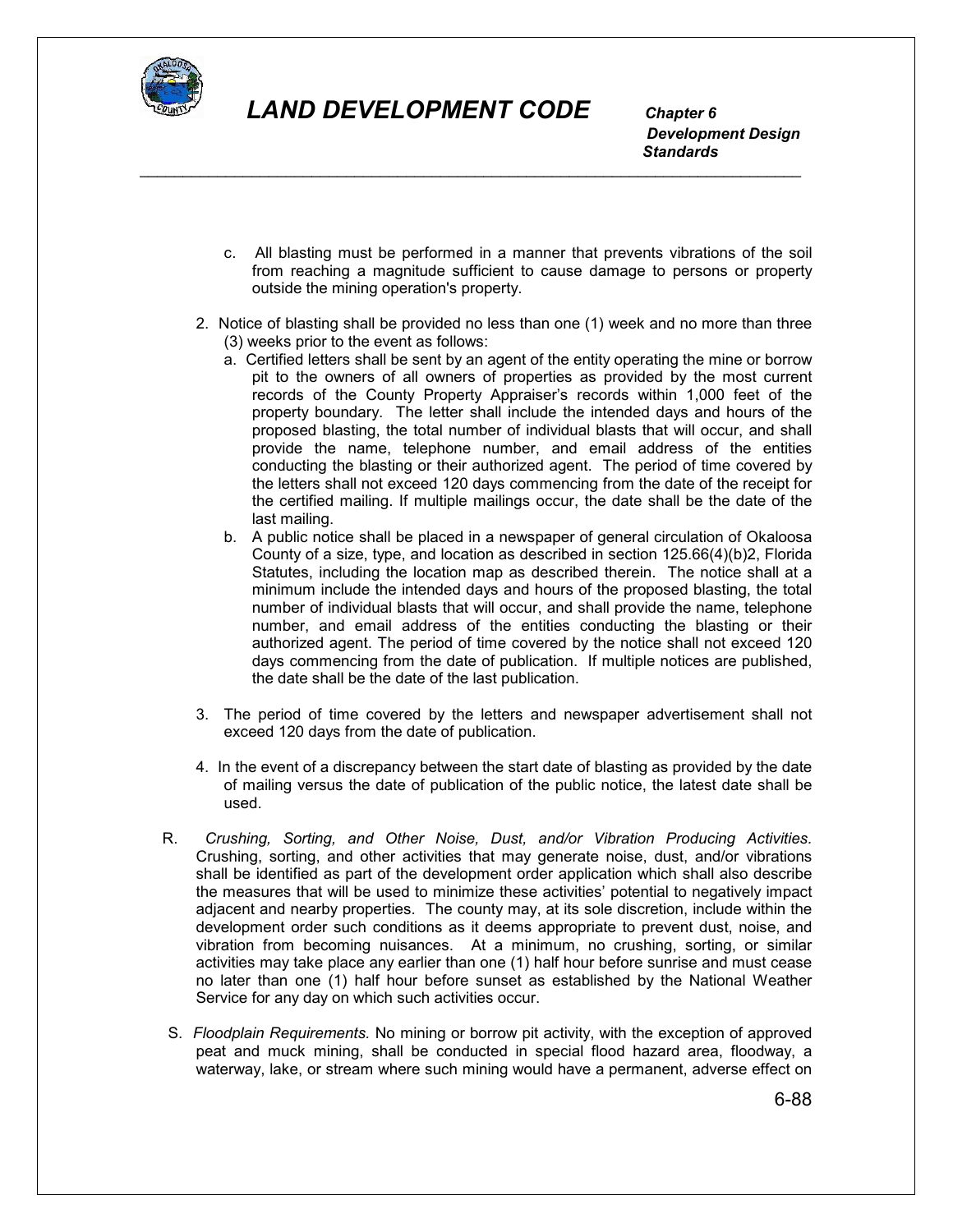

 *Development Design Standards*

the natural functions of the special flood hazard area. Adverse effects include, but are not limited to, reduction of a floodplain's ability to ameliorate flood hazards, increase in the velocity or height of flooding, unmitigated loss of wetland habitat. A permanent impact is one that extends past the success period identified in a reclamation plan. Any application for a mine or borrow pit shall include a map drawn at the same scale as the site plan that clearly and accurately depicts the location of any special flood hazard areas, wetlands, or existing waterways on or adjacent to the subject property. The County may, at its sole discretion, require an applicant to submit engineering studies undertaken by an engineer licensed in the State of Florida to demonstrate that the proposed activities will not have an adverse impact of the subject special flood hazard or other areas identified in this section.

\_\_\_\_\_\_\_\_\_\_\_\_\_\_\_\_\_\_\_\_\_\_\_\_\_\_\_\_\_\_\_\_\_\_\_\_\_\_\_\_\_\_\_\_\_\_\_\_\_\_\_\_\_\_\_\_\_\_\_\_\_\_\_\_\_\_\_\_\_\_\_\_\_\_\_\_\_

- T. *River Protection Zone*. No mining activity, with the exception of approved peat and muck mining, shall be conducted in a River Protection Zone as described in Section 3.05.00 of the Land Development Code.
- U. *Wildlife Protection.* Threatened and endangered species as listed by the Florida Fish and Wildlife Conservation Commission or the U.S. Fish and Wildlife Service shall be protected in accordance with state and federal regulations. The applicant shall submit documentation of their coordination with these agencies when such species are known to exist on a property for which a development order for a mine or borrow pit is sought.
- V. *Archaeological/Historical Protection.* Archaeological and historical sites, cemeteries, and burial grounds shall be treated in accordance with applicable federal, state, regional, and local laws, ordinances, rules, and regulations. The State Division of Archives, History and Records Management shall be consulted to determine what resources may be located on a mining site. Any archaeological artifacts found during excavation shall be subject to the archaeological provisions of the Okaloosa County Comprehensive Plan.
- W. *Air Navigation*

All lighting fixtures shall, through utilization of recessed luminaires, shields, or other features or techniques, ensure that neither the luminaire, diffuser screening (if present), nor any light is visible at an angle of 90 degrees above nadir (see Figure 1.). Upward facing lighting is prohibited. This standard applies to all lighting, including security.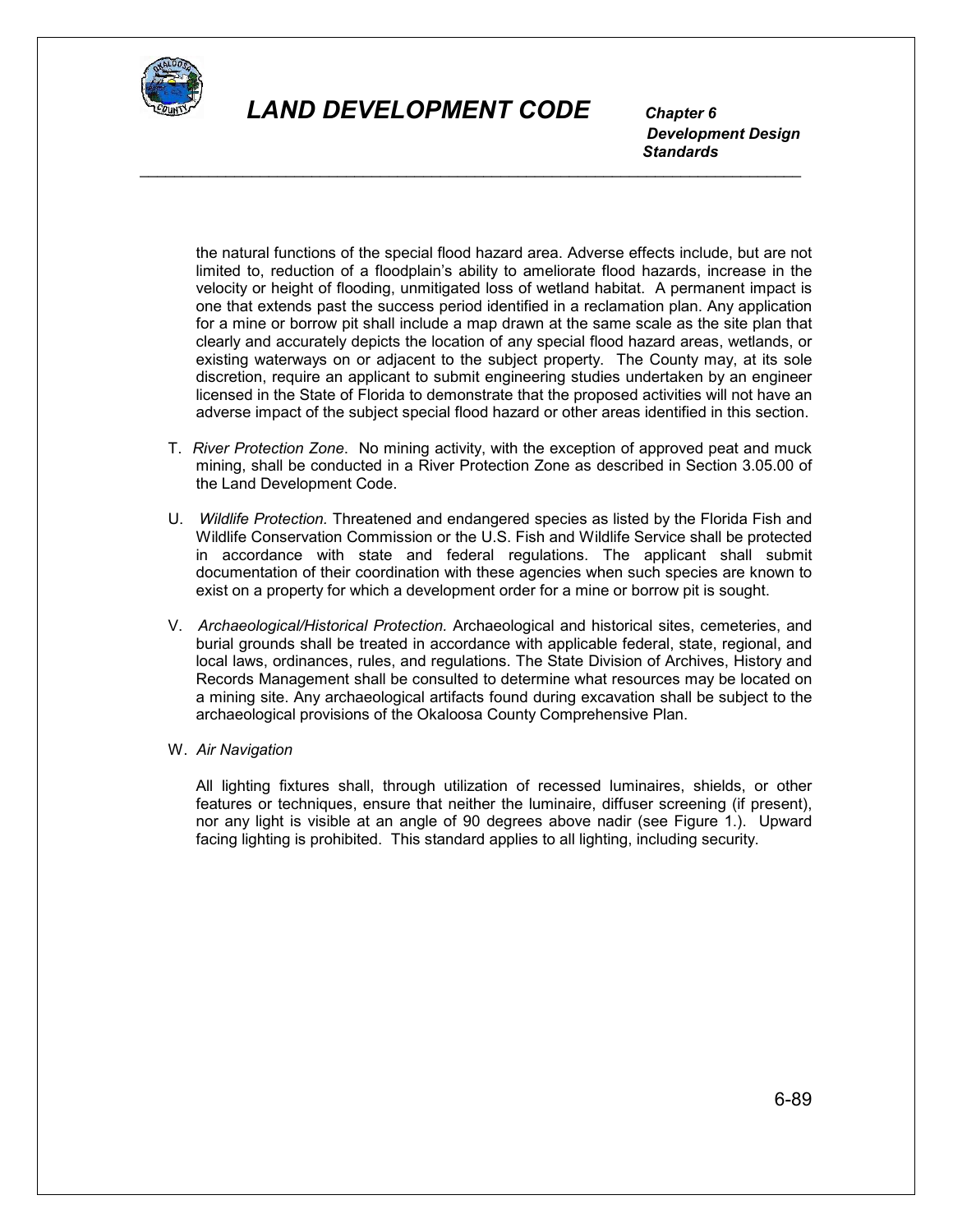

 *Development Design Standards* \_\_\_\_\_\_\_\_\_\_\_\_\_\_\_\_\_\_\_\_\_\_\_\_\_\_\_\_\_\_\_\_\_\_\_\_\_\_\_\_\_\_\_\_\_\_\_\_\_\_\_\_\_\_\_\_\_\_\_\_\_\_\_\_\_\_\_\_\_\_\_\_\_\_\_\_\_



### **6.10.08** Reclamation.

Development order applications or, when necessary, special exception applications, for mines or borrow pits shall include a proposed reclamation plan. Reclamation plans must at a minimum comply with standards provided herein which are in addition to any reclamation requirements as may be imposed by the Florida Department of Environmental Protection, Northwest Florida Water Management District, or any other agency having jurisdiction. Where these requirements conflict with other agencies' requirements, the more restrictive shall apply. Exemption from any other agency's reclamation requirements does not exempt a mine or borrow pit from the requirements herein. Reclamation plans required by other agencies may be used in fulfillment of these requirements to the extent that such other-agency reclamation plans meet the requirements provided herein. The approval of a reclamation plan by Okaloosa County does not in any way exempt an applicant from meeting the requirements of any other agency having jurisdiction over the activity (e.g., Florida Department of Environmental Protection, Northwest Florida Water Management District, etc.). Okaloosa County requires the following for reclamation plans:

- A. Reclamation may include re-establishment of managed forest stands, pastures, lakes with stabilized banks and vegetated littoral shelves, or development of permanent or transient residential uses (e.g., lakefront houses or RV parks), commercial uses, or any other use that restores the land to a state that provides natural or anthropologically beneficial functions consistent with the Comprehensive Plan and zoning. Reclamation of borrow pits or mining activities must be commenced within six (6) months of the cessation of the activity and be completed within two (2) years unless a longer time is specified within the development order.
- B. To ensure implementation of the reclamation plan, the County reserves the right to require, as a condition of approval of the mine or borrow pit, financial assurance such as a bond, letter of credit in favor of the County, or other instrument of the County's choosing in the amount of 110% of the estimated cost of all phases of reclamation. In order to ensure that reclamation efforts are successful, the assurance will be returned to the entity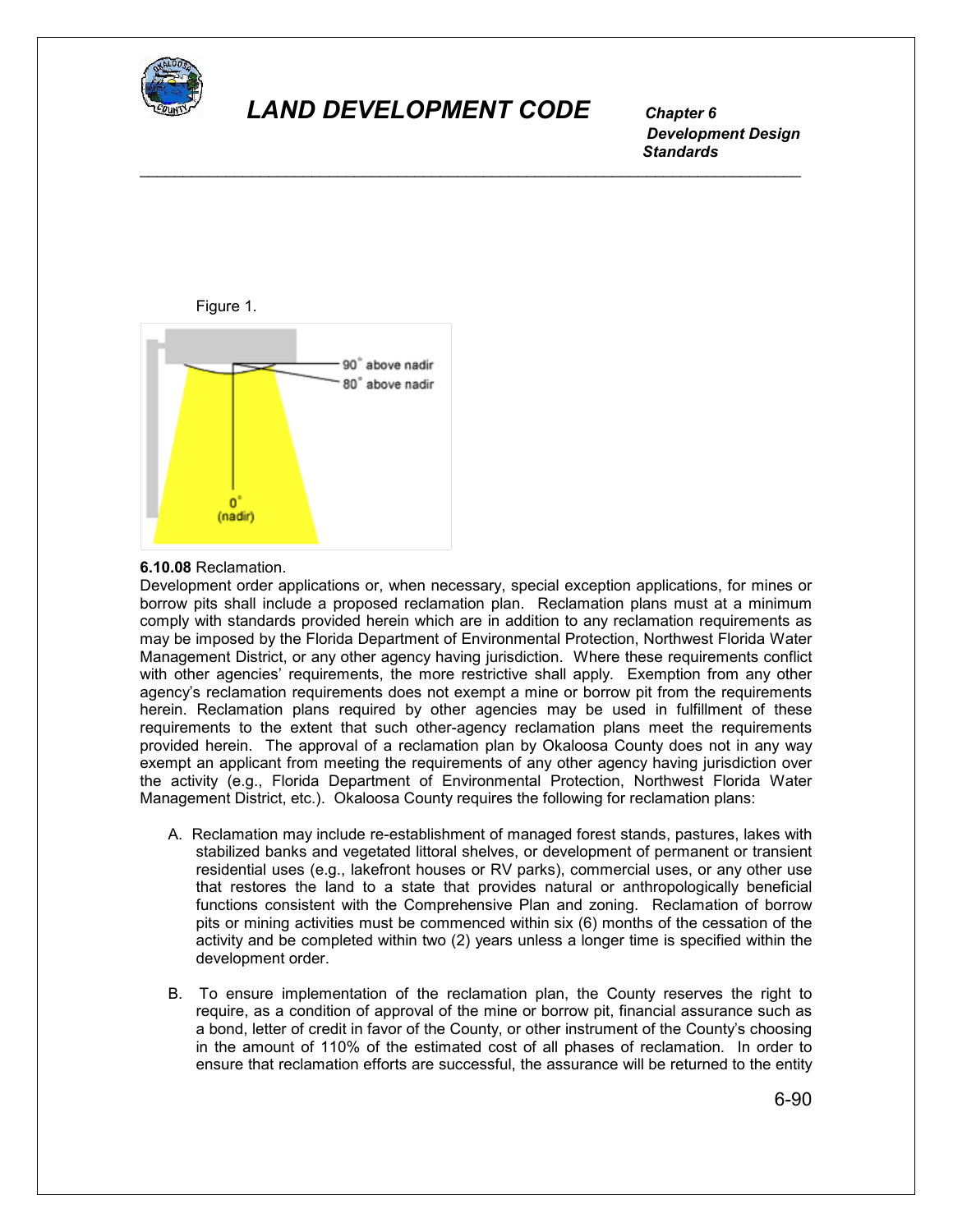

\_\_\_\_\_\_\_\_\_\_\_\_\_\_\_\_\_\_\_\_\_\_\_\_\_\_\_\_\_\_\_\_\_\_\_\_\_\_\_\_\_\_\_\_\_\_\_\_\_\_\_\_\_\_\_\_\_\_\_\_\_\_\_\_\_\_\_\_\_\_\_\_\_\_\_\_\_

 *Development Design Standards*

that provided the assurance no sooner than 1 year following the date the County determines that reclamation has been completed. The County may hold the assurance beyond a year if, in the opinion of the County, the reclamation efforts are incomplete, failing, or have not been in place long enough to determine success (for example, determining if created wetlands are viable). In cases where assurances are held longer than a year, the County shall provide the entity responsible for reclamation a written, dated statement as to why the assurance is being held and shall include a list of what needs to be done to bring the reclaimed area into compliance with the approved Reclamation Plan along with a timeline for compliance. The County will review the reclamation site every six (6) months from the date of the written statement to determine if the reclamation complies with the approved plan. The entity responsible for reclamation may request a review sooner than six (6) months if it is believed that the deficiencies have been corrected and the reclamation plan has been fulfilled.

- C. The Reclamation Plan must provide for the removal of any invasive species in the area to be reclaimed.
- D. All upland areas not subject to some other use pursuant to the reclamation plan must have established ground cover within one year after planting over 80% of the reclaimed upland area, excluding roads, groves, or row crops. Individual bare areas shall not exceed one-quarter  $(\frac{1}{4})$  acre in area.
- E. In cases where pre-mining land cover consisted of upland forested areas, the reclamation plan shall, when consistent with proposed long-term post-mining use, include the establishment of upland forested areas. If the reclamation plan calls for the creation of pasture land, no less than ten percent (10%) of the upland area will be re-vegetated as upland forested areas with a variety of indigenous tree species. Upland forested areas shall be protected from grazing, mowing, or other adverse land uses to allow establishment. An area will be considered to be reforested if 85% or more of the planted trees are alive at the end of one year after planting.
- F. The County may require reclamation in phases. The County shall determine the stages or intervals at which the various stages of reclamation must be commenced and completed.
- G. All debris, litter, junk, worn-out or unusable equipment or materials shall be removed from the mining site.
- H. All temporary buildings, pipelines, and other man-made structures shall be removed with the exception of those that are of sound construction that are intended for use as part of reclamation, or with potential use in connection with the reclamation goals, shall be allowed to remain.
- I. If the reclamation plan calls for a former borrow pit or mine site to be used for residential purposes, lots awaiting development shall be subject to the standard provided in C., above, except that no more than 10% of any lot or parcel otherwise intended for a unit (e.g., RV site) may remain un-vegetated. The intention of this requirement is to prevent erosion and expansion of denuded areas.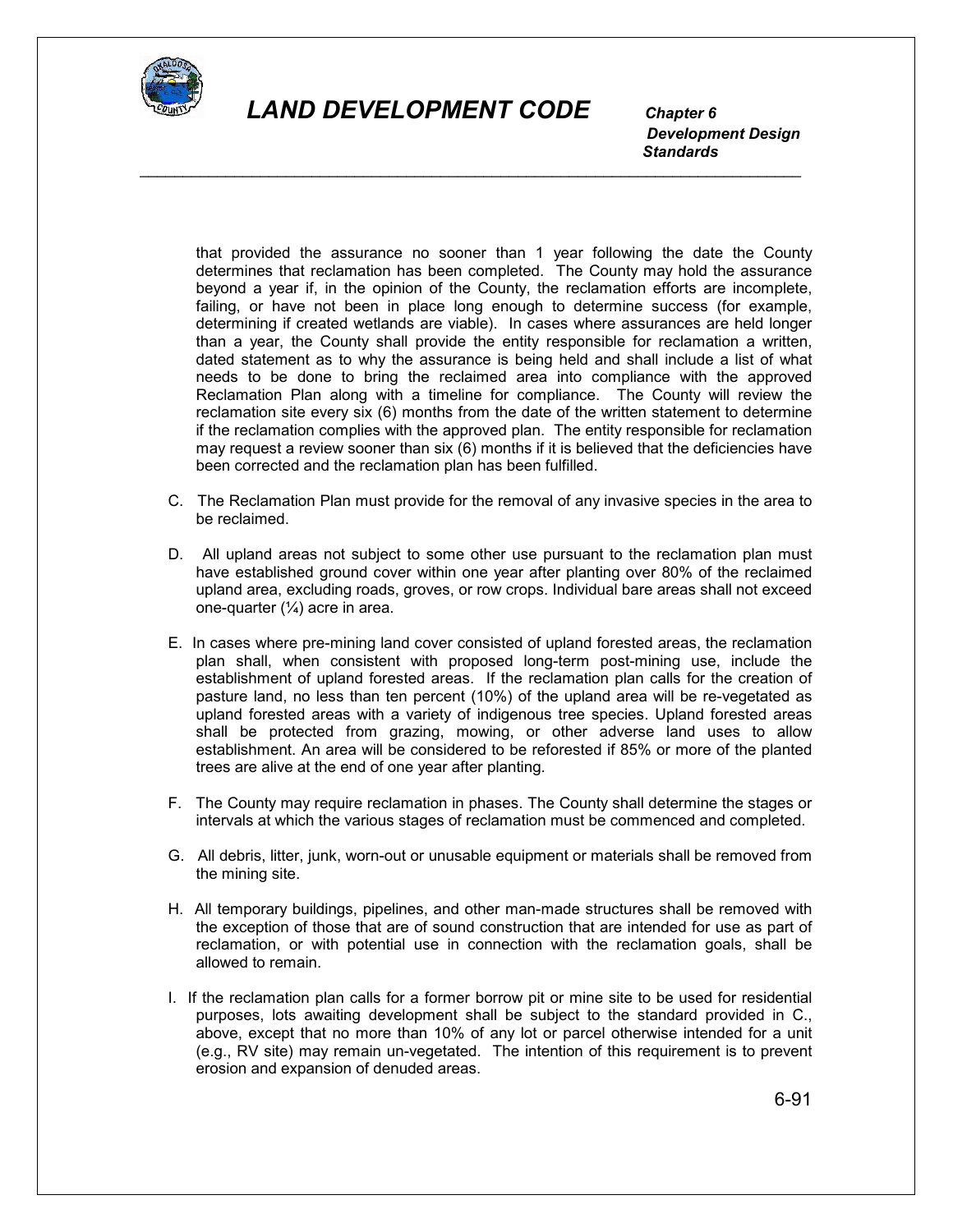

 *Development Design Standards*

J. Slopes of any reclaimed land area shall be no steeper than four (4) feet horizontal to one foot vertical to enhance slope stabilization and provide for the safety of the general public. For long continuous slopes, mulching, contouring, or other suitable techniques shall be used to enhance stabilization. Should washes or rills develop after revegetation and before final release of the area, the entity responsible for reclamation shall repair the eroded areas and stabilize the slopes to eliminate any further erosion.

\_\_\_\_\_\_\_\_\_\_\_\_\_\_\_\_\_\_\_\_\_\_\_\_\_\_\_\_\_\_\_\_\_\_\_\_\_\_\_\_\_\_\_\_\_\_\_\_\_\_\_\_\_\_\_\_\_\_\_\_\_\_\_\_\_\_\_\_\_\_\_\_\_\_\_\_\_

- K. Clean gravel, sand, or topsoil may be used as fill as part of the reclamation plan provided they are free of contaminants. Any such spoil piles not used in connection with reclamation must be removed from the mining site. Reclamation uses may include the establishment of waste management facilities consistent with the County's Comprehensive Plan and zoning regulations provided that **no** waste management facilities, including construction and demolition debris, any class of landfill, tire processing centers, vegetative waste, recycling, or other, similar use may be included as part of a reclamation plan when any part of the proposed facility or the property on which it is proposed to be located is within one (1) mile of an existing residence or land within the R-1, R-2, R-2, RR, or SR zones, or is within the area encompassed by swinging an arc with a five thousand foot (5,000') radius from the center of each end of the primary surface of each runway of each airport, military airfield, or airpark in Unincorporated Okaloosa County and connecting the adjacent arcs for each runway by lines tangent to those arcs. Attachment A illustrates the areas associated with Okaloosa County's airports, military airfields, and airparks that is regulated by this requirement.
- L. The reclamation plan must contain the following information and be drawn to a reasonable scale depending upon the size of the project as specified by the Growth Management Department:
	- 1. A cover sheet that identifies the property owner as well as the entity financially responsible for the implementation of the reclamation plan, an which provides a narrative description of the proposed reclamation including type, goal, timeline for completion, and estimated cost. The cover sheet must be accompanied by a notarized affidavit signed by the financially responsible entity that clearly states that said entity is aware of the estimated cost and timelines, and accepts responsibility.
	- 2. The reclamation plan must:
		- a. Show existing natural and manmade features, including watercourses, water bodies, wetlands, general vegetative communities, streets, utility lines, wells, septic tanks, drain fields, chemical/fuel storage tanks (surface and subsurface), easements, and similar physical characteristics of the site.
		- b. Show all areas to be reclaimed by depicting and/or describing what manmade structures (roads, homesites, building locations, etc.) and natural features (lakes, ponds, wooded areas, wetlands, etc. whether naturally occurring or man-made) will exist when the reclamation plan is completed. This requirement includes the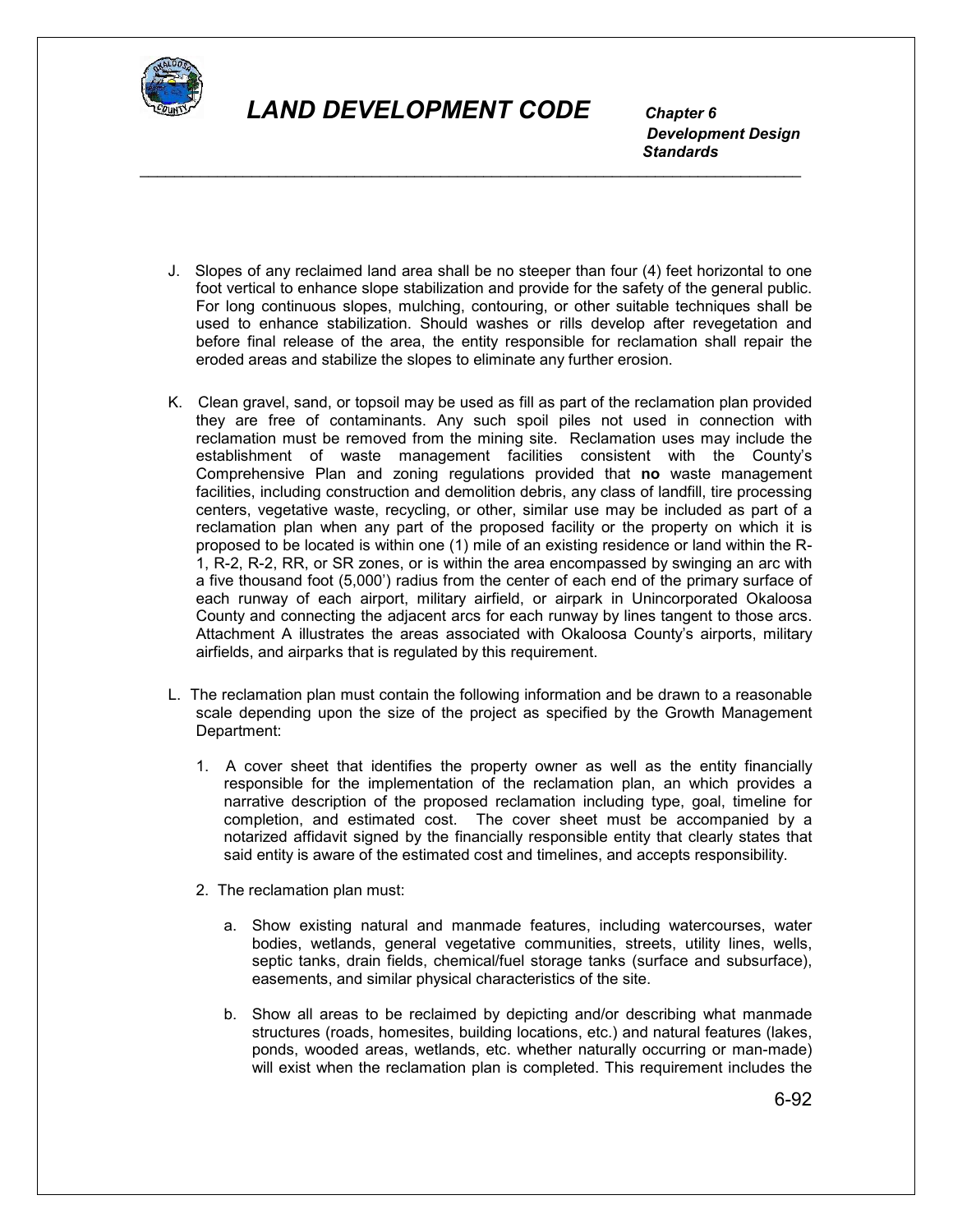

\_\_\_\_\_\_\_\_\_\_\_\_\_\_\_\_\_\_\_\_\_\_\_\_\_\_\_\_\_\_\_\_\_\_\_\_\_\_\_\_\_\_\_\_\_\_\_\_\_\_\_\_\_\_\_\_\_\_\_\_\_\_\_\_\_\_\_\_\_\_\_\_\_\_\_\_\_

 *Development Design Standards*

> depiction of mitigation or preservation areas established pursuant to other agencies' permits or for any other reason.

- c. Depict at least two typical. Post-reclamation cross sections with elevations, generally oriented north to south and east to west. Water elevations shall also be shown. Any required fences, walls, or vegetative buffers shall also be included in at least one cross-section.
- d. Document the type and location of vegetation to be preserved or planted including, but not limited to, grass(es), tree(s) and shrubs, and document the methods to be used to control erosion.
- e. State whether all or part of the area subject to the proposed reclamation plan is within a approach to a military airfield, civilian airport, airpark, or low level flight path associated with the Eglin Reservation and any of its missions. If it is, any lakes, ponds, stormwater treatment or conveyance systems or other waterways that will be created as a result of reclamation shall be designed to minimize interference with air operations, particularly the Bird Air Strike Hazard (BASH) potential.
- f. Provide any additional information requested by the County in order to accurately depict the intended reclamation plan.
- 3. In the event that reclamation is not completed in accordance with the approved plan and within the required time periods, the County may, in its sole discretion, provide a reasonable extension of time to the permittee or draw upon the reclamation performance assurance.
- M. Approval or acceptance of a reclamation plan does not equate to a permit for that use nor does it provide any grandfathering or vested right for that use.

**6.10.09** Grandfathering and vesting of previously approved mines and borrow pits.

The status of previously approved mines and borrow pits will be addressed on a case-by-case basis, which will include consideration of the specific wording of development orders, permits, and any other land use approval issued by the County relating to operation of the mine/borrow pit as well as demonstrated reliance and other factors deemed relevant.

### **6.11.00 Lighting Requirements**

6.11.01 Definitions.

For the purpose of applying the regulations of this section, the following definition shall apply:

**Footcandle**: The unit of illumination when the foot is the unit of length. **Luminaire**: That part of a lighting fixture that produces light.

6.11.02 Applicability.